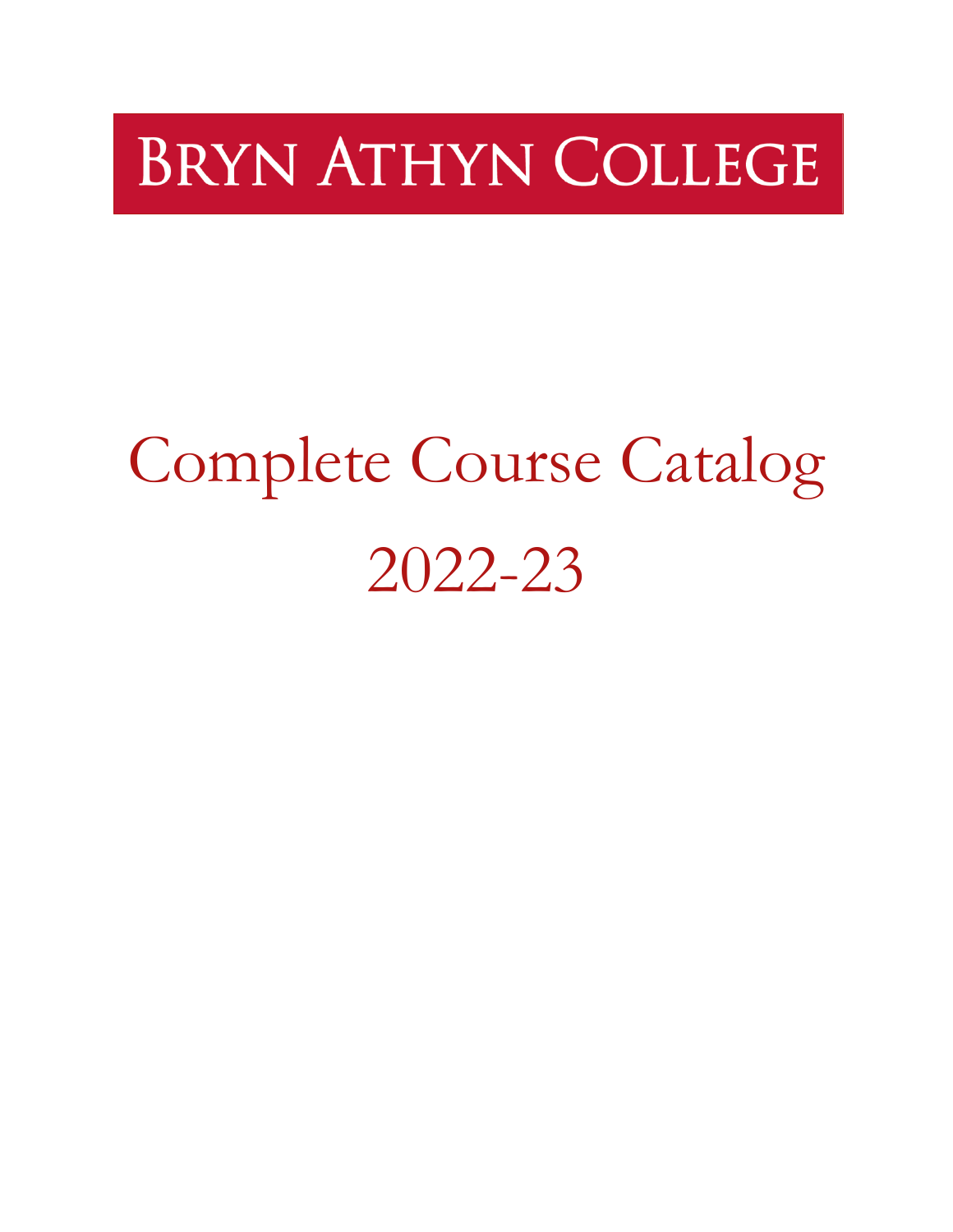# Table of Contents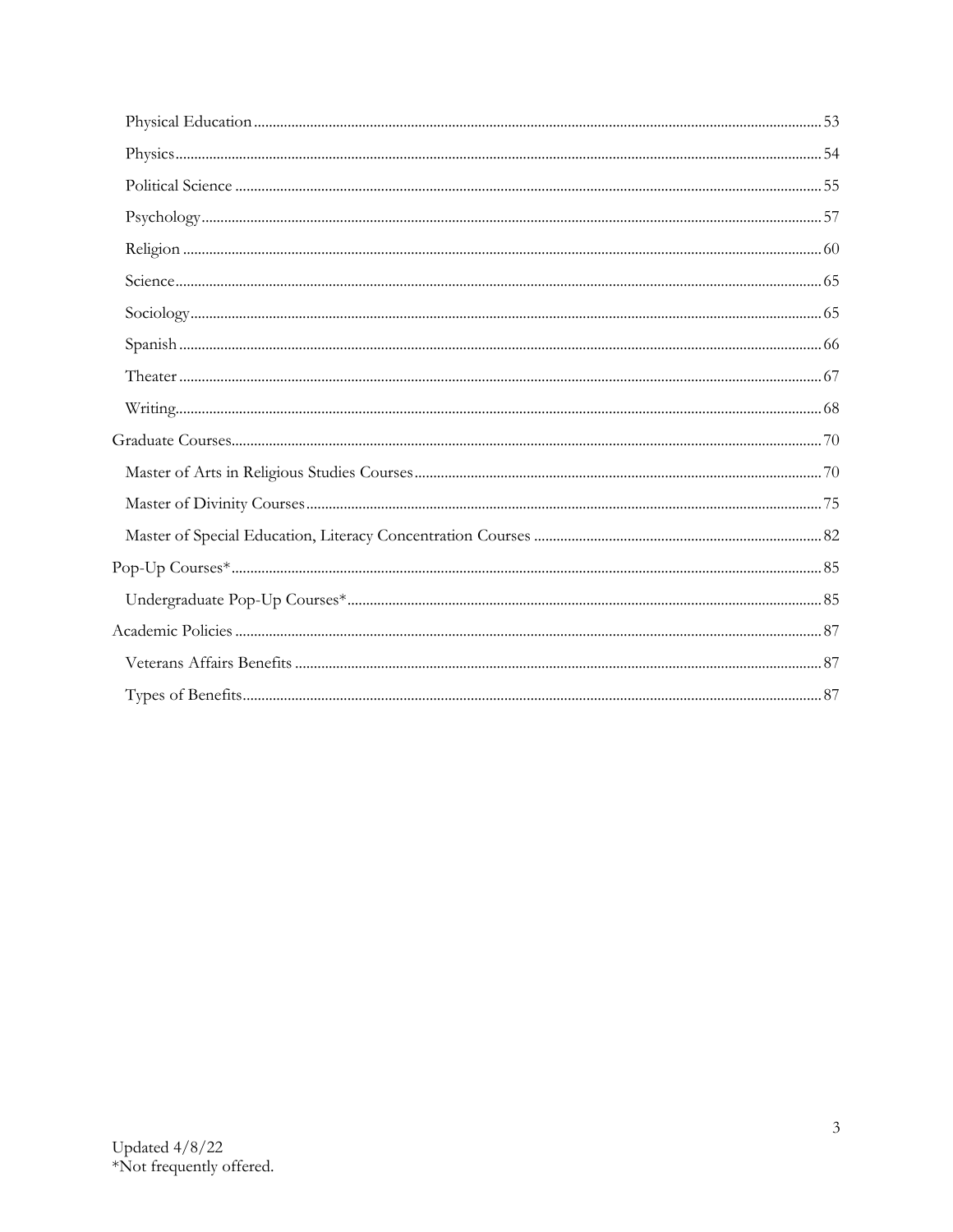# <span id="page-3-0"></span>Undergraduate Courses

Students may take courses above their year level only with the permission of both the instructor and the appropriate department chair.

Descriptors in parentheses following a title indicate which skills or disciplines the course fills in the Core requirements:

- (EE) Experiential Education
- (EEC) Experiential Education Component
- (IL) Information Literacy
- (PP) Public Presentation
- (QR) Quantitative Reasoning
- (W) Writing Intensive
- (WC) Writing Capstone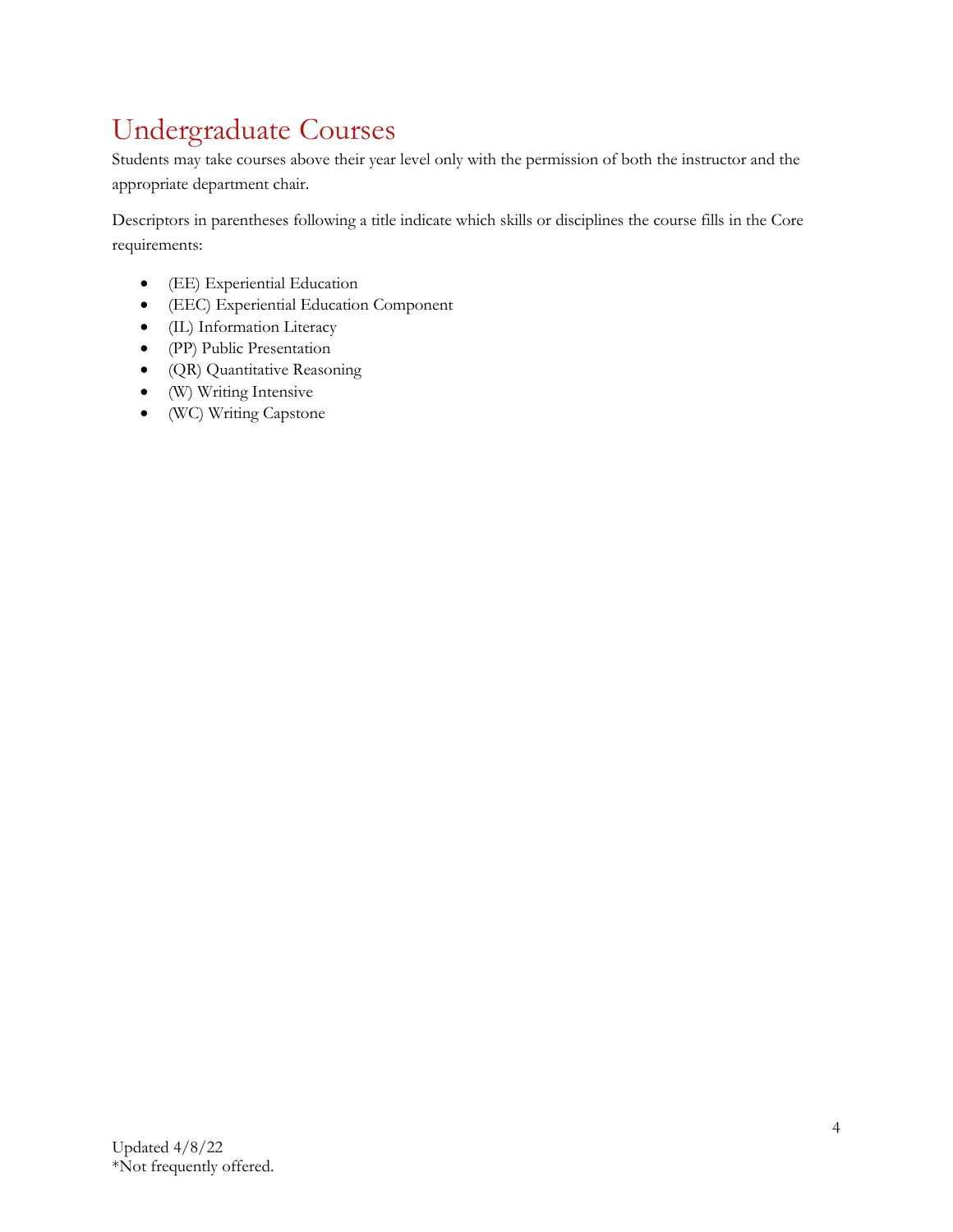# <span id="page-4-0"></span>**Anthropology**

# Anthropology 110. An Introduction to Cultural Anthropology.

Introduction to the theories and methods of cultural anthropology, and to the concept of culture. Though not a world cultures course, focuses on the basic institutions of culture such as ritual, technology, and progress as predicates for modern human society. 3 Credits.

# Anthropology/History 211. Artifacts, Archaeology, and Museums. (W)

Introduction to the theories and methods used to interpret how objects express a society's values, ideas, and attitudes. Includes examination of archaeological method and ethics, and the use of objects in a museum setting. Use of hands-on projects and visits to Bryn Athyn's historic district and other local sites. 3 Credits.

# Anthropology 213. Archaeology and World Pre-History.

Using world archaeological sites as steppingstones, follows a narrative of prehistory from Australopithecus through the advent of urban civilization in the old and new worlds. Focuses on three general revolutions in human history: 1) the emergence of the genus Homo with all its modern attributes; 2) the development of agriculture and animal husbandry during the Neolithic; 3) the coming together of humans in cities and states, and the ramifications for human society. 3 Credits.

# Anthropology 240. Anthropology of Religion.

This course presents a theoretical perspective on religion as a cultural phenomenon. Explores the functional relationships within a variety of belief systems. It compares them across cultures and time, and, in particular, considers their intersections with subsistence strategies and political systems. Topics include: the roles of symbols and practitioners, myth and ritual, magic and cultic practice, & secularism and fundamentalism in traditional and world religions.

3 Credits.

#### Anthropology 260. Human Evolution.

Introduction to human evolution and physical anthropology. Areas include paleoanthropology, primatology, molecular anthropology (population genetics), and to some extent evolutionary biology. Specific issues covered include the primate roots of human behavior, brain and language evolution, new and classic fossil hominids, the origin of anatomically modern humans, and human biogenetic variations. Prerequisite: Biology 122 or instructor permission. 3 Credits.

# Anthropology 305. Topics in Anthropology. \*

Examination of a selected topic in anthropology. Specific title announced in the course bulletin when offered. May be repeated when different topics are offered. 3 Credits.

# Anthropology 315. The Indus Civilization.\*

This seminar course focuses on northwest India and Pakistan from the beginnings of food production to the early Vedic Age. Explores what is known from archaeology and the early Vedic texts about the cultural history of the region, including the architecture, religion, material culture, and writing system of the Indus Civilization, as well as its trade relations with other urban centers of the greater Near East. 3 Credits.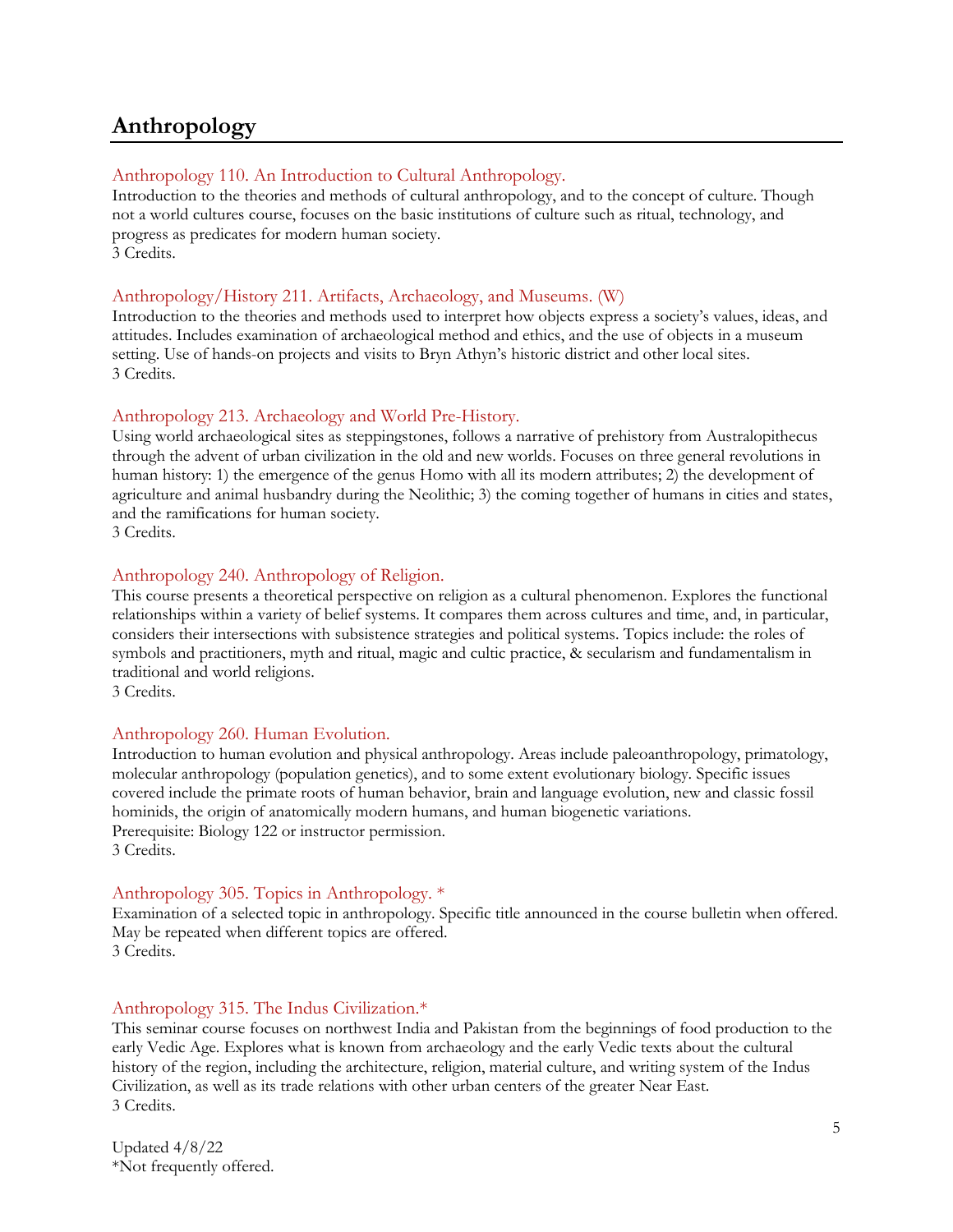# Anthropology 320. Genocide.

Seminar course on genocides in the 20th century. Focuses primarily on the cases of Ottoman Armenia, The Holocaust, and Rwanda. Through primary and secondary literature, examines the cultural context, historical background and legal frameworks, denialist projects, and memorializations. Political and psychological ramifications in the descendant communities of victims and victimizers are considered, as well as reparation processes.

3 Credits.

# <span id="page-5-0"></span>**Biology**

# Environmental Science 105. Introduction to Sustainability.

Introductory cross-disciplinary study of the principles of sustainability in the modern world. Topics include: the limits to economic growth, demography and its constraints on economics, ecological implications of human population growth, limits of energy consumption and production, and ecological principles in the modern world. This course and the related laboratory must be taken together. 3 Credits.

# Environmental Science 105 Lab. Introduction to Sustainability Lab.

This course requires a lab fee. This course and the related lecture course must be taken together. 1 Credit.

# Biology 122. Introduction to Biology: Genetics and Evolution.

The first of a two-course gateway series that is required for prospective biology majors. Introduction to principles of genetics and evolution. Includes evolution, natural selection, cell division and the cell cycle, chromosomes, Mendelian and non-Mendelian inheritance, the Hardy-Weinberg principle, how selection, migration and genetic drift influence evolution, kin selection, mechanisms of speciation, and the last common ancestor and the tree of life. The course concludes with a section on development and evolution. This course and the related laboratory must be taken together. 3 Credits.

# Biology 122 Lab. Introduction to Biology: Genetics and Evolution Lab. (W)

This course requires a lab fee. This course and the related lecture course must be taken together. 1 Credit.

# Biology 123. Introduction to Biology: Molecular Biology.

The second of a two-course gateway series that is required for prospective biology majors. Biological concepts are illustrated by means of molecular biology, from storage and maintenance of biological information necessary for life to its expression in the organism to diverse applications in health, medicine and food production. Topics include a general introduction to the cell and its components, DNA and RNA structure, DNA replication, chromosome structure and organization, the genetic code, transcription, translation and proteins, gene mutations and DNA repair, regulation of gene expression in prokaryotes and eukaryotes, epigenetics, cancer and the regulation of the cell cycle, recombinant DNA technology, CRISPR-Cas, applications of genetic engineering and biotechnology, genetically modified foods, DNA forensics, and gene therapy. This course and the related laboratory must be taken together. Prerequisite: Chemistry 101L or High School Chemistry. 3 Credits.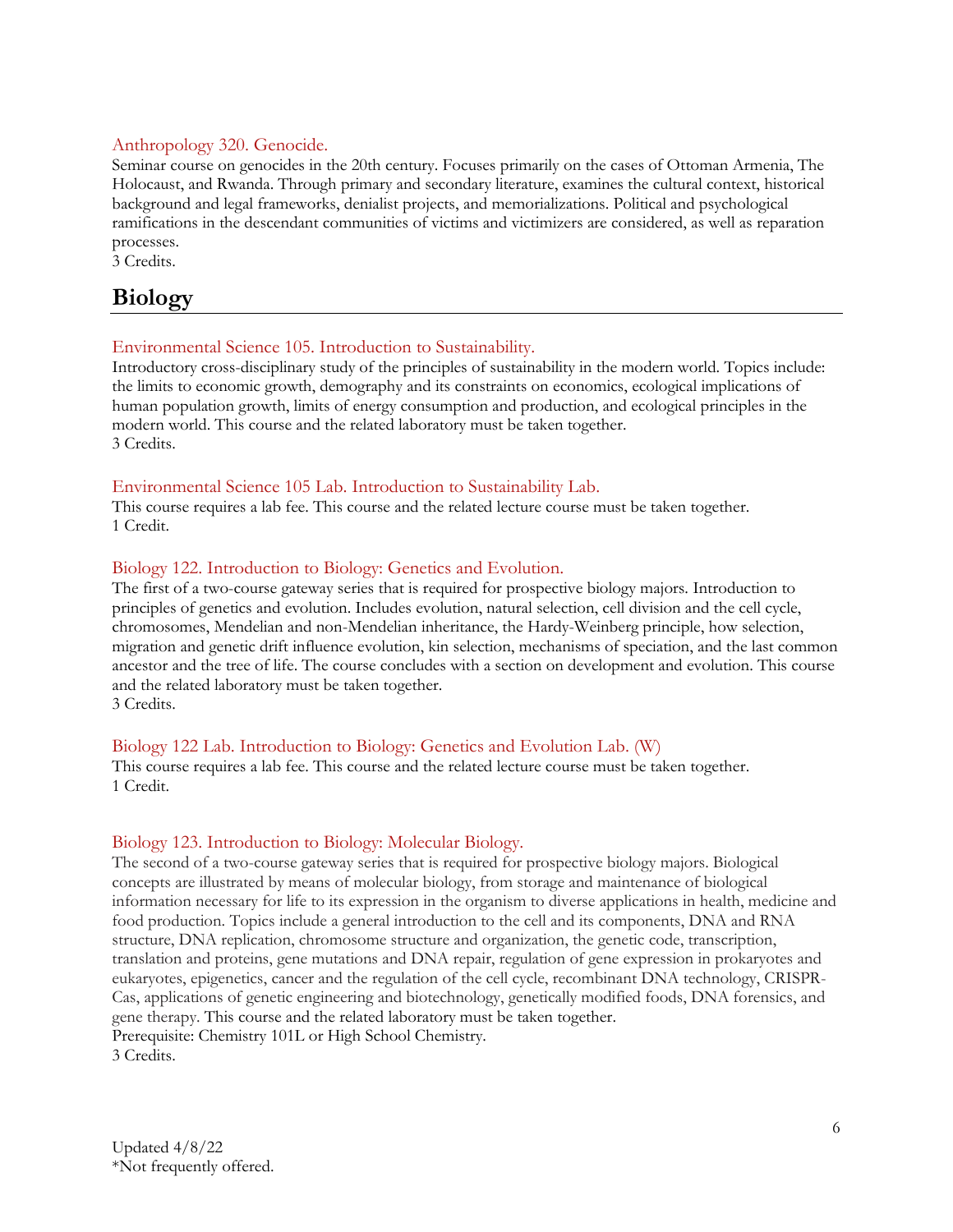# Biology 123 Lab. Introduction to Biology: Molecular Biology Lab.

This course requires a lab fee. This course and the related lecture course must be taken together. 1 Credit.

## Biology 124. Introductory Biology for Nursing Students.\*

Introductory biology course for students accepted into the nursing program. The course provides an introduction to cell biology focusing on the structure and function of the plasma membrane and cellular organelles, the fundamentals of Mendelian and non-Mendelian inheritance, and the structure and function of the genetic material DNA, with an emphasis on the genetic code and how it is expressed into RNA and protein.

3 Credits.

## Biology 210. Human Anatomy and Physiology I.

First trimester of a two-trimester sequence dealing with the structure and function of the human body and mechanisms for maintaining homeostasis within it. Includes the study of cells, tissues, fluid and electrolyte balance, acid-base balance and integumentary, skeletal, muscular and nervous systems. Identification of anatomical structures using a "virtual" cadaver and preserved animal specimens will be required in the laboratory. This course and the related laboratory must be taken together. Prerequisites: High School Chemistry and Biology 122, 122L, 123, and 123L. 3 Credits.

#### Biology 210 Lab. Human Anatomy and Physiology I Lab.

This course requires a lab fee. This course and the related lecture course must be taken together. 1 Credit.

#### Biology 220. Human Anatomy and Physiology II.

Continuation of the study of the structure and function of the human body and the mechanisms for maintaining homeostasis within it. Includes the study of the endocrine, cardiovascular, lymphatic, respiratory, digestive, urinary and reproductive systems, as well as the concepts of development and metabolism. Identification of anatomical structures using a "virtual" cadaver and preserved animal specimens will be required in the laboratory. Some hands-on dissection. This course and the related laboratory must be taken together.

Prerequisite: Biology 210 and 210L. 3 Credits.

#### Biology 220 Lab. Human Anatomy and Physiology II Lab.

This course requires a lab fee. This course and the related lecture course must be taken together. 1 Credit.

#### Biology 222: Introduction to Kinesiology

An introductory study of human movement including the anatomical, physiological, neurological, and biomechanical foundations and how these are integrated. Emphasis will be on fundamental principles illustrated through examples and connected to practical and professional applications. Course will also cover aspects of motor development, changes in movement over the lifespan and with certain movement disorders, introduction to skills related to examining and analyzing human movement, reading and application of research, as well as the interplay of human activity, health, and well-being. Prerequisite: Biology 210 and 210L.

3 Credits.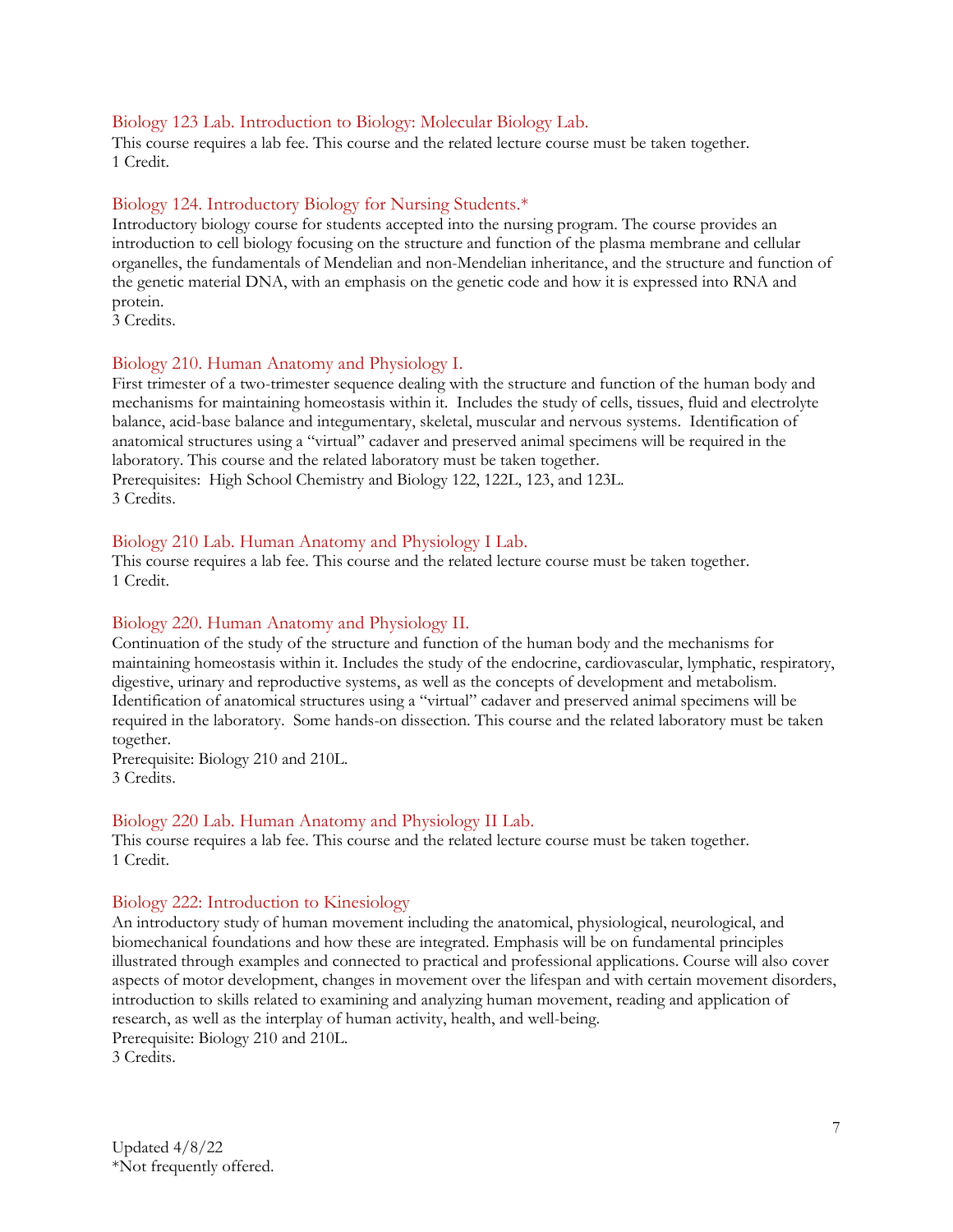# Biology 225. Ornithology.

The study of the morphology, physiology and ecology of diverse groups of birds. Includes classification, systematics and biogeography of bird taxa. Emphasis on how the study of birds aids in the understanding of fundamental biological concepts, such as evolution; and how adaptive radiation shapes form and function. This course and the related laboratory must be taken together. Prerequisites: Biology 122, 122L, 123, and 123L. 3 Credits.

Biology 225 Lab. Ornithology Lab.

Laboratory exercises and field trips introducing fundamental field techniques, especially those used in biodiversity surveys and experimental studies. This course requires a lab fee. This course and the related lecture course must be taken together.

1 Credit.

# Biology 230. Genetics.

Study of the process of heredity at a more advanced level than Biology 122. The course covers concepts of cell division (cell cycle, mitosis & meiosis), fundamental and extended Mendelian genetics, chromosome mapping in eukaryotes and prokaryotes, the genetics of sex determination and sex chromosomes, chromosomal mutations, extranuclear inheritance; developmental genetics, quantitative genetics, and the genetics of populations and evolution.

Prerequisites: Biology 122, 122L, 123, and 123L. 3 Credits.

# Biology 232. Cell Structure and Function.

Study of the structure-function relationship in cells. Illustration of molecular principles upon which cellular structure and function depend. Foundation course for all other molecular biology courses. Prerequisites: Biology 122, 122L, 123, 123L, and Chemistry 110 and 110L. 3 Credits.

# Biology 235. Ecology.

Study of the physical, chemical, and biological processes that determine the distribution and abundance of plants, animals, and microbial life. Energy flow, food webs, adaptation of species, population dynamics, species interactions, nutrient cycling, and ecological succession. This course and the related laboratory must be taken together.

Prerequisites: Biology 122, 122L, 123, and 123L. 3 Credits.

# Biology 235 Lab. Ecology Lab.

This course requires a lab fee. This course and the related lecture course must be taken together. 1 Credit.

# Biology 240. Botany.\*

Introductory study of plant diversity, form, and function. Topics include evolution, classification, structure, reproduction, development, and physiology in plants. Prerequisites: Biology 122, 122L, 123, and 123L. 3 Credits.

# Biology 245. Zoology.

Exploration of the animal kingdom, including: systematics, anatomy, and physiology. Topics consist of basic concepts of zoology, diversity of major groups of invertebrate and vertebrate animals, evolutionary relationships, structure and function of vertebrate and invertebrate organ systems, and evolutionary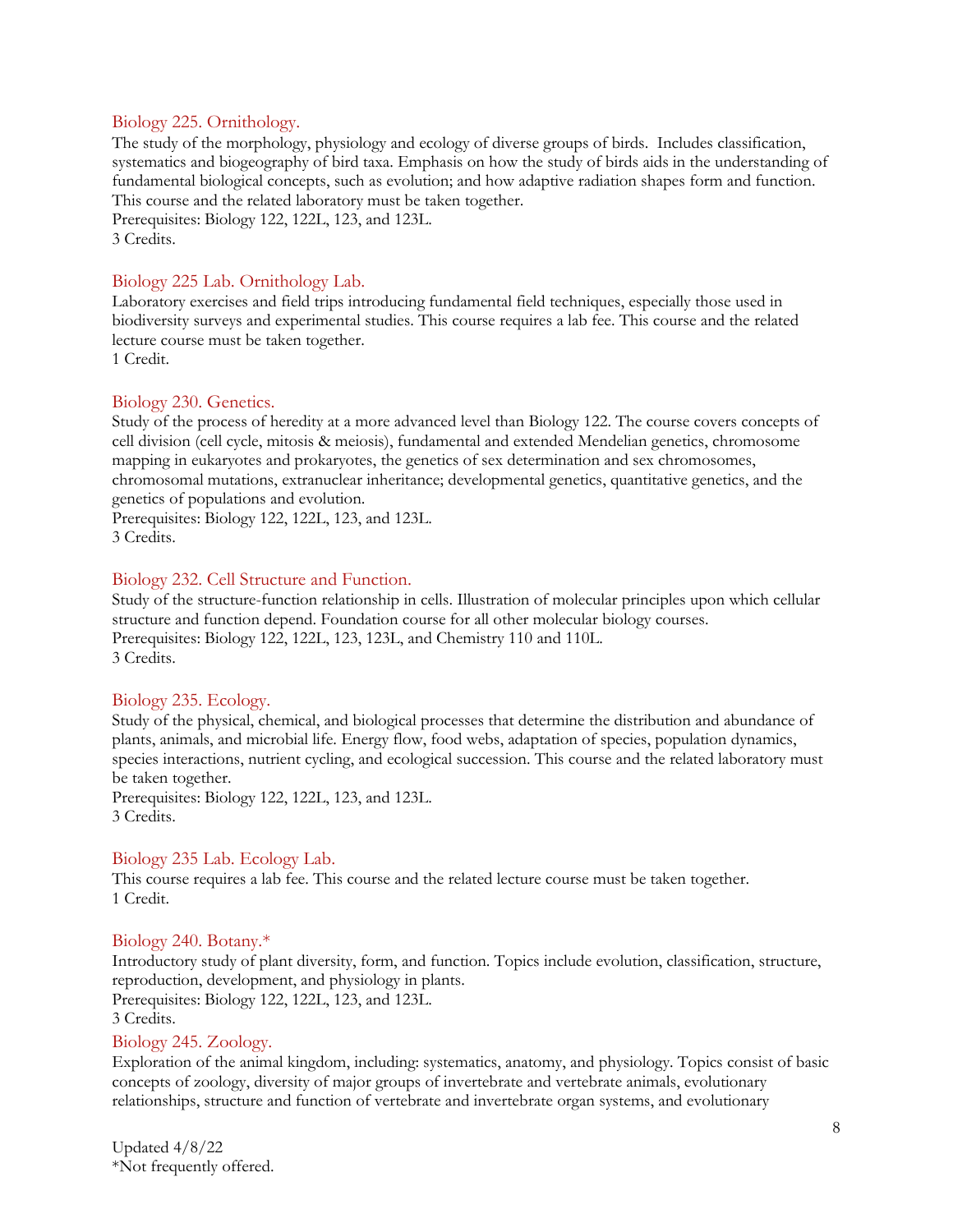development of organ systems. Includes a lab with hands-on activities focused on selected taxa. This course and the related laboratory must be taken together.

Prerequisites: Biology 122, 122L, 123, and 123L. 3 Credits.

# Biology 245 Lab. Zoology Lab.

This course requires a lab fee. This course and the related lecture course must be taken together. 1 Credit.

# Biology 250. Microbiology.

Introduction to the morphology, physiology, genetics, and ecology of bacteria and fungi, as well as the structure and replication of viruses. Overview of microorganisms, with emphasis on those organisms involved in the natural history of human disease. This course and the related laboratory must be taken together.

Prerequisites: Biology 122, 122L, 123, and 123L. 3 Credits.

# Biology 250 Lab. Microbiology Lab.

This course requires a lab fee. This course and the related lecture course must be taken together. 1 Credit.

# Business/Environmental Science 272. Drone Applications in Business and Science.

Principles of applications of new technology in all possible fields, taking advantage of new FAA rule 107 provisions. The course explores current legislation and FAA rules, current innovation in drone use, limits of current off-the-shelf technologies, creative problem solving and business plan development. 3 Credits.

# Biology 310. Molecular Biology: DNA and Gene Expression.

In depth study on the structure and function of the genetic material, DNA, how it is replicated and how genes are regulated and expressed. Topics include the structure of DNA and chromosomes, the nucleosome, how chromatin structure is achieved and regulated, DNA replication, DNA damage and repair, transcription, RNA splicing, translation, transcriptional regulation in prokaryotes and eukaryotes and the structure and function of regulatory RNAs.

Prerequisites: Biology 230, Chemistry 210, and 210L. 3 Credits.

# Biology/Chemistry 315. Principles of Biochemistry.

Protein structure, dynamics, folding, and methods of purification and analysis. Methods of enzymology and a review of representative enzyme mechanisms. Membrane structure and function and the operation of membrane proteins in the electron transport chain and oxidative phosphorylation. A special topic of protein science explored in student projects.

Prerequisites: Biology 123, Chemistry 210, and 210L. 3 Credits.

# Biology 340. Marine Ecology. (IL)\*

Study of factors that influence the distribution, abundance, and diversity of marine organisms. Topics include physical characteristics of marine and coastal habitats, larval recruitment, and community interactions. Habitats include open ocean rocky shore, tidal flats, beaches, mangrove, sub tidal areas, estuaries, and coral reefs.

Prerequisites: Biology 235, 235L, Chemistry 110, and 110L.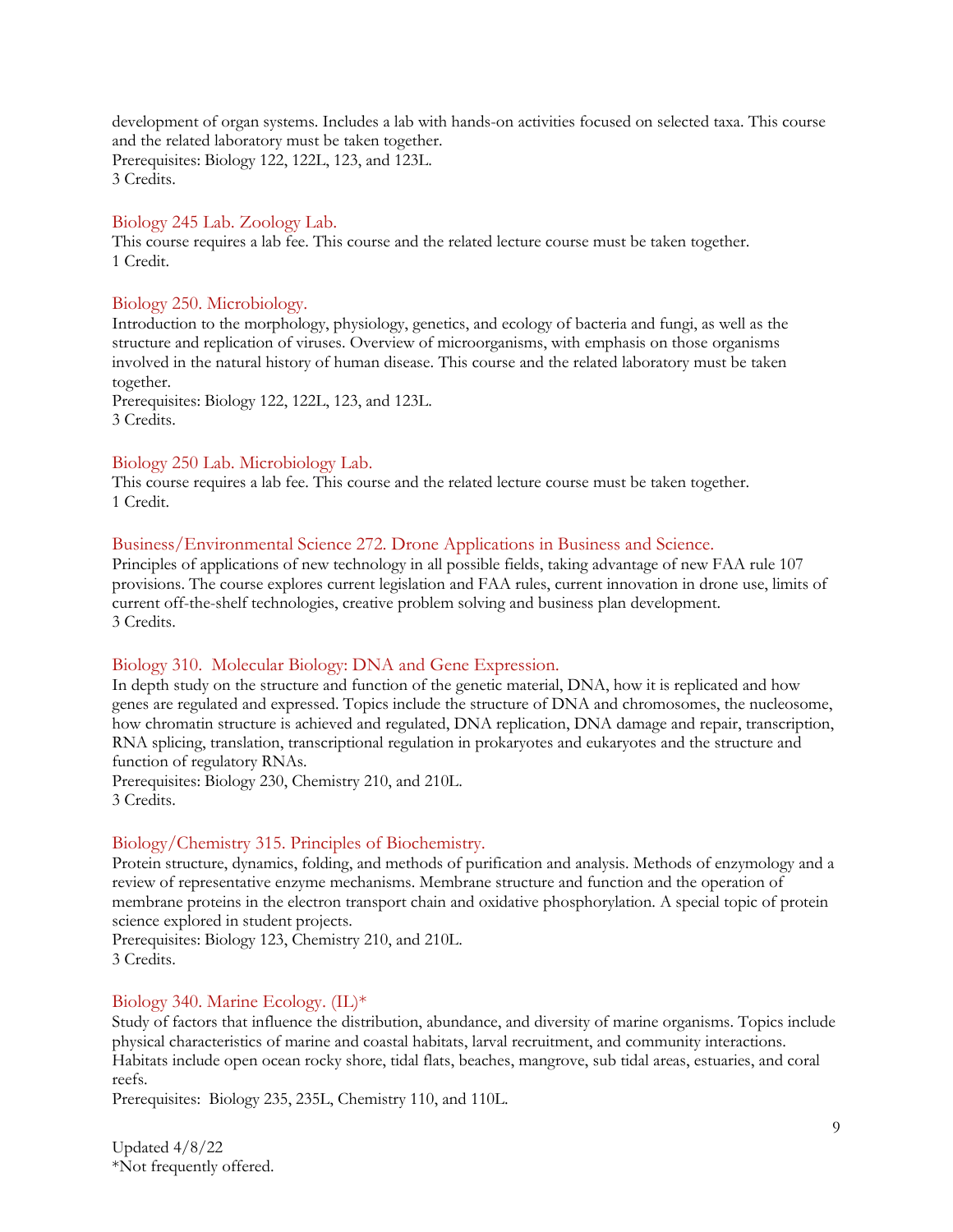3 Credits.

# Biology 355. Cancer Biology.

This course provides an overview of the biology of cancer with an emphasis on molecular mechanisms that underlie this disease. Course topics include a general description of what cancer is; the cell cycle, growth factors and growth factor receptors and how they are related to cancer, cellular signaling mechanisms, tumor suppressors and oncogenes, apoptosis and how cancer cells evade apoptosis, the importance of cell immortalization in cancer, the multistep features of cancer development, heterotypic interactions, angiogenesis, how cancer cells spread from the primary tumor to form secondary tumors, and cancer therapies.

Prerequisites: Biology 230 and Biology 232. 3 Credits.

# Biology 373. Biological Laboratory Techniques: Molecular Biology.

Junior level biology laboratory course supporting Biology 230, 232, 310, 315, and 355. A mixture of theoretical and practical experience in techniques used in molecular biology, including PCR and cell-based cloning, nucleic acid hybridization, bioinformatics, protein expression and analysis, and culturing microbiological organisms. Laboratory reports, lab notebooks, and scientific writing skills integral. This course requires a lab fee.

Co-requisites or prerequisites: Biology 230 and Biology 232. 2 Credits.

# Biology 380. Research Seminar. (IL, PP)

Students choose topics for senior project proposals and research methods for discipline specific literature searches. Senior project proposals with references are due by end of term. Two presentations are given in fulfillment of the Core public presentation requirement (PP). Discipline-specific resumes and C.V. developed. Course is for biology majors.

Prerequisite: acceptance into the biology major. 1 Credit.

# Biology 490. Biology Seminar I. (IL)

Broadened exposure to active areas of biology and reading current literature. Students are required to read and present current literature related to their senior projects. Required of seniors in the biology major and open to seniors in the ID major who are studying biology. Prerequisite: Biology 380.

1 Credit.

# Biology 492. Biology Seminar III.

Public presentation of undergraduate biological research. Required of seniors in the biology major and open to seniors in the ID major who are studying biology. Prerequisites: Biology 380, 490, and Biology 495.

1 Credit.

# Biology 495. Senior Project. (WC)

Independent research project or scholarly study under the supervision of faculty members. Topic chosen by mutual agreement between student and supervisor. Limited to and required of biology majors. Senior project proposals are required in the spring of junior year. Prerequisites: Biology 380 and Biology 490.

3 Credits.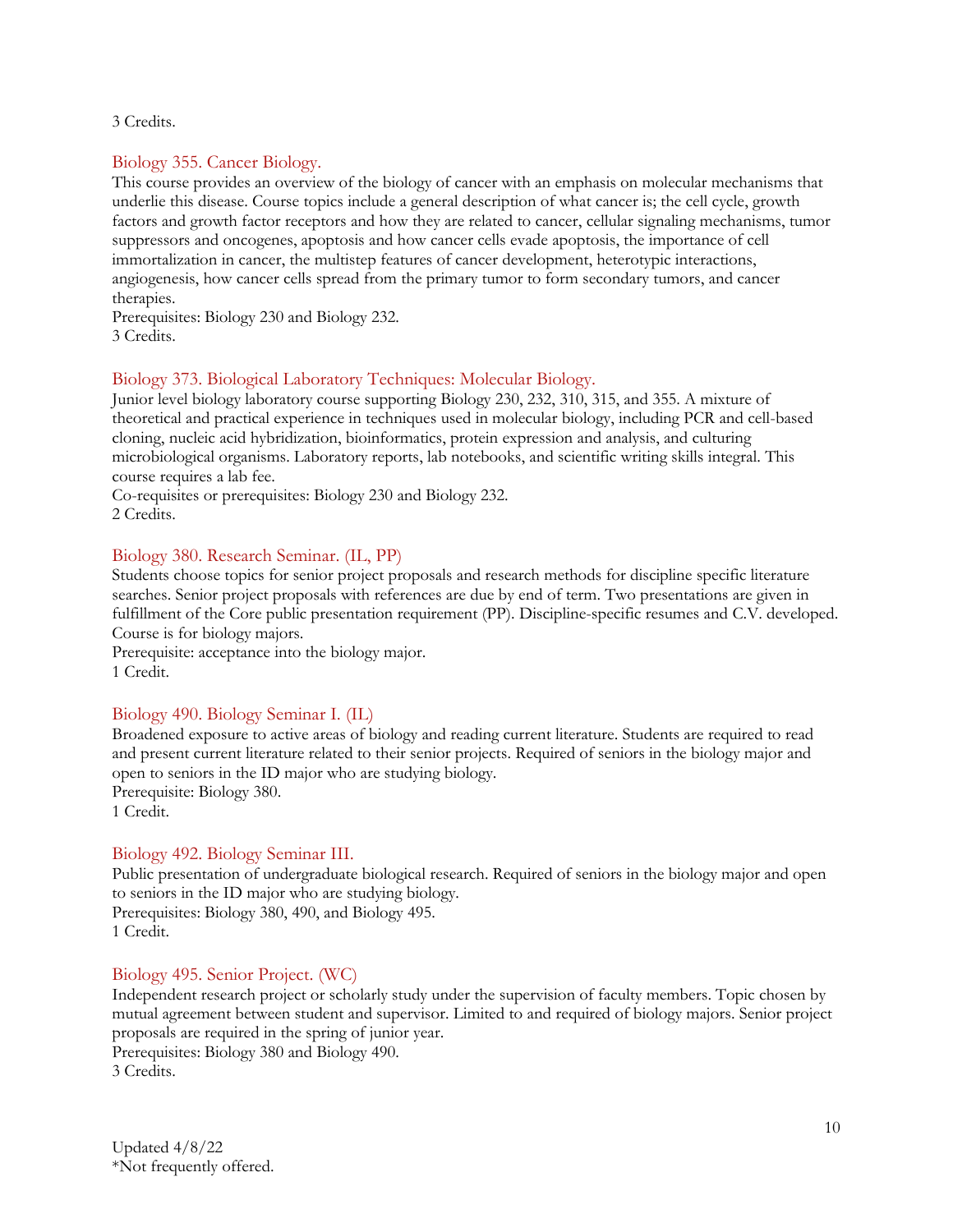# Biology 298, 398. Biology Internship. (EE)

Credit and requirements variable. Proposals must be approved by head of major. Students may apply for Biology 298 after one year and at least two 200- or 300-level biology courses, and for Biology 398 after two years of study and at least three 200- or 300-level biology courses and Chemistry 110/111. Course may be repeated for credit. Internships at other institutions must be applied for and arranged by the student. Credit variable.

# <span id="page-10-0"></span>**Business**

# Business 141. Accounting I.

Introduction to basic financial accounting principles, the accounting cycle, the preparation of financial statements, and the use of computer spreadsheets. 3 Credits.

# Business 142. Accounting II.

Interpretation of financial statements and the use of accounting information as a tool for making business management decisions. Use of computer spreadsheets emphasized. Prerequisite: Business 141. 3 Credits.

# Business/Computer Science 215. Management Information Systems.

This course examines how digital information can be stored and organized to benefit organizations. Topics include strategic use of information, ethical issues in handling information, software options, and concept maps for design. Tools used include spreadsheets, databases, SQL, and report writing software. Prerequisite: Computer Science 105 or permission of instructor. 3 Credits.

# Business/Writing 220. Business Communications. (W)

Business Communications is a workplace-oriented course designed to help students develop and refine the written and oral skills necessary to communicate effectively in professional settings. Students will review the purpose and style of business writing and complete a variety of focused writing exercises based on work settings and scenarios. Students will plan, compose, and analyze letters, memoranda, and electronic messages. They will also prepare and deliver brief oral presentations, collaborate with others, and revise business communication.

Prerequisite: Writing 101. 3 Credits.

# Business 254. Principles of Marketing.

Focus on customer behavior, promotion, channels of distribution, product, and pricing, with emphasis on formulating marketing plans and strategies in a global and culturally diverse environment. 3 Credits.

# Business 256. Principles of Sales.

In this course, the student will learn about assessing customer needs, developing account relationships and implementing effective sales strategies. During the course students will return to the theme of approaching sales with honesty and integrity, both from a practical and moral perspective. This course will cover the broader role sales communication plays in bringing people and the products and services they need together, not just the narrow skills required to convince the customer to make a purchase. Prerequisite: Communication 105. Recommended: Business 254. 3 Credits.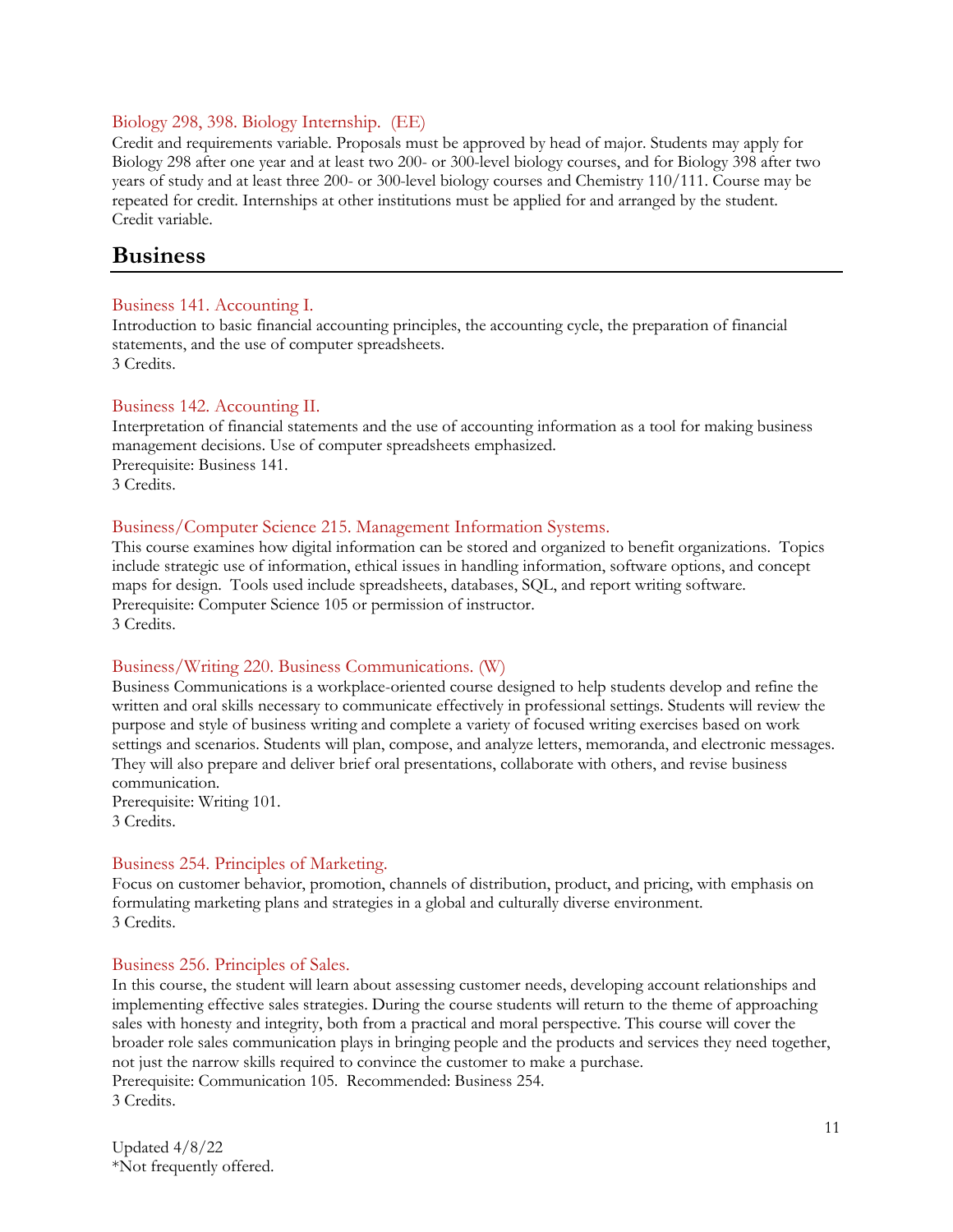## Business 257. Principles of Management.

Fundamentals of management including the contributions of F.W. Taylor, Peter F. Drucker, and W. Edwards Deming. Special attention to business ethics, leadership, the Quality Movement, and ISO Teamwork 9000 certification. Group projects, business seminars. 3 Credits.

## Business 264. Sports Marketing.

This course will study the marketing efforts within the sports industry, including the understanding of the sports customer, and promotional and marketing strategies. Topics include fan behavior, ticketing, advertising, sponsorship, licensing, endorsements, public relations, hospitality, social media, and event management.

Prerequisite: any economics course. Bus254 and Bus267 recommended. 3 Credits.

# Business 267. Introduction to Sports Management.

This course highlights the need for trained sport management professionals by examining the history of sport. This course also provides analysis of effective management strategies and the body of knowledge associated with pursuing a career as a manager in the sport industry. Functional management, strategic planning, decision making, leadership style, managing conflict and change, motivation of a workforce, and career opportunities in different sport environments will be explored.

Prerequisite: any science or any economics or any business principles course. 3 Credits.

# Business 268. Sports in Society.

This course will explore the connections among amateur sports, collegiate sports, professional sports, and American society; including how sports and American culture have influenced each other, and how understanding this influence can impact sports marketing. Issues of gender and race discrimination in American sports, as well as the economic impact of hosting professional sports franchises and publicly funded stadiums, will also be discussed. 3 Credits.

# Business 272. Drone Applications in Business and Science.

Principles of applications of new technology in all possible fields, taking advantage of new FAA rule 107 provisions. The course explores current legislation and FAA rules, current innovation in drone use, limits of current off-the-shelf technologies, creative problem solving and business plan development. 3 Credits.

#### Business 290. Internship Preparation Seminar.

This course will introduce the requirements for internships, including the learning plan, journal entries, final projects, and relation to academic study. Students will learn employment related skills including: networking, interviewing, resume creation, attendance requirements, professional appearance, professional conduct, confidentiality, and maintaining ongoing relationships. May not be repeated for credit. No prerequisite required.

1.5 Credits.

# Business 301. Business Ethics. (Moral, PP)

The analysis of moral principles and their application to decision making in business. Includes an overview of philosophical and theological ethical theories, including New Church ethics. Major focus on the analysis of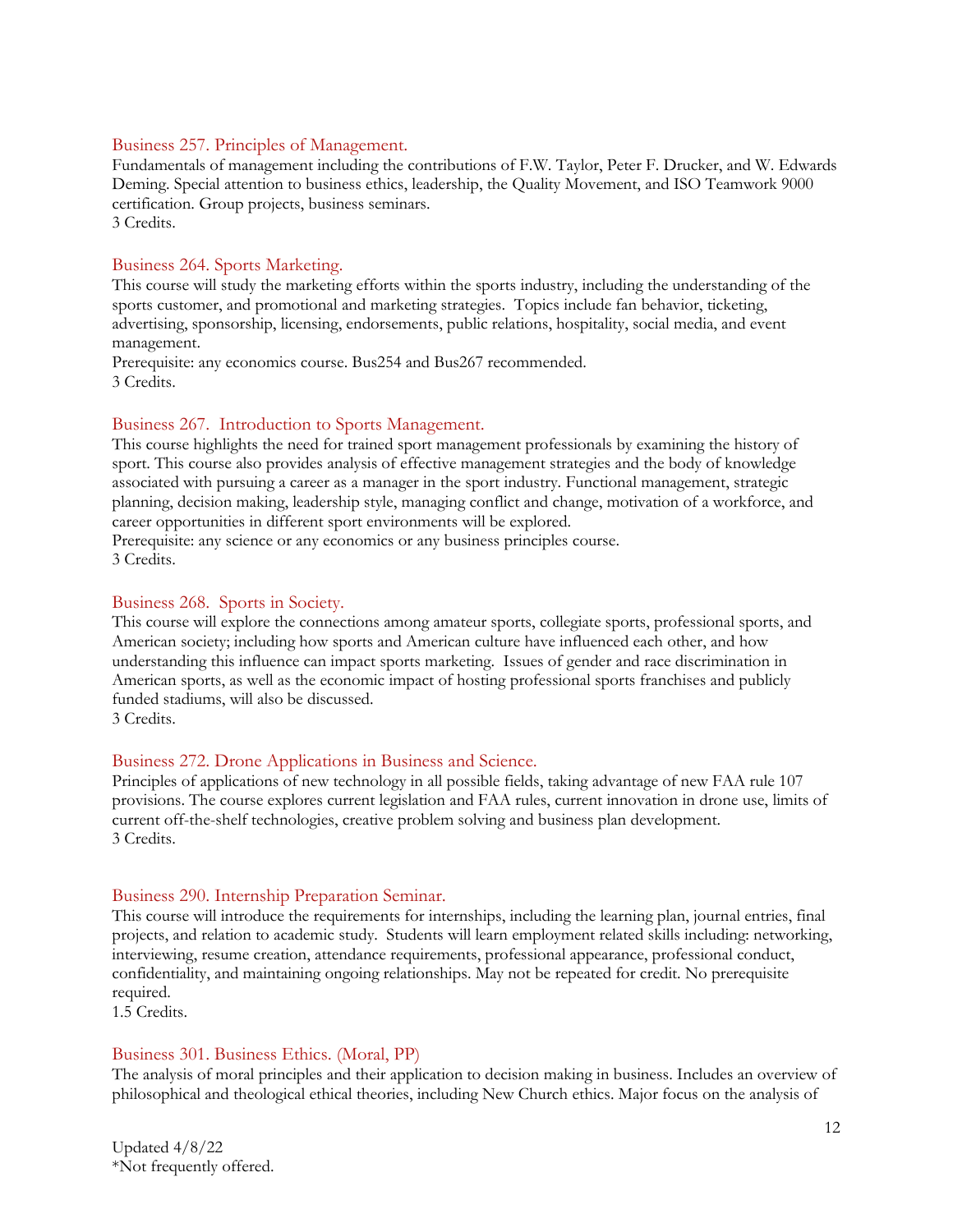ethical concerns in actual case studies from business, involving issues such as downsizing, whistle-blowing, competition vs. cooperation, and social responsibility. Communication 105 or any other public presentation course is recommended before taking this course. 3 Credits.

## Business 302. Corporate Social Responsibility.

This course includes application of New Church/Swedenborgian ethical responsibility in business strategic planning and management. Particular focus on corporate leaders who are using an ethical worldview when partnering with government regulators, donating to non-profits through foundations, or managing sustainable supply chains. Students will strengthen their teamwork skills in various class projects. Ethical reasoning theories are drawn from psychology and theology to explain the socially responsible actions of corporate leaders.

3 Credits.

#### Business 305. Business Seminar.

A seminar course featuring speakers from a variety of professional backgrounds. Students will be expected to interview and introduce these speakers and lead follow-up discussions on the material they present. May be repeated for credit.

1.5 Credits.

#### Business 320. Financial Management. (QR)

Introduction to business finance, the role of the chief financial officer, and financial tools used by management. Emphasis on management of revenue and expenses, application of basic financial concepts to the solution of organizational problems, analysis of the short and long-term financial needs of an organization, and selection of most feasible course of action to secure best possible financial outcome and allocation of resources. Topics of present value, stock and bond valuation, capital budgeting, financial forecasting, and capital structures also examined.

Prerequisite: Business 141. 3 Credits.

#### Business 321. Advanced Financial Management.

This course will explore advanced financial management with specific emphasis on assessing and managing risk, including: applications for insurance and securitization, various types of derivatives and the hedging of risk, the unique challenges associated with operating in foreign countries, and tools available to manage these extra risks.

Prerequisite: Business 320. 3 Credits.

#### Business 327. International Financial Management.

This course provides an overview of international financial markets as well as presenting key challenges often faced in international financial management. Topics include import and export financing, measuring and managing foreign exchange exposure, international financial markets and banking, issues with raising capital internationally, insurance and taxation issues.

Prerequisites: any economics course and Bus320, or permission of the instructor. 3 Credits.

#### Business 351. Introduction to Business Law.

Legal enforcement of obligations and the function of law in modern business. The establishment and enforcement of contractual obligations. The establishment of an agency relationship and its effect on third parties.

3 Credits.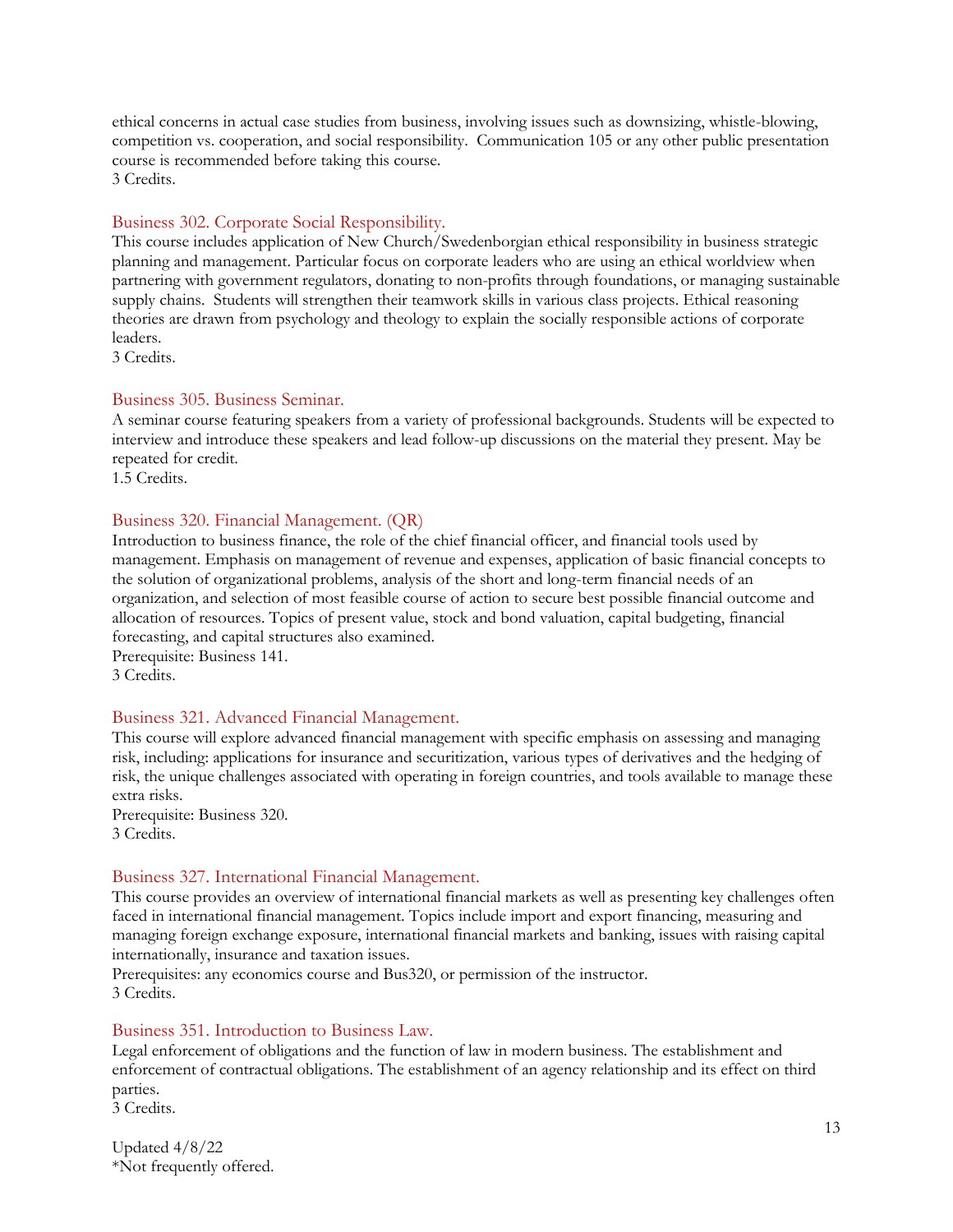## Business 354. Marketing Research.

Review of methodologies for gathering and analyzing information to guide management in marketing decisions. Formulation of problem statements, identification of data sources, data collection, demining and applying the appropriate analysis technique, creation of actionable management reports understanding of how reports are used to make decisions and influence strategy.

Prerequisite: Business 254 and Mathematics 130. 3 Credits.

#### Business/Mathematics 380. Linear Models and Methods for Optimization. (QR)

Introduction to basic methods of operations research. Review of linear systems; linear programming, including the simplex algorithm, duality, and sensitivity analysis; formulation of integer programs; transportation and scheduling problems.

Prerequisite: Mathematics 240 and competence in programming. 3 Credits.

### Business 381. Operations and Supply Chain Management.

In this course, the student will learn the foundational concepts behind converting raw materials, labor, and capital into the goods and services customers demand. Students will explore a variety of managerial techniques and computer technologies common to operations and supply chain management. Topics include inventory, quality and logistics control, transportation, facility layout, process planning, product and service design, forecasting and scheduling. These subjects will be approached from the operational and supervisory perspective.

3 Credits.

#### Business 390. Research Seminar. (IL)

For juniors in the Business Major. Focus on preparing to do the senior capstone project. Explore topics and research questions. Research scholarly sources related to a chosen topic. Formulate draft thesis statement based on interest and research.

2 Credits.

#### Business 493. Senior Literature Review.

General guidance in continuing research and review literature related to the chosen topic for the senior capstone project, Support for crafting a sound and interesting argument, resulting in an outline of main points for the project. Prerequisite: Business 390.

2 Credits.

#### Business 494. Senior Seminar I.

For seniors in the Business Major. Focus on developing a spiritual perspective on the student's capstone project using Swedenborgian and other principles. Prerequisite: Business 390. 1 Credit.

#### Business 495. Senior Capstone Project. (WC)

Capstone experience for the Interdisciplinary Major. Writing of the senior project based on the research and outline produced in Business 493. Prerequisites: Business 493 and Business 494.

2 Credits.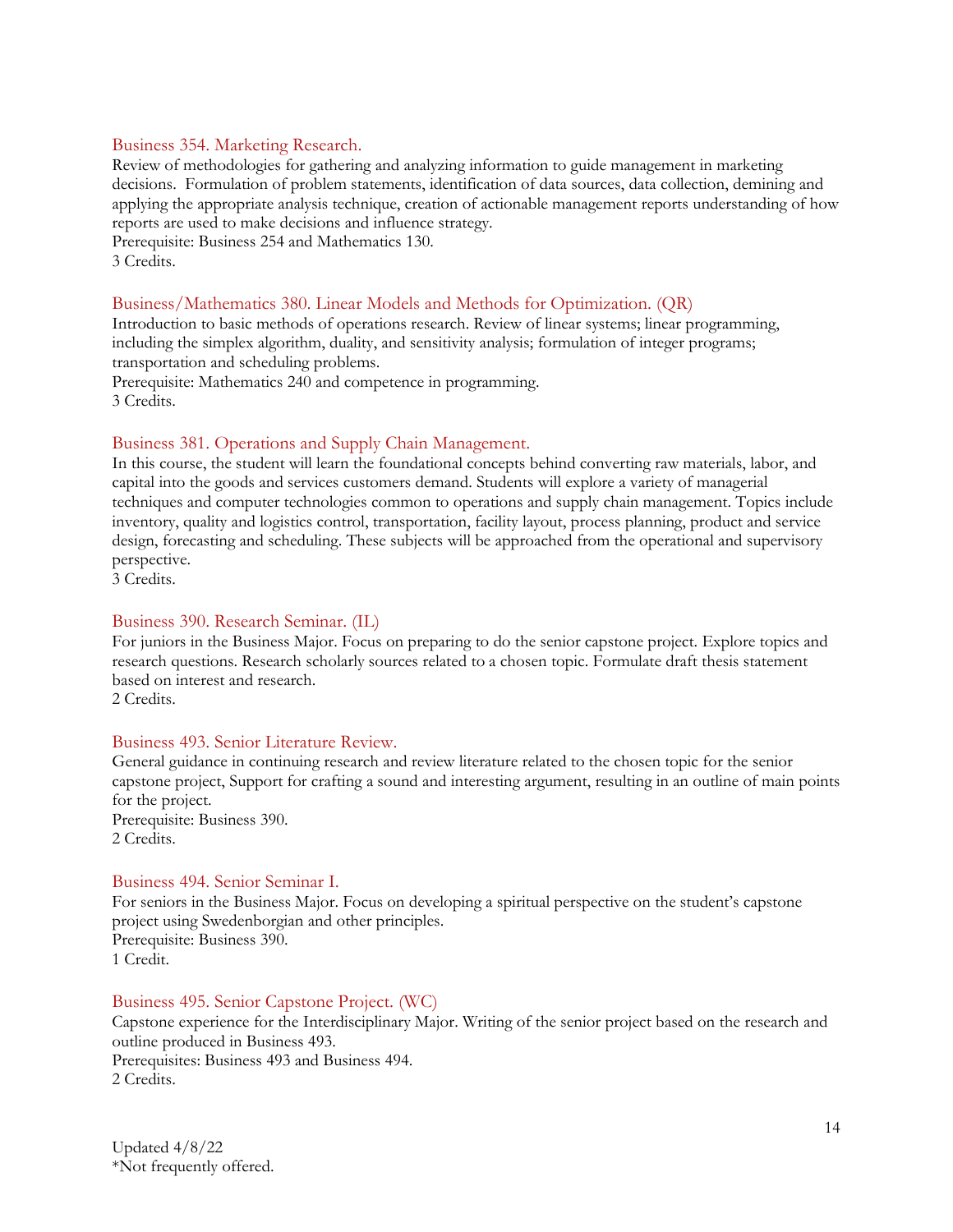#### Business 496. Senior Seminar II.

For seniors in the Business Major. Public presentation of senior project. Career planning and portfolio development. Pass/Fail. Prerequisite: C– or better in Business 495. 1 Credit.

# Business 298, 398, 498. Business Internship. (EE)

Proposals must be approved by Internship Director. Students may apply for this internship after being accepted into a business program. Students doing internships in the summer or fall are encouraged to take the internship preparation seminar, Bus290.

Credits and requirements variable.

# <span id="page-14-0"></span>**Chemistry**

# Chemistry 101. Introduction to Chemistry.

Introduction to college chemistry. Course designed with two audiences in mind-students preparing for general chemistry, and non-science majors. No prior chemical knowledge assumed, but mathematical skills equivalent to Mathematics 100 expected. Topics covered include atomic theory, organization of matter, the mole concept, naming of chemical compounds, chemical bonding and reactions, phases of matter, and kinetics. Required of students who register for Chemistry 110 and have a math SAT score of 500 or lower (or the equivalent ACT score). This course has an associated laboratory that is not necessarily offered every time the course is offered. *When taken together,* they satisfy the Core science requirement. This course alone will not fulfill the requirement.

3 Credits.

# Chemistry 101 Lab. Introduction to Chemistry Lab.

This course requires a lab fee. This course and the related lecture course must be taken together when both are offered.

1 Credit.

# Chemistry 110. General Chemistry I.

First year chemistry course for science majors. Topics include atomic structure, quantum mechanics, electron configuration, chemical bonding, molecular geometry, and the periodic table, classifications of matter, stoichiometry, and reactions in solution, gases, and thermochemistry. First half of sequence with Chemistry 111. This course and the related laboratory must be taken together.

Prerequisite: One year of high school chemistry with a grade of C or better or Chemistry 101 or Earth Science 110. Any student who registers for this course and has a math SAT of 450 or lower (or the equivalent ACT score) must take Chemistry 101 prior to taking Chemistry 110. 3 Credits.

# Chemistry 110 Lab. General Chemistry I Lab.

This course requires a lab fee. This course and the related lecture course must be taken together. 1 Credit.

# Chemistry 111. General Chemistry II. (QR)

Continuation of Chemistry 110. Topics include intermolecular forces, physical properties of solutions, chemical kinetics, chemical equilibrium, acids and bases, solubility, thermodynamics, and electrochemistry. This course and the related laboratory must be taken together.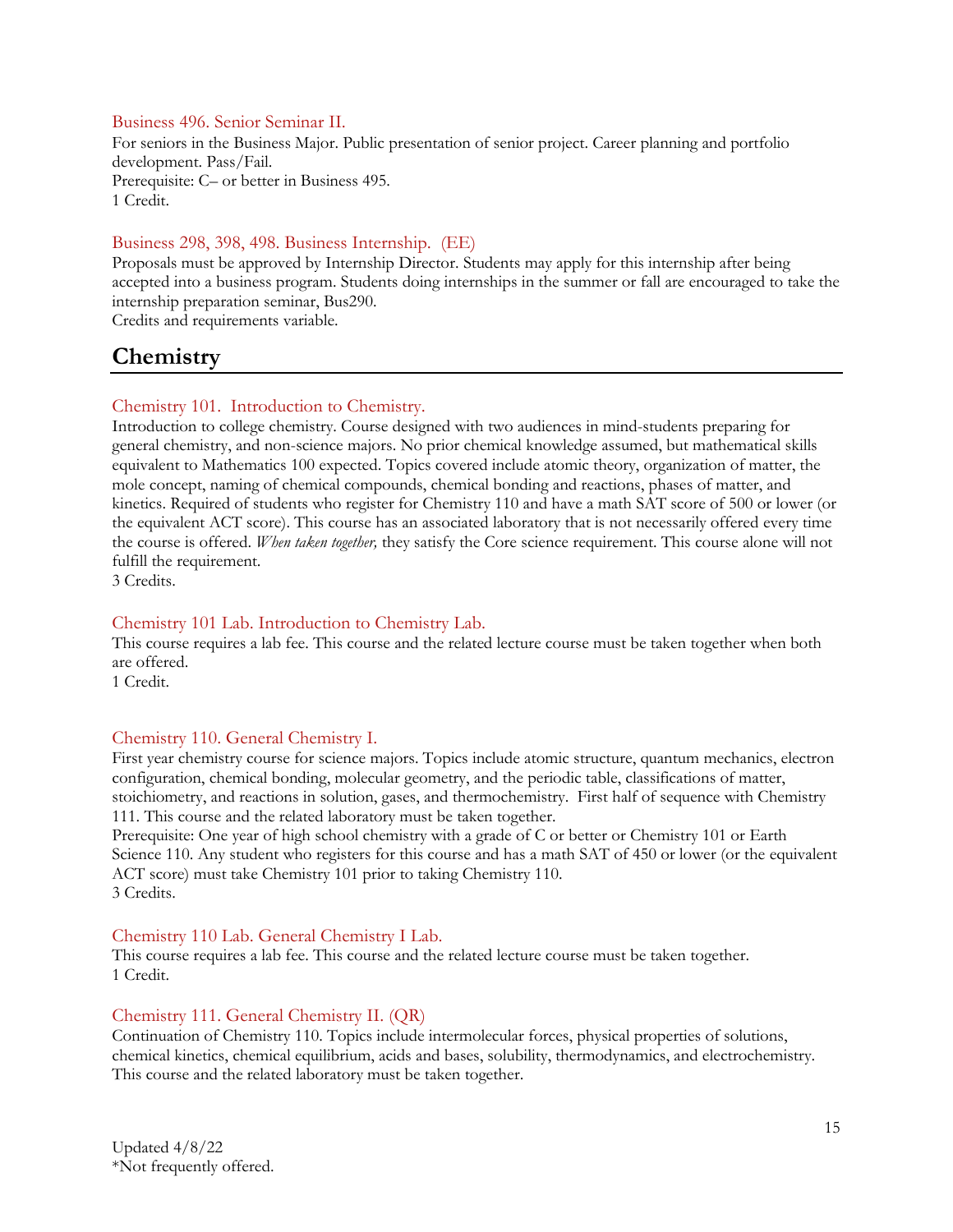Prerequisite: Chemistry 110 and 110L. Students must pass both Chem 110 and 110L in order to take Chem 111.

3 Credits.

# Chemistry 111 Lab. General Chemistry II Lab.

This course requires a lab fee. This course and the related lecture course must be taken together. Prerequisite: Chemistry 110 and 110L. Students must pass both Chem 110 and 110L in order to take Chem 111L.

1 Credit.

# Chemistry 210. Organic Chemistry I.

Second year chemistry course for science majors. Topics include molecular orbital and hybrid orbital theory and bonding, chemical energetics, alkanes, alkenes, halo alkanes, alcohols, alkynes, dienes, stereochemistry, and classes of reactions and reaction mechanisms. Laboratory includes basic techniques in organic chemistry and computer based molecular modeling. First half of sequence with Chemistry 211. This course and the related laboratory must be taken together.

Prerequisite: Chemistry 111 and 111L. 3 Credits.

# Chemistry 210 Lab. Organic Chemistry I Lab.

Includes basic techniques in organic chemistry and computer based molecular modeling. This course requires a lab fee. This course and the related lecture course must be taken together. Prerequisite: Chemistry 111 and 111L.

1 Credit.

# Chemistry 211. Organic Chemistry II.

Continuation of Chemistry 210. Topics include spectrophotometric identification of organic compounds, arenes, esters, epoxides, aldehydes and ketones, carboxylic acids and acid derivatives, and condensation reactions. Emphasis on biological applications of organic chemistry. This course and the related laboratory must be taken together.

Prerequisite: Chemistry 210 and 210L. 3 Credits.

# Chemistry 211 Lab. Organic Chemistry II Lab.

Includes synthetic techniques and computational chemistry. This course requires a lab fee. This course and the related lecture course must be taken together.

Prerequisite: Chemistry 210 and 210L. 1 Credit.

# Biology/Chemistry 315. Principles of Biochemistry.

Protein structure, dynamics, folding, and methods of purification and analysis. Methods of enzymology and a review of representative enzyme mechanisms. Membrane structure and function and the operation of membrane proteins in the electron transport chain and oxidative phosphorylation. A special topic of protein science explored in student projects.

Prerequisites: Biology 232, Chemistry 211, and 211L. 3 Credits.

# <span id="page-15-0"></span>**Communication**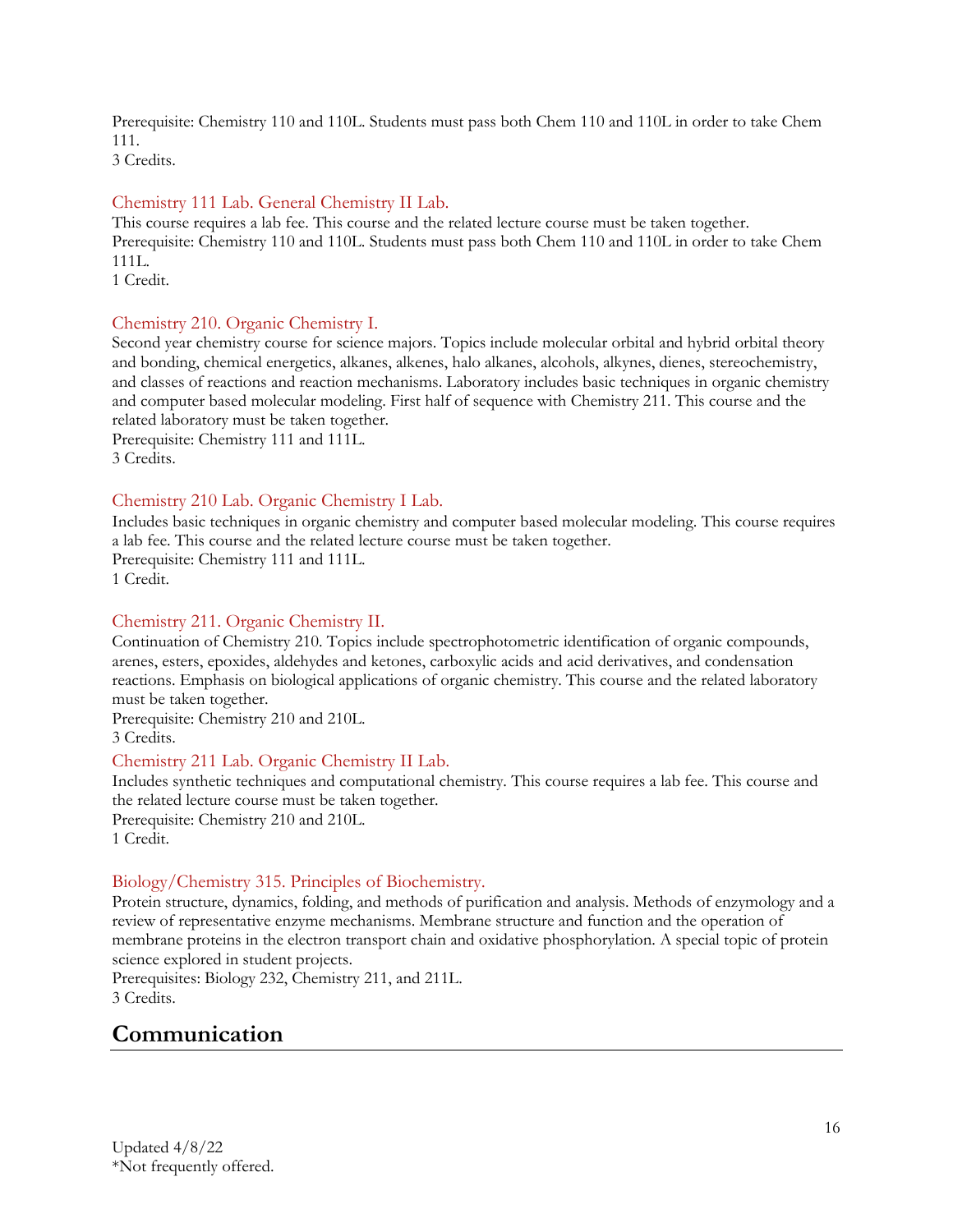# Communication 105. Public Speaking. (PP)

Exposure to a variety of speaking situations designed to develop self-confidence. Class work features impromptu and prepared speeches. Work on voice and speech improvement as well as command of body language. Attention to effective strategies for professional presentations and public speaking, both face-toface and online.

3 Credits.

# Communication 130. Foundations of Graphic Design.

Introductory study of how to create and communicate graphic ideas effectively. Covers elements of design, spatial relationships, typography, and imagery as they apply to graphic communication for print and web. Students will develop graphic design skills (the ability to solve visual communication problems) by integrating Adobe Creative Suite software skills and foundational design concepts. Software instruction in basics of such programs as InDesign, Illustrator, and possibly Photoshop. 3 Credits.

# Communication 225. Professional Communication and PR for Contemporary Workplaces.

Foundational communication and public relations (PR) skills, with focus on how a communications function operates within an organization. Exploration of the role of communications strategy. Opportunities to turn concepts into real-world work products. Attention to social and digital literacies, content creation and distribution, and cultural differences in global audiences.

Prerequisite: Writing 202 or A-level work in Writing 101. 3 Credits.

# Communication 230. Intermediate Graphic Design.

Continuation of graphic design instruction and practice begun in Communications 130, with more emphasis given to software proficiencies. Students hone visual communication skills by using design, spatial relationships, typography, and imagery to create graphic projects in Adobe Creative Suite programs such as Photoshop, InDesign, and Illustrator.

3 Credits.

# Communication 231. Design, Marketing, and Communications.\*

*In development*. Skills in Adobe Creative Cloud. Instructor expertise determines focus on print, online, video, or other media.

# <span id="page-16-0"></span>**Computer Science**

# Computer Science 105. Introduction to Computer Systems.

Discussion of how computers and networks work; introduction to web page construction with HTML; introduction to programming with Python; introduction to spreadsheet and database design and queries. 3 Credits.

#### Computer Science 160. World Wide Web Development.

Introduction to the elements of web site design. The course includes technical aspects of web creation and design considerations for information delivery and usability. Prerequisite: Computer Science 105 or familiarity with computers. 2 Credits.

#### Computer Science 180. Structured Programming.

Language elements and applications. Algorithm development. Introduction to object-oriented programming. Prerequisite: Computer Science 105 or other programming experience with permission of instructor.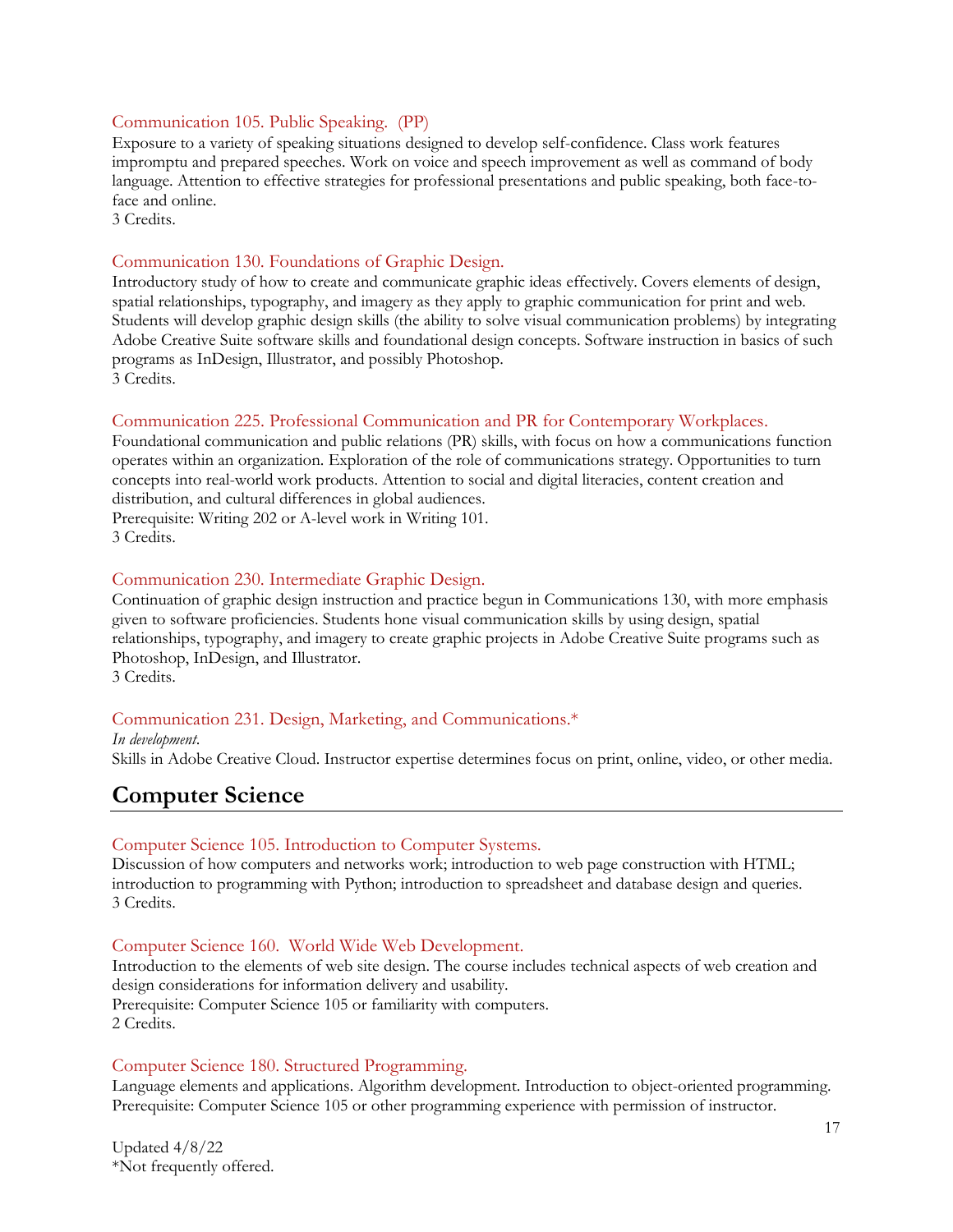3 Credits.

### Computer Science 206. Introduction to Data Science.

Skills and tools in acquiring, organizing, parsing, manipulating, and preparing data for statistical analysis. Skills include classifying unstructured data, cleaning data, identifying useful questions, and simple analysis. Tools include Excel, Python, and Microsoft Business Intelligence software packages. Prerequisite: Any Computer Science course. 3 Credits.

### Computer Science 210. Additional Languages.\*

A guided self-study course in which students learn an additional language or the advanced features of a language they already know. May be taken, with different languages, up to three times. Prerequisite: Computer Science 180 and permission of instructor. 1-3 Credits.

# Business/Computer Science 215. Management Information Systems.

This course examines how digital information can be stored and organized to benefit organizations. Topics include strategic use of information, ethical issues in handling information, software options, and concept maps for design. Tools used include spreadsheets, databases, and report writing software. Prerequisite: Computer Science 105 or permission of instructor. 3 Credits.

#### Computer Science 220. Introduction to Data Structures.

Stacks, Queues, Linked Lists, Trees, Heaps, Sorting, Searching, Complexity, Dynamic programming. Prerequisite: Computer Science 180.

3 Credits.

#### Computer Science/Mathematics 230. Statistics and Data Mining. (QR)

This course builds on what was learned in Mathematics 130 with an eye on big data sets. Techniques include regression and classification methods, culminating in a final project. Throughout the course, the programming language *R* will be used.

Prerequisites: B- or better in Mathematics 130 or Mathematics 330. 3 Credits.

#### Computer Science/Mathematics 235. Discrete Structures.

Mathematical foundations for the analysis of computer algorithms. Recursive functions, graph theory, combinatorics and probability.

Prerequisite: Computer Science 180 or competence with a structured programming language. 3 Credits.

#### Computer Science 260. World Wide Web Languages.

Companion course with Computer Science 160. Projects will involve JavaScript, PHP, and XML. Prerequisite: Computer Science 180 or Computer Science 206. Co-requisite: Computer Science 160. 1 Credit.

# Computer Science/Mathematics 321. Numerical Methods.

Finite differences, interpolation, solutions of equations, numerical integration, curve fitting, linear equations, numerical solutions of differential equations.

Prerequisite: Mathematics 250 and competence in programming. Computer Science 180 recommended.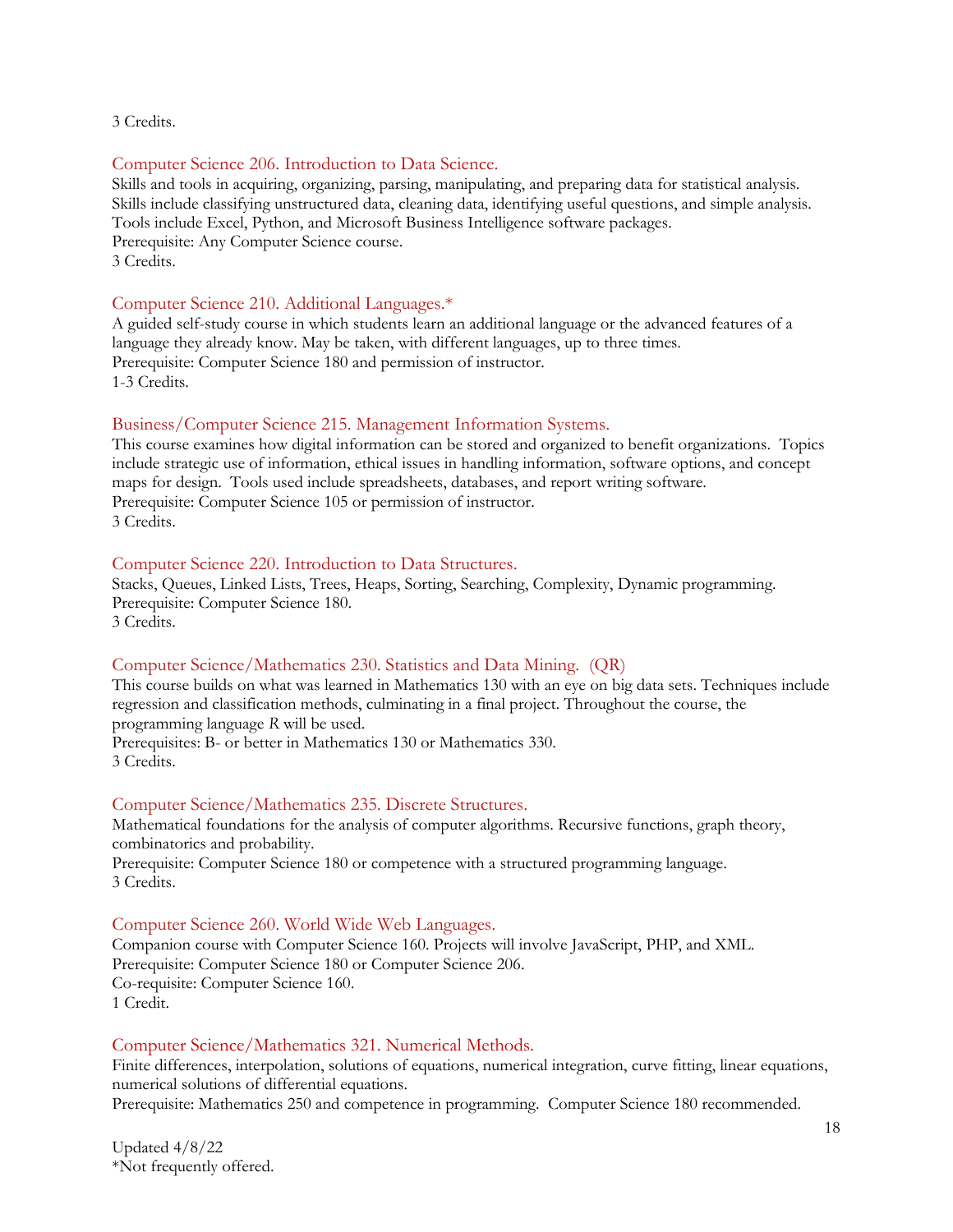3 Credits.

# Computer Science 298, 398. Computer Science Internship. (EE)

Proposals must be approved by Internship Director. Students may apply for this internship after completing Computer Science 180 or any higher-level course. Credits and requirements variable.

# <span id="page-18-0"></span>**Dance**

# Dance 120. Dance Technique.

A studio course in fundamental dance technique, including jazz dance, modern/contemporary dance, and ballet. The course focuses on proper alignment, execution, and the overall strength and flexibility specific to the dancer. The artistry and musicality of the dancer is explored through dance combinations, improvisation exercises, and analysis of famous pieces of choreography. Also serves as a PE course. 3 Credits.

# Dance 130. Musical Theater Dance. (EEC)

Musical Theater Dance introduces students to a variety of dance styles used in American Musical Theatre. Students will learn tap and jazz dance technique as well as specific dances from Broadway musicals choreographed by Robbins, Fosse, Champion, and more. Includes an overview of the history of Broadway, specific to dance styles and choreographers. Course culminates in a final performance. Course may be repeated once for credit. Also serves as a PE course.

1.5 Credits.

# Dance 131/231. Modern Contemporary Dance. (EEC)

Beginner (Dance 131) and Intermediate (Dance 231) course in contemporary modern dance. Students develop technique and body awareness, and deeper understanding of modern dance and its place in the art world. Explore the diversity and commonality of human experience and values through the medium of dance. Includes choreography projects and culminates in a final performance. Course may be repeated once for credit.

Prerequisite for Dance 231: Dance 120, Dance 131, or instructor's permission. Also serves as a PE course. 3 Credits.

# Dance 132/232/332. Jazz Dance. (EEC)

Beginner (Dance 132) and Intermediate (Dance 232) and Advanced (Dance 332) course in Jazz dance technique. Students learn jazz dance technique and develop creativity, flexibility, coordination, and rhythm. Dan 232 includes choreography projects, and both levels culminate in a public performance at the end-ofterm concert. Course may be repeated once for credit.

Prerequisite for Dance 232: Dance 120, Dance 132, or instructor's permission. Also serves as a PE course. 3 Credits.

# Dance 133/233. Tap Dance. (EEC)

Beginner (Dance 133) and Intermediate (Dance 233) course in tap dance. Introduction to and development of the fundamentals of tap dance technique. Emphasis is given to basic steps and terminology, building combinations, musicality, and coordination, leading to final performance. Course may be repeated once for credit.

Prerequisite for Dance 233: Dance 133 or instructor's permission. Also serves as a PE course. 1.5 Credits.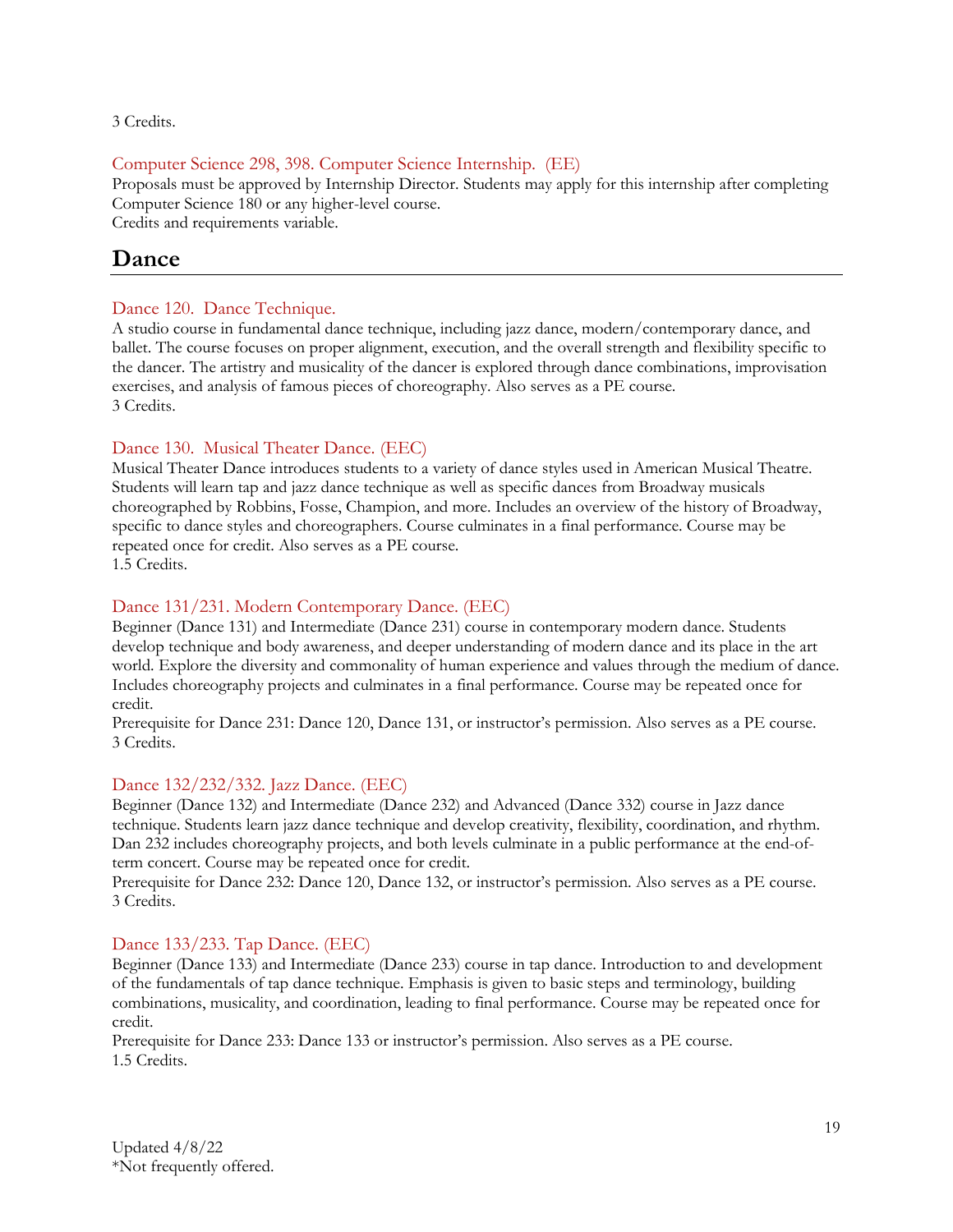# Dance 134/234. Ballet. (EEC)

Beginner (Dance 134) and Intermediate (Dance 234) course in ballet technique. Introduction to and development of the fundamentals of ballet technique and vocabulary, emphasizing alignment, stretching and strengthening, flexibility, kinesthetic awareness, line and movement phrases. This course culminates in a final performance. Course may be repeated once for credit.

Prerequisite for Dance 234: Dance 120, Dance 134, or instructor's permission. Also serves as a PE course. 3 Credits.

#### Dance 160/260/360. Dance Ensemble. (EEC)

A dance repertory course for the performing artist. Rehearsing and performing pieces choreographed by faculty and guest artists. Styles may include contemporary, jazz, hip-hop, ballet, and/or tap. Each student will be involved in several different pieces of choreography. Course culminates in public performance. Dance 260 includes collaboration on a choreography project or a solo choreography project. Dance 360 involves choreographing and teaching a group piece of choreography to the class to be performed at the end of term concert. Course may be repeated for credit.

1.5 Credits.

#### Dance 240. Creative Movement and the Young Child.

This course will explore ways in which children develop through creative movement activities based on developmentally appropriate practice. Special emphasis will be placed on integrating creative movement with other learning activities. Students will have the opportunity to work on projects that incorporate creative movement with their own areas of interest as potential teachers/caregivers. Students will also explore multicultural elements of dance and movement.

1.5 Credits.

#### Dance 241. History of Twentieth-Century American Dance.

Survey of dance forms (social, ballet, modern/contemporary, jazz/musical theatre, tap in America in the 20<sup>th</sup> century. Course includes readings, lectures, films, discussions, and analysis of individual styles and cultural trends.

3 Credits.

#### Dance 331. Advanced Modern Contemporary Dance. (EEC)

Students continue to develop as dancers through learning more complex technique, progressions, and combinations, as well as engaging in improvisational exercises. Emphasis is on increasing accuracy of articulation, range of movement, and moving the body as a cohesive unit. Includes critique of modern and contemporary dance choreography and culminates in a final performance. Course may be repeated once for credit.

Prerequisite: Dance 131/231 or instructor's permission. 3 Credits.

#### Dance 332. Choreography & Composition. (EEC)

Focuses on the process of creating original dance compositions. Explores the elements necessary to dance composition, such as time, space, energy, form, design, and dynamics through improvisational exercises, the manipulation of movement, and the development of critical and analytical thinking. Students will write extensively throughout the course in the form of personal reflections, critical analysis of readings, and reviews of performances. Students will compose a solo piece of choreography, accompanied by a statement of purpose for their piece and a reflective essay on the process, which will be performed at the end of the term. Prerequisites: Two terms of Dan 131 and/or 231 or instructor's permission. 3 Credits.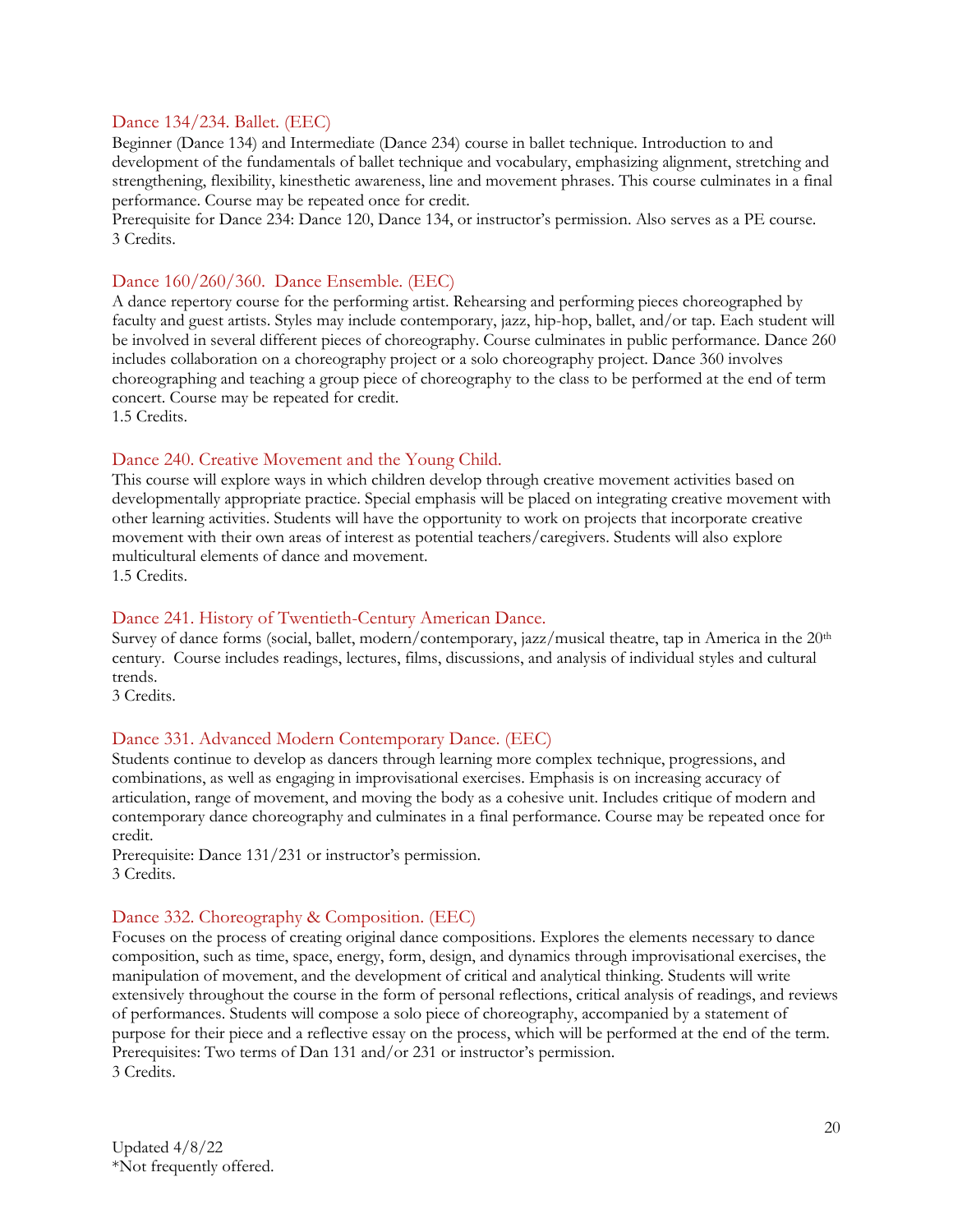# Dance 340. Pedagogy. (EEC)

The use of pedagogical principles for the conduct and organization of dance lessons in modern, jazz and ballet. This course covers instruction strategies, lesson planning, class management, motivation of students, class observations, and a teaching assignment. Prerequisite: permission from the instructor.

3 Credits.

# Dance 493. Senior Literature Review.

General guidance in continuing research and review literature related to the chosen topic for the senior essay. Support for crafting a sound and interesting argument, resulting in an outline of main points for the senior essay.

Prerequisite: Interdisciplinary Studies 390. 2 Credits.

# Dance 298/398/498. Dance Internship. (EE)

Requirements variable. Proposals should be submitted to the Department Chair. Art internships are open to students in sophomore year or above who have completed at least two art, dance, or music courses. Credits variable.

# Dance 495. Senior Essay. (WC)

Capstone experience for the Interdisciplinary Major. Writing of the senior essay based on the research and outline produced in Dance 493.

Prerequisites: Dance 493 and Interdisciplinary Studies 494. 2 Credits.

#### Dance 499. Senior Project.

Independent study toward a dance choreography project to be a companion to the Fine Arts Interdisciplinary Senior Essay. Limited to and required of fine arts interdisciplinary majors in a dance track. Prerequisite: Dance 332. Credit Variable.

# <span id="page-20-0"></span>**Earth Science**

# Earth Science 110. Introduction to Physical Geology and Meteorology.

Introduction to mineralogy; igneous, sedimentary, and metamorphic petrology; rock cycle and structural geology. The evolution of continents Introduction to oceanography. The atmosphere and atmospheric motion, climate, and climatic zones. Earth as a part of the solar system. This course and the related laboratory must be taken together.

Prerequisite or co-requisite: Mathematics 101 (or placement out of Mathematics101). 3 Credits.

Earth Science 110 Lab. Introduction to Physical Geology and Meteorology Lab.

This course requires a lab fee. This course and the related lecture course must be taken together. 1 Credit.

# Earth Science 215. Geographical Information Systems.\*

Fundamentals of rapidly developing Geographical Information System (GIS) technology. The students learn applications for decision making, planning, and presentation of spatial data for many disciplines such as earth science, geography, health, ecology and history. Emphasis on data preparation, analysis and presentation. Includes lab exercises that illustrate the typical steps in a GIS project. ESRI's ArcView or QGIS, and Google Earth software will be used throughout the course.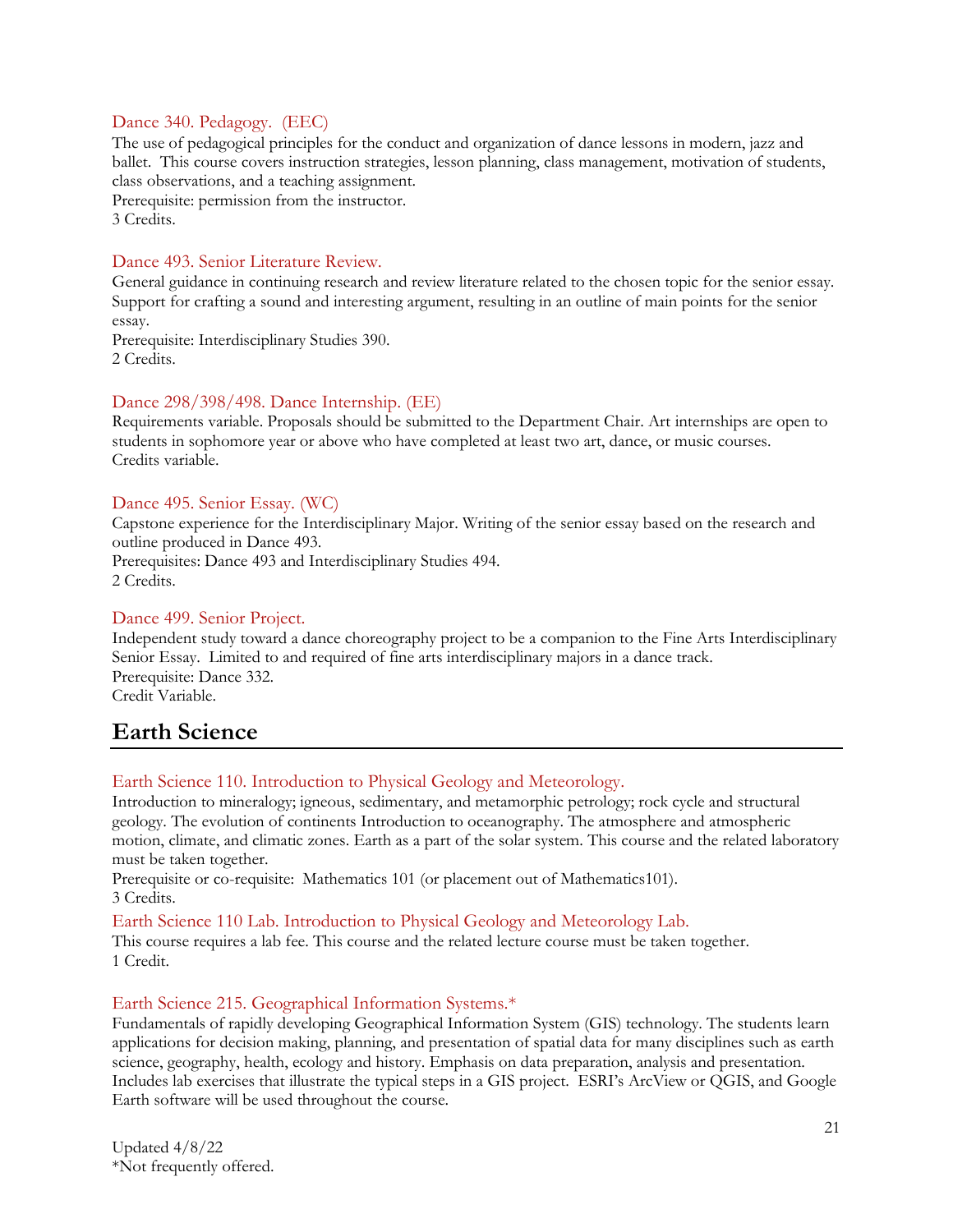Prerequisites: Computer Science 105 or proficiency with Excel and permission of instructor. Lecture and laboratory exercises will be combined in each session. 3 Credits.

# <span id="page-21-0"></span>**Economics**

# Economics 131. Macroeconomics. (QR)

Study of the fundamentals of economic analysis with emphasis upon national output, employment, and price levels. Exploration of the monetary and financial system together with problems of economic stability. Special attention given to the role of government fiscal and monetary policy in managing the economy. Consideration of current issues such as economic growth, federal budget deficits, and the role of the Federal Reserve Bank. Course includes student-led seminars. 3 Credits.

# Economics 132. Microeconomics. (QR)

Study of the fundamentals of economic analysis with particular emphasis upon consumer demand behavior and the output and pricing decisions of business firms under various market structures. Special attention given to the role of ethics in the behavior of business executives and consumers. Consideration of current issues such as health care, energy policy, and government intervention in the market. Course includes studentled seminars and group projects.

3 Credits.

# Economics 231. Development Economics.\*

This course focuses on studying the process of economic growth and development in both developed and developing nations. Students will approach these economies by looking at empirical data, theoretical models of growth, emerging industries and their economic effects, the role of FDI, the effect of government and private capital and government trade policies. 3 Credits.

# Economics 232. Intermediate Microeconomics.\*

An intermediate treatment of microeconomic thinking. Topics include consumer behavior, production, competition, externalities and the entrepreneurial function. This course will also explore the origins of economic theory.

3 Credits.

# <span id="page-21-1"></span>**Education**

# Education 128. Introduction to the Theory and Practice of Education.

Aspects of a career in teaching are explored. Topics include: teaching as a profession, educational philosophies, best practices in classroom instruction, and garden-based learning. Students observe classes at the Bryn Athyn Church School, participate in at least three field trips to other schools, and gain basic gardening experience. Opportunities to develop presentation and storytelling skills. 3 Credits.

# Education 201. Foundations of Education. (Worldviews)

Study of world views and associated theories that impact education. Examination of questions such as: What is the nature of reality? How do we know what we know? How do we determine what is worth knowing? What is of value? Focus on how a New Church philosophy of education affects teachers and students. 3 Credits.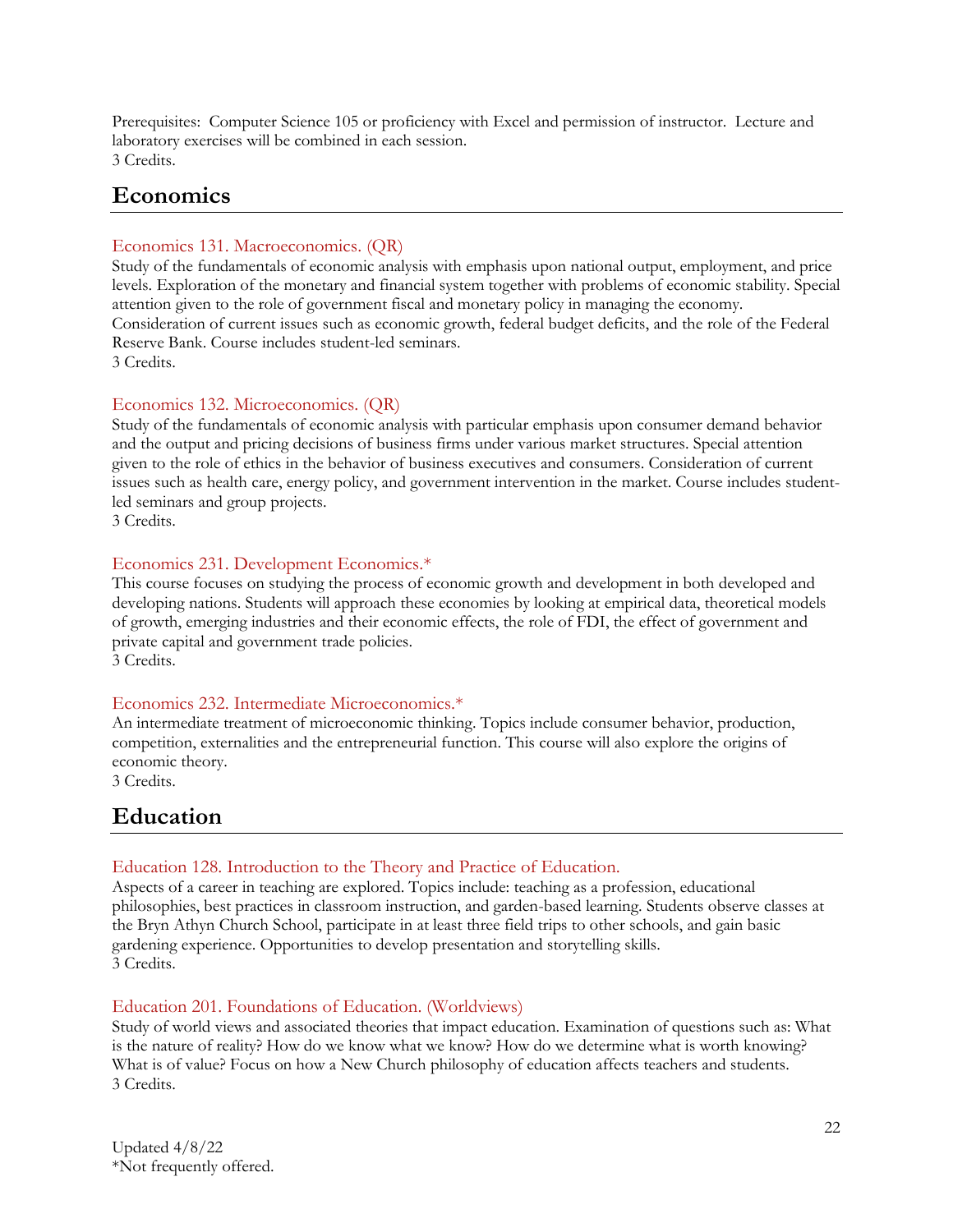## Education 202. Moral Education. (Moral)

After exploring the origins of morality and how it is developed within the individual and society, this course focuses on how to best support moral, pro-social behavior in a school setting. Special attention will be given to the role of storytelling in moral education. 3 Credits.

### Education 217. Language, Literacy, and Numeracy.

This course prepares students for their role in the early childhood classroom. Special attention given to emergent language and language-rich environments; the preconditions for developing literacy; and number sense as a foundation for mathematics. Includes 1 credit hour of ELL instruction. 3 Credits.

### Education 218. Literacy Instruction for Young Learners I.

This course exposes students to theory and practice in literacy instruction, pre-kindergarten through grade 4. Emphasis on emergent literacy, techniques and skills of teaching reading and language arts, evaluation and assessment. Includes 1 credit hour of ELL. 3 Credits.

# Education 219. Literacy for Young Learners II.

This course prepares pre-service teachers for teaching language arts in early childhood (pre-K to 4th grade). How to assess the work of young writers and design instruction to advance their composition skills. Best practices for addressing phonological awareness, decoding, fluency, vocabulary, comprehension, spelling, and handwriting.

3 Credits.

### Education 271. Introduction to Early Childhood Education.

This course focuses on the basic knowledges, skills and dispositions that prepare students to teach in early childhood classrooms. Teaching young children from a background of New Church spiritual philosophy, major theories and cultural perspectives. Emphasis on DAP (developmentally appropriate practice); integration of learning goals with children's play; diversity in the classroom; and the process of building a collaborative model with family and community. Includes theory and practice of Garden-based Learning. 3 Credits.

#### Education 272. Child Development: Birth - Nine Year Olds.

This course looks at how theories of child development and research can inform best practices for childcare and education. Major theories of human development are compared within the context of New Church education. Emphasis on attachment theory, the sensory needs of early childhood, and how to create an environment that helps children develop resilience in an increasingly technological world. 3 Credits.

# Education 274. Adolescent Growth and Development: Ages 8-18.

This course explores the physical, intellectual, emotional, and social development of children as they transition through middle childhood into adolescence. Emphasis on how development occurs in diverse contexts (home, school, and community); developmental theories and research that inform practice; and biological and neurological changes happening in the teenage brain. Prerequisite: Education 128 or Psychology 101.

3 Credits.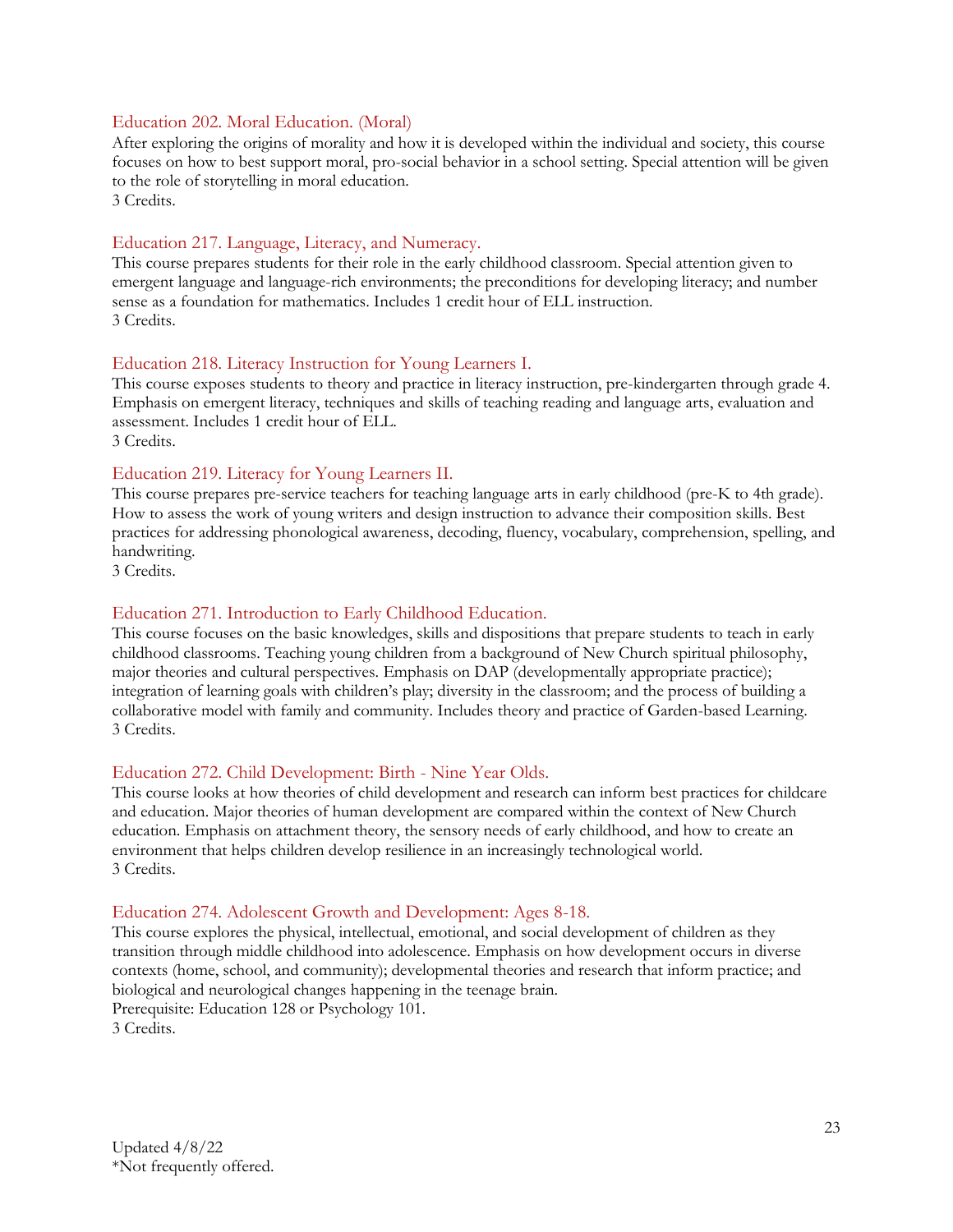## Education 322. Social Studies and the Young Child.

Emphasis on the skills and attitudes taught within social studies and developed in early childhood programs. Special attention to state standards as well as New Church competencies through the study of units, multicultural experiences, and the methods and materials for teaching social studies. Contains theory and practice of Garden-based Learning. Open only to third year students. Prerequisites: Education 128 or 271. 3 Credits.

#### Education 323. Math and the Young Child.

Exploration of the content and methods of teaching mathematics Pre-K to 4th grade. Emphasis on a problem-solving approach to the teaching of math within the context of a developmentally appropriate curriculum. Students learn how to engage children in the subject through imaginative, musical, rhythmic, athletic, and artistic activities. This course is about how to teach math so it makes sense. 3 Credits.

### Education 324. Science and the Young Child.

This course explores the nature of science, the nature of how young children conceptualize the world around them, and how to bring the study of the natural world to children in age-appropriate ways. Emphasis on the inquiry approach to teaching science. Includes garden-based learning projects: planting a fall garden and sprouting seeds.

3 Credits.

#### Education 333. Seminar on Art and Creative Expression.\*

Concepts related to creativity in the arts and the many media areas used by children to express themselves are introduced. Topics include: concepts of creativity; facilitation of children's creative expression; appreciation of children's art processes and products. Particular attention to musical expression. Prerequisites: Education 128 or 271. 1.5 Credits.

#### Education/Psychology 340. Educational Psychology.

Study of secular psychology as it is applied to children and adolescents in the classroom setting. Major areas of study include classroom management, learning, and motivation. Swedenborgian doctrines include innocence, charity, development of the rational mind, and conscience. Prerequisite: Psychology 101 or Education 128. 3 Credits.

#### Education 402. Student Teaching. (EE)

Includes at least 12 weeks of combined observation and teaching in an early childhood education classroom setting, supervised by a teacher from Bryn Athyn College Education Department and by a classroom teacher in the cooperating school. Open only to seniors in the education major. 3-12 Credits.

#### Education 298, 398, 498. Education Internship. (EE)

Proposals must be approved by the Department Chair. Course may be repeated for credit. Credit variable.

#### Field Experience I: Observation.

Students will be assigned to a classroom for guided observation experience that relates to course work during the third year. Open to non-majors with permission from education department chair. 3 Credits.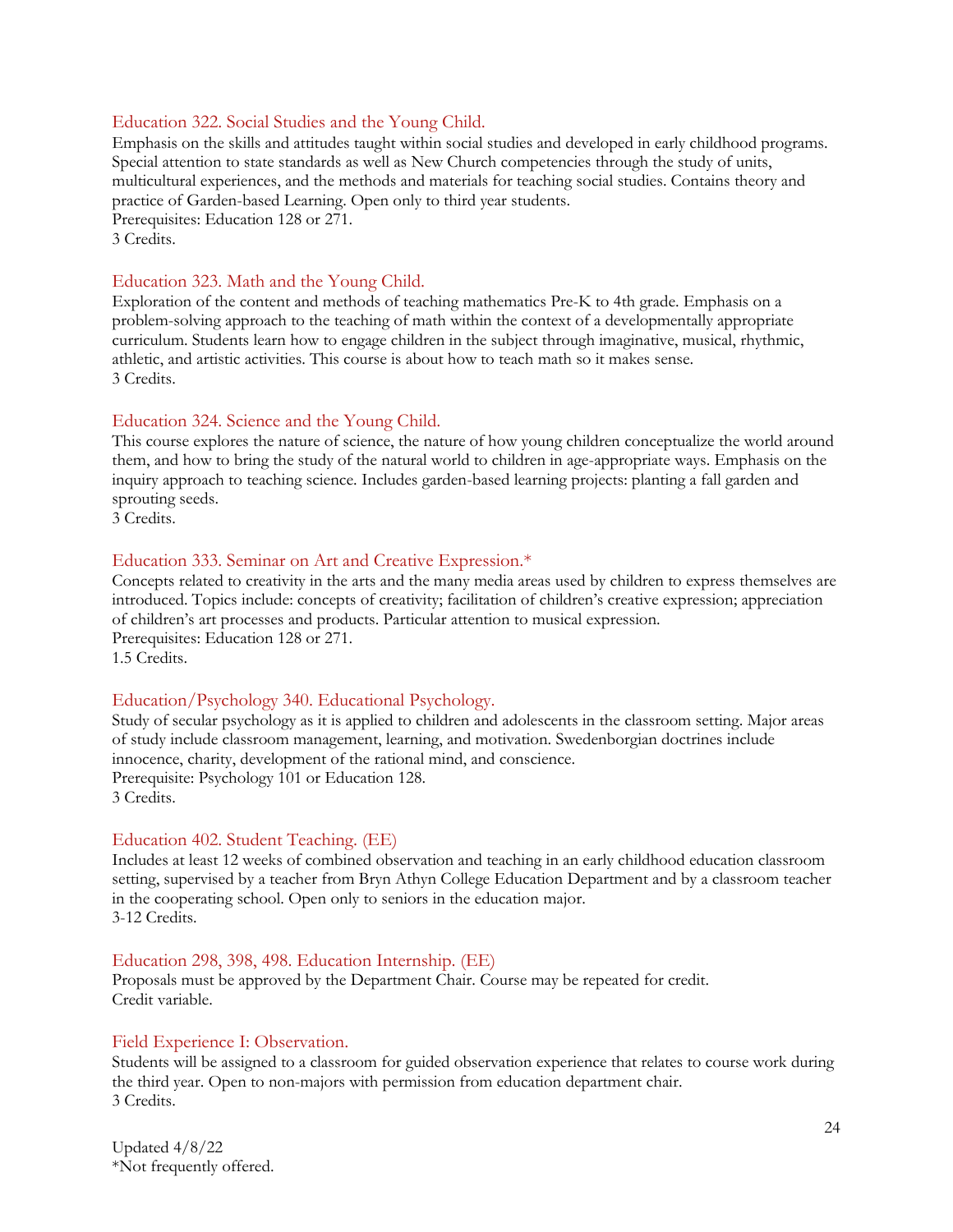# Field Experience II: Exploration.

Students work under a classroom teacher's supervision tutoring children, facilitating small group conversations, supervising outdoor play, and monitoring classroom routines and procedures. FE II is taken in conjunction with all winter term courses of the third year and provides students with 120 hours of observation and practice teaching. FE II occurs every Tuesday and Thursday of the term. Not open to nonmajors; third-year students only. 3 Credits.

# Field Experience III: Pre-student Teaching.

A continuation of FE II, FE III gives students more independent practice in working with whole class instruction and integrating special needs and ELL students in their assigned classroom. Provides 120 hours of practice teaching hours. Not open to non-majors; third-year students only. 3 Credits.

# Field Experience: Special Education.

This pre-student teaching course provides students the opportunity to observe in a special education setting and apply the knowledge and skills they have learned in their coursework. Students will gain hands-on experiences working with students who learn differently, be exposed to the various types and levels of service delivery, and have opportunities to reflect on how, when, and why specific evidence-based practices are implemented. Students will start in the observational phase and gradually take on increased instructional responsibilities throughout the term.

Prerequisites: Special Education 111 and permission of the instructor. Not open to non-majors; third- or fourth-year students only.

3 Credits.

# Field Experience IV. Observation in Upper Grade Levels

For students intending to teach in the General Church school system. Students gain experience working with upper grade level students. Taken only with permission of the education department chair. Co-requisite: Psychology 204. 3 Credits.

# Special Education 111. Introduction to Special Education.

This course addresses an overview of key concepts, theories, and practices in special education. The course begins with a role-playing game (Reacting to the Past) in which students learn about the milestone legislation, IDEA, and special attention is given to the social and historical underpinnings of today's special education programming. Students learn to view "disability" and related concepts from varying perspectives and gain an appreciation for the range of needs expressed in the human condition. 3 Credits.

# Special Education 212. Supporting Students with Disabilities.

This course examines the characteristics and needs of students who are identified under the 13 federallydefined categories of disability. Students examine the complexity of these needs and the specially designed instruction that meet those needs, especially through an asset-based lens. Evidence-based frameworks such as UDL and other strategies that support inclusionary practices within the life of the classroom is addressed throughout the term.

Prerequisite: Special Education 111. 3 Credits.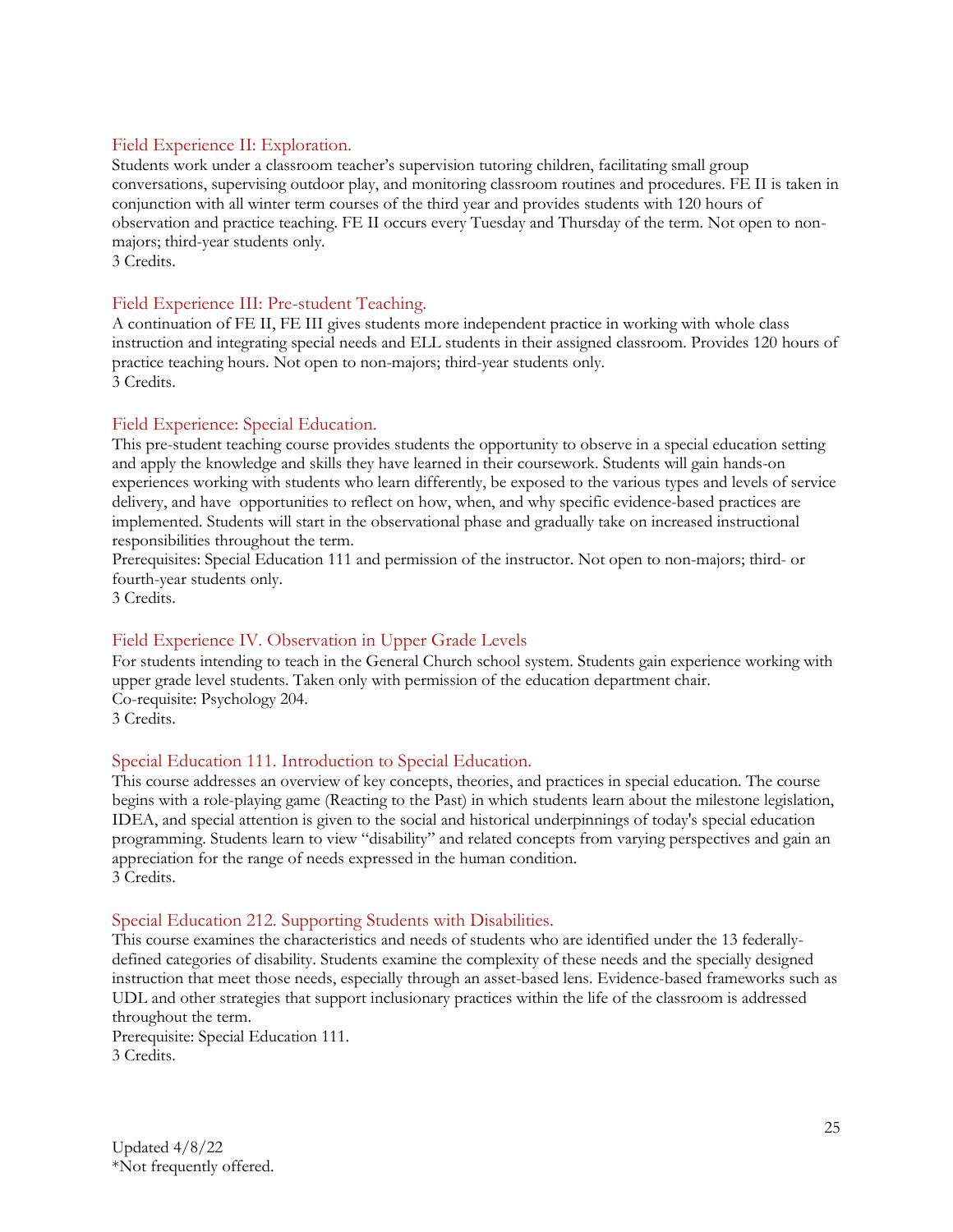# Special Education 213. Family and Community Partnerships.

This course examines the importance and necessity of collaboration when serving all students, and especially those with disabilities. Addresses the skills and knowledge needed by teachers and interdisciplinary team members. Strategies for collaborating with families, community agencies, educational staff, and other stakeholders will be explored. Students will develop skills for building effective teams, improving communication, problem-solving, advocating and decision-making. Prerequisite: Special Ed 111.

3 Credits.

## Special Education 312. Classroom Assessments.

This course addresses the effective use of assessment as part of classroom instruction, and as part of the eligibility determination process for special education services. Students will gain hands-on experience with administering and interpreting a variety of assessment tools and will learn how to appropriately adapt instruction based on assessment findings.

Prerequisite: Special Education 111 and permission of the education department chair. 3 Credits.

### Special Education 313. Evidence-based Interventions.

This course examines models of effective specialized instruction in a variety of content areas, with a focus on literacy. Emphasis on using assessment data to inform and guide effective instruction and intervention. Exploration of multi-sensory methods and programs for addressing the needs of students with disabilities within the general education curriculum. Undergraduate students can earn graduate credit by completing additional coursework.

Prerequisite: Special Education 111 and permission of the education department chair. 3 Credits.

#### Special Education 331. Classroom Management and Behavioral Support.

Examination of what it means to lead and manage a differentiated classroom. Addresses classroom management skills of fostering a positive learning environment; planning and delivering assessment-driven instruction. Implementing Positive Behavior Intervention and Support (PBIS) and conducting a Functional Behavioral Analysis (FBA) will be highlighted. 3 Credits.

#### Special Education 334. Assistive Technology in the Classroom.

This course explores a variety of technologies used to assist persons with a wide range of exceptionalities. Universal Design for Learning is at the core of this course with a goal of adapting technology, instruction, and assessment to meet a range of student needs.

Prerequisites: Special Education 111 and permission of the education department chair. 1 Credit.

# <span id="page-25-0"></span>**English**

Literature courses in this discipline fill the aesthetic requirement of the Core Program. 200-level English courses require Writing 101 as prerequisite. 300+-level English courses require a 200-level English as prerequisite.

#### English 105. Introduction to College-Level Analysis of Literature.

Focus on engagement with a particular theme in a variety of genres. Literary content will differ from year to year, depending on instructor expertise. Specific title announced in the course bulletin when offered. Course can be repeated once for credit when topic changes.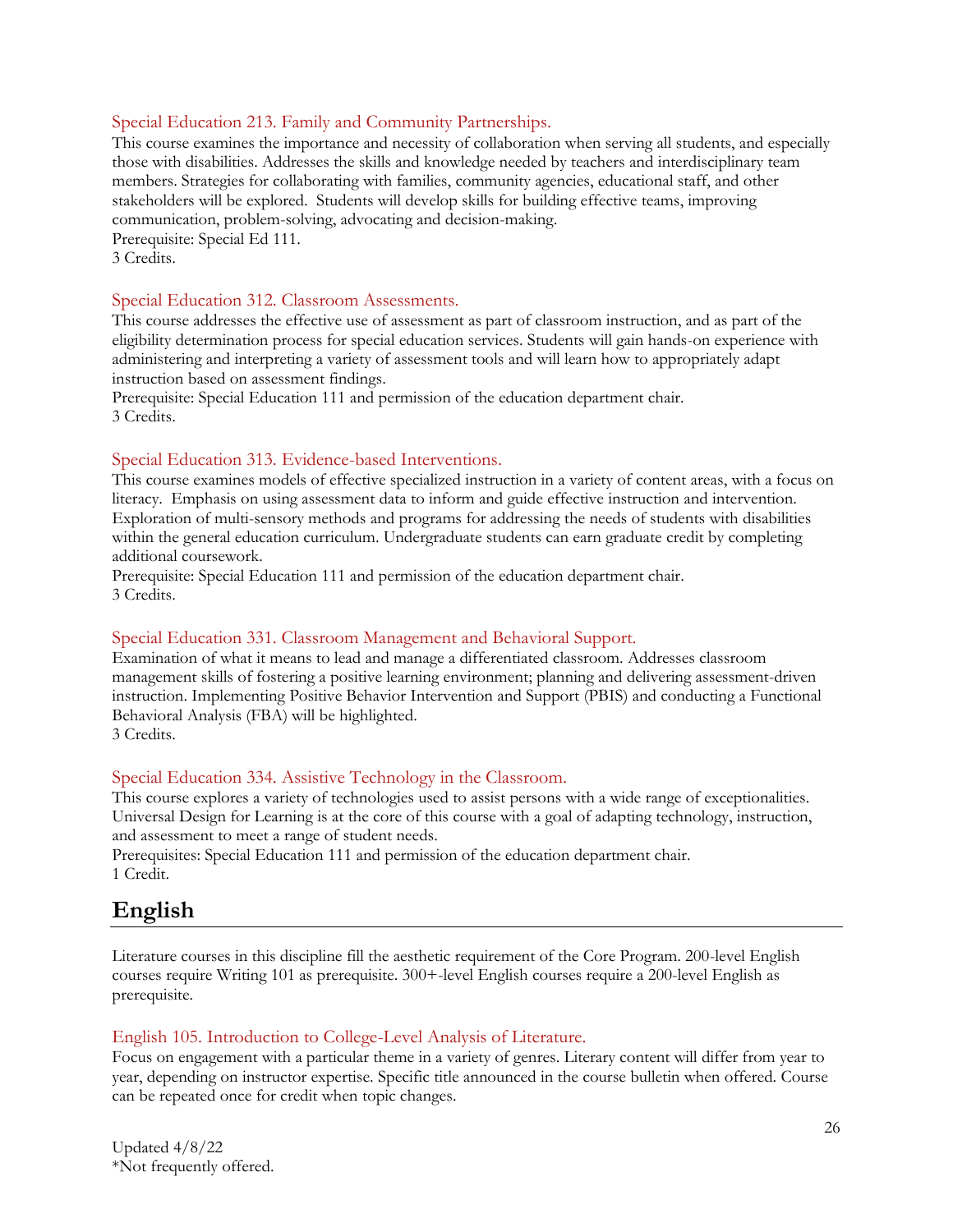3 Credits.

## English 110. Worldviews & Literature (Worldview).

Introduction to six worldviews in the context of literary texts. Emphasis on how characters with differing worldviews interact with others and with their geographic and historical contexts. Emphasis on close readings and critical analysis.

3 Credits.

### English 215. Great Books I. Classical Literature.

Study (in English) of selected texts from the Greeks and Romans, including works by such authors as Homer, Hesiod, the Greek dramatists, Virgil, and Ovid. Emphasis given to the themes of Classical mythology. Prerequisite: Writing 101. 3 Credits.

### English 217. Great Books III. New Canons

Study of selected 19rh and 20th Century texts in relation to the concept of literary canons and the effect of changing narratives, readerships, and social values. Prerequisite: Writing 101. 3 Credits.

#### English 218. American Literature I.

Chronological survey of American writers from colonial times to the mid-19th century. Particular attention to themes such as nature, religion, freedom, slavery, and the shaping of "American" values and identities. Prerequisite: Writing 101. 3 Credits.

# English 219. American Literature II.

Chronological survey of late 19<sup>th</sup> and early 20<sup>th</sup>-Century American authors. Prerequisite: Writing 101. 3 Credits.

#### English 220. British Literature I. Virtue, Vice, and Visions: 650-1650.

Chronological survey of the development of English literature in England from the early medieval period through the mid-17th century. Lecture, discussion, and student reports or projects. Prerequisite: Writing 101. 3 Credits.

#### English 221. British Literature II. Storytelling, Humor, and Literary Expression: 1660-1900.

Chronological survey of the development of English literature in England from the late  $17<sup>th</sup>$  century through the early 20<sup>th</sup> century. Lecture, discussion, guest speakers, and student reports or projects. Continuation of English 220; English 220 not prerequisite. Prerequisite: Writing 101. 3 Credits.

#### English 235. Shakespeare. (W)

In-depth study of selected Shakespearean tragedies, comedies, histories, and sonnets. Lectures and collateral readings with background of the Elizabethan world. Prerequisite: Writing 101. 3 Credits.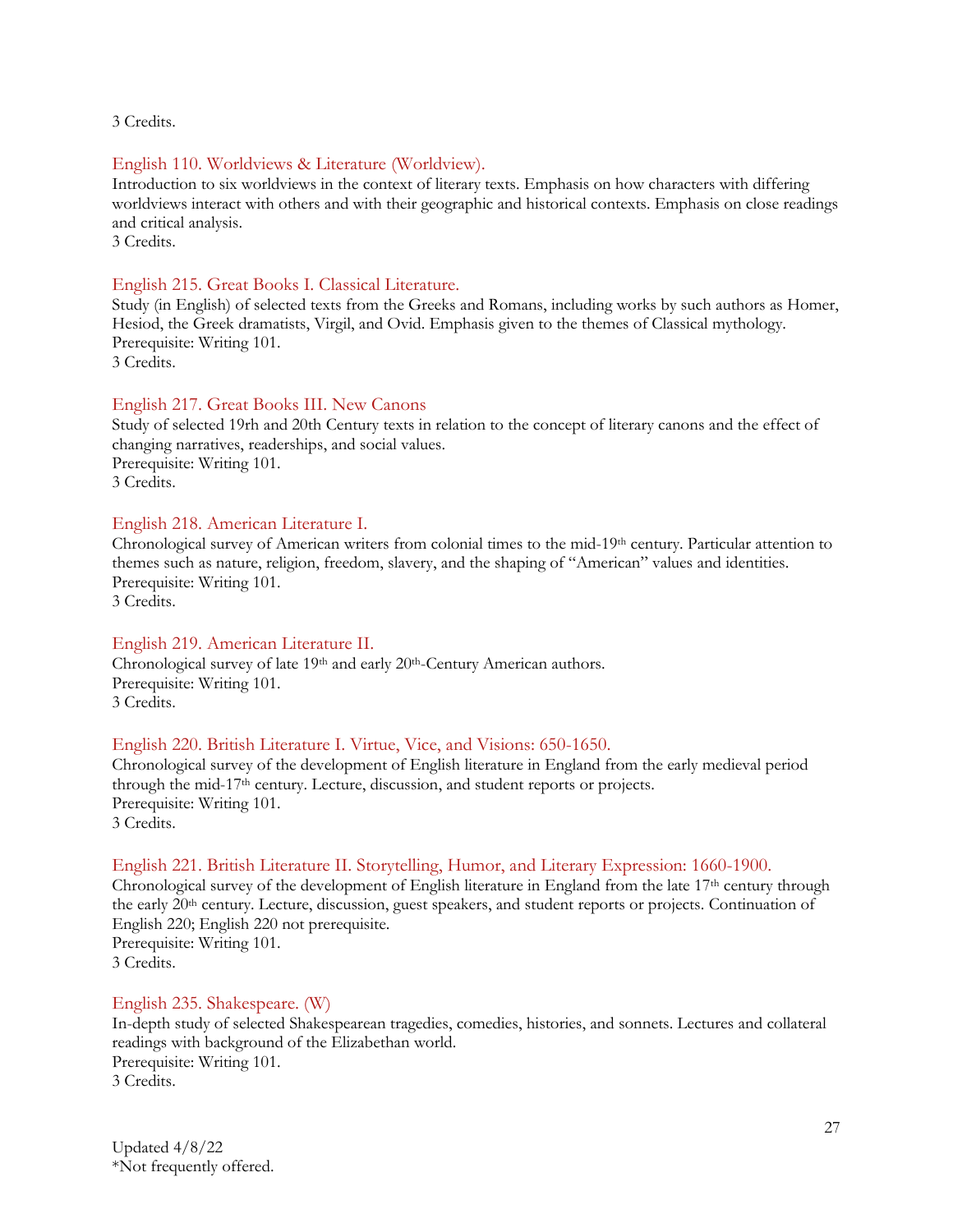# English 245. Children's Literature.

Study of the textual characteristics of children's literature and the role this literature has played historically. Picture books, readers, stories, and adventure novels. May include authors such as Caxton, Grimm, MacDonald, Milne, and New Church writers. Written work includes projects and a children's story reflecting the trends studied. Prerequisite: Writing 101. 3 Credits.

# English 255. Post-Apocalyptic Fiction. (W)

Study of literary depictions of end-of-days and post-apocalyptic genre. Analysis of texts through plot and subplot, device, character, setting, and author intent. Use of current events and social, political, and historical context to examine the post-apocalyptic theme in other media (television and film). Analysis of other works in the genre, such as Young Adult counterparts (*Hunger Games*, *Maze Runner*, etc*.*). Creative project expressing student's own perception of the post-apocalypse. Prerequisite: Writing 101.

3 Credits.

# English 320. The English Language.

Study of the historical development of the language from Anglo-Saxon to Modern English, with focus on the culture and events that have shaped the language and ways in which English has shaped cultures. Prerequisite: Any 200-level English course.

3 Credits.

### English 360. Victorian Literature. (IL)

Study of selected literary figures of England from 1830 to 1900, with emphasis on trends in religion, philosophy, and science, and on the literary genre of the novel. Prerequisite: Any 200-level English course. 3 Credits.

#### English 365. Topics in Literature.

In depth examination of a selected literary theme, movement, genre, or author. Specific title announced in the course bulletin when offered. Topics will make use of a professor's area of expertise and research. May be repeated for credit when different topics are offered. Prerequisite: Any 200-level English course.

3 credits.

# English 367. The Modern Novel. (IL)

Study of selected early 20<sup>th</sup>-century novels. Emphasis on how these works reshape 19<sup>th</sup>-century forms and subjects to reflect changes (demographic, political, social) in the period between the World Wars. Includes such writers as James, Woolf, Faulkner, Hurston, and Hemingway. Prerequisites: Any 200-level English course. 3 Credits.

#### English 370. Literature of the Past 4 Decades. (W)

Focus on American novels, with selected shorts stories and poems. Overarching theme of memory, consciousness, and the literary aftermath of social trauma (Slavery, WWII, Vietnam, 911). Prerequisite: Any 200-level English course. 3 Credits.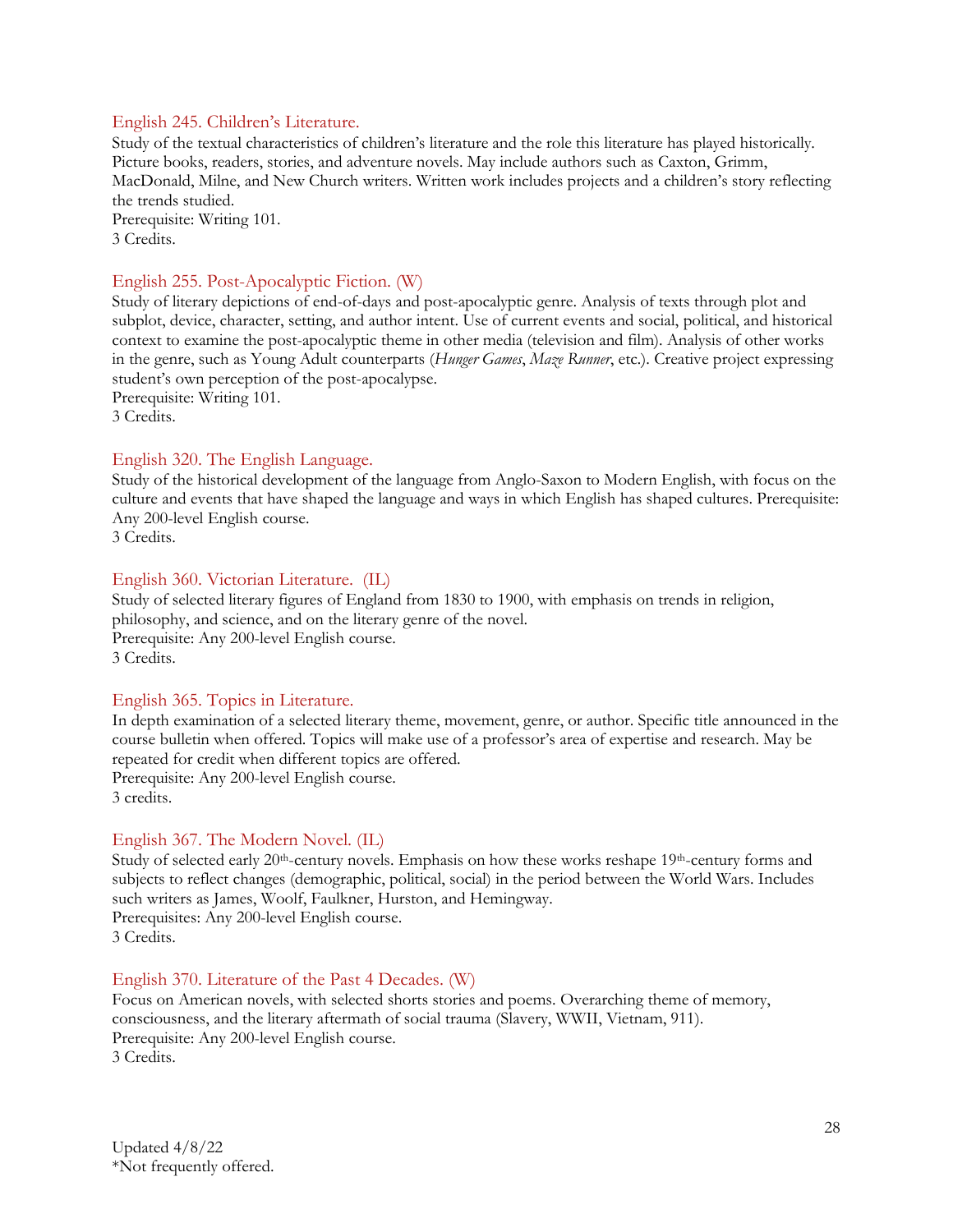# English 490. English Major Writing Project.

Independent work in criticism, fiction, or poetry, guided by an advisor. Involves student over a two-term period of the senior year. Capstone. 3 Credits.

English 491. English Major Writing Project. (WC)

Completion of the senior writing project. Capstone. 3 Credits.

### English 495. Senior Seminar: Career Preparation.

Focus on professional transition to workplace or graduate school. Guest speakers present recent trends in English studies and in employment for English and Communications majors. Students propose (or present if completed) their capstone work as well as give evidence of facility in the software and technology skills required of BAC English graduates. Students network with alumni at a distance or in town to support an outreach effort requiring communication skills and fostering any aspect of the mission's focus on intellectual, moral, civil, and spiritual development.

1 Credit.

# English 499. English Major Capstone Project (WC)

Writing project for the English and Communications major. Supplemental to a 300-level English course, this credit involves extended independent research and writing beyond the scope of the course. 1 Credit.

# English 198, 298, 398, 498. English Internship. (EE)

Proposals must be approved by the head of major. Prerequisites: For 298, any 200-level English/writing course. For 398 and 498, any two 200-level English/writing courses, or any one 300-level English course. Course may be repeated for credit. Credit variable.

# <span id="page-28-0"></span>**Experiential Education**

# Experiential Education 198/298. Internship. (EE)

The internship course is open to students with a 2.5 GPA or above. It is a supervised, pre-professional experience with clear links to a student's academic program. It is conducted primarily or totally outside a regular course classroom, and for which a student earns academic credit. It is organized primarily around an assignment in a work-place situation in which students working under the direction of a supervisor learn hands-on professional skills.

The internship course requires a syllabus, reflective component, and an analytical component (e.g., essay, paper, or presentation). Individual syllabi are retained on the college drive. This course satisfies the EE requirement.

Course may be repeated for academic credit by arrangement. Credit variable.

# Service Projects 1xx. (EE)

Students who participate in a Bryn Athyn College pre-approved service project may apply to receive an EE credit waiver to the director of Experiential Education.

# Leadership 130. Introduction to Leadership. (EE)

This course engages students in the basic tools necessary to become a successful leader. Students design a leadership project and review leadership theories. Students analyze leadership characteristics and target an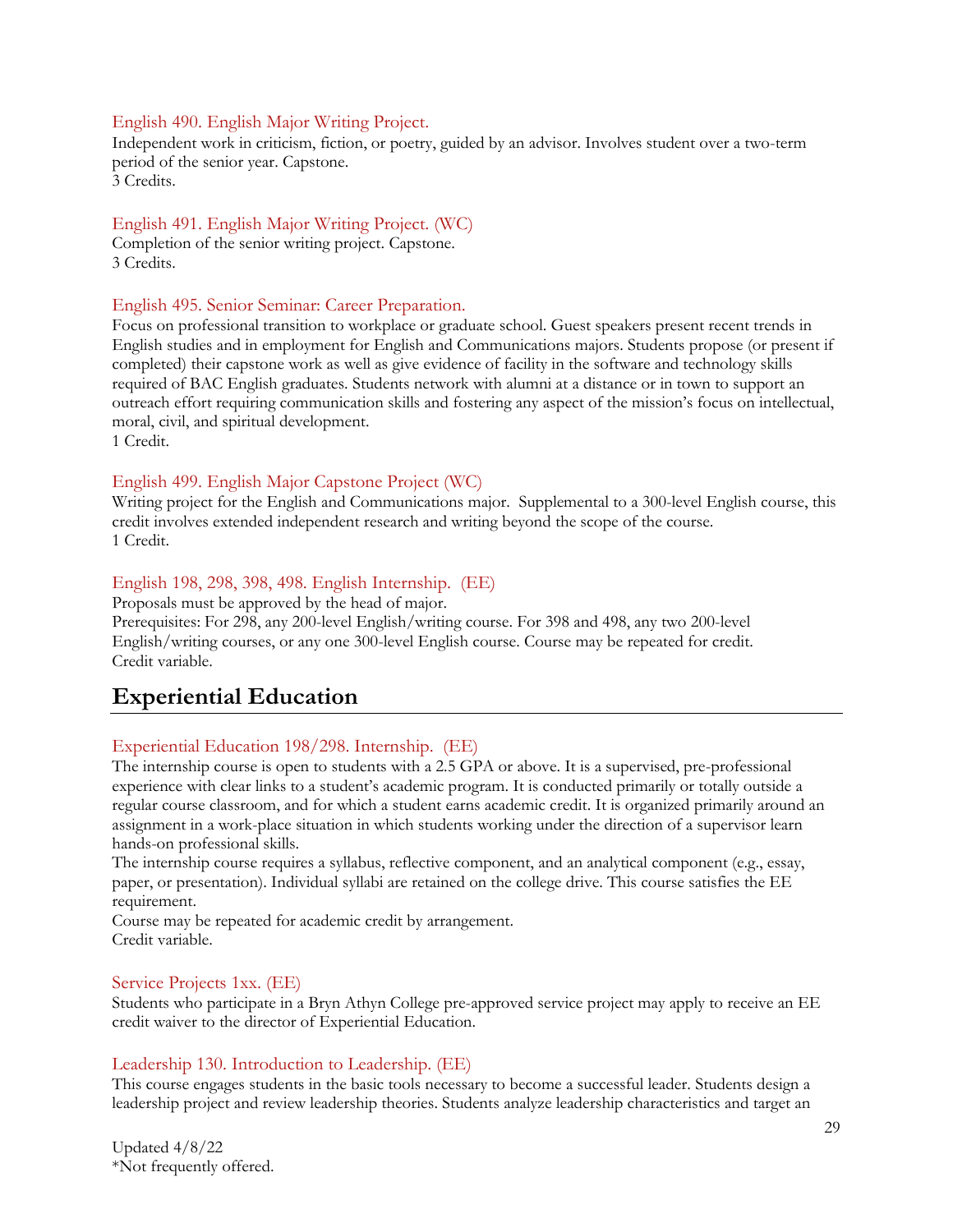area for their own strengthening. Students set measurable goals that stretch their capabilities through leadership challenges and homework assignments. No prerequisite required. 3 Credits.

# <span id="page-29-0"></span>**Fine Arts**

# Fine Arts 101. Art History: Caves to Cathedrals (IL).

Introductory survey of art and architecture from Prehistory through the European Middle Ages, including Ancient Near Eastern, Egyptian, Greek, Roman, Late Antique, and Medieval art. This course also serves as an introduction to the methods and practices of Art History as an academic discipline. Classroom study is complemented by visits to Glencairn Museum. 3 Credits.

# Fine Arts 102. Art History: Renaissance to Now (IL).

Introductory survey of art and architecture from the Renaissance era to the Present, including Renaissance and Baroque Art, Modern movements such as Impressionism and Post-Impressionism, Cubism, Dada, Abstract Expressionism and Pop-Art, and current examples in an ever-expanding canon. 3 Credits.

# Fine Arts 103. Art of Asia, Africa, and the Americas.

Introductory survey of art and architecture of Asia, Africa, and the Americas, considering material as diverse as Shang dynasty bronzes and Song and Ming dynasty hand- and hanging-scrolls in China, early Buddhist art and architecture and later painted screens in Japan, Aztec, Mayan, and Incan art in Central and South America, bronzes from the Kingdom of Benin, and masks and sculpture from the various peoples of West Africa.

3 Credits.

# Fine Arts 112. Medieval Art and Its Revivals.

This course surveys the art of Medieval Europe, focusing on the evolution of sacred imagery and how it shapes and reflects the beliefs and perceptions of the period. Also covered are revivals of medieval style in nineteenth-century Europe and nineteenth- and twentieth-century America. Students study medieval objects in the collection of the Glencairn Museum. 3 Credits.

# Fine Arts 120. Metal Work I.

Introduction to basic metalworking techniques in fine metals, including cutting and piercing, soldering, chain links, and bezel settings. This course requires a lab fee.

3 Credits.

# Fine Arts 122. Metal Forging.

Introduction to artistic ironwork concentrating on hand-forged, wrought iron using traditional techniques. Inspired by the magnificent examples in Glencairn and Bryn Athyn Cathedral. This course requires a lab fee. 3 Credits.

# Fine Arts 123. Forging Workshop.\*

A four-day intensive summer workshop. Instruction in basic forging techniques and introduction to the metal work in Glencairn Museum and Bryn Athyn Cathedral.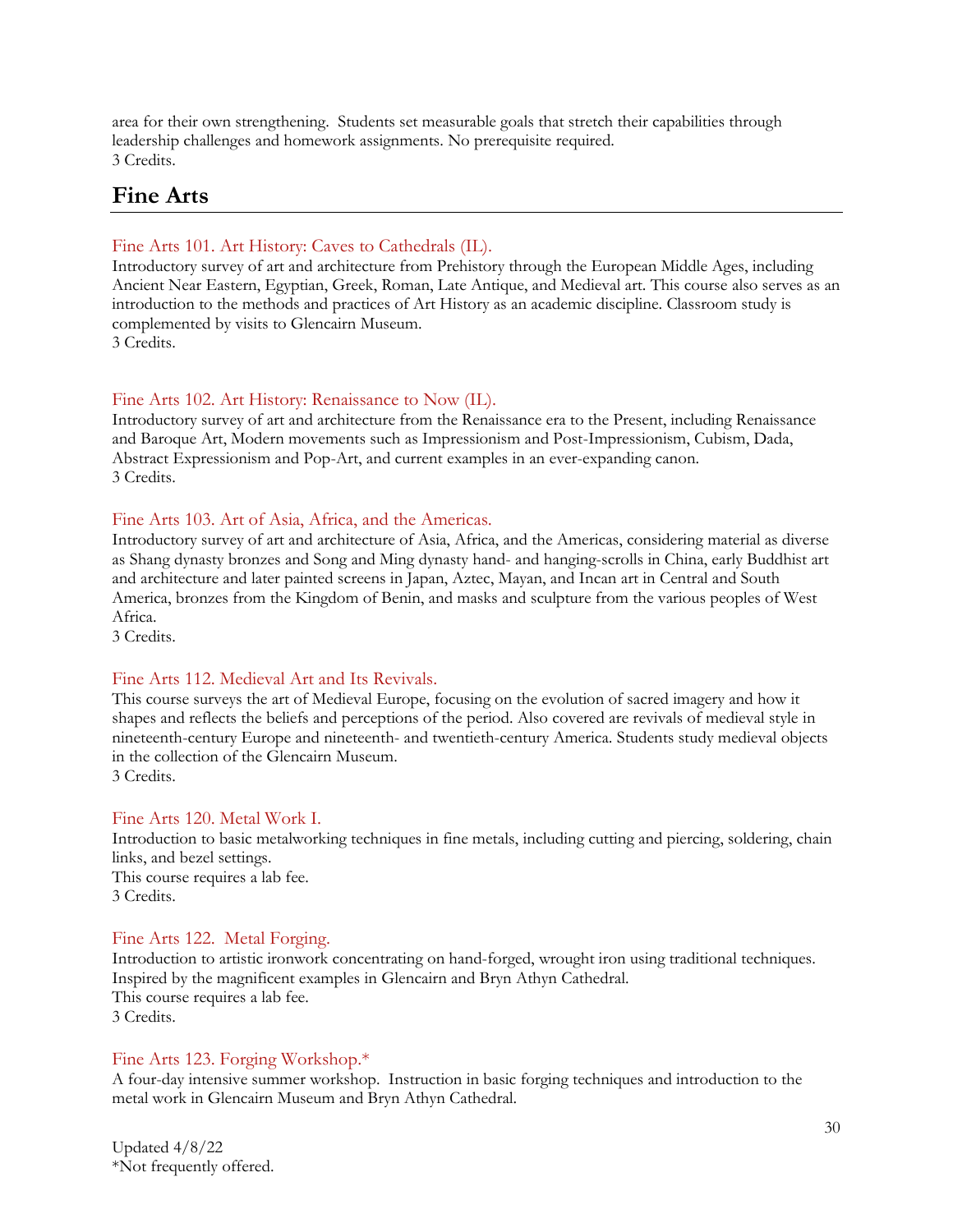1 Credit.

# Fine Arts 125. Photography.

Introduction to the use of various cameras, darkroom techniques, alternative processing, and basic design. This course requires a lab fee. 3 Credits.

# Fine Arts 126. Stone Carving Workshop.\*

A five-day intensive summer workshop. Instruction in basic stone carving techniques and introduction to the stonework in Glencairn Museum and Bryn Athyn Cathedral. 1 Credit.

# Fine Arts 128. Stained Glass I.

Introduction to stained glass techniques, including cutting and cold-shaping of glass, panel design, painting on glass, copper foil and leading techniques. Projects include study of and response to examples in the Glencairn Museum and Bryn Athyn Cathedral.

3 Credits.

# Fine Arts 129. Stained Glass Painting Workshop.\*

A four-day intensive summer workshop. Instruction in glass painting techniques and introduction to the stained glass in Glencairn Museum and Bryn Athyn Cathedral. 1 Credit.

# Fine Arts 130. Ceramics.

Introduction to clay work including hand building, wheel throwing, slip casting, glazing, and firing processes. Also form function and representation.

This course requires a lab fee. 3 Credits.

# Fine Arts 140. Drawing and Painting.

Introduction to basic techniques in drawing and painting. Oil painting project. Discussion of the development of the history of painting. This course requires a lab fee. 3 Credits.

# Fine Arts 141. Building Arts Foundation I.

Introduction to the Building Arts curriculum by focusing on fundamental design and drawing principles essential to all craft disciplines. Students learn to communicate ideas, design and execute projects through sketches, hand drawings and computer-generated drawings.

This course requires a lab fee. 3 Credits.

# Fine Arts 151. Architectural Modeling.

This course provides opportunities for students to develop their visualization skills in architectural design by requiring them to make three-dimensional models of two-dimensional drawings. Students will be presented with a variety of architectural modeling scenarios and will be required to develop three-dimensional models using various materials such as paper, clay, and wood. Students work independently and in groups to complete design scenarios presented to them. Emphasis is placed on communication, accuracy, and craftsmanship in architectural modeling. The collection and models in the Glencairn Museum support these endeavors.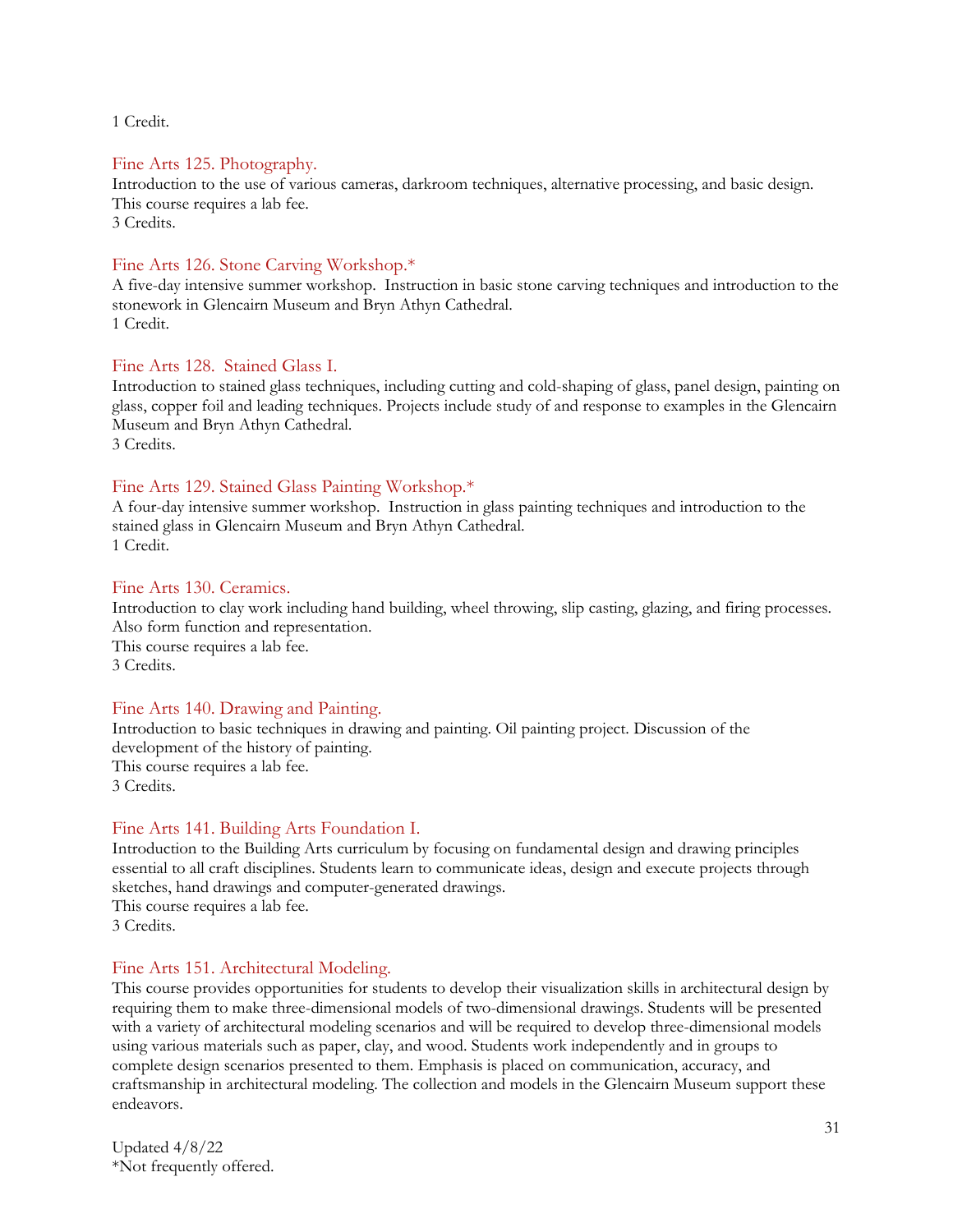This course requires a lab fee. 3 Credits.

# Fine Arts 155. Introduction to Craft Practice.

This course introduces students to the various building arts practiced at Bryn Athyn College – metal, glass, stone and wood. Students complete projects in all four disciplines learning the properties, techniques, and creatives possibilities of each. This introduction helps students choose a craft specialization for their major. (at present the two options are metal and glass). This course requires a lab fee.

3 Credits.

# Fine Arts/History 160. Art, Culture and History.

Examination of the art, culture, and history of a designated period and region. Special attention will be given to art as a form of religious and cultural expression. Serves as an intellectual foundation for Fine Arts/History 161: Study Abroad. Offered in conjunction with Glencairn Museum. 3 Credits.

# Fine Arts/History 161. Art, Culture, and History: Study Abroad.\*

Participation in an academic study abroad trip (2-3 weeks) focused on the period and region studied in Fine Art/History 160. Students are required to present research completed in Fine Arts/History 160 on site. Offered in conjunction with Glencairn Museum.

Prerequisite: Fine Arts/History 160 in preceding term. Pass/Fail. 1 Credit.

# Fine Arts 201. Classical Art. (IL)

Study of art and architecture from the Ancient Mediterranean, including work from Minoan and Mycenaean, Ancient Greek, Etruscan, and Roman cultures. Study of works in the collection of the Glencairn Museum. 3 Credits.

# Fine Arts 202. Renaissance and Baroque Art. (IL)

Study of art and architecture from the Renaissance and Baroque eras of European history. Course content includes works by artists such as Cimabue and Giotto, Botticelli, Michelangelo and Leonardo, Bernini, Rembrandt, Rubens, Velazquez, and Poussin. 3 Credits.

# Fine Arts 205. Introduction to American Architectural History.

An overview of architectural developments in the United States within the larger context of American ideals and historic events. Covers the progression of style and form. Introduces students to architectural concepts and terms. Special attention given to artists influenced by Swedenborg including Daniel Burnham, William Strickland, Harold T. Carswell, A. Page Brown, Theophilus Parsons Chandler, and Langford H. Warren. Students research and present a topic of their choice. 3 Credits.

# Fine Arts 210. Art of the Nineteenth and Twentieth Centuries. (IL)

Examination of the architecture, sculpture, and painting of the late eighteenth, nineteenth, and twentieth centuries in Europe, England, and America. Special attention given to artists influences by Swedenborg, including Flaxman, Blake, Powers, Page, Gaugin, Inness, Pyle, and Burnham. 3 Credits.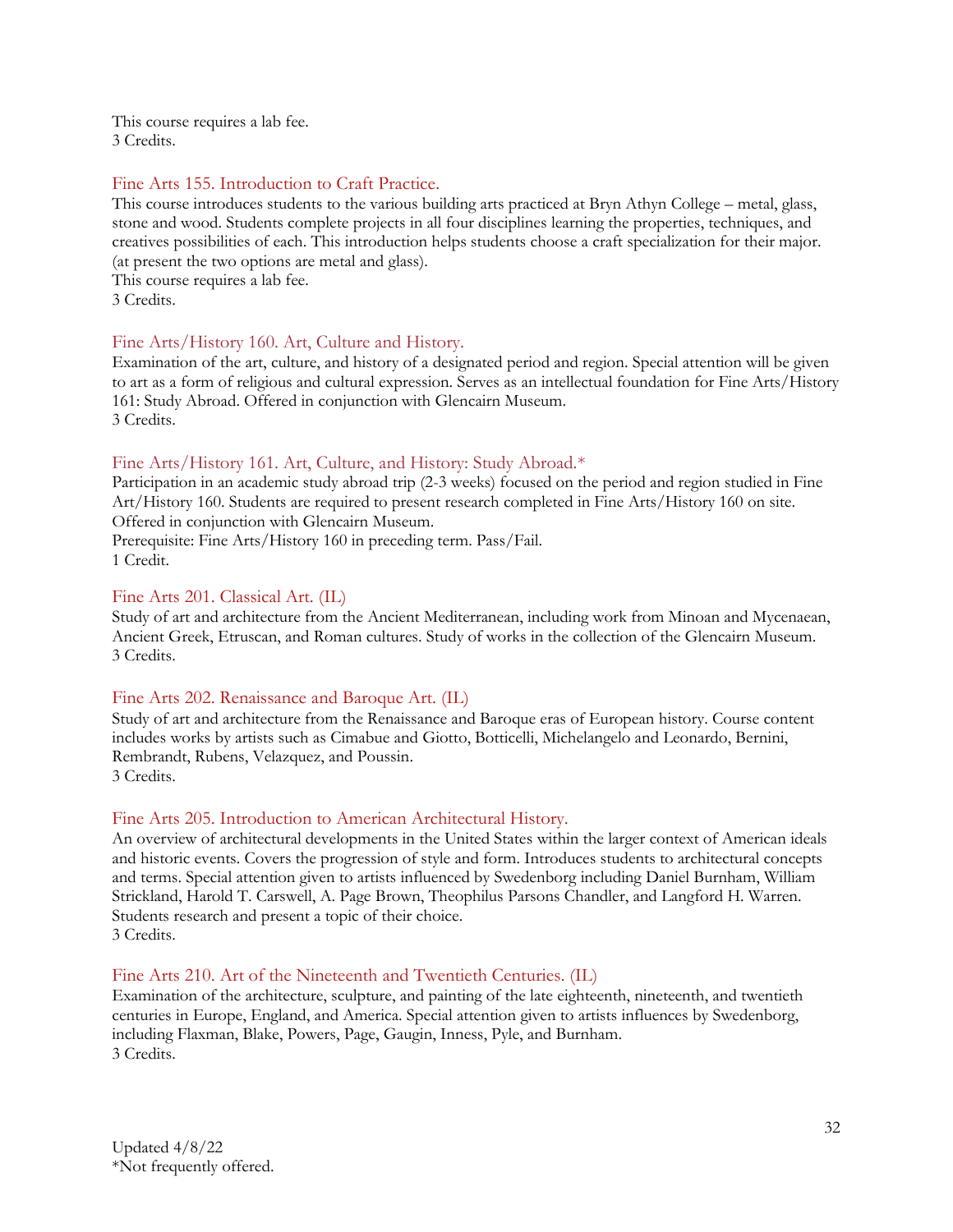# Fine Arts 212. Medieval Art and Its Revivals.

This course surveys the art of Medieval Europe, focusing on the evolution of sacred imagery and how it shapes and reflects the beliefs and perceptions of the period. Also covered are revivals of medieval style in nineteenth-century Europe and nineteenth- and twentieth-century America. Students study medieval objects in the collection of the Glencairn Museum.

3 Credits.

# Fine Arts 213/313. Topics in Twentieth-Century Architecture: Bryn Athyn's National Historic Landmarks.

Study of the conception of Bryn Athyn Cathedral, Glencairn, Cairnwood, and Cairncrest within the context of architectural developments at the turn of the twentieth century. The course uses resources in the Cathedral, John Pitcairn Archives, Glencairn, and the Raymond and Mildred Pitcairn archives, from which the students do original research on a topic of their choice. 3 Credits.

# Fine Arts 220. Metal Work II.

Further study in techniques used to shape, join, and color fine metals. Topics may include casting and fabrication techniques, enamel, hinges, the setting of cabochon and/or faceted stones. This course requires a lab fee. 3 Credits.

# Fine Arts 222. Intermediate Metal Forging.

Focusing on architectural ironwork design and construction, this course refines the skills learned in FA 122. Includes opportunities for self-expression and creative thinking. Inspired by the magnificent examples in Glencairn and Bryn Athyn Cathedral. This course requires a lab fee.

Prerequisite: FA 122. 3 Credits.

# Fine Arts 228. Intermediate Stained Glass Painting

Focusing on architectural stained glass design and construction, this course refines the skills learned in FA 128. Includes opportunities for self-expression and creative thinking, repair and restoration of historic glass. Inspired by the magnificent examples in Glencairn and Bryn Athyn Cathedral. This course requires a lab fee. Prerequisite: FA 128. 3 Credits.

# Fine Arts 230. Intermediate Ceramics.

Further development of individual skills and sensitivities in the medium of clay. This course requires a lab fee. Prerequisite: Fine Arts 130. 3 Credits.

# Fine Arts 232. Computer Assisted Design.

An introduction to two-dimensional computer aided drawing using AutoCAD and three-dimensional drawing using SketchUp. The course covers basic commands, file maintenance, creation of 2D drawings, isometric views and plotting. Student acquire the skills necessary to draw basic mechanical parts and architectural diagrams.

3 Credits.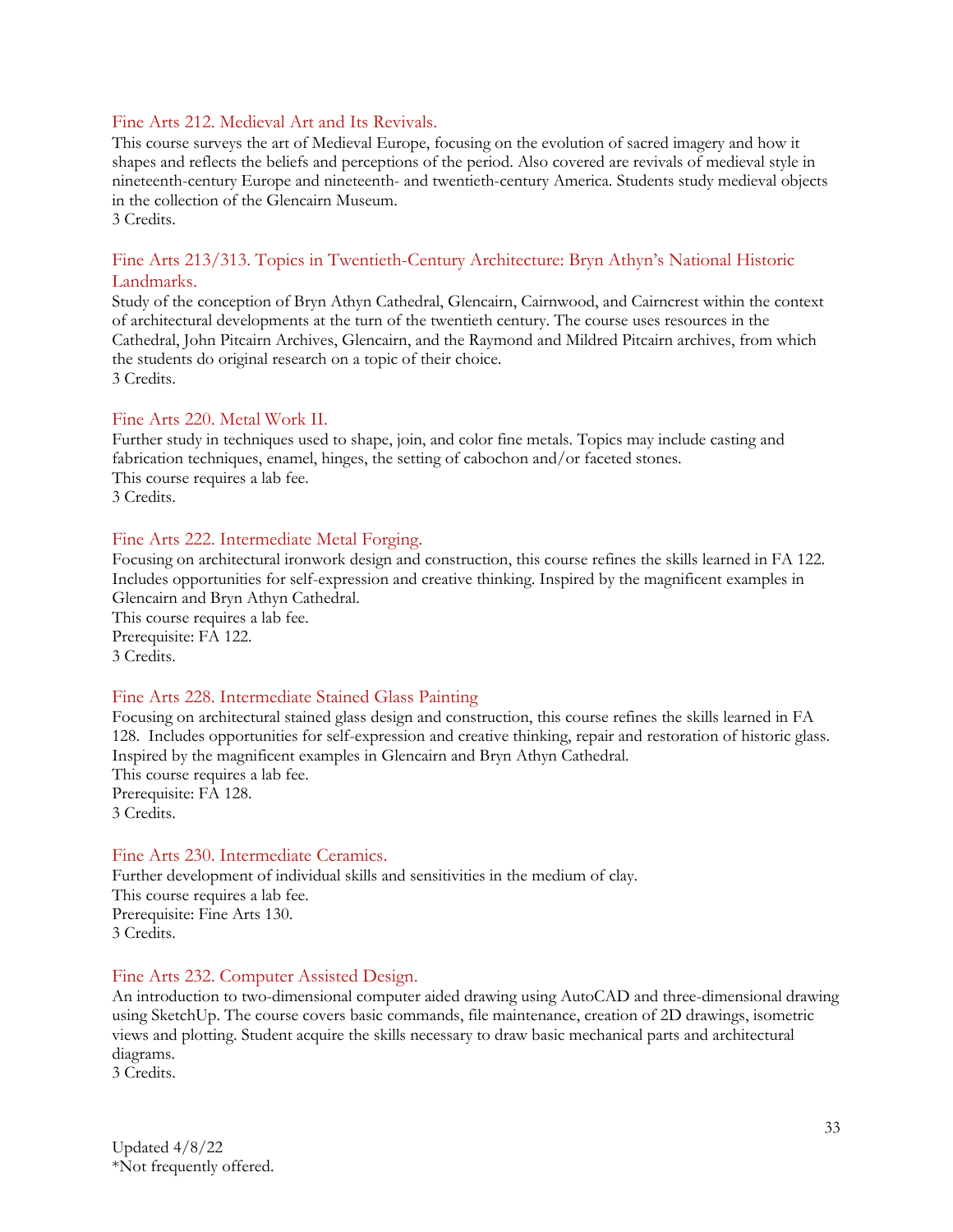### Fine Arts 240. Intermediate Painting.

Introduction of more materials and techniques as well as more advanced use of concepts learned in Fine Arts 140. This course requires a lab fee.

Prerequisite: Fine Arts 140. 3 Credits.

## Fine Arts 241. Building Arts Foundation II.

This course builds upon skills acquired in FA141 Building Arts Foundation I and provides opportunities to practice design principles while further developing the hand skills essential to all craft disciplines. Students are presented with visual problems to solve that relate to various lecture topics. Students use preparatory drawings and models to communicate ideas then execute projects in a variety of materials. Students work independently and in groups to solve design challenges. Emphasis is placed on teamwork, accuracy, and craftsmanship. The collections and models in the Glencairn Museum support these endeavors. This course requires a lab fee.

3 Credits.

### Fine Arts 251. Integrating Art into a Child's Early Years.

By reading about the developmental states of children, discussing the issues involved with elementary art education, looking at examples of children's art, and actually doing projects, future teachers and caregivers will become confident in their ability to use art as one of their teaching methods. This course requires a lab fee. 1.5 Credits.

### Fine Arts 252. Introduction to Welding and Machine Work

This course introduces students to the procedures of operating equipment commonly found within an architectural metals shop environment. Students will be introduced to various welding techniques, along with the safe use of equipment such as lathes and mills, both individually and within a group setting. Emphasis will be placed on safety and craftsmanship.

This course requires a lab fee. 3 Credits.

#### Fine Arts 258. Stained Glass Survey.

This course covers the historical development of stained glass as both an art and architectural form. It focuses on studio practices and techniques and examines the contributions of prominent designers in the field. Close examination of specific pieces from the Glencairn Museum, Bryn Athyn Cathedral and other local venues give students direct access to medieval and twentieth-century examples. Students do original research and give a presentation on a topic of their own choice. 3 Credits.

#### Fine Arts/History 260. Art, Culture and History.\*

Examination of the art, culture, and history of a designated period and region. Special attention will be given to art as a form of religious and cultural expression. Serves as an intellectual foundation for Fine Arts/History 261: Study Abroad. Offered in conjunction with Glencairn Museum. 3 Credits.

# Fine Arts/History 261. Art, Culture, and History: Study Abroad.\*

Participation in an academic study abroad trip (2-3 weeks) focused on the period and region studied in Fine Art/History 260. Students are required to present research completed in Fine Arts/History 260 on site. Offered in conjunction with Glencairn Museum.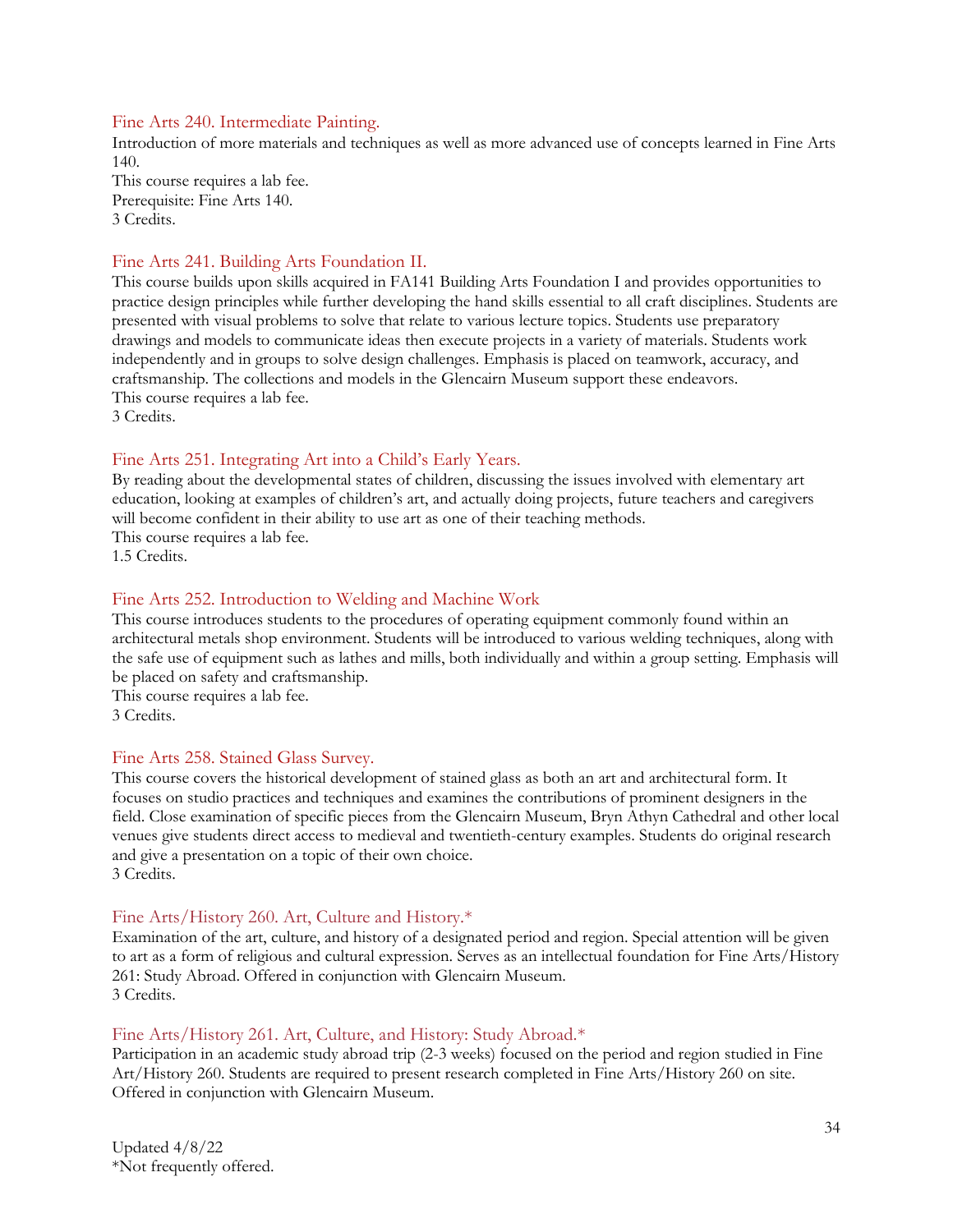Prerequisite: Fine Arts/History 260 in preceding term. Pass/Fail. 1 Credit.

# Fine Arts/History 271. Introduction to Historic Preservation.

This course will introduce students to the basic theory and practice of historic preservation. Major topics include preservation terminology and concepts, architectural styles, and the history of the preservation movement in the United States, including advocacy, government's role in historic preservation, and emerging/contemporary issues in historic preservation. The Bryn Athyn Historic District and other historic structures in the local community will be used extensively as illustrations for topics throughout the course. This is not a methods and materials conservation course. Material is presented through lectures, guest lectures, class discussion and field trips. 3 Credits.

# Fine Arts 278. Stained Glass Design

This course introduces students to the principles of stained glass design, using simple panels as examples. Topics covered include sizing, color selection, structural stability and pricing. Students design a series of stained glass panels based on hypothetical locations and client needs. Students present their designs for evaluation to a panel of reviewers. Prerequisite: Fine Arts 128 3 Credits.

# Fine Arts 282. Art History: Art of the World's Religions.

This course focuses on imagery and narrative in the art of the five world religions: Hinduism, Buddhism, Judaism, Christianity, and Islam. Attention is given to the representation of sacred narratives, theories and practices of representing various persons and/or aspects of the Divine, the prohibition of and justification for sacred imagery, and differences between aniconic and iconic modes of representation. Students work with primary source material, including religious texts (selections from translations of the Vishnu Purana, Buddhacarita, Tanakh, New Testament, Qur'an, and Writings of Swedenborg) and works of art from the Glencairn Museum.

3 Credits.

# Fine Arts 305. Special Topics in Building Arts.\*

An upper-level course taught by a visiting artisan. Students receive instruction from a professional working in the field of Building Arts. Topics vary depending on the instructor's specialization. Prerequisite: Fine Arts 141: Building Arts Foundation; Fine Arts 155: Introduction to Craft Practice. 3 Credits.

# Fine Arts/History 308. The Art and Culture of Ancient Egypt.\*

Examination of ancient Egyptian culture as revealed through art and archaeology. Special attention given to art as a source of historical information. Topics include the influence of natural resources and the environment, principles of artistic representation, problems with interpreting evidence, the origin and nature of Egyptian hieroglyphic writing, and the Egyptian world view. Trip to the University of Pennsylvania Museum of Archaeology and Anthropology in Philadelphia. 3 Credits.

# Fine Arts 310. Art of the Nineteenth and Twentieth-Centuries. (IL)

Examination of the architecture, sculpture, and painting of the late eighteenth, nineteenth, and twentieth centuries in Europe, England and America. Special attention given to artists influenced by Swedenborg, including Flaxman, Blake, Powers, Page, Gauguin, Inness, Pyle, and Burnham. Prerequisite: Any IL art history course, preferably 200 level.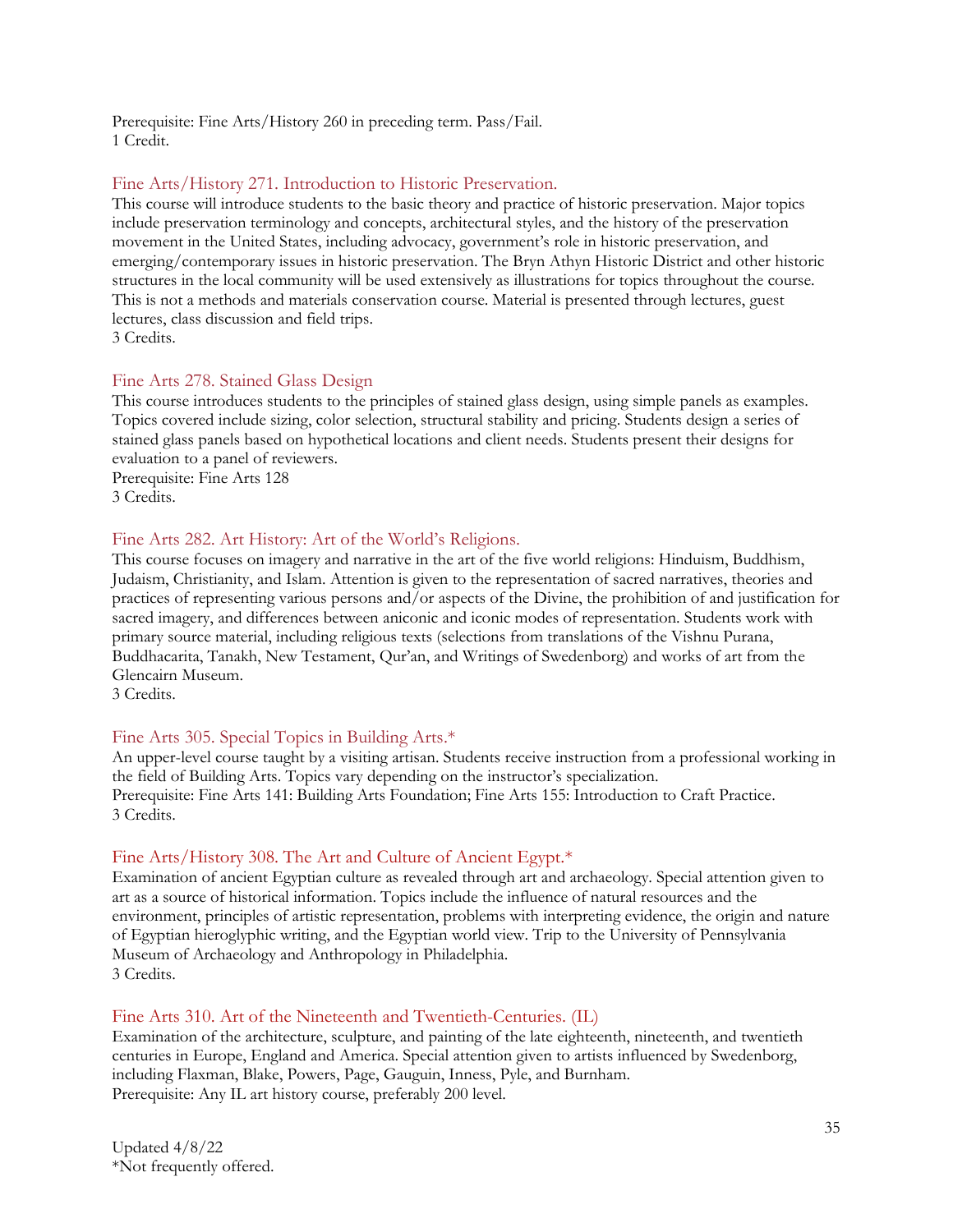3 Credits.

# Fine Arts 312. Introduction to Metal Design.

This course introduces students to the processes employed in the design and presentation of projects in architectural / ferrous metals – iron and steel. Responding to various scenarios, including both replication and the opportunity for original work, students plan and design projects in metal. Student work includes conceptual drawings and initial cost estimates. Students produce a detailed proposal for a project including finished drawings, material and labor estimates, and timetables for completion. Emphasis is placed on design and presentation, rather than execution of actual projects in metal. Prerequisite: Fine Arts 122.

3 Credits.

# Fine Arts 313. Topics in Twentieth-Century Architecture: Bryn Athyn's National Historic Landmarks.

Study of the conception of Bryn Athyn Cathedral, Glencairn, Cairnwood, and Cairncrest within the context of architectural developments at the turn of the twentieth century. The course uses resources in the Cathedral, John Pitcairn Archives, Glencairn, and the Raymond and Mildred Pitcairn archives, from which the students do original research on a topic of their choice. 3 Credits.

# Fine Arts 322. Traditional Joinery Design and Production.

This course introduces students to the various techniques traditionally used to join ferrous metal components. Students learn traditional metal joinery techniques, including collars, riveting, slit and drifts, pass-throughs and forge welding. Students are required to produce various forms of joinery and demonstrate the ability to design and construct a metal piece from conceptual drawing to finished product. Emphasis is placed on safety, design and craftmanship.

Prerequisite: Fine Arts 122 and Fine Arts 222. 3 Credits.

#### Fine Arts 328. Glass Dynamics.

This advanced Building Arts course teaches the uses of glass outside architectural applications. Course content includes structural composition and production of glass including float, colored and tempering processes. Further topics may include warm glass techniques and hot glass applications, along with modern techniques of decal and digital printing on glass. 3 credits.

# Fine Arts 342. Tool and Hardware Production and Design.\*

In this Building Arts course, students learn the techniques and processes involved in the production of tools and hardware. Students learn how to produce various tools commonly used in metal arts such as hammers, tongs, chisels, punches and drifts. Students also learn how to produce various forms of hardware such as locks, hinges, handles and pulls. In addition, students learn elements of jig design and construction and the technique of heat treating. Students demonstrate proficiency by designing and producing a series of tools and hardware pieces using the techniques learned in the class. Emphasis is placed on safety, design and craftmanship.

Prerequisite: Fine Arts 122 and Fine Arts 222. 3 Credits.

# Fine Arts 422. Blacksmithing – Small Scale Design and Production.\*

An upper-level course in the Building Arts program. Students produce small scale objects in ferrous metals of their own design. Students are responsible for all aspects of production, from initial concept and budgeting to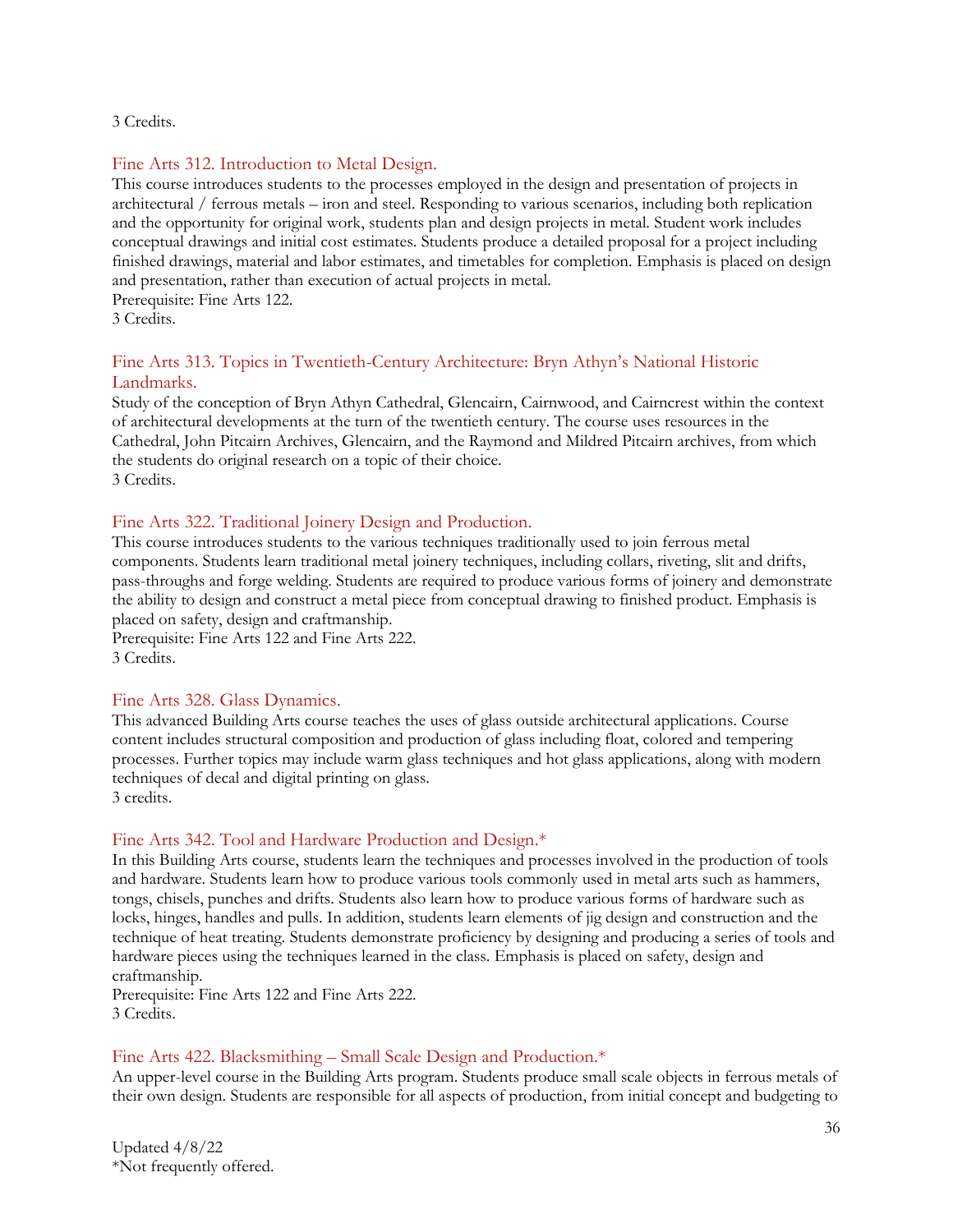execution of original designs. Students develop their portfolio of work with documentation of the processes throughout production. Students will present their projects for critique from the instructor and from external reviewers.

Prerequisite: Fine Arts 122 and Fine Arts 222. 3 Credits.

### Fine Arts 452. Blacksmithing – Large Scale Design and Production.

Students produce a large-scale object/project in ferrous metals of their own design. Students are responsible for all aspects of production, from initial concept and budgeting to execution of original designs. Students develop their portfolio of work with documentation of the processes throughout production. Prerequisite: Fine Arts 122 and Fine Arts 222. 3 Credits.

#### Fine Arts 493. Senior Literature Review.

General guidance in continuing research and review literature related to the chosen topic for the senior essay. Support for crafting a sound and interesting argument, resulting in an outline of main points for the senior essay.

Prerequisite: Interdisciplinary Studies 390. 2 Credits.

#### Fine Arts 495. Senior Essay. (WC)

Capstone experience for the Interdisciplinary Major. Writing of the senior essay based on the research and outline produced in Fine Arts 493.

Prerequisites: Fine Arts 493 and Interdisciplinary Studies 494. 2 Credits.

#### Fine Arts 298/398/498. Fine Art Internship. (EE)

Requirements variable. Proposals should be submitted to the Department Chair. Art internships are open to students in sophomore year or above who have completed at least two art, dance, or music courses. Credits variable.

#### Fine Arts 499. Senior Project.

Independent study toward a studio arts project to be a companion to the Fine Arts Interdisciplinary Senior Essay. Limited to and required of fine arts interdisciplinary majors in a studio art track. Prerequisite: Fine Arts 399. Credit Variable.

## **French\***

#### French 101. Introductory French I.\*

Introduction to the French language for students without previous experience. Emphasis is placed on communication and foundations of French grammar. French is the language of instruction. 3 Credits.

#### French 102. Introductory French II.\*

Continuing introduction to the French language. Prerequisite: French 101 or equivalent as determined by placement test. French is the language of instruction. 3 Credits.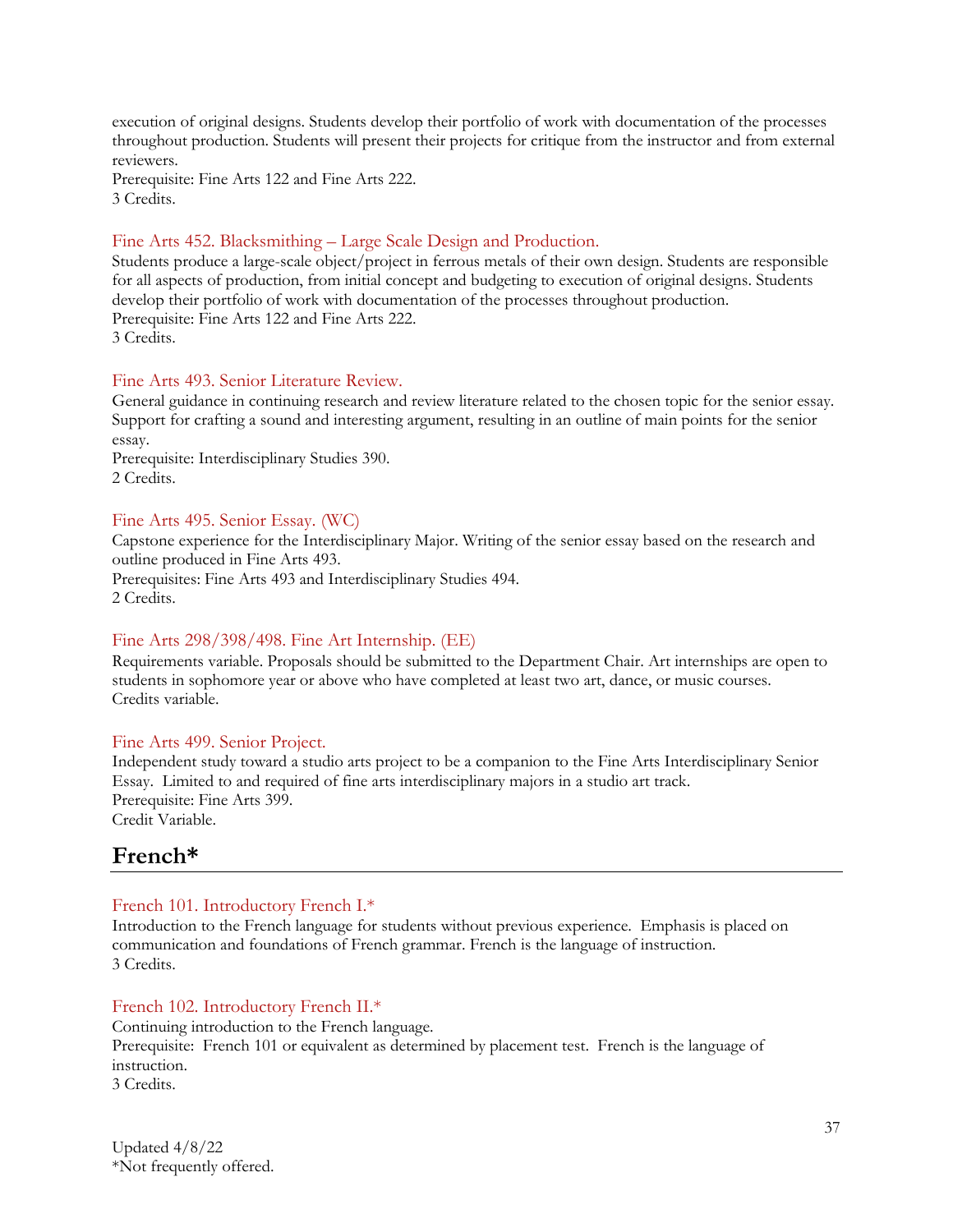## **Geography**

## Geography 110. World Regional Geography.

Study of world regions with emphasis on the geographic relationships—physical and cultural—that give them their character. Emphasizes the political and cultural formations of human societies. Focus on familiarity with map locations.

3 Credits.

## **German**

## German 101. Introductory German I.

Introduction to the German language for students without previous experience. Emphasis is placed on communication and the foundations of German grammar. German is the language of instruction.

3 Credits.

## German 102. Introductory German II.

Continuing introduction to the German language. German is the language of instruction. Prerequisite: German 101 or equivalent as determined by placement test. 3 Credits.

## **Greek**

## Greek 110. Beginning New Testament Greek I.

Introduction to the language of the New Testament. A study of the basic forms and syntax of Greek grammar.

3 Credits.

## Greek 111. Beginning New Testament Greek II.

Continuation of Greek 110. Prerequisite: Greek 110. 3 Credits.

#### Greek 250. Readings in New Testament I.\*

Readings in the Gospel of John and the Book of Revelation. Prerequisite: Greek 111. 3 Credits.

## Greek 251. Readings in New Testament II.\*

Readings in the synoptic gospels (Matthew, Mark and Luke). Prerequisite: Greek 111. 3 Credits.

## **Hebrew**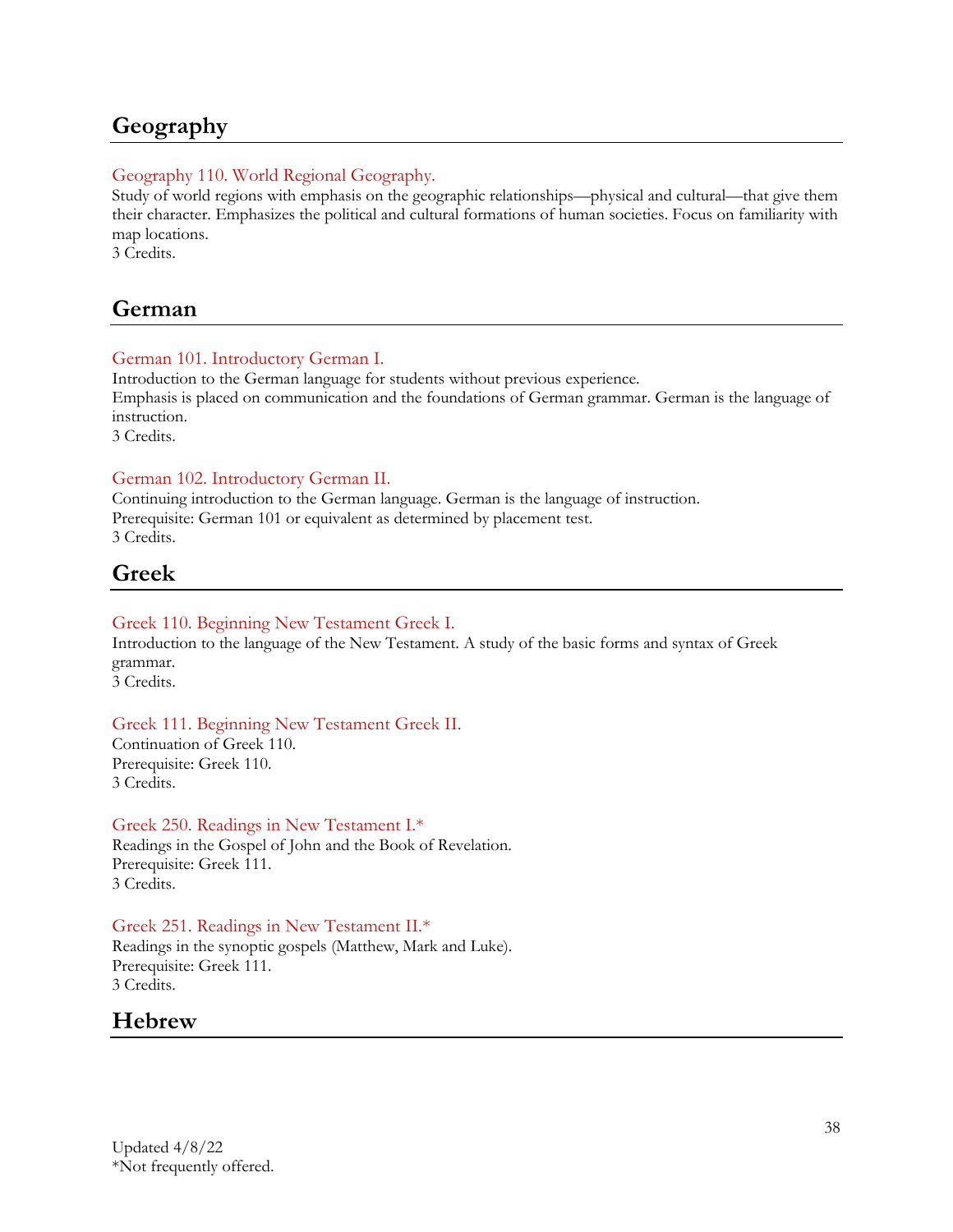#### Hebrew 110. Beginning Hebrew I.\*

Introduction to the language of the Old Testament. A study of the basic forms and syntax of Hebrew grammar.

3 Credits.

### Hebrew 111. Beginning Hebrew II.\*

Continuation of Hebrew 110, with graduated readings adapted from Genesis, Exodus, Deuteronomy, Joshua, Judges, and other books of the Old Testament.

Prerequisite: Hebrew 110 or equivalent as determined by placement test. 3 Credits.

## Hebrew 250. Intermediate Hebrew.

Review of Hebrew grammar, followed by readings in the Old Testament with special attention to forms and syntax. Prerequisite: Hebrew 111. 3 Credits.

## **History**

## History 105. Topics in History.

Examination of a selected historical theme or time period. Specific title announced in the course bulletin when offered. May be repeated when different topics are offered. 3 Credits.

### History 112. The Viking World.

Study of the Viking Age, c. 750-1050 CE. This course examines the impact of Viking expansion in Europe as raiders, traders, conquerors, and settlers. Using written as well as archaeological sources, attention is paid not only to the chronology of events but also to the consideration of Norse values and beliefs, cultural practices and societal structures. Students participate in Glencairn Museum's Medieval Festival. 3 Credits.

#### History 114. The Classical World. (IL)

Historical survey of ancient Greece and Rome from Mycenaean civilization to the fall of the Roman Empire in the west. Particular attention to cultural values, political trends, and the role of religion in Greek and Roman societies. Examination of textual and archaeological evidence. Guided development of a research paper.

3 Credits.

## History 115. The Medieval World.

Historical survey of medieval Europe from the fall of Rome through the fourteenth century. Particular focus on religion and the role of the church throughout the Middle Ages. Extensive use of primary texts and Glencairn Museum's collections.

3 Credits.

## History 117. The Contemporary World.

Examination of the post-World War II era and its effect on societies around the globe. Includes survey of political and economic developments in the different regions of the world and thematic approach to the contemporary global situation. Current events discussions. 3 Credits.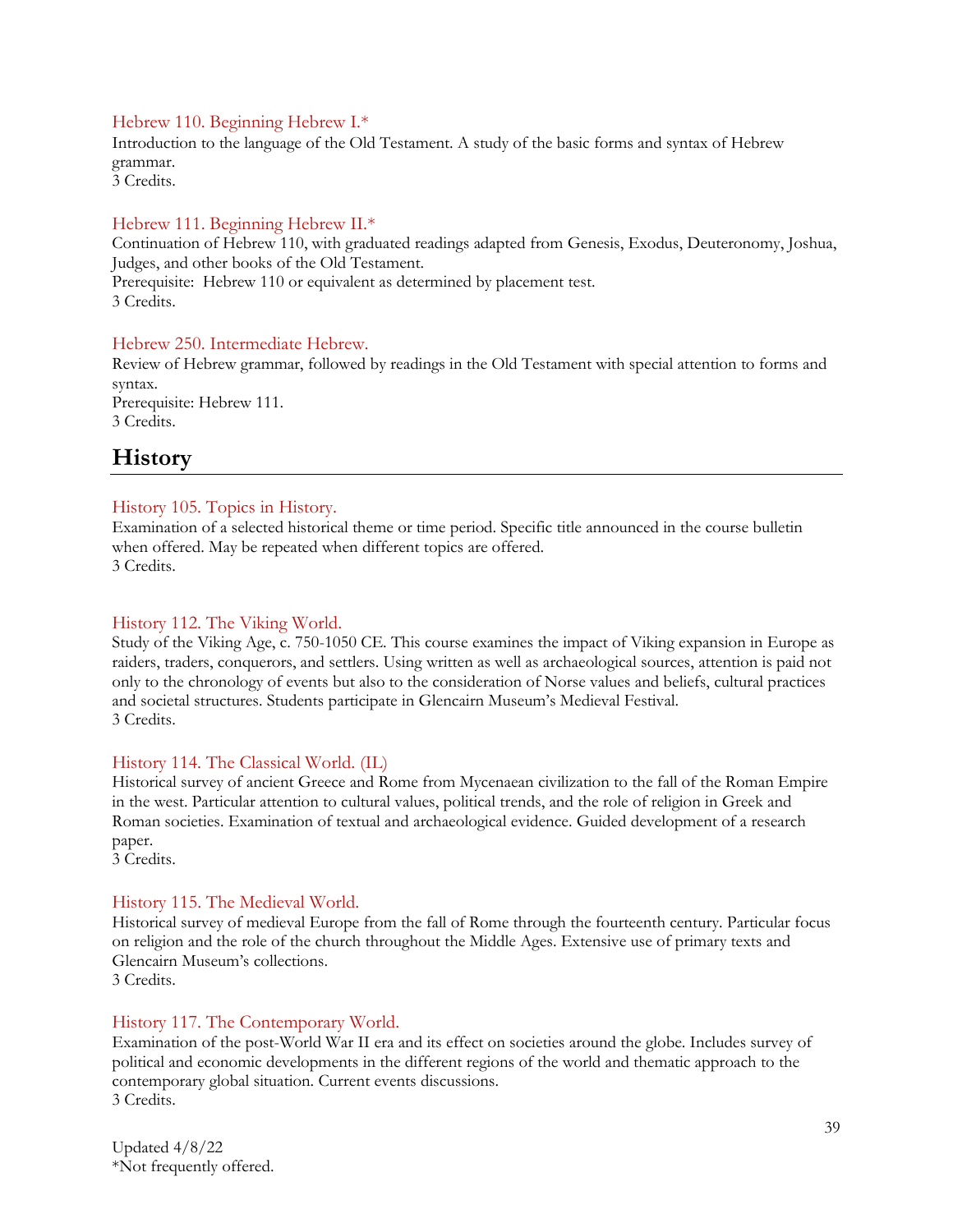### Fine Arts/History 160. Art, Culture and History.

Examination of the art, culture, and history of a designated period and region. Special attention will be given to art as a form of religious and cultural expression. Serves as an intellectual foundation for Fine Arts/History 161: Study Abroad. 3 Credits.

## Fine Arts/History 161. Art, Culture, and History: Study Abroad.\*

Participation in an academic study abroad trip (2-3 weeks) focused on the period and region studied in Fine Art/History 160. Students are required to present research completed in Fine Arts/History 160 on site. Prerequisite: Fine Arts/History 160 in preceding term. Pass/Fail. 1 Credit.

#### History 205. Topics in History.

Examination of a selected historical theme or time period. Specific title announced in the course bulletin when offered. May be repeated when different topics are offered. 3 Credits.

#### History 207. Ancient Mesopotamia.\*

Examination of the history and society of ancient Mesopotamia (modern Iraq and the surrounding region) from the Neolithic period through the Persian Empire. Particular focus on Mesopotamian archaeology and texts as historical sources. Use of Glencairn Museum's Near Eastern collection. 3 Credits.

## Anthropology/History 211. Artifacts, Archaeology, and Museums. (W)

Introduction to the theories and methods used to interpret how objects express a society's values, ideas, and attitudes. Includes examination of archaeological method and ethics, and the use of objects in a museum setting. Use of hands-on projects and visits to Bryn Athyn's historic district and other local sites. 3 Credits.

#### History 213. Magic and Religion in the Nordic Middle Ages.

Examination of the conversion of medieval Northern Europe from Norse paganism to Christianity (c. 800 – 1300 CE) as understood in three periods: Pre-Christian, Conversion, and Christian. Consideration of multiple aspects pertaining to shifts in worldviews, values, and religious beliefs. Students analyze and interpret assigned primary sources.

3 Credits.

#### History 215. Renaissance and Reformation.\*

Examination of the intellectual, religious, political, and cultural developments in European society from the fourteenth through the early eighteenth century, with special focus on the contributions of the Renaissance and Reformation to western civilization. Topics include the emergence and spread of Renaissance culture, the Renaissance state, the Protestant Reformation, and the wars of religion. Use of primary texts as historical sources.

3 Credits.

#### History 216. The Making of Modern Europe, 1715-1918.\*

Study of political, social, economic, and cultural developments in the major European powers from the eighteenth century through World War I. Topics include the Industrial Revolution, the French Revolution, Romanticism, Nationalism, Modern Mass Society, Imperialism, and World War I. Lectures and class presentations.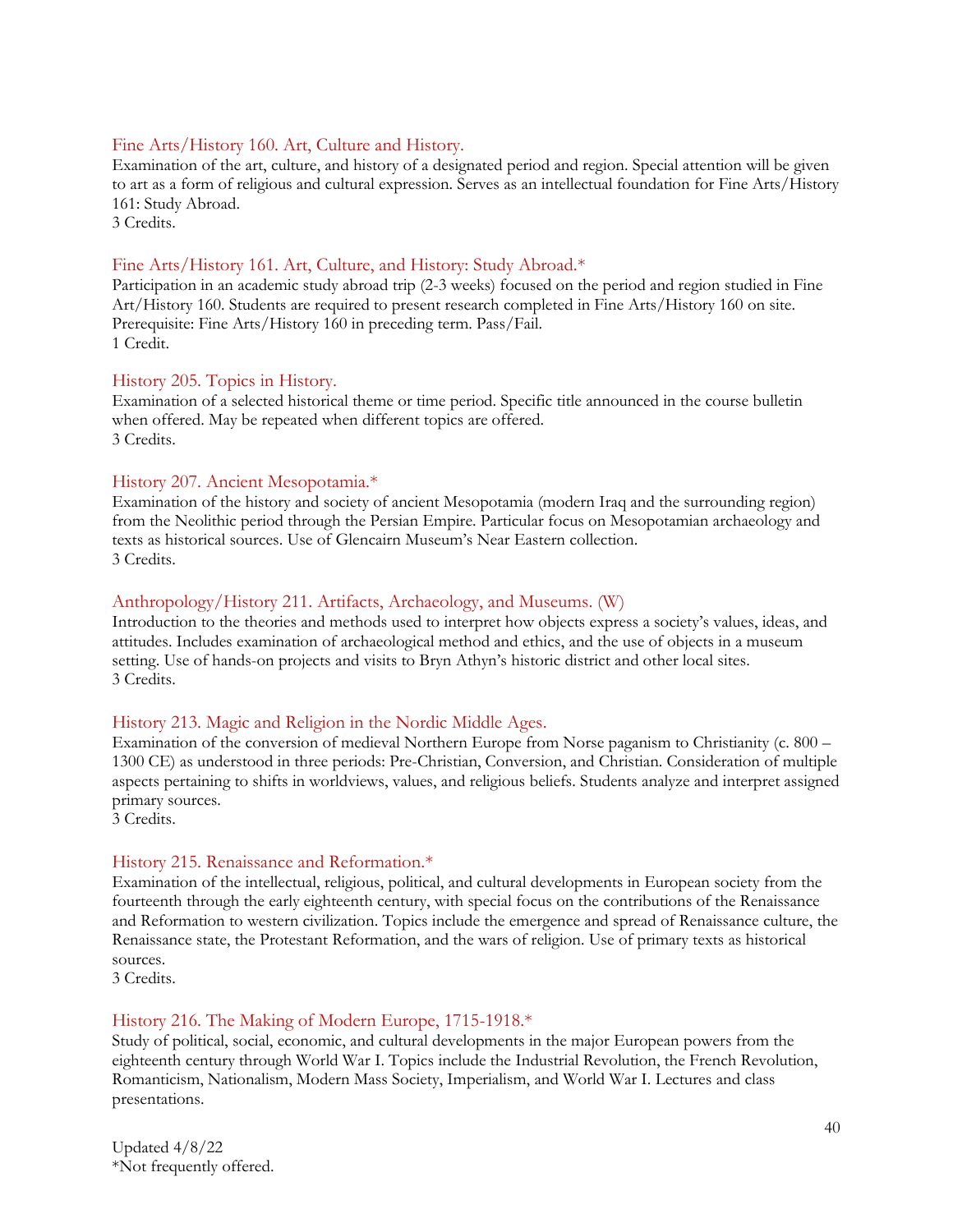3 Credits.

#### History 217. Nazi Germany.

Examination of the rise and fall of Nazi Germany under Adolf Hitler and a consideration of contributing historical, social, economic, and political factors. Particular focus on the impact on German society, individual choice, and philosophies underpinning Nazism: fascism, cult of personality, eugenics, anti-Semitism, social Darwinism.

3 Credits.

#### History 219. Contemporary Russia.

Examination of Russia from the 20th Century up to the present, beginning with the Bolshevik overthrow of Tsar Nicholas, the creation of the USSR, Stalin's reign, stagnation, Gorbachev, dissolution, and the Putin Years. Consideration of social, political, and economic issues with special attention paid to the Bolsheviks, the "Great Terror," authoritarianism, and the "Near Abroad". 3 Credits.

#### History 225. Religion and Society in Colonial America 1607-1763.\*

Thematic exploration of the British colonies in North America with an emphasis on the role of religion in the establishment, structure, and development of key colonial societies. Consideration will be given to how and why Virginia, Puritan New England, and Quaker Pennsylvania, for example, differed from one another and yet contributed to a unified American identity by the middle of the  $18<sub>th</sub>$  century. 3 Credits.

#### History 230. United States History 1763-1865.\*

Examination of the historical development of American society from the eve of the American Revolution through the Civil War. Particular focus on political ideology, national identity, and societal values with special attention given to the events leading up to the Revolution, the political ideologies of the founding fathers, and the causes of the Civil War.

3 Credits.

#### History 240. Ancient Israel.

Study of the ancient Israelites from the time of their formation as a social group through the destruction of the temple in Jerusalem by the Romans. Emphasis on government, religion, intercultural relationships between Israel and its neighbors, and the context of the Old Testament. 3 Credits.

#### History 245. The Middle East.\*

Surveys political, social, and cultural developments in the societies of the greater Middle East. Focus on the waxing and waning of selected Islamic Empires. 3 Credits.

#### History 257. Women in Classical Antiquity. (PP)

Examination of the social roles and experiences of women in ancient Greece and Rome using archaeological and textual evidence. Topics include stages of life, women's occupations, women's experiences in the household, religion, and public settings, women and the law, and women and medicine. Particular consideration of the challenges presented by the ancient evidence and of the distinction between ideological views and actual lived experiences. 3 Credits.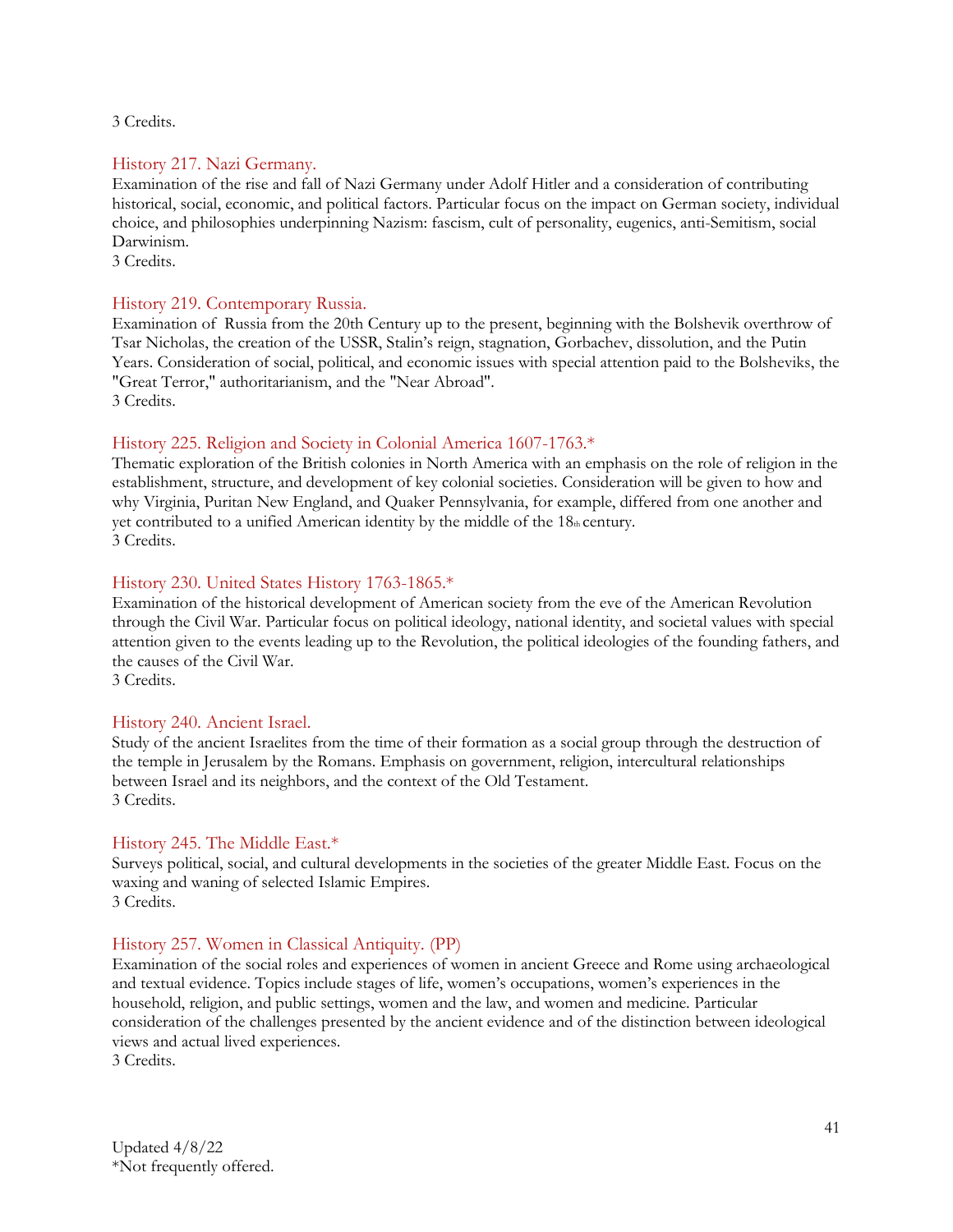#### Fine Arts/History 260. Art, Culture and History.\*

Examination of the art, culture, and history of a designated period and region. Special attention will be given to art as a form of religious and cultural expression. Serves as an intellectual foundation for Fine Arts/History 261: Study Abroad.

3 Credits.

#### Fine Arts/History 261. Art, Culture, and History: Study Abroad.\*

Participation in an academic study abroad trip (2-3 weeks) focused on the period and region studied in Fine Art/History 260. Students are required to present research completed in Fine Arts/History 260 on site. Prerequisite: Fine Arts/History 260 in preceding term. Pass/Fail. 1 Credit.

#### History 270. Archives Theory.\*

Examination of the theory and practice behind the operation of archives and their role in society. Survey of fundamentals including archival history, controlled vocabularies, preservation, and access. 3 Credits.

#### Fine Arts/History 271. Introduction to Historic Preservation.

This course will introduce students to the basic theory and practice of historic preservation. Major topics include preservation terminology and concepts, architectural styles, and the history of the preservation movement in the United States, including advocacy, government's role in historic preservation, and emerging/contemporary issues in historic preservation. The Bryn Athyn Historic District and other historic structures in the local community will be used extensively as illustrations for topics throughout the course. This is not a methods and materials conservation course. Material is presented through lectures, guest lectures, class discussion and field trips.

3 Credits.

#### History 276. Barbarians and the Fall of Rome.

Examination of the era that led to the misleading phrase: "the fall of Rome." This course investigates Rome's interaction with various barbarian groups and its evolving strategy in dealing with them. Considers the replacement of the western Roman empire by various successor states, the barbarian kingdoms, which eventually coalesced into early medieval Europe. 3 Credits.

#### History 286. The Witch-Hunt in Early Modern Europe.

Examines the witch-hunting phenomenon – that is, the prosecution and execution of persons accused of witchcraft – which occurred in Europe and by extension its colonies (e.g. New England) during the period 1450-1750 resulting in thousands of deaths. A consideration of the witch-hunt's intellectual underpinnings, its religious, social, political, legal dimensions, as well as its after-life in contemporary culture. Extensive use of primary sources.

3 Credits.

#### History/Sociology 290. Social and Religious Movements.\*

Exploration of selected social and religious movements. The history of these movements will be used to understand the sociological factors that contributed to their development, form, and impact. 3 Credits.

#### History 305. Topics in History.

Examination of a selected historical theme or time period. Specific title announced in the course bulletin when offered. May be repeated when different topics are offered.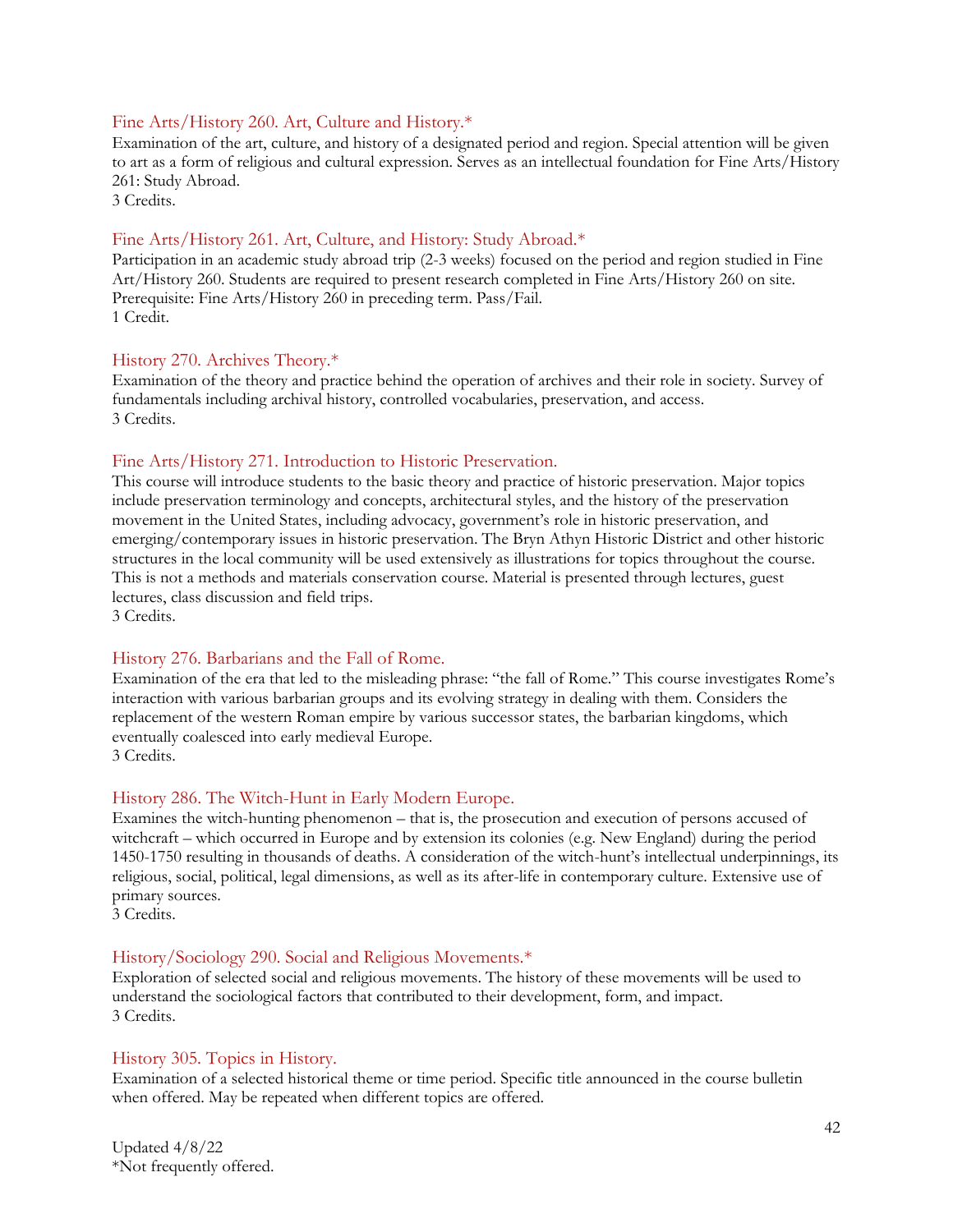3 Credits.

## Fine Arts/History 308. The Art and Culture of Ancient Egypt.\*

Examination of ancient Egyptian culture as revealed through art and archaeology. Special attention given to art as a source of historical information. Topics include the influence of natural resources and the environment, principles of artistic representation, problems with interpreting evidence, the origin and nature of Egyptian hieroglyphic writing, and the Egyptian world view. Trip to the University of Pennsylvania Museum of Archaeology and Anthropology in Philadelphia. 3 Credits.

#### History 310. Religion in Ancient Greece and Rome.\*

Investigation of the nature of Greek and Roman religious practices and beliefs, including their role in Greek and Roman society, through a close study of primary texts and archaeological evidence. Introduction to various methodological approaches to the study of ancient religions. Consideration of the development of early Christianity and Judaism. Topics include sacrifice, gods and heroes, festivals, myth, oracles and divination, temples, and mystery cults.

Prerequisite: History 114 or Religion 283 or instructor permission. 3 Credits.

#### History 311. Vengeance and Justice in Medieval Europe.

Exploration of intersecting notions of justice and vengeance in medieval European law, ca. 500 - 1500. Of special interest is the tension between customary, retributive forms of justice and the development of jurisprudence based on Christianity and ideals of Christian rulership. Includes a survey of select Old Testament and Roman laws.

3 Credits.

#### Anthropology/History 312. European Folk and Fairy Tales.

An investigation of European folk and fairy tales and their relevance for understanding the societies that produced them. Provides a survey of major collections and introduces students to critical approaches to folk literature. Considerations of Hollywood adaptations and the continuing impact of folk and fairy tales on modern popular culture.

3 Credits.

#### History 315. Seminar on the Age of Enlightenment.\*

Exploration of the leading intellectual, socio-cultural, and political developments in Europe between the end of the Wars of Religion and the French Revolution (1648 and 1789). Focus on the rise of the modern. 3 Credits.

#### History 330. Twentieth-Century American History Seminar.

Selected topics affecting twentieth-century American society. Focus on economic, social, and political change in the post-World War II era.

3 Credits.

#### History 350. Swedenborg's Life and Time. (IL)\*

Exploration of the Swedish context of Swedenborg's intellectual and spiritual development, his call, and his revelatory works. Examines the geography, history, culture, and society of Sweden and the Baltic world in the eighteenth century.

3 Credits.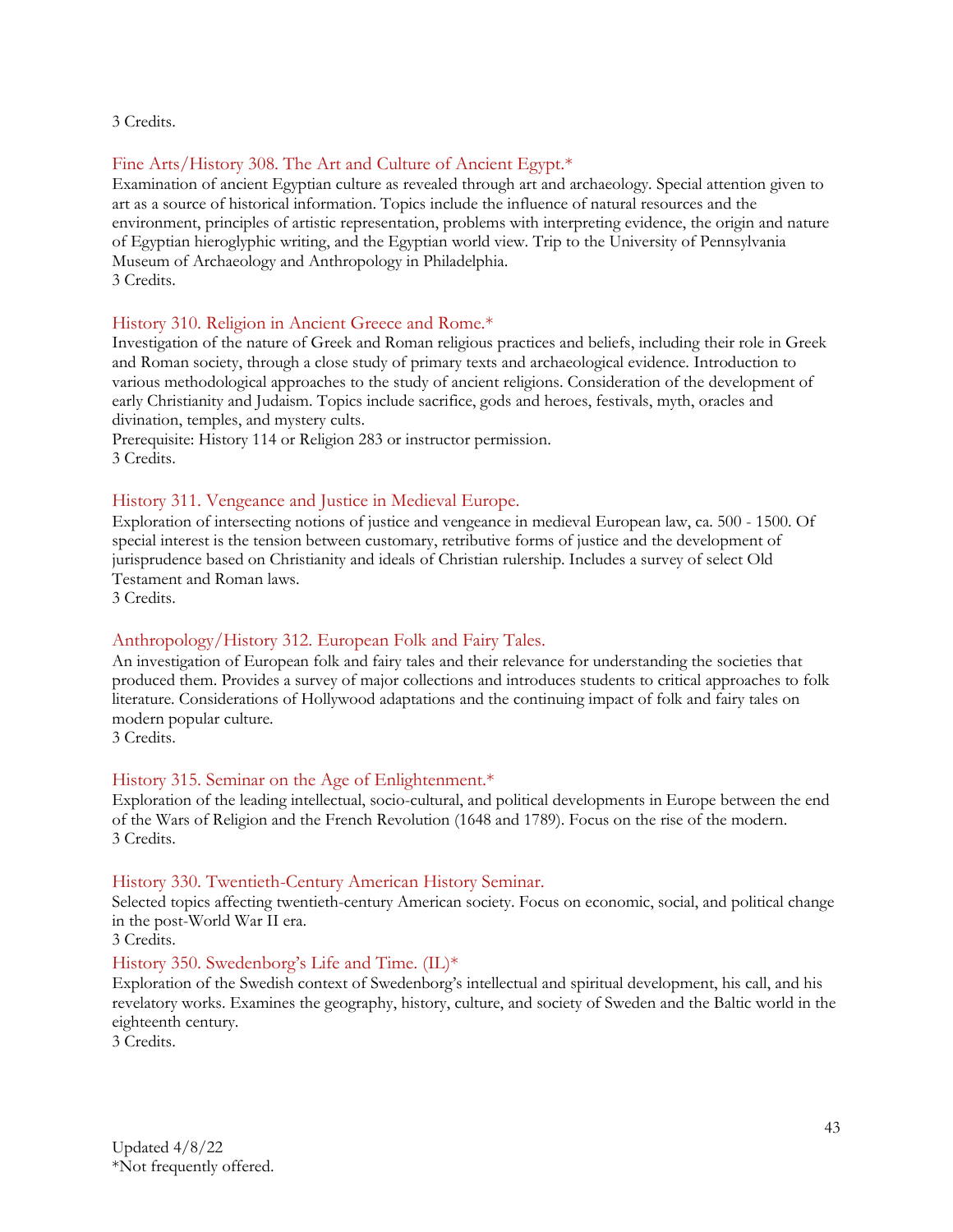#### History 359. Death and Society in Ancient Greece.\*

Examination of ancient Greek attitudes and responses to death, including concepts of death, views of the afterlife, funerary rituals, and commemoration practices. Emphasis on what this evidence reveals about ancient Greek society, especially value systems, family relationships, social distinctions, gender, and law. Use of both archaeological and textual evidence.

3 Credits.

#### History 371. Heritage Interpretation.

Study of the theory and practice involved in interpreting historic and cultural heritage materials in order to reveal meanings and communicate messages. Includes consideration of interpretive planning, theme development, and visitor studies.

3 Credits.

#### History 298, 398, 498. History Internship II. (EE)

Proposals must be approved by the appropriate department chair. History internships are open to students in second year or above who have completed at least two history courses. Credit variable.

## **Human Society**

#### Human Society 305. Topics in Human Society.

Examination of a selected theme or time period using history and social sciences lenses. Specific title announced in the course bulletin when offered. May be repeated when different topics are offered. 3 Credits.

#### Human Society 401. Capstone Seminar. (IL)

Students in the Human Society major engage in focused research for their capstone projects. The seminar setting provides instruction in related skills and offers a forum for support and the exchange of ideas. As part of the seminar, each student will generate a written research proposal, which will also be presented publicly. Each student also examines in depth a specific New Church concept related to the student's capstone project. Only open to Human Society majors.

3 Credits.

### Human Society 402. Capstone Seminar II. (WC)

Students in the Human Society major write their capstone projects. The seminar setting provides instruction in related skills and offers a forum for support and the exchange of ideas. As part of the seminar, students present the results of their research publicly and design posters. Only open to Human Society majors. Prerequisite: HSoc 401.

3 Credits.

## **Independent Studies and Honors Contracts**

In addition to the listed courses, departments may offer independent studies and honors contracts at the 200 level or above in a variety of fields. The purpose of these is to allow well-qualified students to study beyond the regularly offered courses. Independent studies are numbered 299 or 399, depending on the appropriate level, and honors contract courses are designated with a trailing H, such as Math205H. Academic departments are under no obligation to meet requests for independent studies and honors contracts. Students who undertake independent studies must be able to work independently between meetings with the instructor. In order to qualify to take an independent study or honors contract, a student must: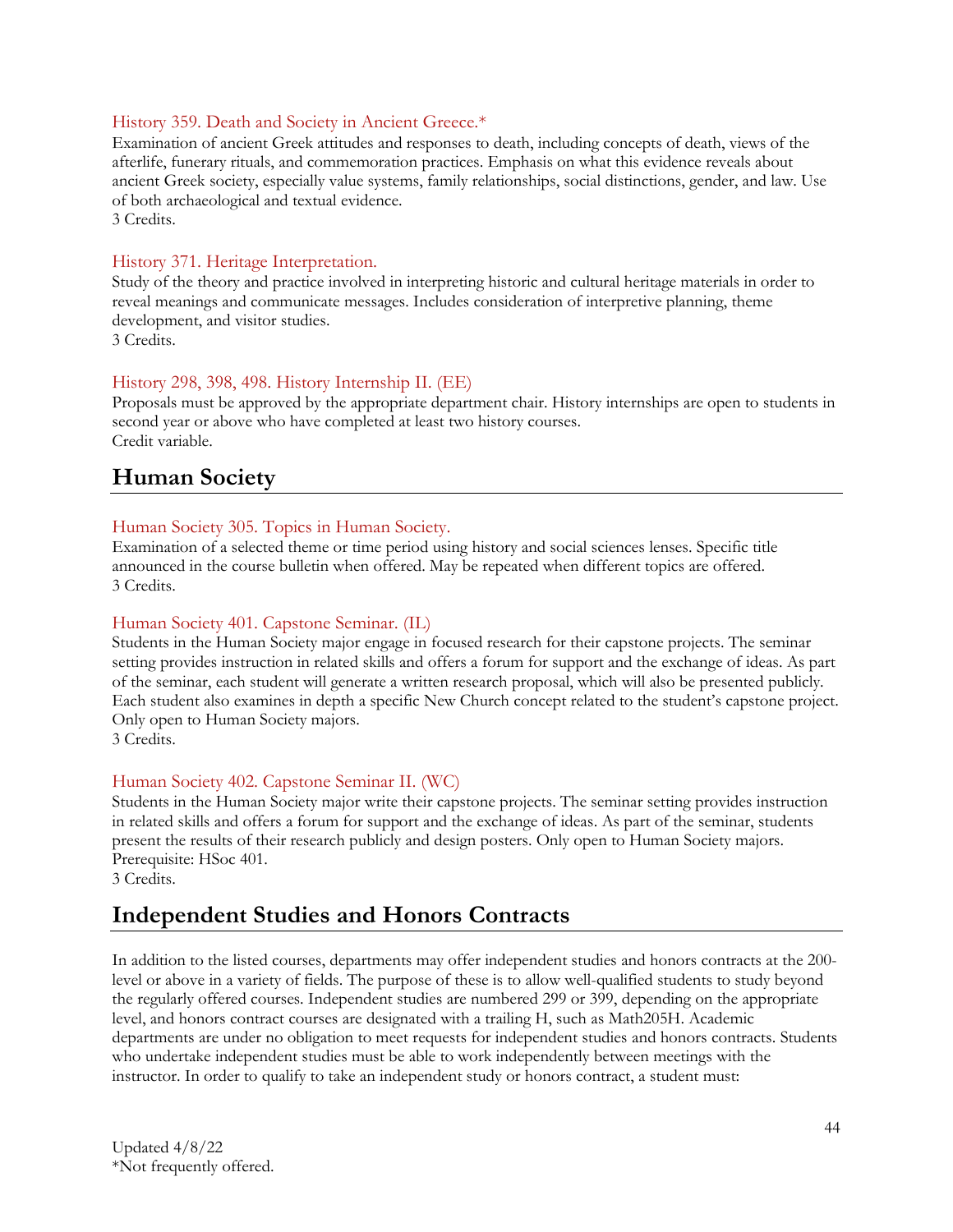- Have completed at least 31 credits with a GPA of 2.7 or better
- Submit a proposal to the department chair during the week prior to registration for the term in which the independent study or honors contract is to occur.
- Submit an independent study card or honors contract card (signed by the department chair and instructor) to the College Office to be reviewed by the Dean of Academics.
- Create a syllabus together with the instructor and submit it to the College Office before or during registration.

## **Interdisciplinary Studies**

## Interdisciplinary Studies 390. Research Seminar. (IL)

For juniors in the Interdisciplinary Major. Focus on preparing to do the senior essay during senior year. Explore topics and research questions. Research scholarly sources related to a chosen topic. Formulate draft thesis statement based on interest and research. 2 Credits.

## Interdisciplinary Studies 494. Senior Seminar I.

For seniors in the Interdisciplinary Major. Focus on developing a spiritual perspective on the student's capstone project using Swedenborgian and other principles. Prerequisite: C– or better in Interdisciplinary Studies 390.

1 Credit.

## Interdisciplinary Studies 496. Senior Seminar II.

For seniors in the Interdisciplinary Major. Public presentation of senior essay. Career planning and portfolio development. Pass/Fail.

Prerequisite: A passing grade on an interdisciplinary senior essay. 1 Credit.

## **Internships**

## 298/398/498 Internships (in their academic areas) (EE)

Individually arranged career related internships. See the Major Department Head or Director of Internships for details.

3 Credits.

## **Latin**

Latin 110. Beginning Latin I.

Introduction to the elements of Latin grammar and syntax to be used in translating classical authors and Swedenborg. 3 Credits.

Latin 111. Beginning Latin II. Continuation of Latin 110. Prerequisite: Latin 110. 3 Credits.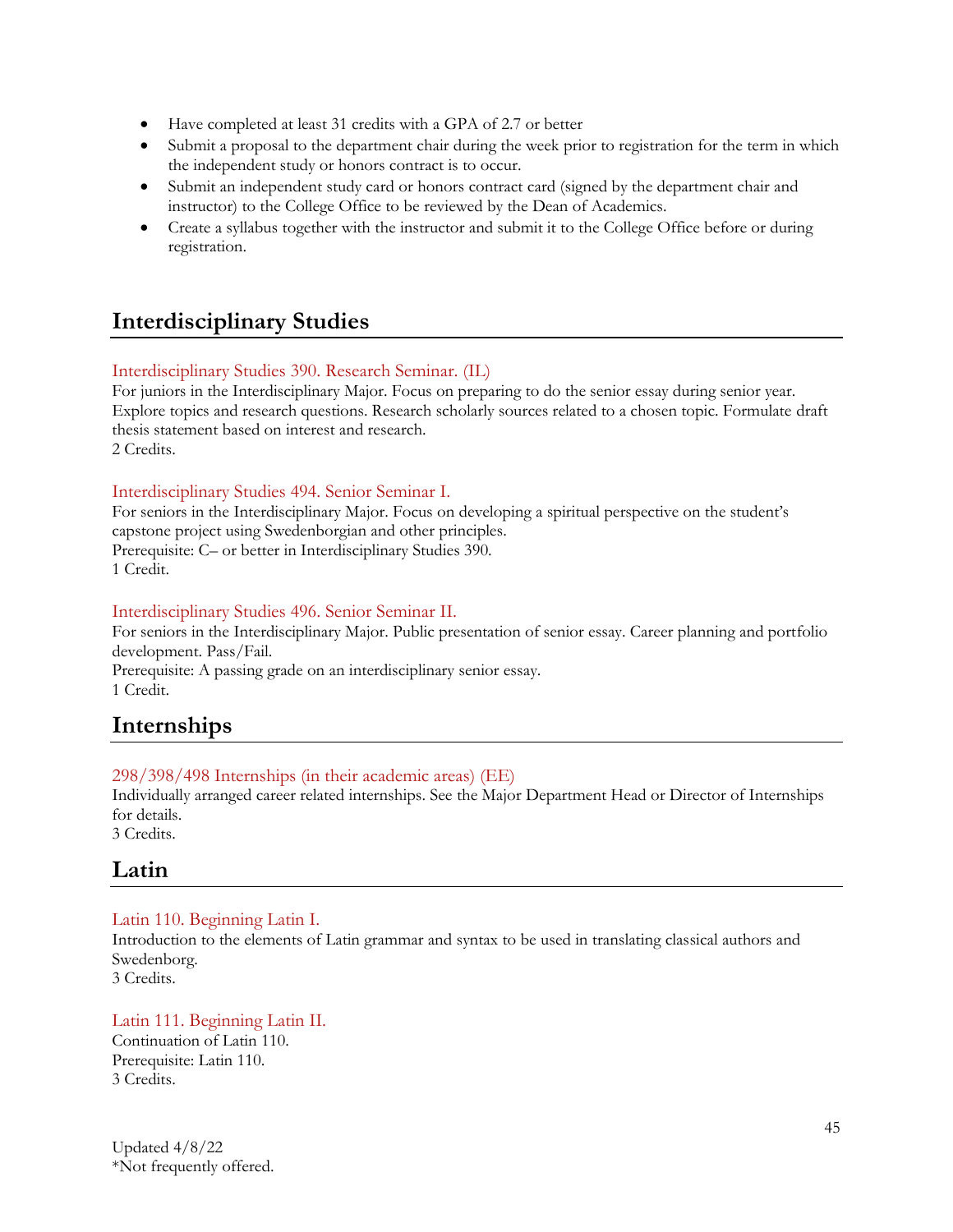### Latin 250. Swedenborg's Theological Latin I.

Intensive review of Beginning Latin, followed by varied readings in the Writings. Various styles of writing distinguished (expository, philosophical, descriptive, narrative). Special attention to non-Classical constructions.

Prerequisites: Latin 110 and 111 or approval of the instructor. 3 Credits.

## Latin 251. Swedenborg's Theological Latin II.

Continuation of Latin 250. Includes examination of original manuscripts and editions. Prerequisites: Latin 110 and Latin 111 or approval of the instructor. 3 Credits.

## **Mathematics**

#### Mathematics 095. Preparation for Quantitative Reasoning.

This course provides additional support for students enrolled in Math101. Topics include translating expressions, building equations, order of operations, and recognizing context. Credit from this course may not be used to satisfy degree requirements. 1 Credit.

## Mathematics 101. Introduction to Quantitative Reasoning. (QR)

Introduction to mathematical concepts to improve basic skills in computation, algebra, graphing, and quantitative applications. This course prepares students for other mathematics courses and courses involving quantitative reasoning. Topics include linear modeling, units of measure and currency, and statistical reasoning, and financial topics.

3 Credits.

#### Mathematics 102. Understanding Mathematics in Society. (QR)

Review of mathematical topics with an emphasis on understanding why certain patterns appear. Topics include sets, number systems, geometry, and basic statistics and probability. Recommended for students in education and philosophy.

Prerequisite: Math 101 or appropriate score on placement test. 3 Credits.

#### Mathematics 115. College Algebra. (QR)

Algebraic topics designed to assist in the use of mathematics in science courses. Topics include exponents and radicals, rational expressions, inequalities, complex numbers, polynomial analysis and advanced factoring, rational functions and asymptotes, and quantitative reasoning applications. Because of duplication of subject matter, students may not receive credit for both Mathematics 115 and Mathematics 120. Prerequisite: Mathematics 101 or appropriate score on placement test. 3 Credits.

#### Mathematics 120. Pre-calculus. (QR)

Course in college algebra designed to assist in the use of mathematics in science courses by reviewing the behavior of several families of simple and composite functions, and fitting these functions to data. Study of linear, exponential, power, logarithmic, polynomial, and rational functions. Includes quantitative reasoning applications. Because of duplication of subject matter, students may not receive credit for both Mathematics 115 and 120, and may not receive credit for both Mathematics 120 and 124. Prerequisite: Mathematics 101 or appropriate score on placement test. 4 Credits.

Updated 4/8/22 \*Not frequently offered.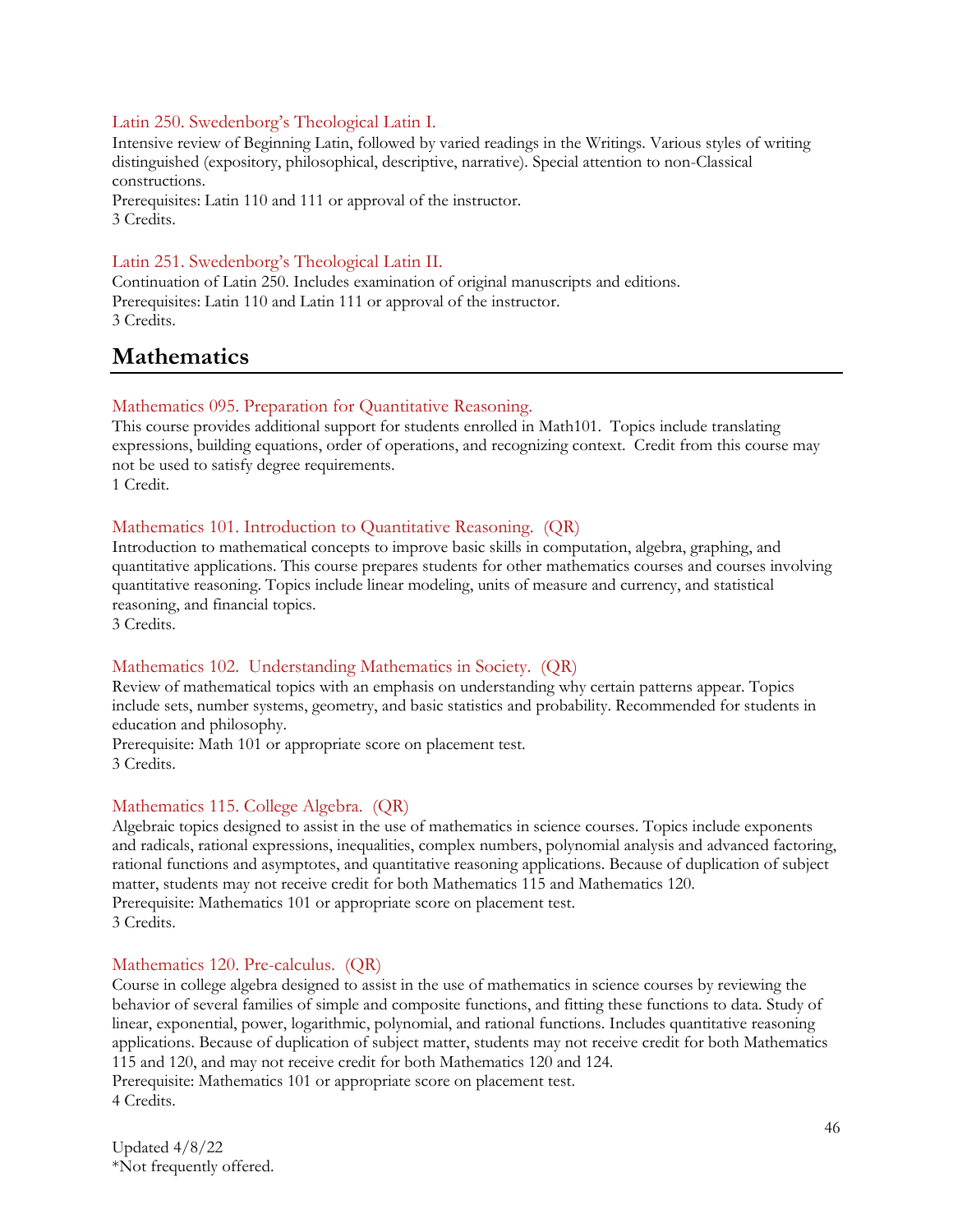### Mathematics 124. Transcendental Functions. (QR)

Basic trigonometric functions, modeling periodic phenomena with trigonometric functions, exponential functions and models, exponential equations, and logarithms. When combined with Mathematics 115, these courses would be equivalent to typical pre-calculus course. Because of duplication of subject matter, students may not receive credit for both Mathematics 120 and 124.

Prerequisite or Co-requisite: Mathematics 115. 1.5 Credits

## Mathematics 130. Introduction to Statistics. (QR)

Introduction to data analysis, random variables and their distributions, correlation, and statistical inference. Statistical software used for graphing and data analysis. Independent research project. Recommended for students of business or the social and natural sciences.

Prerequisite: Mathematics 101 or appropriate score on placement test. 4 Credits.

#### Mathematics 140. Elements of Calculus. (QR)

Derivatives with applications, exponential functions, integration with applications, and functions of several variables. Not recommended for students pursuing a degree in mathematics, engineering, or the physical sciences. Because of duplication of subject matter, students may not receive credit for both Mathematics 140 and Mathematics 150. Mathematics 140 does not fulfill prerequisite requirements for Mathematics 151. Prerequisite: Mathematics 115 or appropriate score on placement test. 3 Credits.

#### Mathematics 150. Calculus I.

Limits, differentiation, maxima-minima, related rates, Riemann sums, integration with applications, fundamental theorem of calculus, transcendental functions. Because of duplication of subject matter, students may not receive credit for both Mathematics 140 and Mathematics 150. Prerequisite: B– or better in Mathematics 120 or Mathematics 124 or appropriate score on SAT or placement

test.

4 Credits.

#### Mathematics 151. Calculus II.

Methods and applications of integration, improper integrals, infinite series, Taylor polynomials, and parametric equations. Prerequisite: Mathematics 150. 4 Credits.

#### Mathematics 205. History of Mathematics. (IL)

The development of the major mathematical concepts from ancient times to the present, emphasizing alternate approaches to familiar methods. Students will complete an independent research project. Prerequisite: Mathematics 140 or Mathematics 150. 3 Credits.

#### Computer Science/Mathematics 230. Statistics and Data Mining. (QR)

This course builds on what was learned in Mathematics 130 with an eye on big data sets. Techniques include regression and classification methods, culminating in a final project. Throughout the course, the programming language *R* will be used.

Prerequisites: B- or better in Mathematics 130 or Mathematics 330. 3 Credits.

Updated 4/8/22 \*Not frequently offered.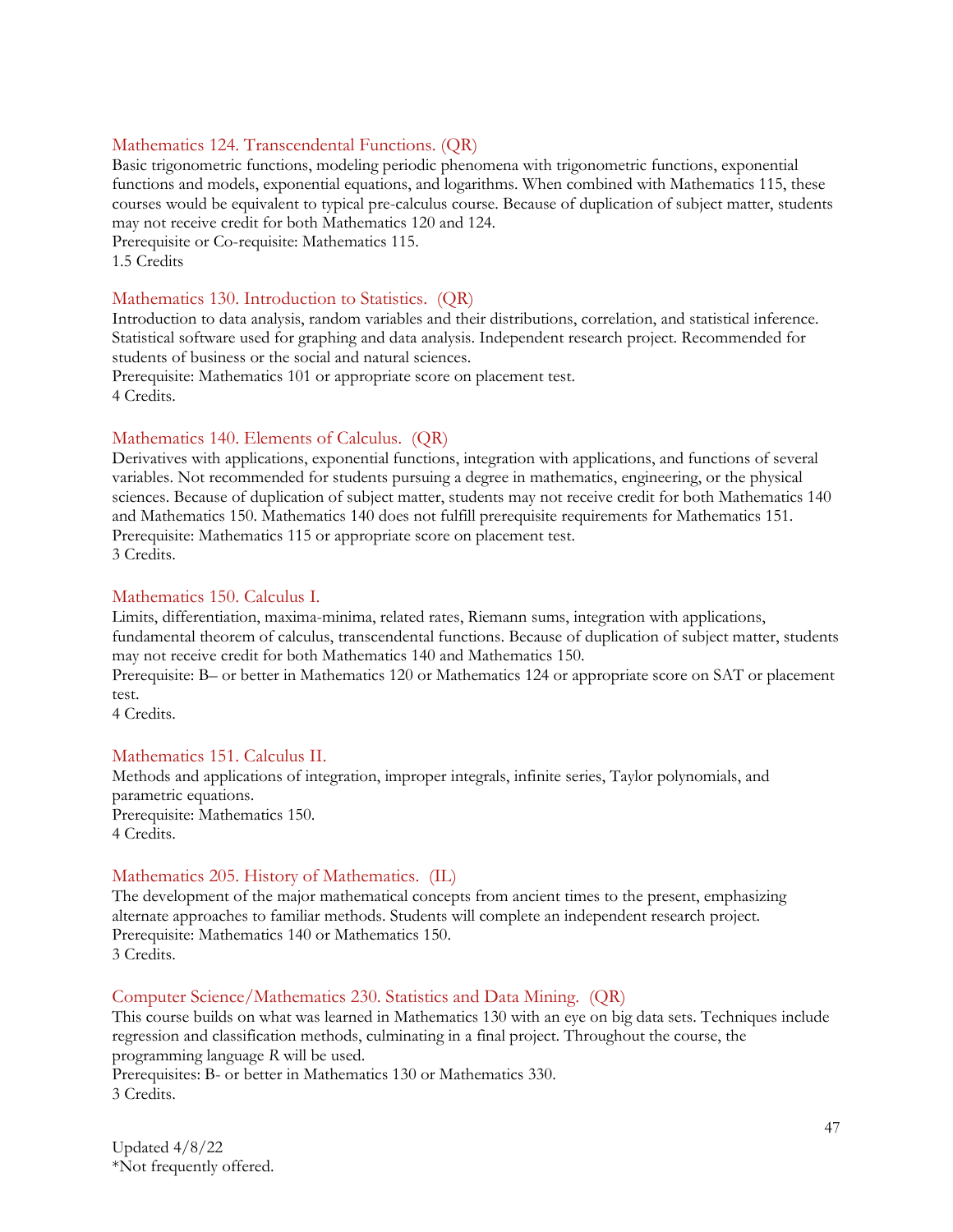## Computer Science/Mathematics 235. Discrete Structures.

Mathematical foundations for the analysis of computer algorithms. Recursive functions, graph theory, combinatorics and probability.

Prerequisite: Computer Science 180 or competence with a structured programming language. 3 Credits.

#### Mathematics 240. Linear Algebra. (QR)

Vector spaces, matrices, linear transformations, systems of linear equations, determinants, and eigenvalue problems. Introduction to mathematical proofs. Prerequisite: Mathematics 140, Mathematics 150, or Computer Science/Mathematics 230. 3 Credits.

#### Mathematics 250. Calculus III.

Functions of several variables, partial differentiation, multiple integration, vector calculus. Prerequisite: Mathematics 151. 4 Credits.

#### Mathematics 270. Formal Mathematical Reasoning.

An introduction to logical deductive reasoning and mathematical proof techniques in higher mathematics. Techniques include direct proof, contradiction, and induction. Topics include set theory and number theory. Emphasis throughout is on the communication of mathematics and developing abilities in proof writing. Prerequisite: Mathematics 150.

3 Credits.

#### Mathematics 311. Ordinary Differential Equations.

Linear, second-order, and systems of differential equations and Laplace transforms. Prerequisite: Mathematics 151. 3 Credits.

#### Computer Science/Mathematics 321. Numerical Methods.

Finite differences, interpolation, solutions of equations, numerical integration, curve fitting, linear equations, numerical solutions of differential equations.

Prerequisite: Mathematics 250 and competence in programming. Computer Science 180 recommended. 3 Credits.

#### Mathematics 330. Introduction to Probability Theory.

Topics include probability spaces, random variables, discrete and continuous distributions, joint distributions, correlation, and central limit theorems. Classical statistical inference will be introduced. This course has a computational component and can be used to fill a requirement in the Computer Science minor or ID area. Prerequisite: Mathematics 151. Mathematics 240 recommended. 3 Credits.

#### Mathematics 340. Abstract Algebra.\*

Introduction to the abstract concepts of groups, rings, and fields. Prerequisite: Mathematics 240 or Mathematics 270. 3 Credits.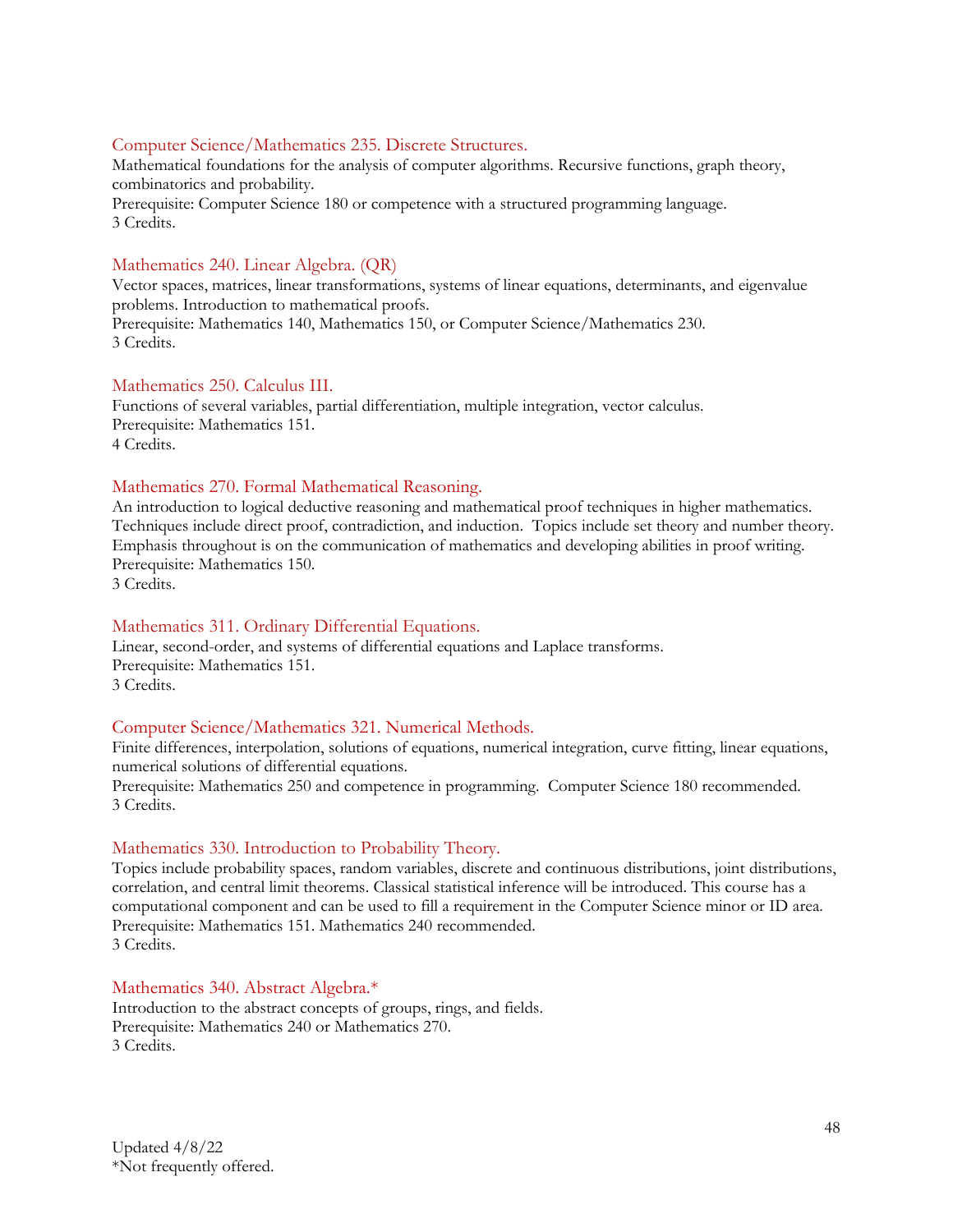#### Mathematics 360. Advanced Calculus.

Formal definitions of limits, continuity, differentiation and integration. Prerequisites: Mathematics 151 and either Mathematics 240, Mathematics 270, or Computer Science/Mathematics 235. 3 Credits.

### Business/Mathematics 380. Linear Models and Methods for Optimization. (QR)

Introduction to basic methods of operations research. Review of linear systems; linear programming, including the simplex algorithm, duality, and sensitivity analysis; formulation of integer programs; transportation and scheduling problems. This course has a computational component and can be used to fill a requirement in the Computer Science minor or ID area. Prerequisite: Mathematics 240 and competence in programming. 3 Credits.

#### Mathematics 390. Research Seminar.\*

For juniors in the Mathematics Major. Focus on preparing to do the senior essay during senior year. Explore topics and research questions. Research scholarly sources related to a chosen topic. Formulate draft thesis statement based on interest and research. 1 Credit.

#### Mathematics 493. Senior Literature Review.

General guidance in continuing research and review literature related to the chosen topic for the senior essay. Support for crafting a sound and interesting argument, resulting in an outline of main points for the senior essay.

Prerequisite: Mathematics 390 or Interdisciplinary Studies 390. 2 Credits.

#### Mathematics 494. Senior Seminar I.

For seniors in the Mathematics Major. Focus on developing a spiritual perspective on the student's capstone project using Swedenborgian and other principles.

Prerequisite: C– or better in Mathematics 390. 1 Credit.

#### Mathematics 495. Senior Essay. (WC)

Capstone experience for the Mathematics or Interdisciplinary Major. Writing of the senior essay based on the research and outline produced in Mathematics 493. Prerequisites: Mathematics 493 and either Interdisciplinary Studies 494 or Mathematics 494. 2 Credits.

#### Mathematics 496. Senior Seminar II.

For seniors in the Mathematics Major. Public presentation of senior essay. Career planning and portfolio development. Pass/Fail. Prerequisite: A passing grade on the senior essay. 1 Credit.

#### Mathematics 499. Senior Project.

Independent study toward a mathematics project to be a companion to the Mathematics Senior Essay. Limited to and required of mathematics and mathematics interdisciplinary majors. Credit Variable.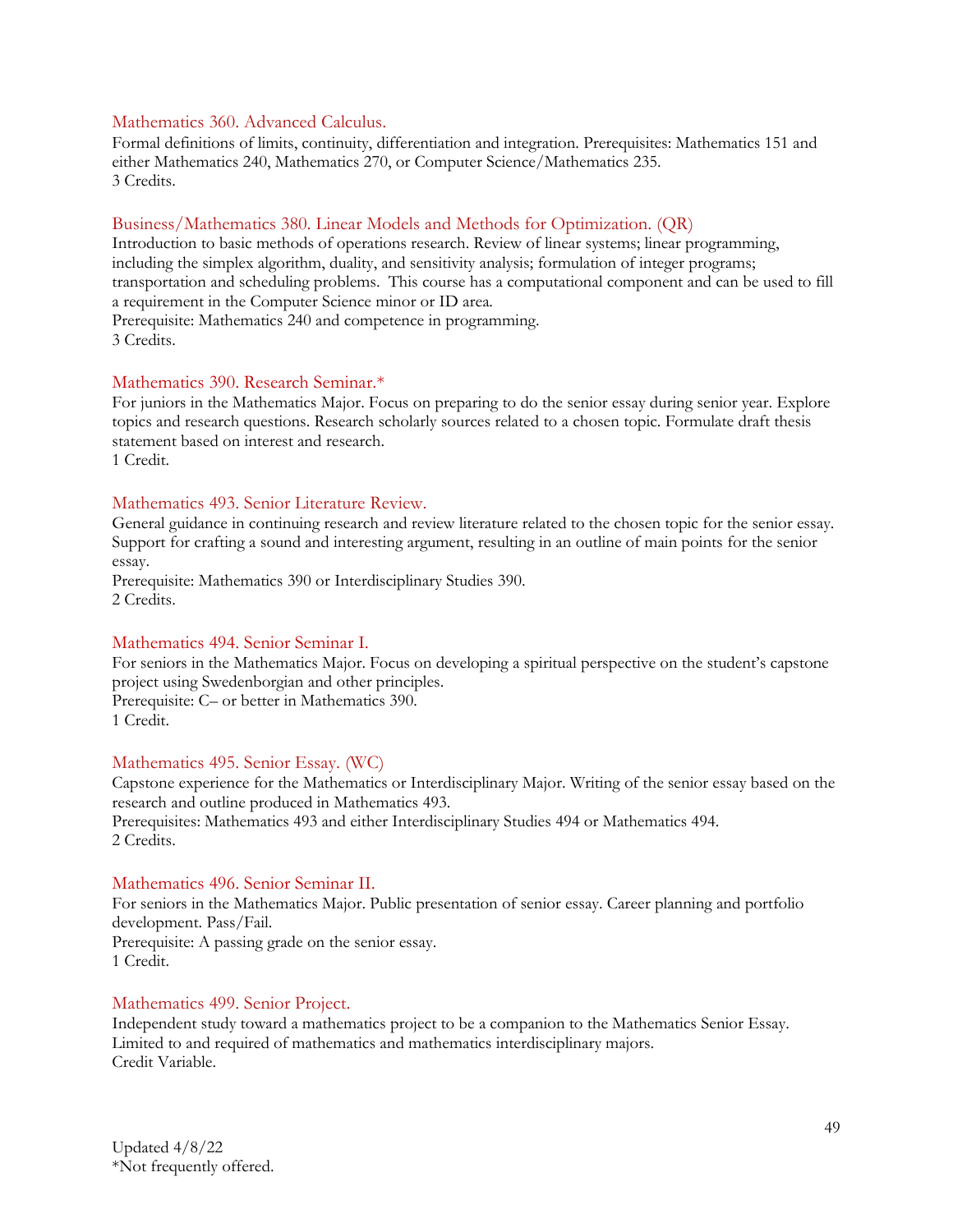## **Music**

## Music 100. College Chorale.

Development and performance of choral repertoire from Renaissance to Modern. Instruction in the development of vocal techniques. Course may be repeated for credit. 1 Credit.

## Music 101. Music Ensemble. (EE)\*

Development and performance of the classical string ensemble repertoire from Baroque to Modern. Private lessons, master classes, performance, and attending concerts. Audition is required. Upon acceptance, students expected to take all three terms. May be repeated for credit. 1.5 Credits.

## Music 110. Introduction to Western Music.

Survey of the composers, styles, and genres from western civilization with a focus on developing listening skills and understanding. 3 Credits.

#### Music 113. Music Theory I.

Study of music theory and harmony, progressing from basic notation to advanced musical structures. Includes styles from the 18<sup>th</sup>-20<sup>th</sup> centuries. 3 Credits.

#### Music 114. Music Theory II.

Continuation of Music 113. Prerequisite: Music 113 or permission of instructor. 3 Credits.

#### Music 185. Private Music Lessons or Choirs.

Privately arranged music instruction. Instructor provides a written assessment of the student's progress at the end of the term. Private lessons are the financial responsibility of the student. Prerequisite: Consent of division. Course may be repeated for credit. 1 Credit.

#### Music 210. Music of Christianity.

Examination of the creation and use of sacred music in the context of Christianity, from the earliest church organizations through the numerous and diverse denominations of today. 3 Credits.

#### Music 298/398/498. Music Internship. (EE)

Requirements variable. Proposals should be submitted to the Department Chair. Art internships are open to students in sophomore year or above who have completed at least two art, dance, or music courses. Credits variable.

## **Nutrition**

#### Nutrition 101. Nutrition for Life.

Covers the six nutrient categories and how they function in the body. Includes nutritional implications of major diseases and health promotion, cultural food choices, food equity and sustainability, healthy body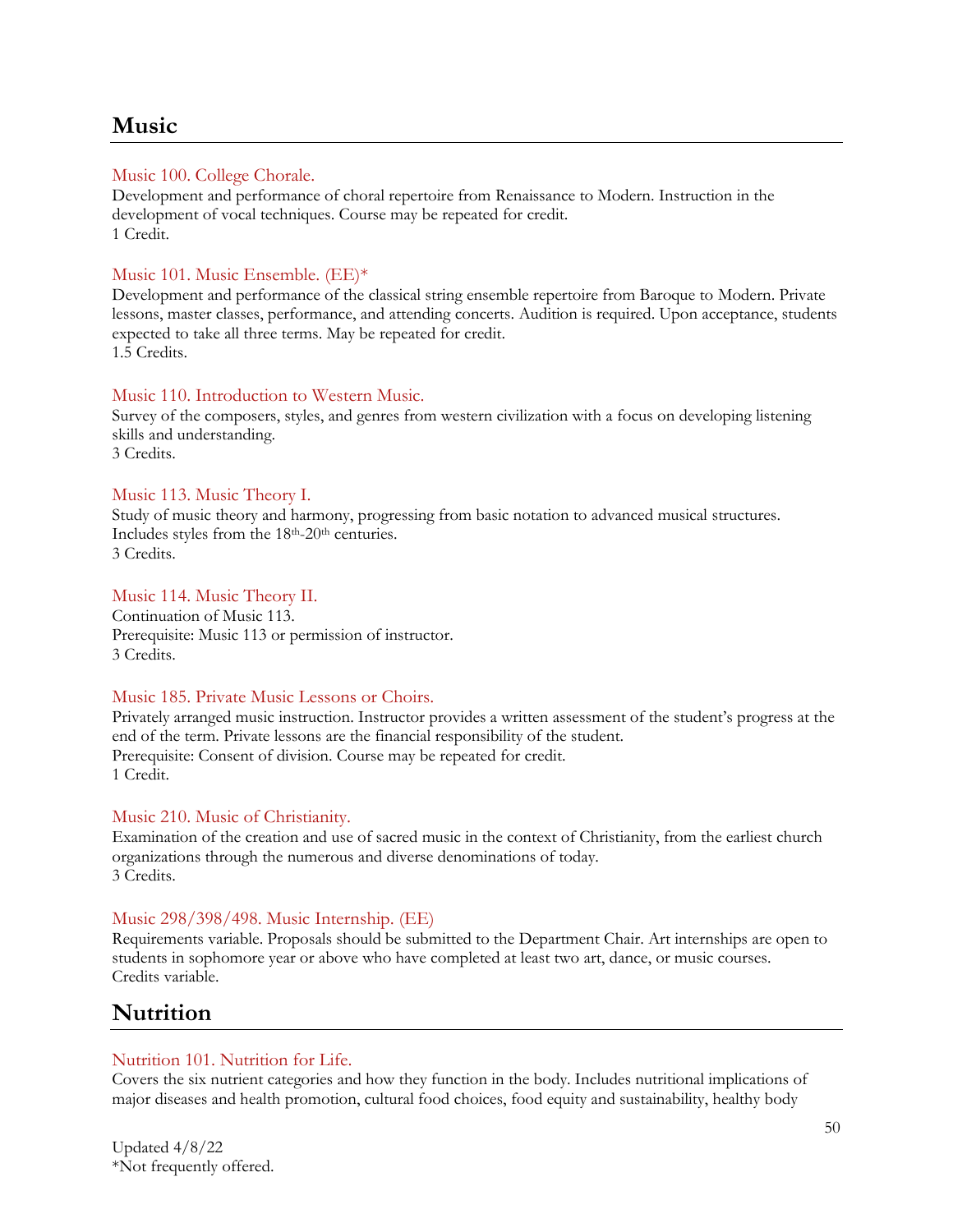weight and physical activity, and current food and nutrition controversies. Students will learn how to make optimal food choices to improve their own personal eating behaviors within the context of a healthy lifestyle. 3 Credits.

#### Nutrition 110. Principles of Nutrition.

Principles of Nutrition explores how nutrients in food relate to human health and disease prevention. Topics discussed include current US dietary guidelines and recommendations, digestion and metabolism of major nutrients, nutrition at various stages of the life cycle (maternal, infant, childhood, adolescent, adulthood, later maturity), the relationship of socioeconomic status, culture, and religious practices to food choices, physical activity and nutrition, and the relationship of diet to health and disease. This course is especially beneficial for those who will be entering health-care or food related professions. 3 Credits.

## **Philosophy**

## Philosophy 101. Critical Thinking.

Development of students' reasoning skills through analysis and evaluation of arguments. Diagraming arguments, identifying mistakes in reasoning, and writing arguments. Emphasis on issues encountered in everyday experience and in courses across the curriculum, primarily through classical deductive logic. 3 Credits.

#### Philosophy 102. Introduction to Philosophy. (Worldviews)

Survey of some major philosophers and theories in metaphysics, epistemology, and the philosophy of religion.

3 Credits.

#### Philosophy 111. Introduction to Moral Philosophy. (Moral)

Survey of some major philosophers, problems (Euthyphro, relativism, egoism), and theories (aretaic, deontic, utilitarian) in moral philosophy. Strongly recommended: Philosophy 101 or Philosophy 102. 3 Credits.

#### Philosophy 210. Ancient Philosophy.

Historical consideration of ancient Greek philosophy (with emphasis on Socrates, Plato, and Aristotle) or Roman philosophy (with emphasis on Cicero, Aurelius, and Seneca). Strongly recommended: Philosophy 101. Prerequisite: Philosophy 102. 3 Credits.

## Philosophy 211. Modern Philosophy.

Historical consideration of modern and Enlightenment philosophy, including Descartes, Locke, Leibniz, Rousseau, and Voltaire. Strongly recommended: Philosophy 101. Prerequisite: Philosophy 102. 3 Credits.

#### Philosophy/Political Science 220. Political Thought. (Civil)

A consideration of political thinkers and theories, both ancient and modern, along with perennial issues in politics, such as justice, authority, liberty, order, equality, power, law, and forms of government. Strongly recommended: Philosophy 101. Prerequisite: Philosophy 102. 3 Credits.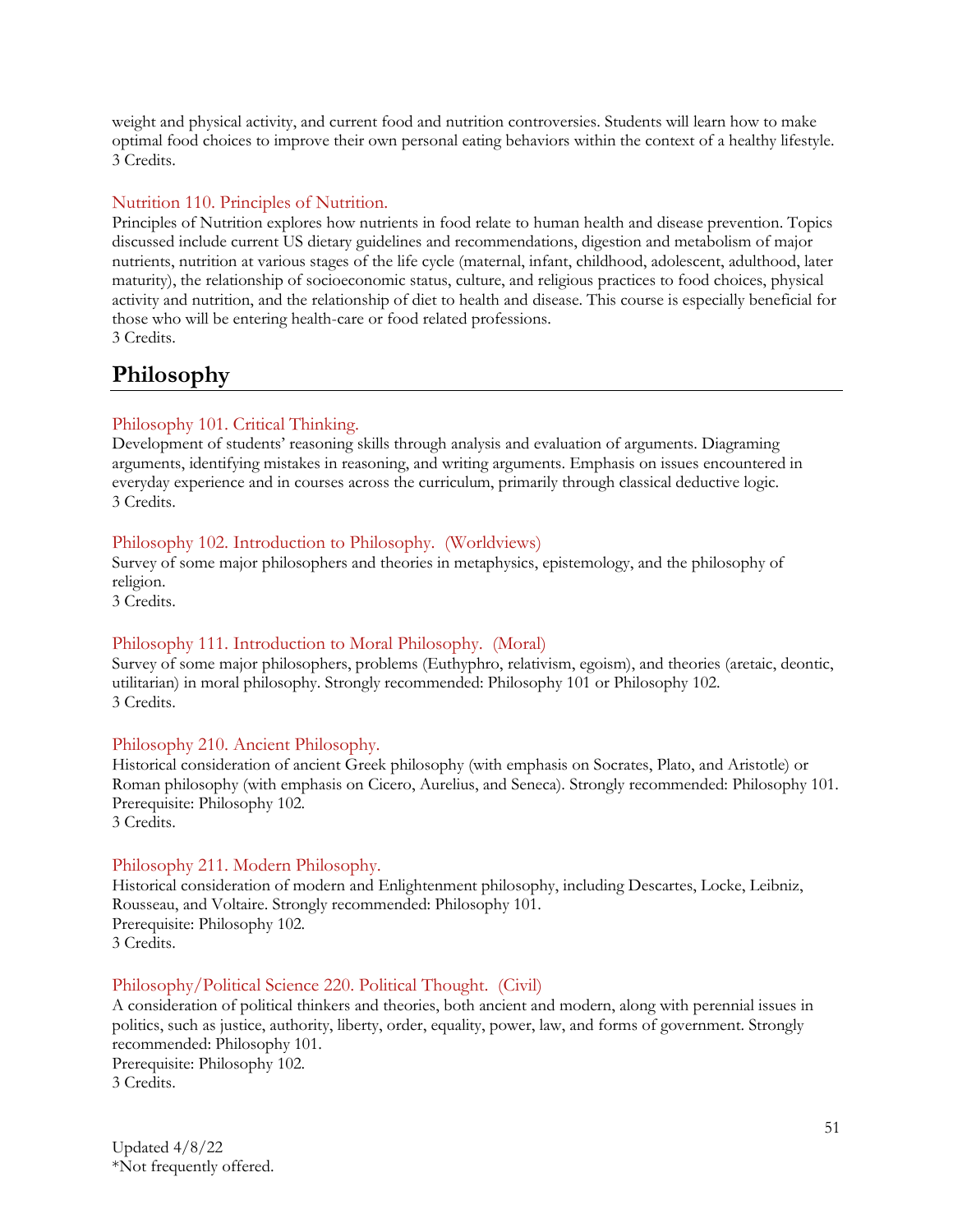#### Philosophy 310. Topics in Contemporary Philosophy I.

Exploration of themes and problems in contemporary philosophy. Readings from analytic, continental, postmodern, or neo-pragmatist philosophers in areas such as the philosophy of ethics, politics, language, mind, law, science, religion, or other sub-fields. Strongly recommended: Philosophy 101. Prerequisite: Philosophy 102. 3 Credits.

#### Philosophy 311. Topics in Contemporary Philosophy II.

Complement to Philosophy 310, but may be taken independently. Topics and emphases change periodically. Strongly recommended: Philosophy 101. Prerequisite: Philosophy 102. 3 Credits.

#### Philosophy 320. Swedenborg's Philosophy I.\*

Swedenborg's cosmology. Consideration of 18<sup>th</sup>-century cosmological concepts (Descartes, Leibniz, and Wolff) and Swedenborg's unique answers to the issues raised. Particular emphasis on Swedenborg's Principia and the Infinite. Cosmological views developed in the Doctrines of the New Church and by New Church students of Swedenborg.

3 Credits.

#### Philosophy 321. Swedenborg's Philosophy II.

Swedenborg's thought upward from the human body in his "search for the soul." Main text taken from the sections on Series and Degrees and The Human Soul in *The Economy of the Animal Kingdom*, terminating in applications in *The Rational Psychology*.

3 Credits.

#### Philosophy 330. Advanced Moral Philosophy.\*

Exploration of themes and problems in ethics, such as the role of emotions in moral life, the relationship between happiness and moral life, the intersection of philosophy and law, the relationship between spirituality and morality, and a variety of current moral issues. Historical and contemporary philosophical texts, as well as passages from Swedenborg's theological and philosophical works used. 3 Credits.

#### Philosophy 331. Organic Forms.\*

Correspondences of the human body compared with other human organisms: cells, societies, and the mind. Illustrations from natural science, social studies, and psychology. Prerequisite: Philosophy 330, or Philosophy 102 and Philosophy 111 and laboratory science course. 3 Credits.

#### Philosophy 340. Bioethics. (Moral)

A philosophical exploration of the ethical issues pertaining to the application of biological information and technology to the generation, alteration, preservation, and destruction of human life and aspects of our environment. Issues to be considered include: reproduction, euthanasia, genetic screening and therapy, experimentation with human and animal subjects, bio enhancement, ownership and nature, distributive justice, and integrity in publication.

Prerequisite: Philosophy 102 and any 100-level Biology course. 3 Credits.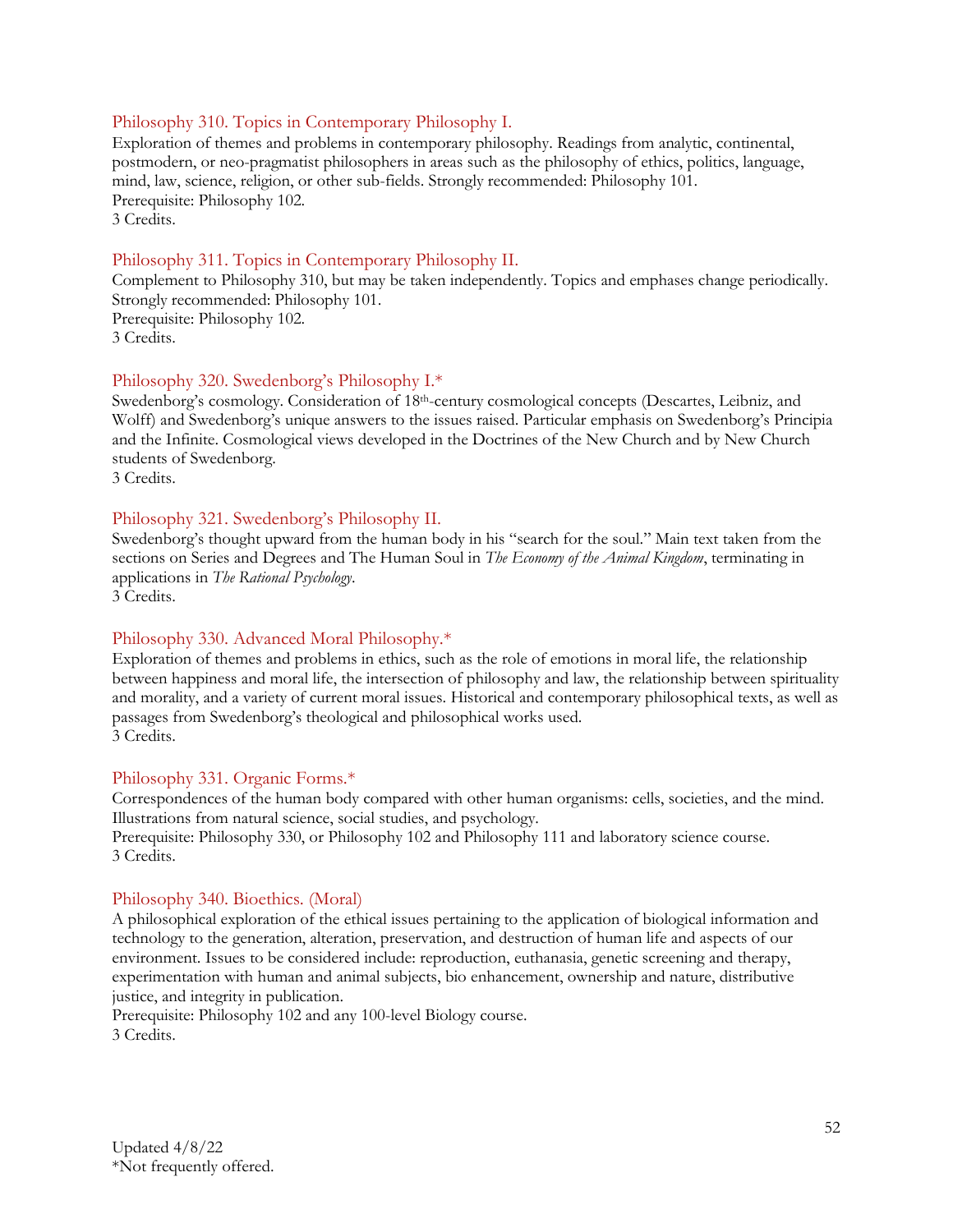#### Philosophy 493. Senior Literature Review.

General guidance in continuing research and review literature related to the chosen topic for the senior essay. Support for crafting a sound and interesting argument, resulting in an outline of main points for the senior essay.

Prerequisite: Interdisciplinary Studies 390. 3 Credits.

## Philosophy 495. Senior Essay. (WC)

Capstone experience for the Interdisciplinary Major. Writing of the senior essay based on the research and outline produced in Philosophy 493. Prerequisites: Philosophy 493 and Interdisciplinary Studies 494.

3 Credits.

## **Physical Education**

#### Physical Education 103. Life and Health.

Introduction to personal and social health problems we all face today. This course provides information that helps the student understand and investigate these health problems further. Scientific knowledge is presented from a variety of disciplines, such as, medicine, psychology, physiology, and sociology. Non-repeatable. 1 Credit.

#### Physical Education 110. Tennis.\*

Instruction in basic and intermediate individual skills. Practice in singles and doubles tennis play, including game strategy, rules, and etiquette. Course may be repeated once for credit. 1 Credit.

#### Physical Education 111. Running and Walking for Fitness and Fun.

A range of walking/running activities designed to develop strength and endurance, for all abilities. Students required to run/walk three times a week in scheduled class time and to keep an exercise log. Course may be repeated once for credit.

1 Credit.

#### Physical Education 112. Team Sports for Fun.

A survey of a range of team sports including for example, soccer, volleyball, lacrosse, ultimate, basketball, floor hockey. Student interest accommodated. Course may be repeated once for credit. 1 Credit.

#### Physical Education 120. Physical Fitness for You.

Student-designed individual program based on theoretical and practical fitness concepts. Workouts during class twice a week in the fitness center. Course may be repeated once for credit. 1 Credit.

#### Physical Education 127. Kickboxing and Self-Defense.

Basic instruction in a power-punching, non-choreographed martial arts workout. Emphasis on proper technique and execution of skills. Each class includes a total-body warm-up and cool-down/stretching period. Course may be repeated once for credit. 1 Credit.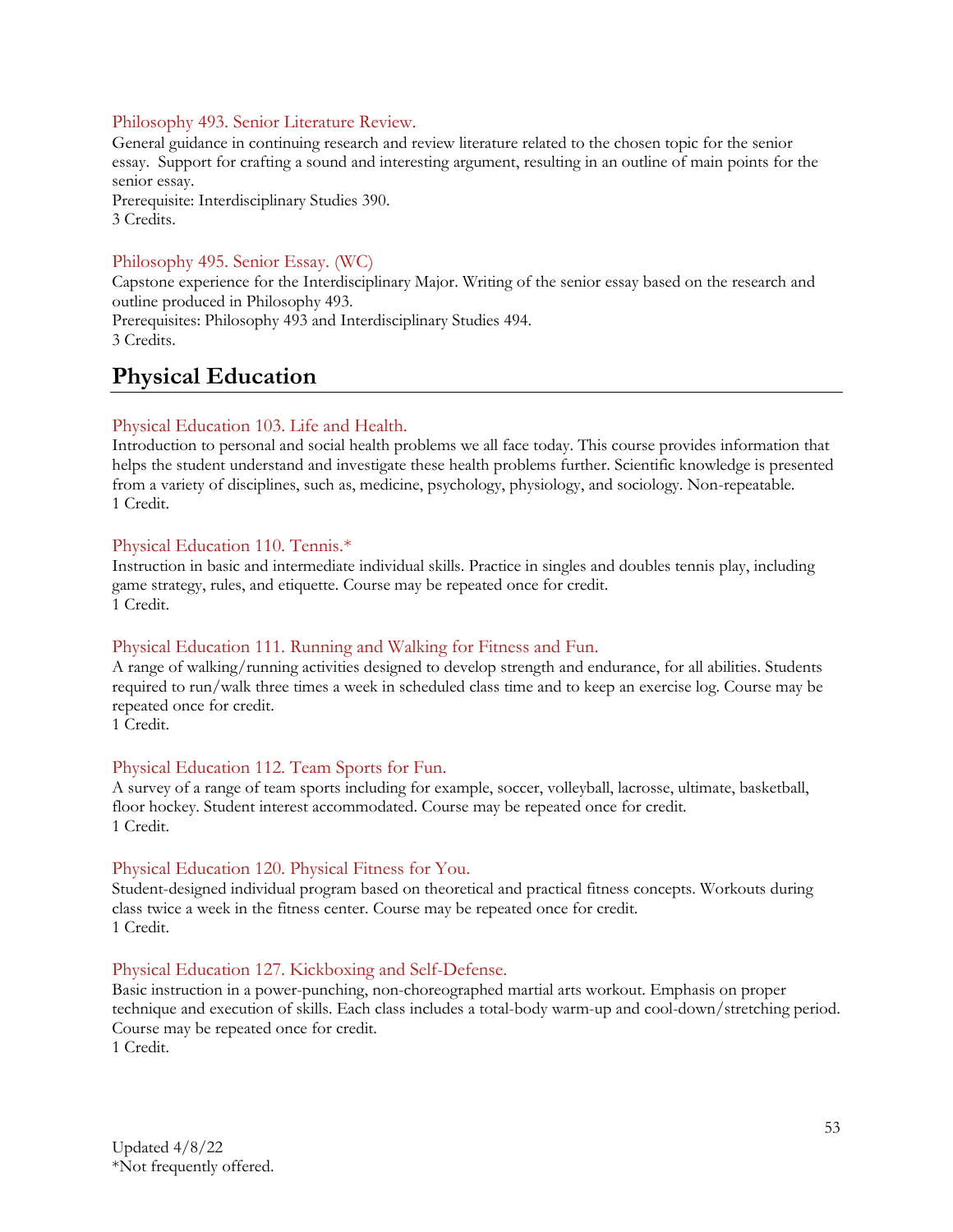#### Physical Education 129. Badminton.

Basic instruction in skill techniques, rules, strategies, and competition in badminton. Course may be repeated once for credit.

1 Credit.

#### Physical Education 130. Archery.\*

Basic instruction in skill techniques, rules, strategies, and competition in bow archery. Enrollment limited to eighteen students. Course may be repeated once for credit. 1 Credit.

#### Physical Education 133. Yoga.

Introduction to yoga course. Variety of yoga (poses) including standing poses, twists and forward bends, arm-balancing, back bending and inversions. Open to all abilities. Course may be repeated once for credit. 1 Credit.

#### Physical Education 170. Frisbee Sports.

Introduction to the fundamental skills and strategies of organized Frisbee play. This course is designed to further develop individual skills for the beginning player. Frisbee requires development of the following individual skills: throwing/passing/catching, running/cutting and marking. Course may be repeated once for credit.

1 Credit.

#### Physical Education 180. Foundations of Physical Education.

This course gives the prospective teacher of Health and Physical Education (HPE) insight into this area, including the historical, philosophical, and sociological principles with a survey of the latest research and literature in the field. Lifetime health benefits related to proper nutrition and exercise physiology examined. The course is designed for students who are planning a career in education, health, or physical education. Non-repeatable.

1 Credit.

## **Physics**

#### Physics 180. General Physics I: Mechanics. (QR)\*

An algebra and trigonometry-based physics course that provides an overview of mechanics, thermodynamics and vibrations, primarily for students interested in majoring in biology (including pre-med), psychology or chemistry, rather than engineering or mathematics. Emphasis is on examples and applications rather than derivations. Credit is only awarded for one of Physics 180 or Physics 210. This course and the related laboratory must be taken together.

Prerequisite: Math 125 or equivalent.

3 Credits.

#### Physics 180 Lab. General Physics I: Mechanics Lab.\*

This course requires a lab fee. This course and the related lecture course must be taken together. 1 Credit.

#### Physics 181. General Physics II: Electricity and Magnetism. (QR)\*

Continuation of Physics 180 with an overview of electricity, magnetism, light and optics. Credit is only awarded for one of Physics 181 or Physics 211. This course and the related laboratory must be taken together.

Prerequisite: Physics 180 and 180L, or 210 and 210L or equivalent.

Updated 4/8/22 \*Not frequently offered.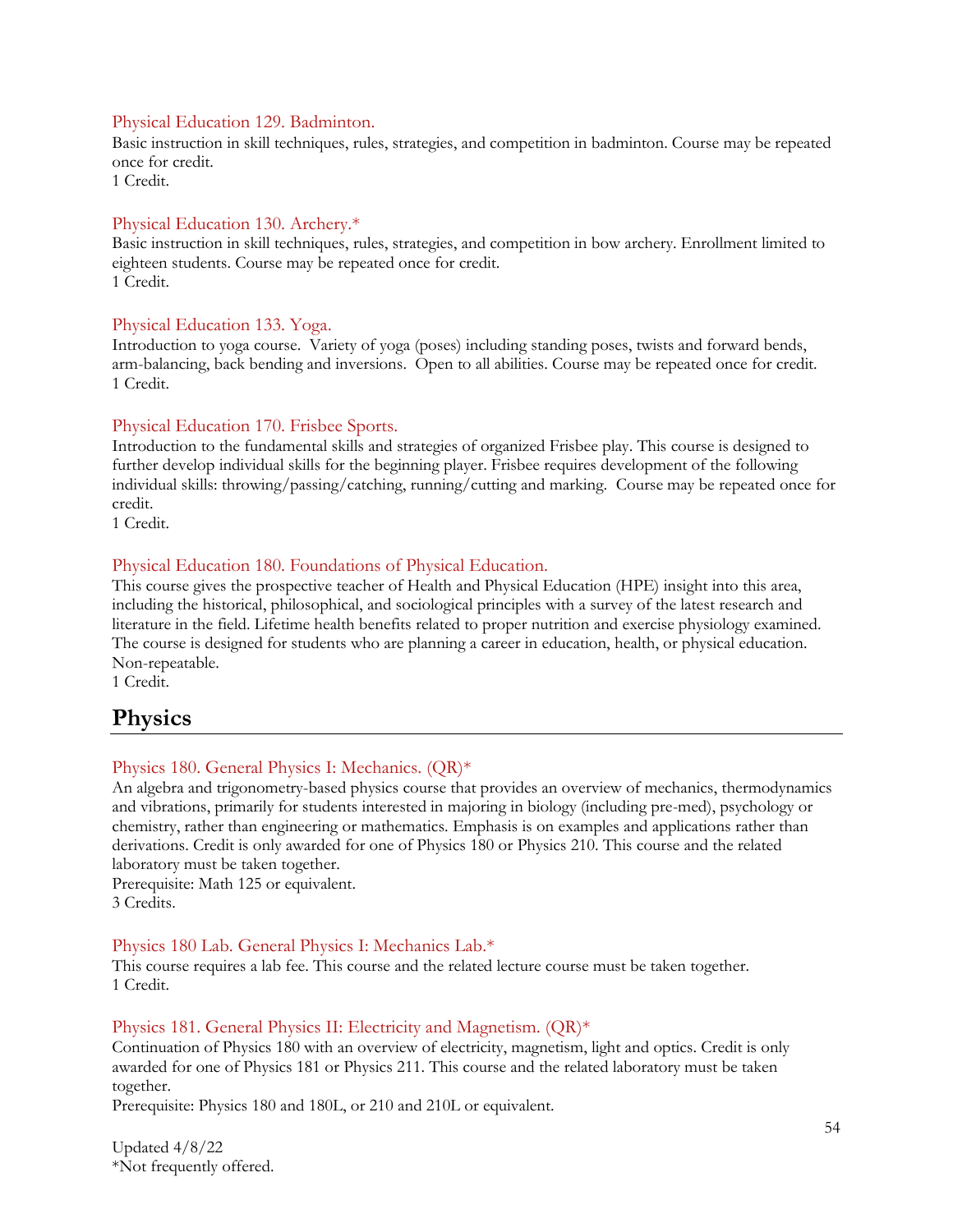3 Credits.

## Physics 181 Lab. General Physics II: Electricity and Magnetism Lab.\*

This course requires a lab fee. This course and the related lecture course must be taken together. 1 Credit.

## Physics 210. Principles of Physics I. (QR)

Calculus-based course providing an introduction to rigid body mechanics, gravity, waves, and heat. Problem and laboratory assignments complement the lectures. This course and the related laboratory must be taken together.

Co-requisite or Prerequisite: Mathematics 150. 3 Credits.

#### Physics 210 Lab. Principles of Physics I Lab.

This course requires a lab fee. This course and the related lecture course must be taken together. 1 Credit.

## Physics 211. Principles of Physics II. (QR)

Continuation of Physics 210. Calculus-based introduction to classical electricity, capacitance, current, resistance, and circuits. Also magnetism, inductance, electromagnetic oscillations, optics, and introduction to modern physics. This course and the related laboratory must be taken together. Co-requisites or Prerequisites: Mathematics 151 and Physics 210 and 210L. 3 Credits.

## Physics 211 Lab. Principles of Physics II Lab.

This course requires a lab fee. This course and the related lecture course must be taken together. 1 Credit.

## **Political Science**

## Political Science 101. Introduction to Politics and Governance. (Civil)

Examines the discipline of political science and the concepts involved in the study of politics and governance. Surveys regime types and the role and function of political institutions and organizations. Focus on the potential for thinking about civic and political issues from a religiously-informed perspective. 3 Credits.

#### Political Science 160. Introduction to Criminal Law and Justice.

Introduction to the American criminal justice system. Provides an overview of the many aspects of criminal justice including crime, policing, the courts, theories of punishment, incarceration, juvenile justice, and domestic violence. Includes a consideration of a variety of viewpoints such as the perspectives of the perpetrator, victims, the police, community members, and the courts. 3 Credits.

#### Political Science 210. American Government and Politics. (PP)

Examination of the American political system focusing on founding principles, national governmental institutions, and contemporary issues. Readings from original documents and historical and contemporary authors.

Prerequisite: Political Science 101, History 230, or instructor permission. 3 Credits.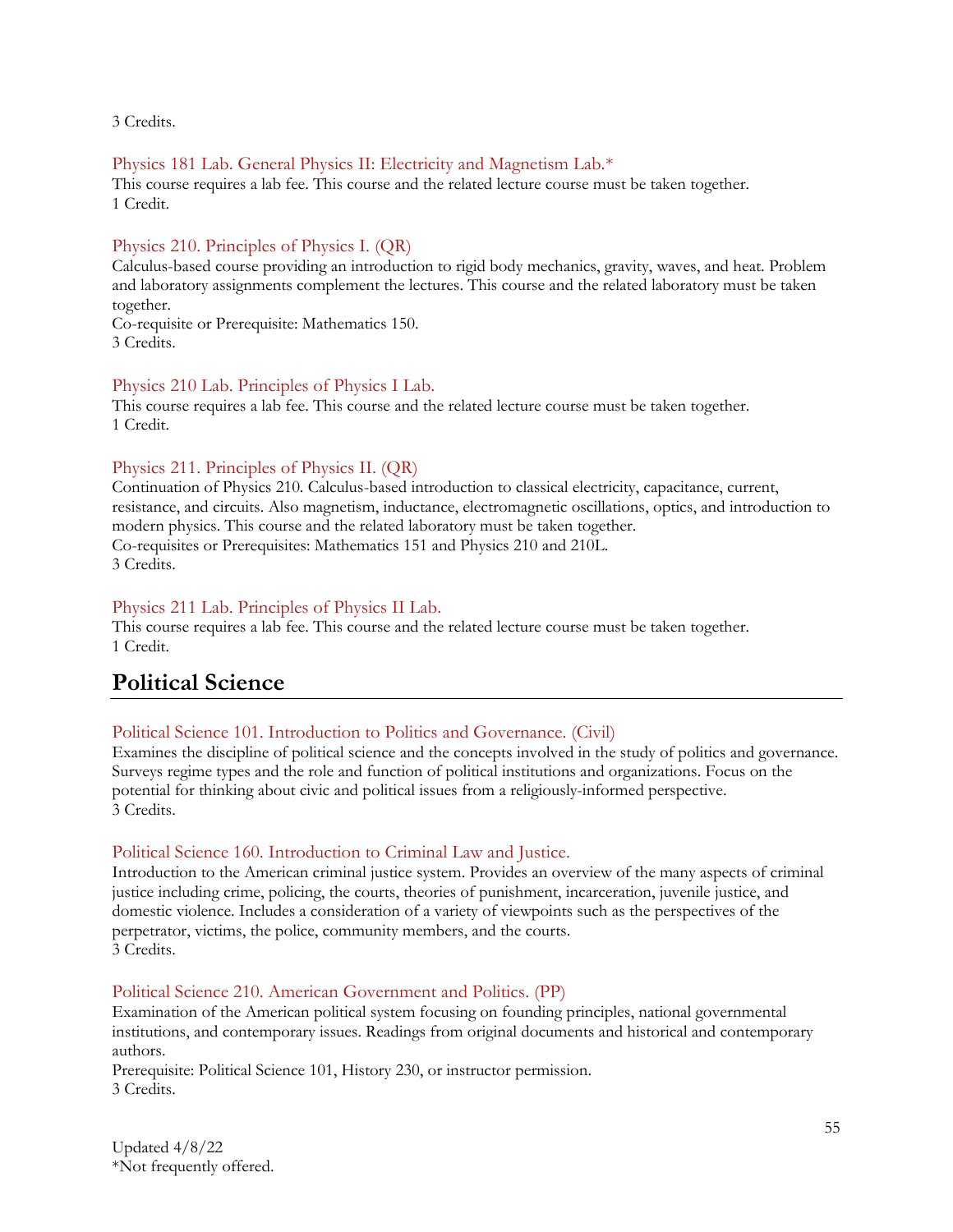#### Political Science 211. Comparative Government. (Civil)

Introduction to the comparative study of the politics of nations. Examines the underlying principles, machinery, and effectiveness of selected governments around the world, and ramifications for their societies. 3 Credits.

#### Political Science 212. International Relations.

Examination of historical and theoretical foundations for thinking about international relations. Topics include: peace and conflict, international law, intervention, and terrorism. Recommended: Political Science 101 or History 117.

3 Credits.

#### Philosophy/Political Science 220. Political Thought. (Civil)

A consideration of political thinkers and theories, both ancient and modern, along with perennial issues in politics, such as justice, authority, liberty, order, equality, power, law, and forms of government. Strongly recommended: Philosophy 101. Prerequisite: Philosophy 102. 3 Credits.

#### Political Science 232. Issues in American Foreign Policy. (W)

Consideration of American foreign policy through an examination of dominant themes and a series of case studies highlighting both levels of analysis and decision-making theories. Prerequisites: Political Science 101, History 117, or instructor permission. 3 Credits.

#### Political Science 260. Law and American Society.

An introduction to the American legal system examining the basic tenets of the American Legal system, including theories of jurisprudence and an examination of the Constitution as the framework for our legal system. Students will explore how laws are created and enforced through the court systems, legislatures, and administrative agencies. The course includes an introduction to legal research, case briefing, and mock trial or moot court.

3 Credits.

#### Political Science 318. Politics and Religion in America.

This course examines the connection between religious beliefs and institutions and political beliefs and institutions. It begins by exploring the influence of religion and religious attitudes during the founding of the republic and then surveys the broad scope of religious influences in contemporary American political life. 3 Credits.

#### Political Science 348. Politics and Religion in the Middle East.\*

Comparative examination of politics and religion in selected Middle Eastern states. Focus on national identities, political ideologies and institutions, as well as political cultures of societies in the region. Consideration of key issues facing the region.

Prerequisite: Political Science 211, Religion 295, or instructor permission. 3 Credits.

#### Political Science 298, 398, 498. Political Science Internship. (EE)

Requirements variable. Proposals should be submitted to the appropriate Department Chair. Political Science internships are open to students in sophomore year or above who have completed at least two political science courses.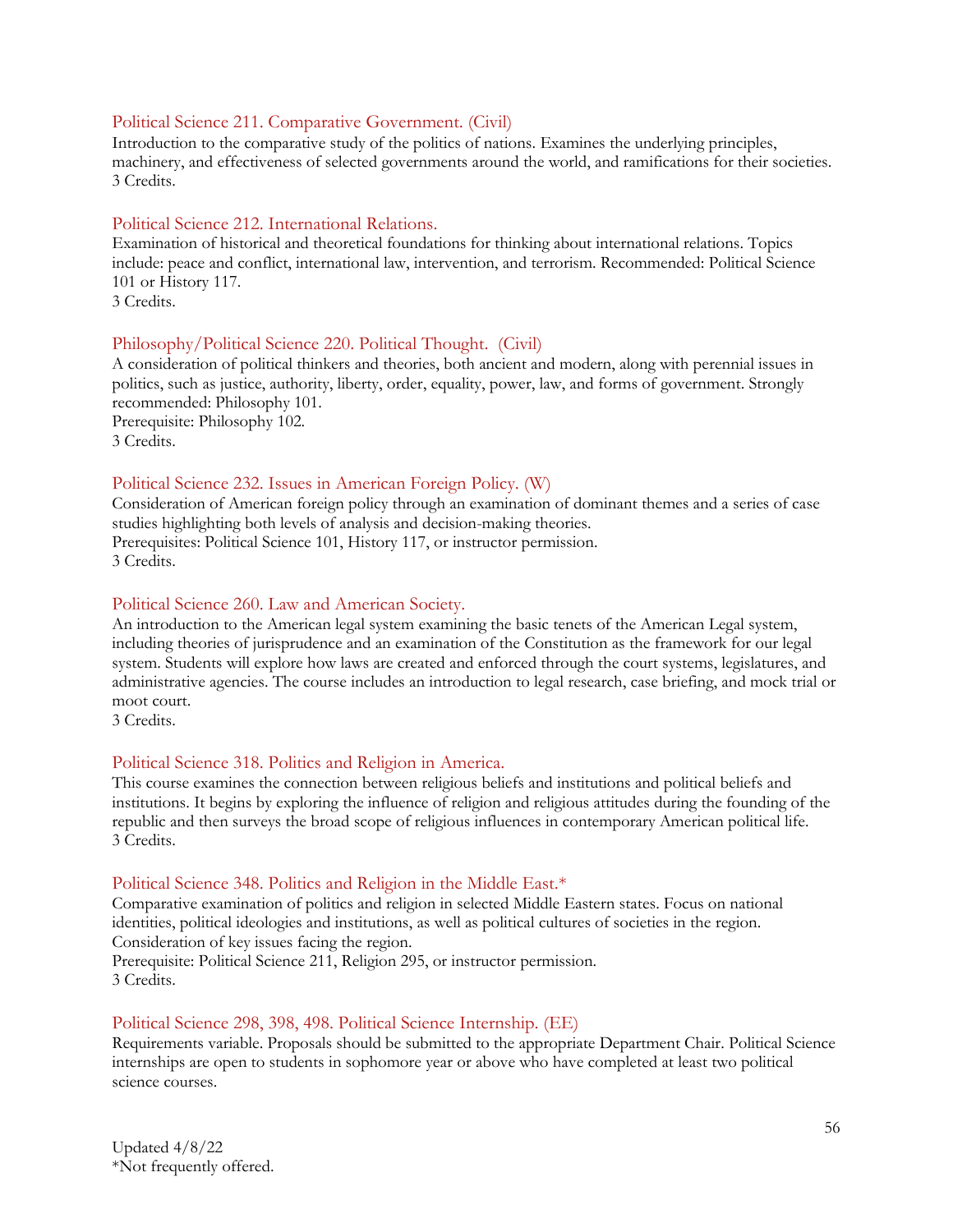## **Psychology**

## Psychology 101. Introductory Psychology.

Introduction to basic constructs of psychology including scientific methodology, the brain, consciousness, memory, identity, learning, motivation, intelligence, and the nature of mental illness. Relevant New Church doctrines analyzed and compared to secular theories of psychology. 3 Credits.

#### Psychology 102. Worldviews and History of Psychology. (Worldview)\*

Survey of six major psychological worldviews. Analysis of worldviews in terms of their history, key people, main concepts, and major contributions to the field of psychology in modern times. Three themes addressed for each worldview: "What is the good life?", "What remedies are available when things go wrong for human beings?", and "Is this a Theistic worldview?" 3 Credits.

#### Psychology 201. Abnormal Psychology.

Examination of mental disorders as classified by the medical model, including schizophrenia and other psychotic disorders, mood disorders, anxiety disorders, dissociative disorders, disorders of childhood, eating disorders, and personality disorders. Critical analysis of the principles and philosophy of the medical model, as well as the physiological underpinnings of certain disorders. Alternative views for the conceptualization of mental disorders explored.

Prerequisite: Psychology 101 or department chair permission. 3 Credits.

#### Psychology 203. Personality Theory.

Examination of six perspectives about personality: dispositional, biological, intrapsychic, cognitive/experiential, sociocultural, and adjustment. Consideration of human nature, group differences, and individual uniqueness. Students undertake an in-depth self-analysis based on the above perspectives. Prerequisite: Psychology 101 or department chair permission. 3 Credits.

#### Psychology 204. Human Development: Lifespan.

Examination of biological, cognitive, and psychosocial development from conception through death. Review of theories and research pertaining to prenatal, infant, child, adolescent, and adult development, as well as aging and dying. Focus on both constancy and change as well as the interaction of biological and environmental factors.

Prerequisite: Psychology 101 or department chair permission. 3 Credits.

#### Psychology 205. Social Psychology. (PP)

This course examines how people think about, influence, and relate with one another. It investigates such topics as the social self, person perception, attitudes, persuasion, conformity, group processes, gender, culture, prejudice, aggression, altruism, interpersonal attraction, and love. Public Presentation skills emphasized.

3 Credits.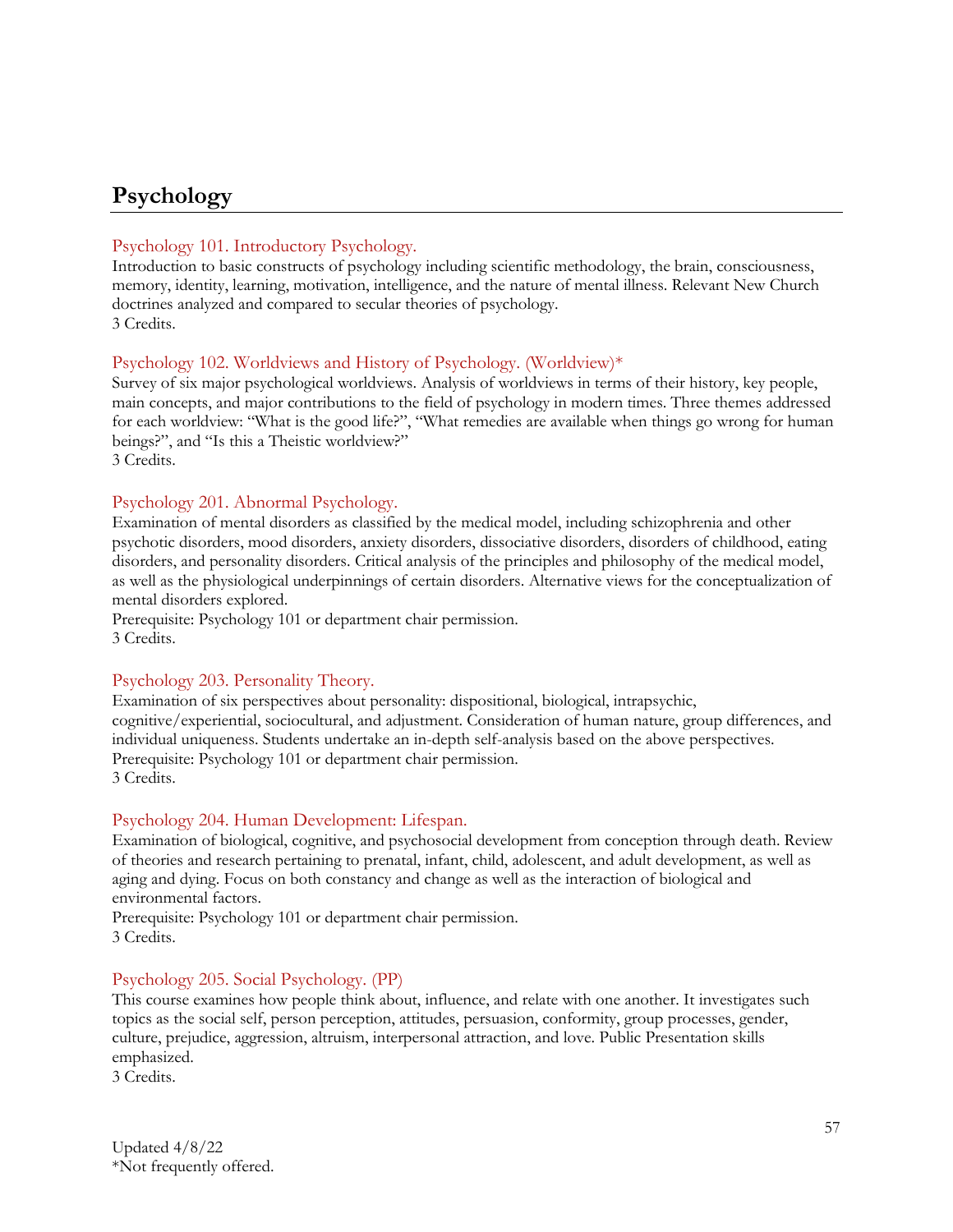### Psychology 212. Health Psychology.

Health psychology examines how psychological states influence physical health in a variety of ways. The three central issues of focus in this course are the promotion and maintenance of health (e.g., how psychological factors influence health-promoting and health compromising behaviors), the development of illness (e.g., how psychological factors influence the development and progression of disease), and the treatment of illness (e.g., how psychological factors influence the management of illness). 3 credits.

## Psychology 215. Organizational Psychology.

This course applies psychological science to the dynamics of professional organizations. It considers such topics as job analysis, psychological assessment, personnel decisions, employee training, human factors, organizational development, teamwork and leadership, motivation and satisfaction, work stress, and organizational ethics. The course will prepare students for post-graduate work in personality, social, and organizational psychology or immediate employment in industrial, organizational, and business settings. Prerequisite: Psychology 101

3 credits.

## Psychology 220. Cognitive Psychology.

This course features cognitive neuroscience and examines such topics as perception, attention, consciousness, memory, knowledge, imagery, language, problem-solving, judgment, reasoning, decision-making, intelligence, creativity, and wisdom.

Prerequisite: Psychology 101 or department chair permission. 3 Credits.

## Psychology 230. Psychology and Spirituality.

Examination of reported beliefs and experiences related to various spiritual topics, including clairvoyance, channeling, creativity, dreams, hallucinations, miracles, angels, prayer, spiritual influence, near death experiences, deathbed visions, spirit realms, and the afterlife. Swedenborgian perspectives included. Prerequisite: Psychology 101 or department chair permission. 3 Credits.

#### Psychology 285. Positive Psychology: The Science of Living Happily. (EE)

Positive Psychology is the scientific study of human happiness, well-being, and strength of character. This course takes an empirical and experiential approach to help students use the science of thriving and resilience to enhance their lives and others. Topics covered include positive thinking, character strengths, values, goal setting, wellness, the mind-body connection, self-esteem, and serving others in their relationships. No prerequisite required. Three credits and fulfills CORE requirement in Social Sciences. May not be repeated for credit. No prerequisite required.

3 Credits.

#### Psychology 301. Counseling and Clinical Psychology.

Examination of psychological theories that inform the skills of counselors and clinical psychologists in various professional settings. Topics include psychological theories, the roles of the counselor, listening skills, case conceptualization, treatment methods and intervention strategies. Consideration of what it means to incorporate individual values and spirituality into treatment.

Prerequisite: Two psychology courses or department chair permission. 3 Credits.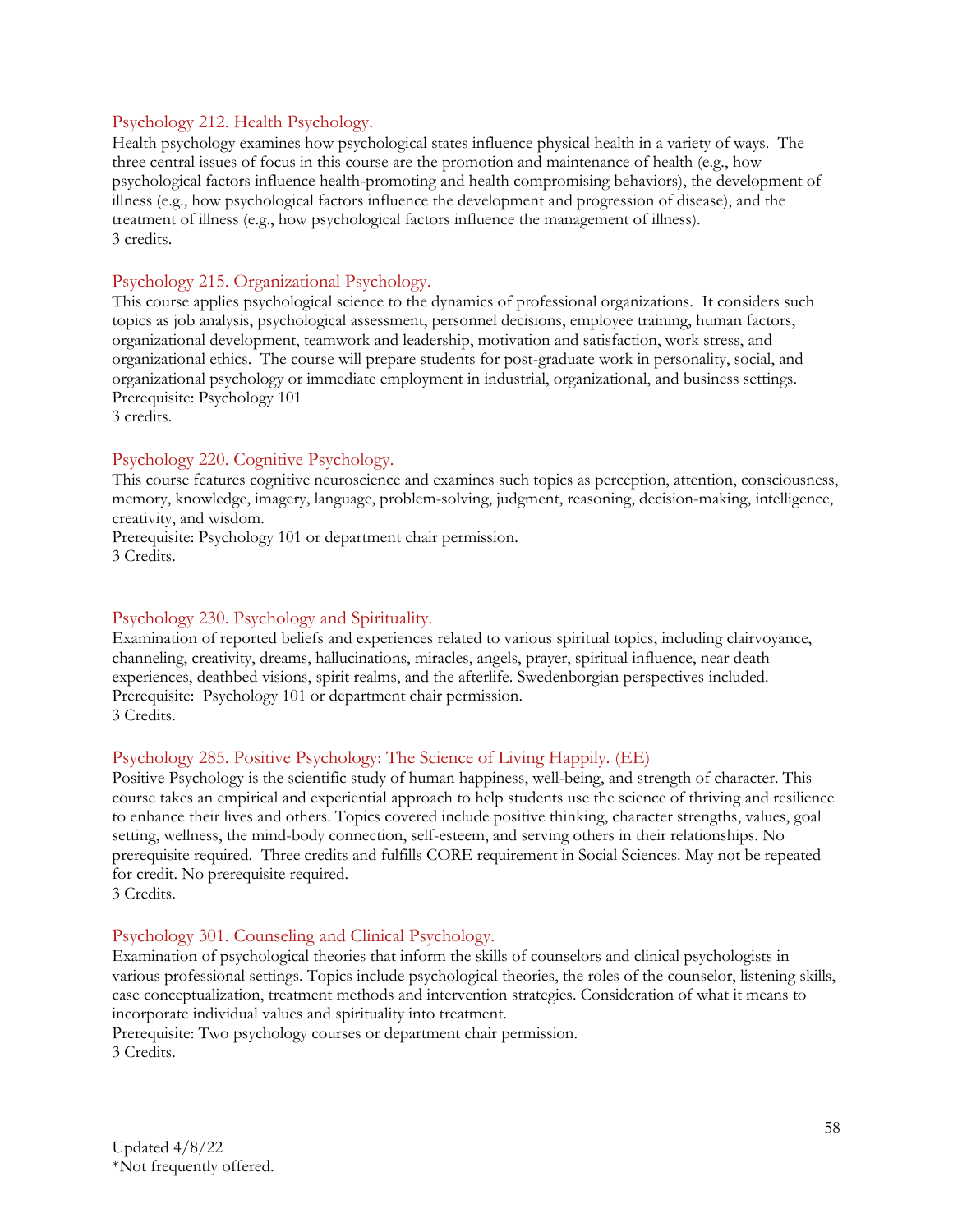## Psychology 305. Physiological Psychology. (IL)

Exploration of the neural basis of behavior and motivation. Emphasis on the structure, functions and disorders. Topics include memory, emotion, learning, addictions, conscience, states of mind, and selfregulation. Consideration of Swedenborgian view of the brain, mind, and the soul. Information Literacy skills emphasized.

Prerequisite: Psychology 101 and either Biology 122 or department chair permission. 3 Credits.

#### Psychology 307. Psychological Measurement.

Introduction to the principles that underlie the development, use, and interpretation of psychological assessment tools. Topics include: Test construction, survey development, scoring, assessment interpretation issues, and psychological assessment applications in industrial, educational, clinical, and research settings. Students will examine the potential and limitations of tests of intelligence, aptitude, achievement, interest, and personality. Additionally, psychological assessment will be discussed in terms of social, legal, and ethical concerns.

Prerequisite: Psychology 101 and two other psychology courses, or department chair permission. 3 Credits.

#### Education/Psychology 340. Educational Psychology.

Study of secular psychology as it is applied to children and adolescents in the classroom setting. Major areas of study include classroom management, learning, and motivation. Swedenborgian doctrines include innocence, charity, development of the rational mind, and conscience. Prerequisite: Psychology 101 or Education 128. 3 Credits.

### Psychology 341. Human Development: Adult Altruism. (EE, Moral)

Exploration of psychological theories about moral development, character strengths, altruism, optimism, flourishing, flow, generosity and spiritual maturity. Major emphasis on the states of adults over 18 years of age. Examination of Swedenborgian doctrinal principles regarding adult human development: regeneration, opening of the rational mind, developing a new will, acquiring wisdom, and leading a life of useful service to the neighbor. Ethical reasoning skills emphasized.

Prerequisite: Two psychology courses. 3 Credits.

#### Psychology 380. Seminar in Forensic Psychology.

Covers topics related to the application of psychology to the legal system. Topics include criminal motivation, deception, violence, sociopathy, mental illness and crime, gang behavior, effects of substance abuse, and gender differences in criminals. Includes a Swedenborgian perspective on conscience and moral/spiritual motives. Applied.

3 Credits.

#### Psychology 382. Seminar in Death and Dying.

Introduces students to the growing field of death and dying in psychology. Explores context and meanings of death, ethical decision-making at the end of life, constructs of bereavement, end of life counseling, and special populations to include pediatric death, celebrity death, near-death experiences, and traumatic bereavement. Prerequisite: Students must be accepted psychology majors, psychology interdisciplinary majors, or psychology minors at the junior level of study. Clinical. 3 Credits.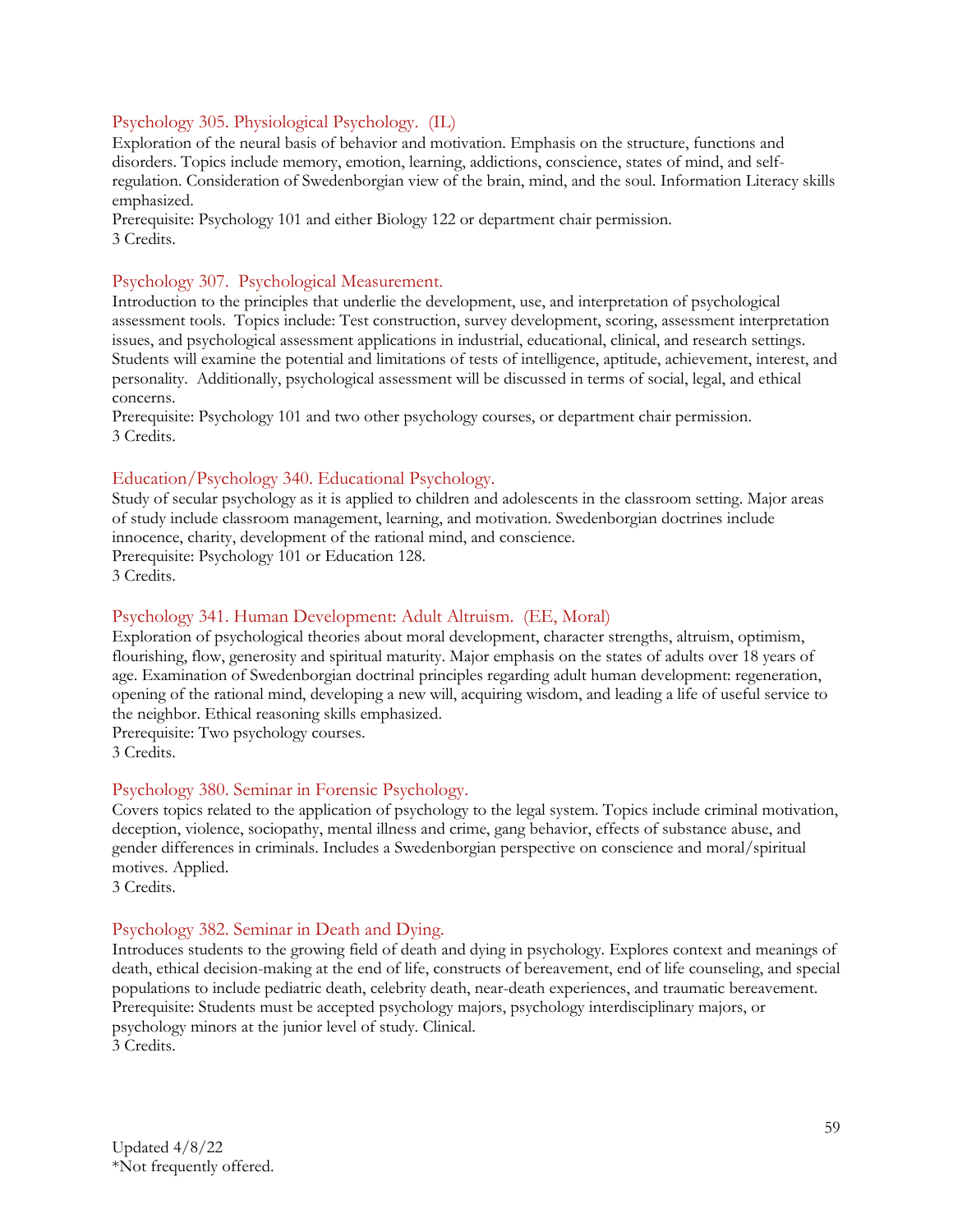## Psychology 490. Research Methods in Psychology. (IL)

First capstone course for the psychology major. The investigation of psychology as a science with a focus on the qualitative and quantitative approaches to research in the area of psychology. It examines strategies for establishing validity in descriptive, relational, and experimental design in the framework of ethical research. Emphasis will be placed on critical reading and analysis of previously published scientific research. Students receive practice in designing, conducting, analyzing, interpreting the results of research studies, and writing reports in APA style. Students prepare proposal for Senior Essay.

Prerequisites: Psychology 101 and Mathematics 130. Students must be accepted psychology majors. 3 Credits.

#### Psychology 491. Senior Research Seminar. (WC)

Capstone for seniors in the psychology major. Independent work on a Senior Research Essay guided by the professor. Essay includes an abstract, introduction, literature review, descriptive chapter, doctrinal study, conclusions, and references. Information literacy and writing skills emphasized. 3 Credits.

#### Psychology 492. Senior Seminar.

Capstone for seniors in the psychology major. Public presentation. Critical analysis of ethics in psychology. Career planning and portfolio development. 1 Credit.

#### Psychology 298, 398. Psychology Internship. (EE)

Proposals must be approved by the head of the Psychology area. Psychology internships are open to students in sophomore year or above who have completed two psychology courses. Requirements are available from director of internships.

Credit variable.

## **Religion**

#### Religion 101. Introduction to New Church Doctrines. (Doctrinal)

Foundation course. Basic survey of the doctrines of the New Church. Presupposes little or no formal background in the study of the doctrines.

3 Credits.

#### Religion 110. Introduction to Systematic Theology. (Doctrinal)

A comprehensive overview of New Church doctrine. Emphasis on core doctrines of the Lord, faith and charity, the Word, the afterlife, the mind, Divine providence, judgment, marriage, and repentance. Presupposes a moderate familiarity with New Church teachings. 3 Credits.

#### Religion 115. Introduction to New Church Doctrine on Life After Death. (Doctrinal)

New Church teachings on the life after death studied in their own context, as well as related material, which may include a comparison of teachings from other religions and cultures on the subject, as well as reference to the near-death experience. Some version of Swedenborg's *Heaven and Hell* will be the central focus. 3 Credits.

#### Religion 123. Introduction to the Old and New Testaments. (Scriptural)

Introduction to the various parts of the Bible, the history of the Israelites and Jews, the geography of Palestine, with an emphasis on the different methods of biblical interpretation, with special emphasis on New Church interpretation.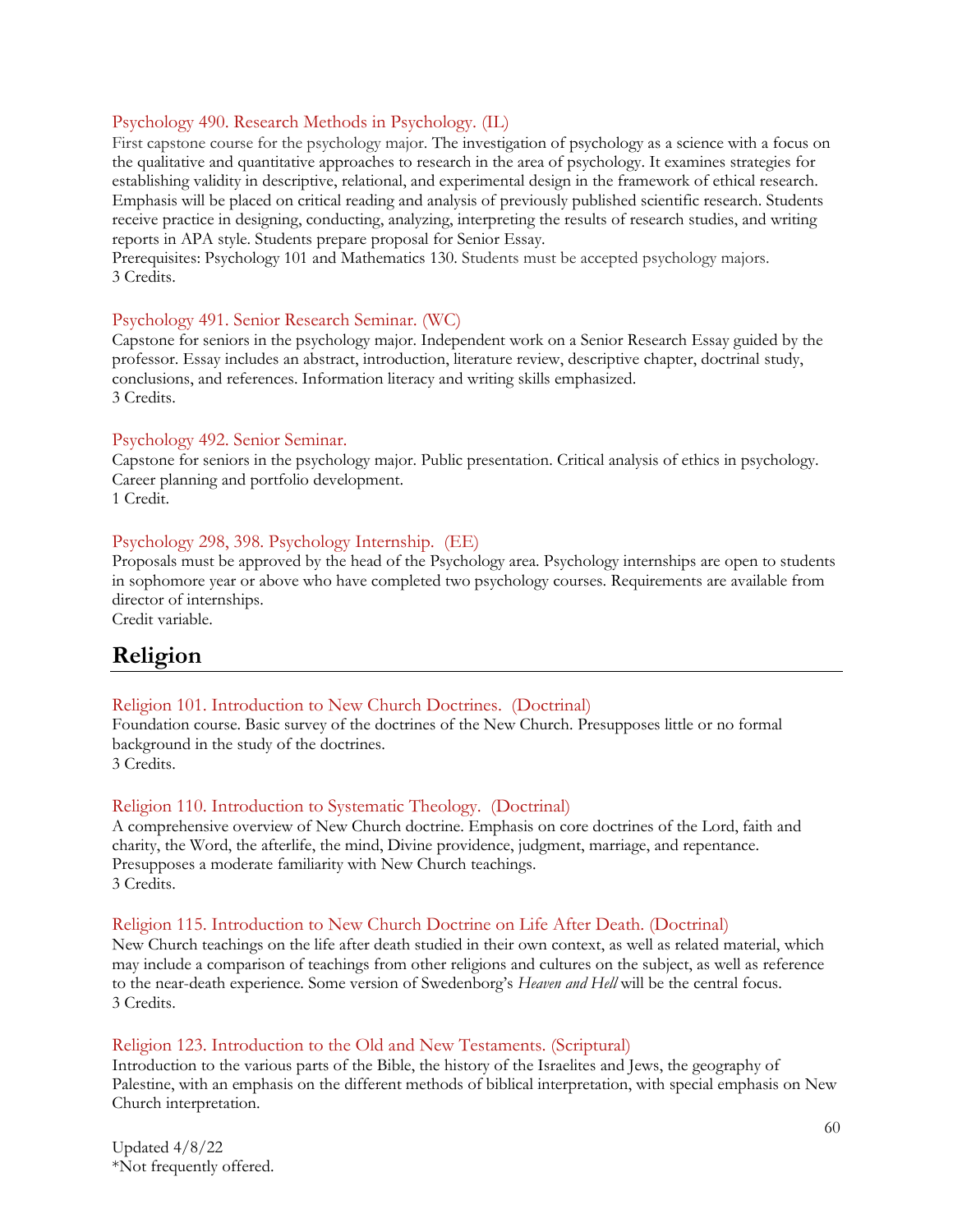3 Credits.

#### Religion 125. The Holy Scripture. (Doctrinal)

The symbolic nature of the Word and the spiritual meaning within. The importance of the literal meaning and its interpretation. The Word in heaven and the church. Dual expressions in the Word. Heresies. The Lord and the Word. The Word in very ancient times. The universal church. The necessity of revelation. Illustrations drawn throughout from the Old and New Testaments. Text: *The Doctrine of the Sacred Scripture*. 3 Credits.

#### Religion 205. God, Man, and Creation. (IL, Doctrinal)

Study of how the Lord created the spiritual and natural worlds, with emphasis on humans as the purpose of creation. Vital relationships between the Creator and His creation, with the special role played by humans. Focus on teaching about form, order, degrees, influx, and conjunction. Text: *Divine Love and Wisdom*. 3 Credits.

#### Religion 210. Divine Providence and Human Prudence. (IL, Doctrinal)

The laws and fundamental principles by which the Lord governs creation. How the Lord removes evil from people while preserving their freedom. How the Lord brings good out of evil. Eternal life as the goal of providence. How providence uses natural conditions to serve this end. Why providence operates in secret. Text: *Divine Providence*.

3 Credits.

#### Religion 215. The Lord. (Doctrinal)

Introduction to New Church teachings about the Lord. Who is the God of the Biblical testaments? What was Jesus Christ's life on earth about? Special focus on seeing the Lord in the Scriptures, in scholarship, and in the teachings for a New Church.

3 Credits.

#### Religion 220. The Torah. (Scriptural)

Detailed study of Genesis to Deuteronomy in their historical and cultural context. Discussion of translations, certain critical theories, and other related ideas. Treatment of the literal meaning in relation to its higher meanings and other doctrinal considerations. 3 Credits.

#### Religion 221. The Histories and Prophets of the Old Testament. (Scriptural)

Detailed study of Joshua to 2 Kings, Psalms, and Prophets viewed in their historical and cultural context. Discussion of the difference between prophesy and history, relevance to modern life, and the significance of the literal meaning.

3 Credits.

#### Religion 222. The Gospels. (Scriptural)

Detailed study of the four individual Gospels with attention to similarities and distinctions, historical context, and relationship to the Old Testament. Examination of the literal meaning and its significance to the modern life. Special attention to the nature of the First Advent and the testimony concerning Jesus Christ. 3 Credits.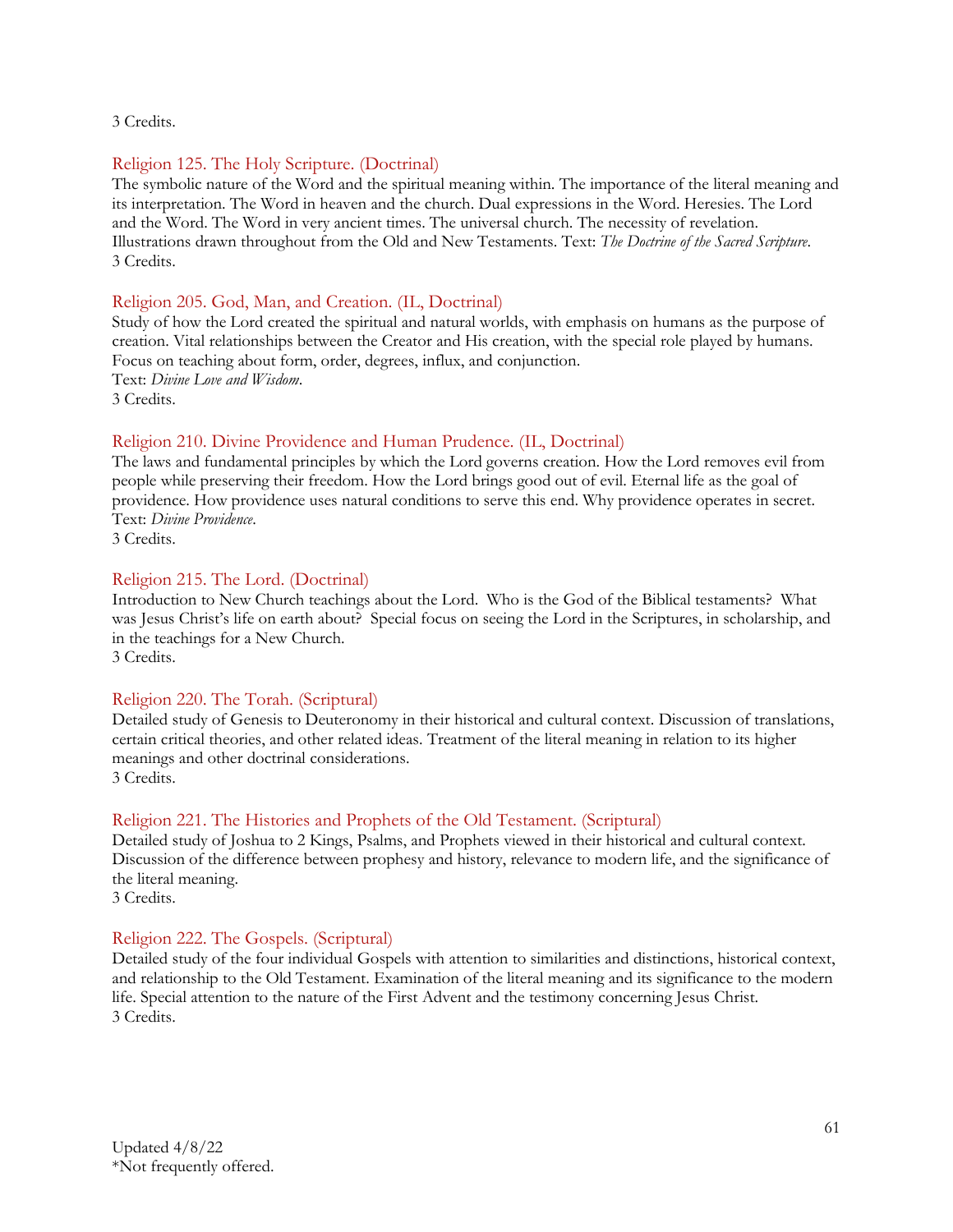#### Religion 223. The Apocalypse. (Scriptural)

The Last Judgment on the human race, with analogy to spiritual crisis in the individual. The spiritual functions and impact of imagery in the book of Revelation and in the memorable relations in the Apocalypse Revealed. Text: *The Apocalypse Revealed*.

3 Credits.

#### Religion 225. Spiritual Interpretation of the Bible. (Scriptural)

The Bible is more than a book of stories and laws. Exploration of the deeper symbolic meanings reveal that it is a story about individual spiritual development and growth. Addressing both Scriptures and personal application, with emphasis on the use of Swedenborg's science of correspondences, students uncover the hidden depths of a variety of biblical stories, which elucidate particular insight and meaning to individual spiritual growth and life.

3 Credits.

#### Religion 270. New Church Religious Practices. (Applied)

Both doctrinal study and practical application of teachings relating to New Church religious practices, using the Old and New Testaments and the theological Writings of Emanuel Swedenborg as source material. Special focuses on daily reading of the Word and prayer, on private and public worship, on the steps of repentance, and on the use and importance of Holy Supper. 3 Credits.

#### Religion 271. Moral and Spiritual Life. (Applied)\*

Various approaches to morality. The spiritual foundation of moral virtues and moral living. Consideration of civil, moral, and spiritual questions dealing with both individual and institutional conduct, such as revolution and the rule of law, the relation of church and state, spiritual and natural freedom, war, race relations, ethics in business and labor, the use of alcohol and drugs, and responsibility for others. 3 Credits.

#### Religion 272. Advanced Religious Ethics. (W, Applied)

Advanced study of the Ten Commandments as they appear in the religious writings of Hinduism, Buddhism, Judaism, Christianity, Islam, and other world faiths. Study of the literal and spiritual level of each commandment using selected texts from sacred and secular sources. Students encouraged to draw connections between the various levels of the commandments and their own lives. 3 Credits

#### Religion 273. Religion and Marriage (W, Doctrinal)

New Church doctrine concerning marriage. Includes the Divine origin of marriage; the nature of masculinity and femininity; the state of married partners after death; betrothals and weddings; separation and divorce; the role of the Ten Commandments in marriage; states of discord and coldness; adultery and other sexual disorders. Text: Conjugial Love. 3 Credits.

#### Religion 278. Exploring Romantic Relationships. (Applied)

Contemporary marriage education and relationship enhancement programs are studied in the light of New Church teachings. Focuses on the work of John Van Epp (preparation for marriage), John Gottman (making marriage work) and Tony Robbins (six human needs), but also touches on other marriage education programs.

3 Credits.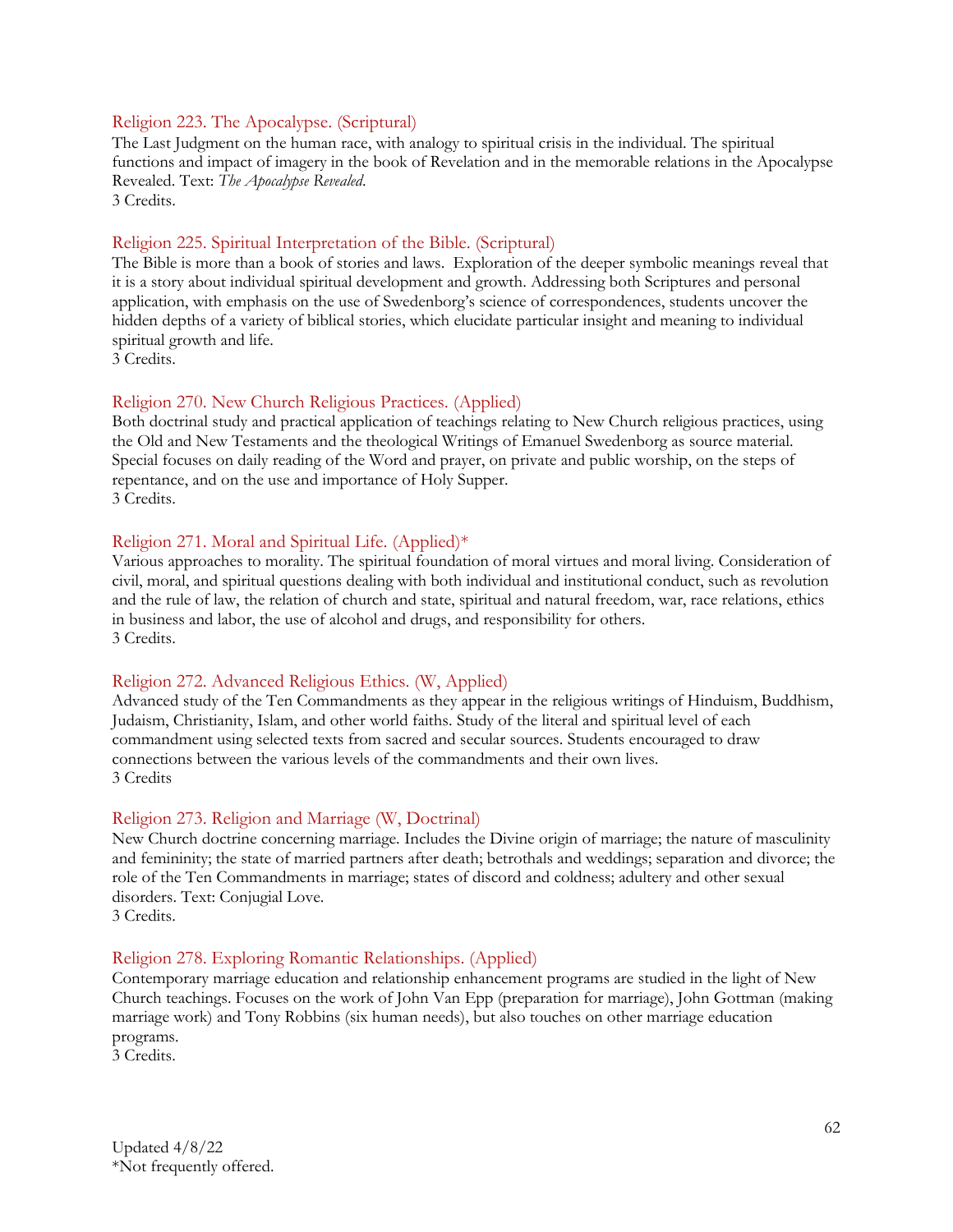### Religion 283. Pre-Christian Religious History. (Comparative)

Survey of the history of pre-Christian religions emphasizing the rise, development, and fall of religions from ancient times to Biblical Israel. Topics include the character of revelation and the response to it in each successive religion, the origin of mankind, the origin of evil, and the rise of monogamy and polygamy, of monotheism and polytheism, and of idolatry in the ancient world. 3 Credits.

## Religion 284. Christian Religious History. (Comparative)

Thorough grounding in Christian history. Survey of the personalities, theological and doctrinal issues, and events of Christianity. Christian divisions and present world-impact. Comparison with New Church perspective.

3 Credits.

## Religion 285. The Modern Christian Church. (Comparative)

Challenged in and since the eighteenth century by philosophy, science, and changes in culture, the Christian Church had to respond to increasing pressure to adjust or become obsolete. This course traces the development of Liberal and Conservative schools of thought that led to different solutions to these challenges, explores the influence of Emanuel Swedenborg's theological writings on Christian thought, and focuses primarily on developments in Christianity in American life, culture, and politics. 3 Credits.

#### Religion 293. Comparative Contemporary Religions. (Comparative)

Survey of world religions as they are practiced today. Religions studied include Hinduism, Buddhism, Judaism, Christianity, Islam, and the New Church. This course includes three required week-end field trips to various religious centers.

3 Credits.

#### Religion 295. Islam. (Comparative)

Study of Islam: Muhammad and the origins of Islam, the Qur'an and Hadith, theology and practices, sects and schools. Comparison with New Church perspective. 3 Credits.

#### Religion 296. Eastern Religious Thought/Hinduism. (Comparative)

Introduction to Eastern Religious Thought with a focus on the *Bhagavad Gita*, considered one of the most revered of the Hindu scriptures, and one of the most important religious classics in the world. Course includes an in-depth study of the literal and symbolic levels of the *Gita*, a comparison with Western thought in general and with New Church thought in particular. 3 Credits.

## Religion 301. Topics in New Church Theology (Applied).

Selected topic of study with a focus on the Heavenly Doctrines. 3 Credits.

#### Religion 305. Universal Doctrines of the New Church I. (Doctrinal)

Systematic survey of the universal theology of the New Church: God the Creator, the Lord the Redeemer, the Holy Spirit, the Holy Scripture and Ten Commandments, and Faith. Depending on enrollment, may include an RTTP simulation of the Council of Nicea. Text: *True Christian Religion*. 3 Credits.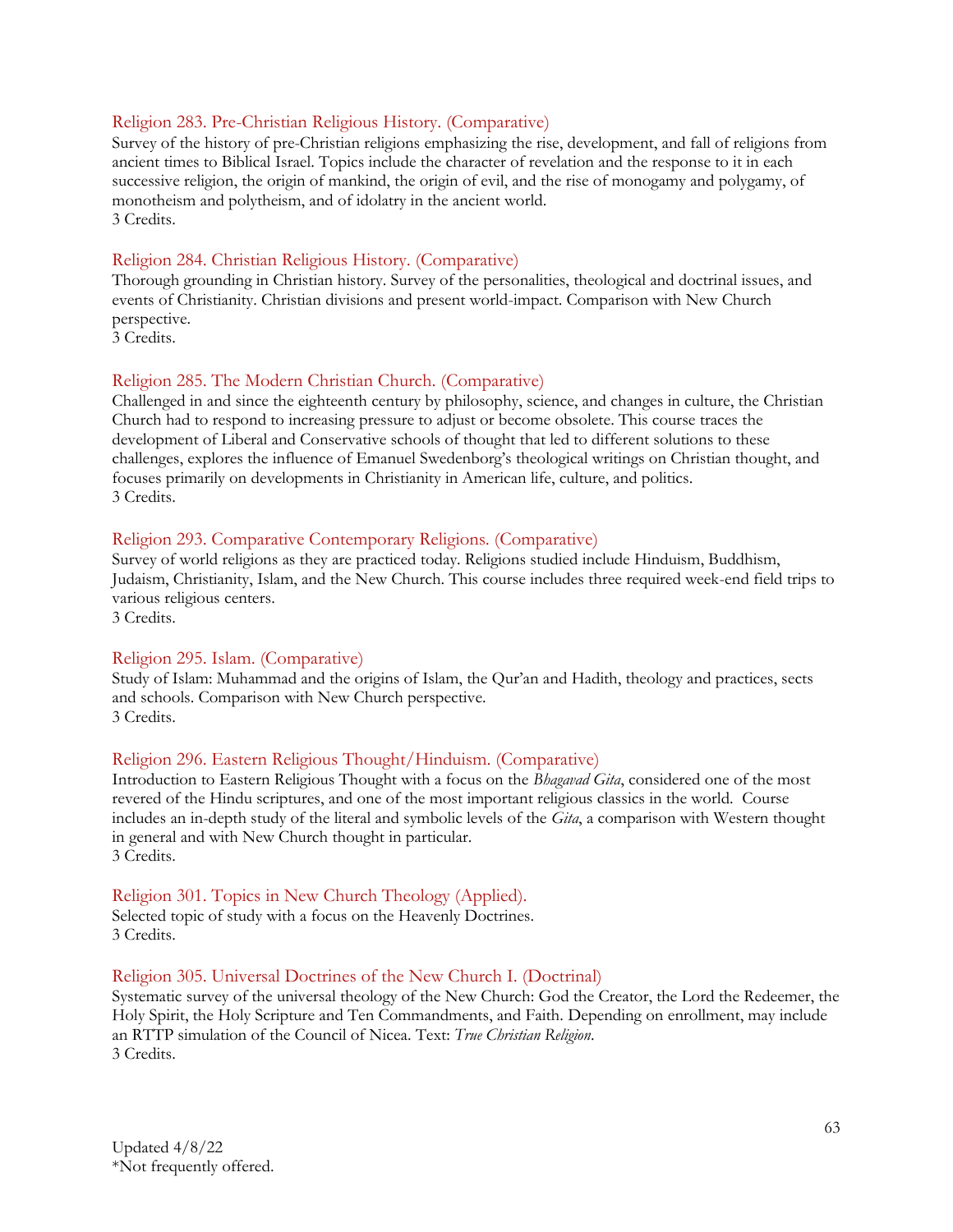#### Religion 306. Universal Doctrines of the New Church II. (W, Doctrinal)

Continuation of Religion 305. Topics include faith, charity, free will, repentance, reformation and regeneration, imputation, baptism, and the holy supper. Special focus on the Second Advent and the New Church: what does God's coming entail? Text: *True Christian Religion*. 3 Credits.

#### Religion 310. Studies in Arcana Coelestia. (W, Doctrinal)

Study of Emanuel Swedenborg's first publication of theology for a New Church. The course provides an overview of the work's spiritual exegesis of Genesis and Exodus--from the first mythopoeic stories of creation to the Israelites' escape from slavery in Egypt. Special focus on the Abram story and how the narrative of Jehovah's call to humankind contains an ancient picture of our relationship with a Human God. 3 Credits.

#### Religion 311. Continuation of Studies in Arcana Coelestia. (W, Doctrinal)

Study of Emanuel Swedenborg's first publication of theology for the New Church. The course provides an overview of the work's spiritual exegesis of Genesis and Exodus-from the first mythopoeic stories of creation to the Israelites' escape from slavery in Egypt. Special focus on the Moses story, and how the narrative of Jehovah's call to humankind contains an ancient picture of our redemption process. 3 Credits.

#### Religion 315. The Spiritual World. (W, Doctrinal)\*

The nature, structure, life, and phenomena of the spiritual world. Consideration of the philosophical implications of the creation of that world and consideration of other beliefs about heaven and hell. 3 Credits.

#### Religion 320. Judgment, Providence, and Human Society. (PP, Applied)

Study of the spiritual process of judgment, both personal and societal, and the roles human choice and Divine Providence play in judgment. Attention given to the role of judgment in human history, the judgments that have occurred, and the changes judgment brings. Text: *Last Judgment, Last Judgment Continued,* assorted selections from the Heavenly Doctrines. 3 Credits.

#### Religion 330. Sacred Geometry. (Applied)

Study of the principles underlying the Divine order inherent in natural forms and the application of those principles to the symbolic meaning of number and geometric form in art and architecture. Classical architecture explicitly invoked symbolic geometric principles in design. The doctrine of correspondence connects the ancient understanding of symbolism to New Church ideas about the order of the cosmos. Topics include: qualitative number, symbolic proportions, and the doctrines of order, influx, degrees, form, and correspondences. Combination of classroom lecture with compass and straight-edge constructions. 3 Credits.

#### Religion 335. The Human Mind. (Rel335 W is W, Applied)

Study of what the doctrines of the New Church teach about the structure and function of the human mind and how it relates to the brain. The discrete degrees of the mind. The faculties of will and understanding, their relationship and interplay.

3 Credits.

#### Religion 370. Topics in Applied Theology. (Applied)\*

Content may vary from year to year. Consideration of the light shed by the doctrines of the New Church on the ethical and underlying philosophical concerns of different areas of study and occupations.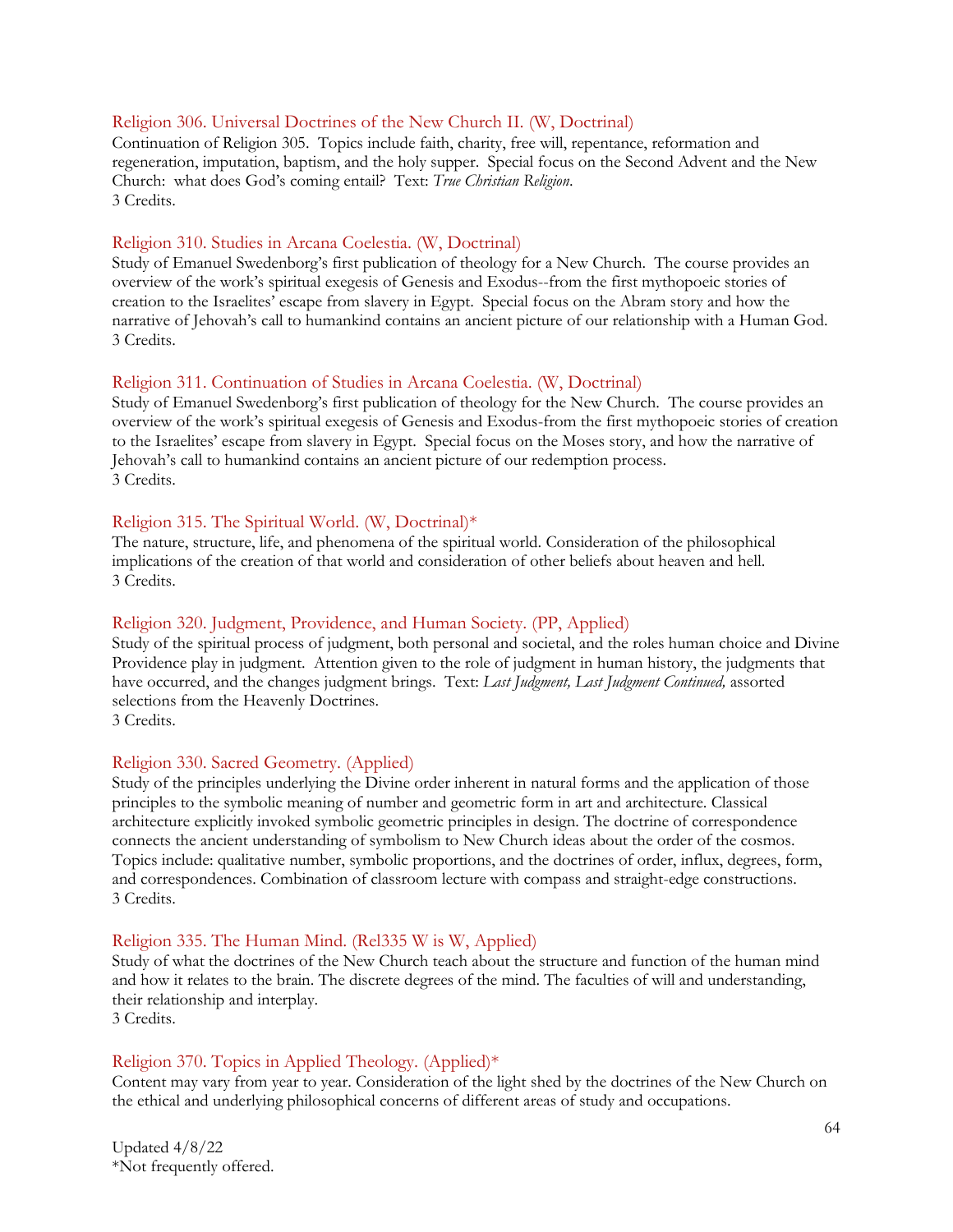3 Credits.

## Religion 372. Spiritual Development for Educators (W, Applied)

This course is primarily designed for educators who are currently (1) working in an elementary or secondary school setting, or (2) planning to work in an educational setting. Each week, students will have the opportunity to reflect on the many challenges that come up within educational settings that prevent them from being the loving, wise, and useful educators they hope to be. Each week, students will have the opportunity to reflect on their feelings, thoughts, and actions in the light of one of the Ten Commandments and, when appropriate, share their experiences with classmates.

Prerequisite: Students must be juniors or seniors majoring in education 3 Credits.

## Religion 380. History of New Church Doctrine. (IL, Applied)

Survey of the development of doctrinal thought in the history of the New Church. Considerations of various and divergent interpretations. The evolution of ideas and their impact on the Church. Reflection on the intellectual heritage of the Church from an historical perspective. Extensive research in New Church collateral literature.

3 Credits.

#### Religion 490. Religion Senior Project I. (WC)

For religion majors. One term is required. May be repeated for a second term with the consent of the division head.

3 Credits.

#### Religion 491. Religion Senior Project II.\*

For religion majors. One term is required. May be repeated for a second term with the consent of the division head.

3 Credits.

## Religion 298, 398, 498. Religion Internship. (EE, Applied)

Proposals must be approved by the head of division. Course may be repeated for credit. Credit variable.

## **Science**

## Science 170. Introduction to Undergraduate Science Research.

Undergraduates work under the supervision of a faculty member on the faculty member's research project. Enrollment is by selection made by the sponsoring science faculty member and the science department chair. Students may be interviewed as part of the selection process. Interested students should check with the science department chair about available positions. Open to qualified college and high school students. Prerequisites: college students must have grades of B or better in at least two college science courses; high school students must have a grade of B or better in at least four high school science or math courses, and have completed at least two years of high school. 1 Credit.

## **Sociology**

## Sociology 110. Introductory Sociology.

Introduction to the discipline of sociology and a sociological perspective for understanding human behaviors and the structure of human societies. Discussions apply a sociological perspective to topics such as social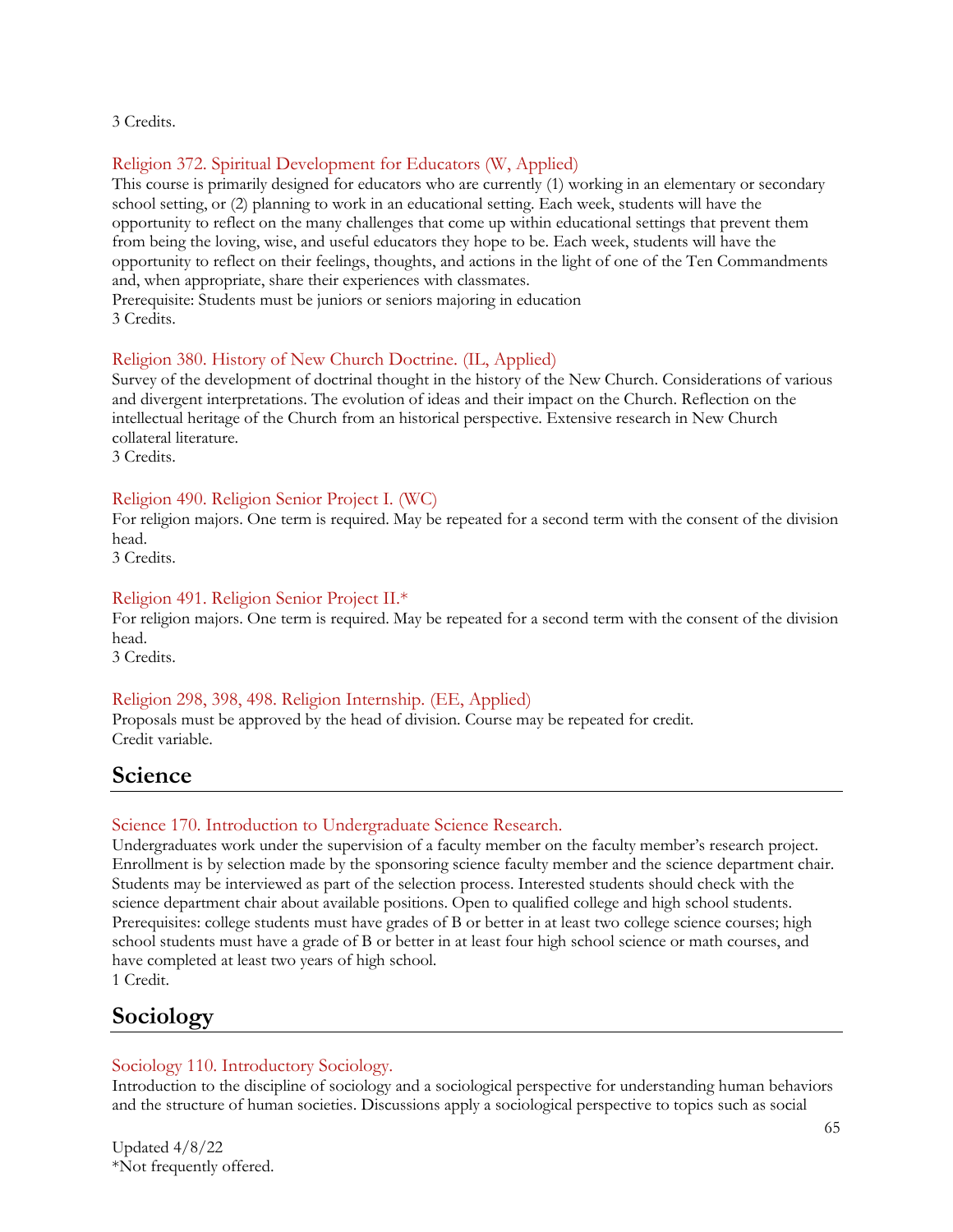class, gender, race and ethnicity, culture, work, and social movements in order to understand how individual lives and social groups are shaped by social structures, cultural understandings and distributions of power. 3 Credits.

#### Sociology 212. Marriage and the Family.\*

Analysis of marriage and the family as fundamental institutions of human society. An exploration of the history of marriage and the family, as these institutions moved from traditional patterns focused on family dictates and necessity to modern patterns focused on individual choice and freedom. 3 Credits.

#### Sociology 218. Topics in Sociology: Ethnicity and Race.\*

This course examines the current state of race relations in the U.S. using theoretical and empirical approaches to race and ethnicity. The goal is to explore the impact that attitudes toward race and ethnicity can have on individuals and society. In exploring contemporary social issues, attention is paid to historical roots and causation. Specific topics include systems of racial classification, sociological theories of race and ethnicity, ethno-racial identities, immigration, assimilation, racial attitudes and behavior (prejudice, discrimination, racism), social stratification, and the dynamics of inclusion and subordination. Extensive use of social science literature on inequality and interpersonal and institutional racism. Includes a discussion of prospects for change in the future.

3 Credits.

#### History/Sociology 290. Social and Religious Movements.\*

Exploration of selected social and religious movements. The history of these movements will be used to understand the sociological factors that contributed to their development, form, and impact. 3 Credits.

#### Sociology 305. Topics in Sociology.

Examination of a selected topic in sociology. Specific title announced in the course bulletin when offered. May be repeated when different topics are offered. 3 Credits.

#### Sociology 321. History of Social Theory.\*

Exploration of the context of the development of social theory with particular attention to the different nature of the roots of theory in Europe and America. 3 Credits.

## Sociology 340. Seminar in the Sociology of Religion.\*

Exploration of the relationship between the ideational and organizational components of religion and the major social variables, including gender, class, power, race and nationality. Historic and current religions and religious movements, including the New Church, examined both theoretically and empirically. 3 Credits.

## **Spanish**

#### Spanish 101. Introductory Spanish I.

Introduction to the Spanish language for students without previous experience. Emphasis is placed on communication and the foundations of Spanish grammar. Spanish is the language of instruction. 3 Credits.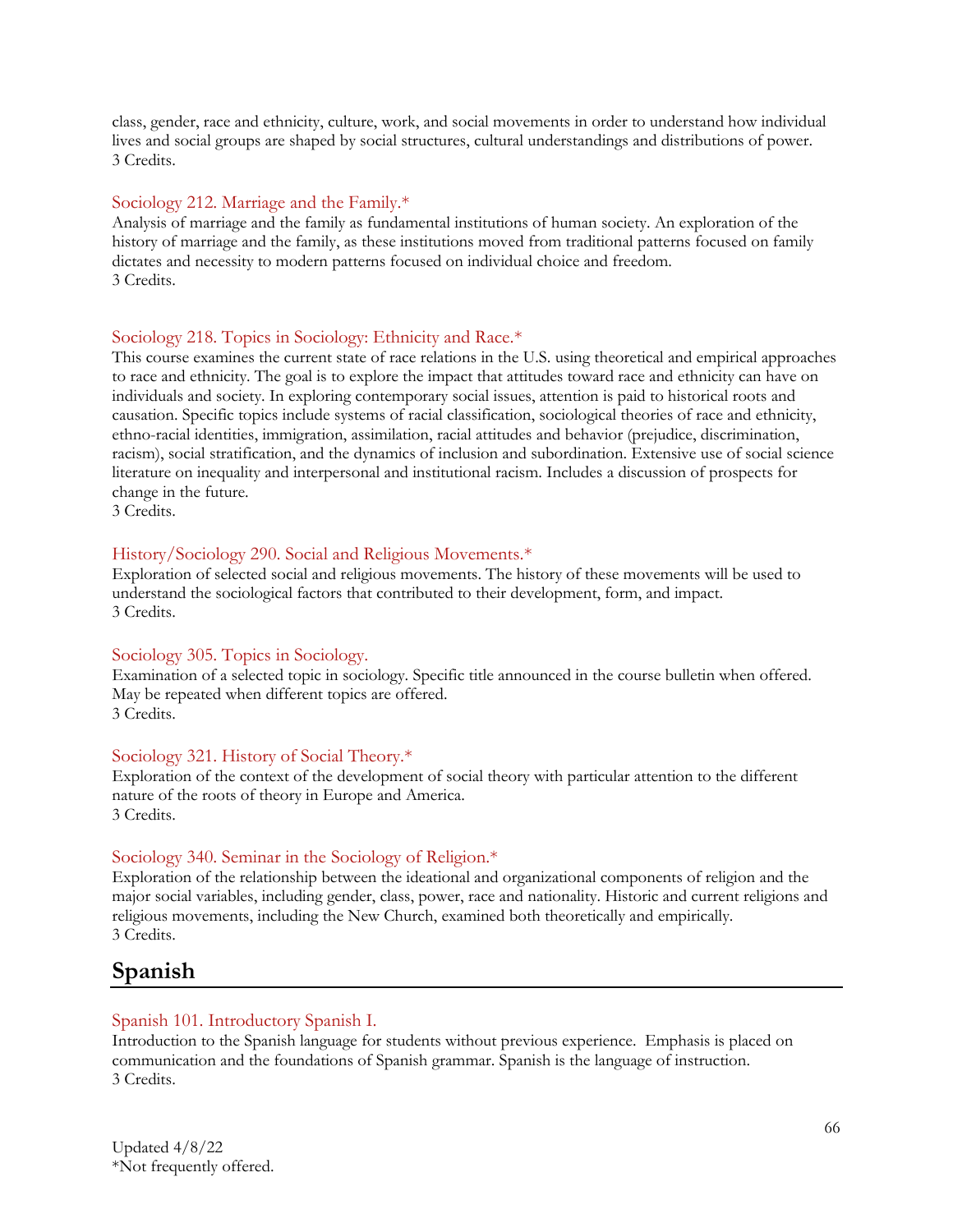#### Spanish 102. Introductory Spanish II.

Continuing introduction to the Spanish language. Spanish is the language of instruction. Prerequisite: Spanish 101 or equivalent as determined by placement test. 3 Credits.

#### Spanish 201. Intermediate Spanish I.\*

Intermediate Spanish is designed to build upon a student's prior Spanish education. The course concentrates on four skills areas: listening, speaking, reading and writing, and is augmented by a wide array of cultural readings and film selections. The grammatical focus is the use of the preterite and imperfect verb tenses. Spanish is the language of instruction.

Prerequisite: Spanish 102 or equivalent as determined by placement test. 3 Credits.

## **Theater**

#### Theater 110. Introduction to Performance Arts.

Study and practice of elementary acting, movement, and voice skills. Students examine verbal and nonverbal communication in solo and group performance, along with scene and script analysis. Improvisation and work on studied pieces, leading to a final performance. Study of the history and philosophy of performance styles from the ancient Greeks to the Elizabethans and modern theorists (Stanislavski, Artaud, Brecht, et. al.). 3 Credits.

### Theater 120. Set Design and Production. (EE)

Hands-on introduction to scene design and production. Overview of the elements of scene design with emphasis on the process of designing a set. Research, sketching, drafting, model building, color application, and actual set construction within a budget. Students required to understand and use all of the equipment in the theater as it pertains to the design and will work with the play's director using the Mitchell Performing Arts Center as the classroom and will participate as a member of the run-crew for the winter Bryn Athyn College production. Final project involves the construction of the actual set. Course may be repeated once for credit.

Credit variable.

#### Theater 130. Set Design and Production. (EE)

Continuation of Theater 120: building and dressing the set from the designer drawings and elevations created in the fall. Finalizing of the design, including color elevations and prop design. Students required to understand and use all of the equipment in the theater as it pertains to the completion of the design using the Mitchell Performing Arts Center as the classroom. Once the set is complete, the class shifts and will work with the play's director and will participate as a member of the run-crew for the winter Bryn Athyn College production. Final project involves the construction of the actual set and running of the show. Course may be repeated once for credit.

Credit variable.

#### Theater 150. Dramatic Performance. (EEC)

Students involved in the casts or technical aspects of certain dramatic productions may sign up for this course. Exposure to a variety of acting techniques, including the specialized work needed for productions that might range from Shakespeare's plays, to foreign plays in translation, to musicals. Script analysis, oral interpretation of character, performance movement, dance, and vocal techniques. Variable credit based on the student's involvement. 5-12 hours weekly in rehearsals/classes leading to a finished production. Course may be repeated once for credit. 1-3 Credits.

Updated 4/8/22 \*Not frequently offered.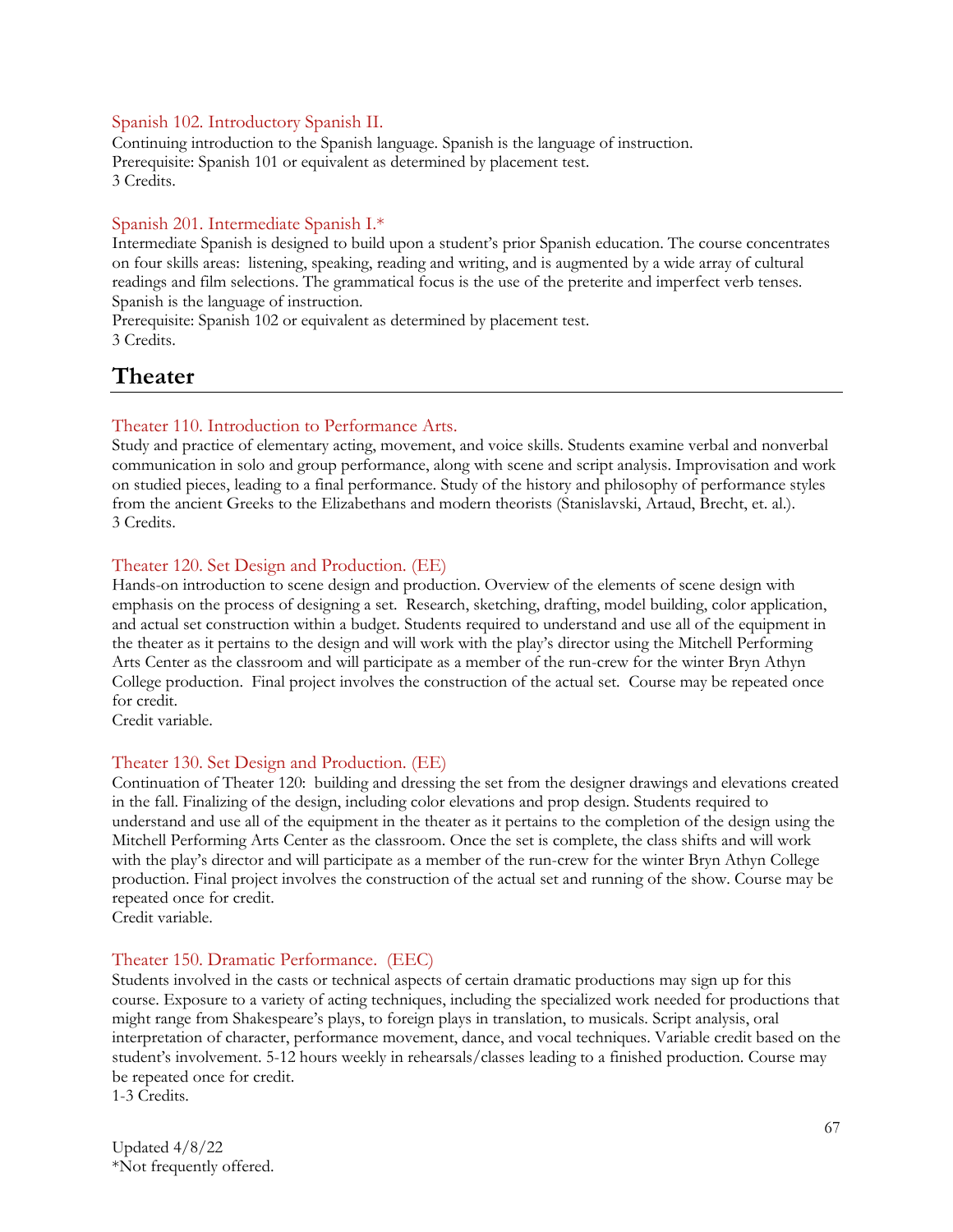#### Theater 220. Set Design II. (EE)

Further practice in scene design and production including a more nuanced study of the elements of design with emphasis on the process of designing and making a scale model. Work with the play's director using the Mitchell Performing Arts Center as the classroom and participation as a member of the run-crew for the winter Bryn Athyn College production. Final project involves the construction of the actual set. Prerequisite: Thea120.

3 Credits.

#### Theater 250. Advanced Dramatic Performance. (EE)

Students involved in the cast of the Bryn Athyn College theatrical production may sign up for this course. Students will work specifically with acting and performance techniques, characterization work, scene study, and script analysis while preparing for the annual play. They will also do some independent work. Specialized work needed for the specific production may include vocal training, dialect work, dance, etc. Variable credit based on the student's involvement. 5-12 hours weekly in rehearsals/classes leading to a finished production. Course may be repeated once for credit.

1-3 Credits.

## **Writing**

#### Writing 100. Academic Writing.

Development of academic writing skills in preparation for Writing 101. Intensive grammar and punctuation instruction and practice, in conjunction with an introduction to the structure and process of academic writing. Required for provisionally-admitted first-year students before advancement to Writing 101. 3 Credits.

#### Writing 101. Expository Writing. (W)

Development of informative, analytic, and persuasive writing. Emphases on grammatical control, precision of language, consideration of audience, rhetorical strategies, revision, information literacy, and articulation, development, and support of thesis. Three to four formal essays, including substantial revision work. Individual conferences with instructor to discuss students' writing. Required of first year students. Non-native speakers who want to take Writing 101 in their first year need permission of the Language and Literature department chair.

3 Credits.

#### Writing 202. Writing About Literature. (W, IL)

Second-year requirements of all students. Dean's permission required for deferral to third year. Analytic study of 3 or more literary genres, with emphases on writing and research. Assumes basic skills in writing and information literacy covered in Writing 101. Three formal essays, including substantial revision. One longer essay and its accompanying research process require locating, evaluating, and incorporating multiple secondary sources. Individual conferences with instructor to discuss students' writing. Required of secondyear students.

Prerequisite: Writing 101. 3 Credits.

#### Writing 211. Creative Writing. (W)

Workshop approach to various forms of creative writing, with emphasis determined by instructor. Students explore and recreate the defining qualities of selected genres. Individual conference in addition to in-class instruction and workshops. Grade of B- or better in Writing 101 or permission of instructor. 3 Credits.

Updated 4/8/22 \*Not frequently offered.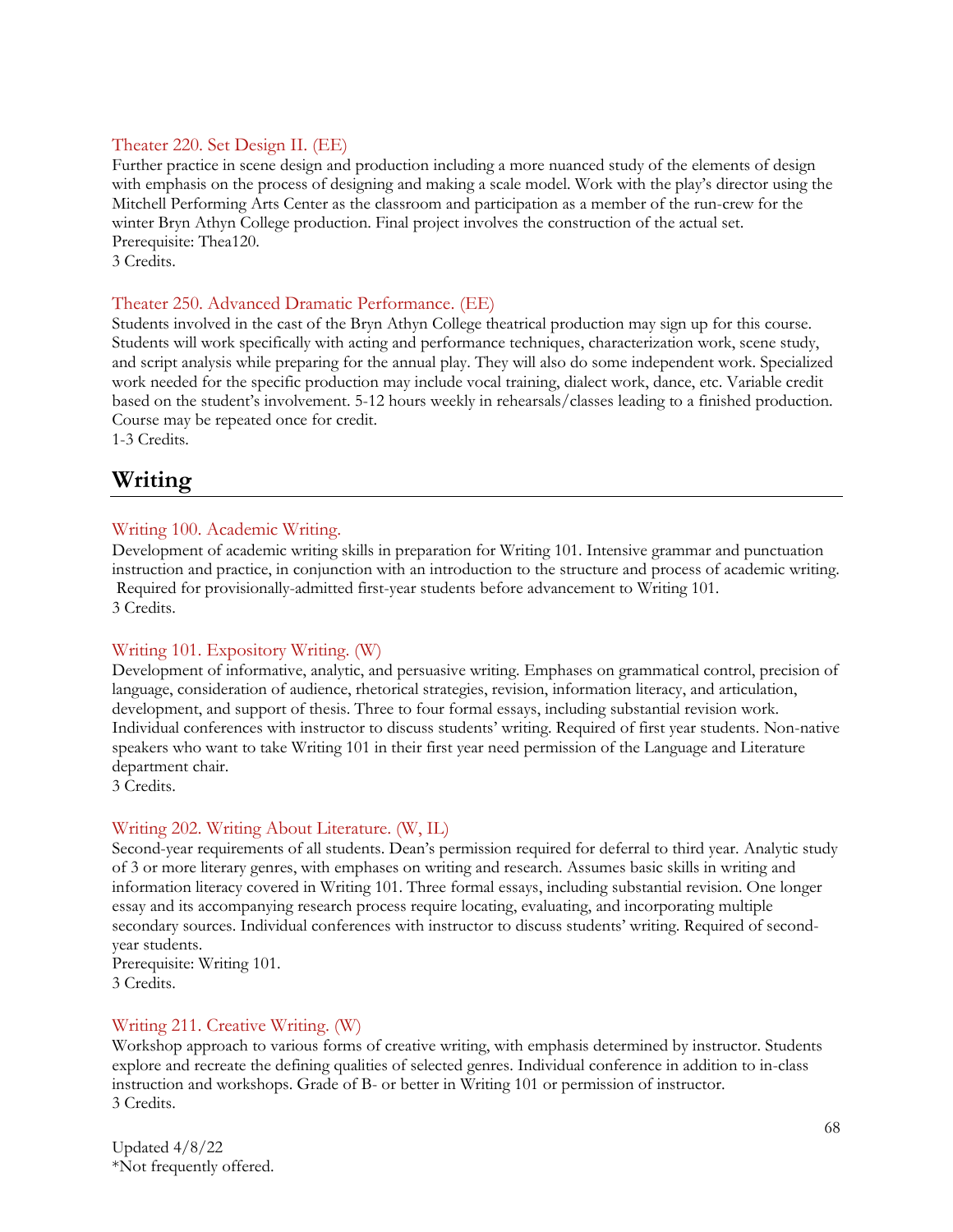## Writing 212. Online Writing. (W)

Instruction in market research and establishing individual niche. Study of effective style and content in target markets and the general blogosphere. Focus on creating and maintaining a multimedia site, establishing consistent creative nonfiction voice, and populating platform with high quality digital, visual, and written content.

Prerequisite: Writing 101. 3 credits.

### Writing 213. Advanced Rhetoric and Composition. (W)

Intensive study of writing for students interested in developing rhetorical skills in composition. Attention to concepts of classical rhetoric and to issues arising in the context of contemporary cultural environments and communications practices, including online environments. Prerequisite: Writing 101.

3 Credits.

#### Business/Writing 220. Business Communications. (W)

Business Communications is a workplace-oriented course designed to help students develop and refine the written and oral skills necessary to communicate effectively in professional settings. Students will review the purpose and style of business writing and complete a variety of focused writing exercises based on work settings and scenarios. Students will plan, compose, and analyze letters, memoranda, and electronic messages. They will also prepare and deliver brief oral presentations, collaborate with others, and revise business communication.

Prerequisite: Writing 101. 3 Credits.

## Writing 311. Advanced Creative Writing Workshop. (W)

Workshop for in-depth study of the craft of writing. Students will concentrate on one genre (poetry, fiction, or drama) and produce a polished portfolio of their work. Workshop sessions provide opportunity for rigorous and supportive feedback on works in progress with the goal of helping class members produce their best writing.

Prerequisite: Writing 211 or 213. 3 Credits.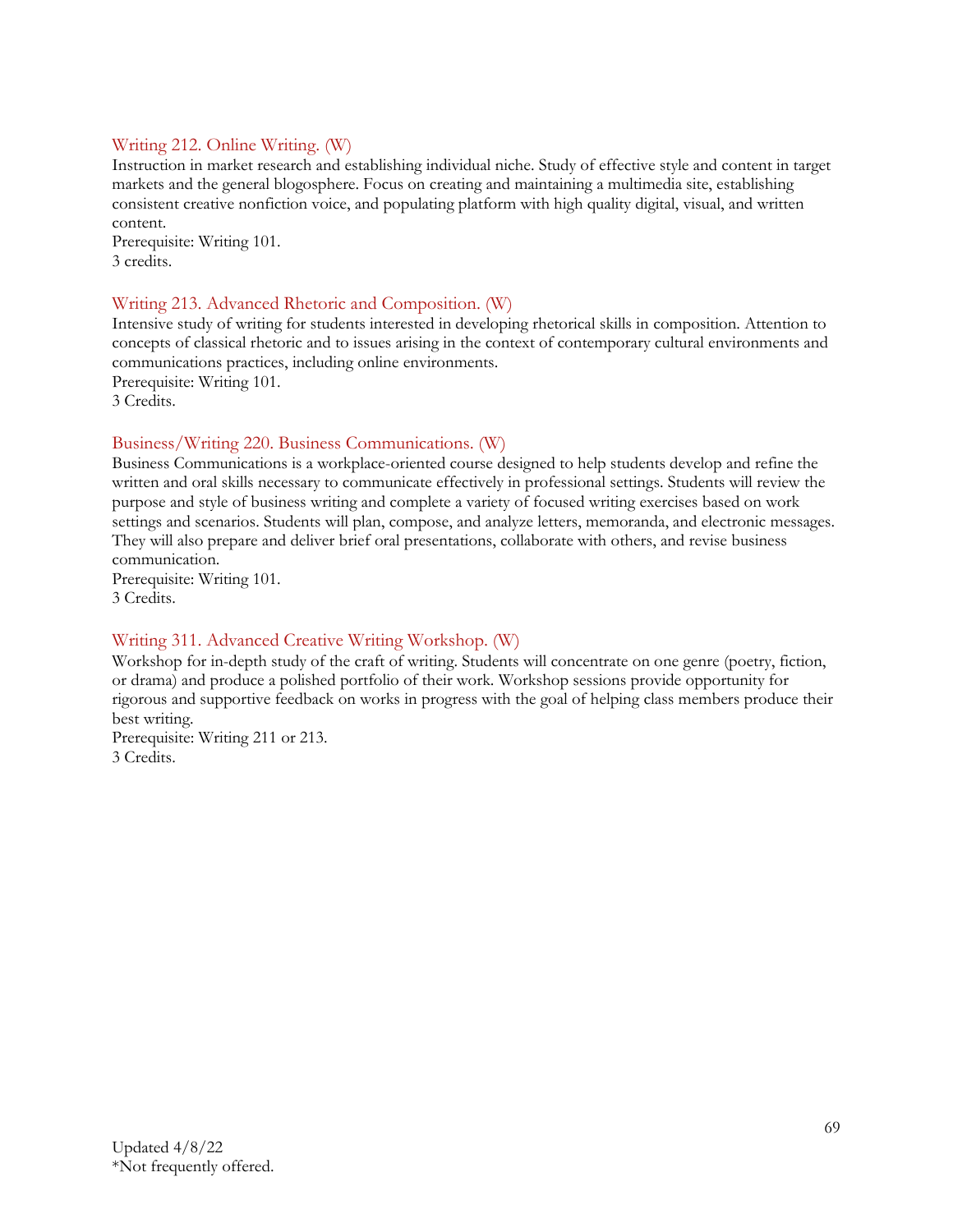# Graduate Courses

## **Master of Arts in Religious Studies Courses**

## **Core Courses**

Religious Studies 510. Methodological Approaches to Religious Studies-An Introduction.

This course is an introduction to research methods that are of value in investigating topics in religious studies. Includes particular focus on scriptural hermeneutics and historical methods. 3 Credits.

## Theology 514. Doctrine of the Lord.

The essential nature of the Divine, the incarnation and glorification, the Lord's temptations and presence with the human race through the Divine Human. 3 Credits.

## Theology 518. Doctrine of the Word.

The nature of inspiration and revelation, including the structure and interrelationship of the Old Testament, New Testament and the Writings, and the role of the literal and spiritual sense. 3 Credits.

Religious Studies 598. Thesis I. 3 Credits.

Religious Studies 599. Thesis II. 3 Credits.

## **Church History**

## Church History 584. Christian Church History.

Growth of the Christian Church from its primitive beginnings through its decline, the Reformation through modern developments. Emphasis is on the history of the various teachings of the Lord, and how these both reflected the times they were devised in, and how they have impacted the development of the Church. 3 Credits.

#### Church History 585. Modern Church History 1750 to the Present.

A study of the Christian Church in the wake of the Last Judgment, covering the modern and postmodern eras, examining theological and institutional trends of churches in response to the development of science and philosophy in the light of the increase of freedom of thought and action in Western culture. Guiding questions for the course ask, "How has the Last Judgment affected the continued development of the Christian Church?", and, "Can the Christian Church remain relevant in the trajectory of the modern era?" 3 Credits.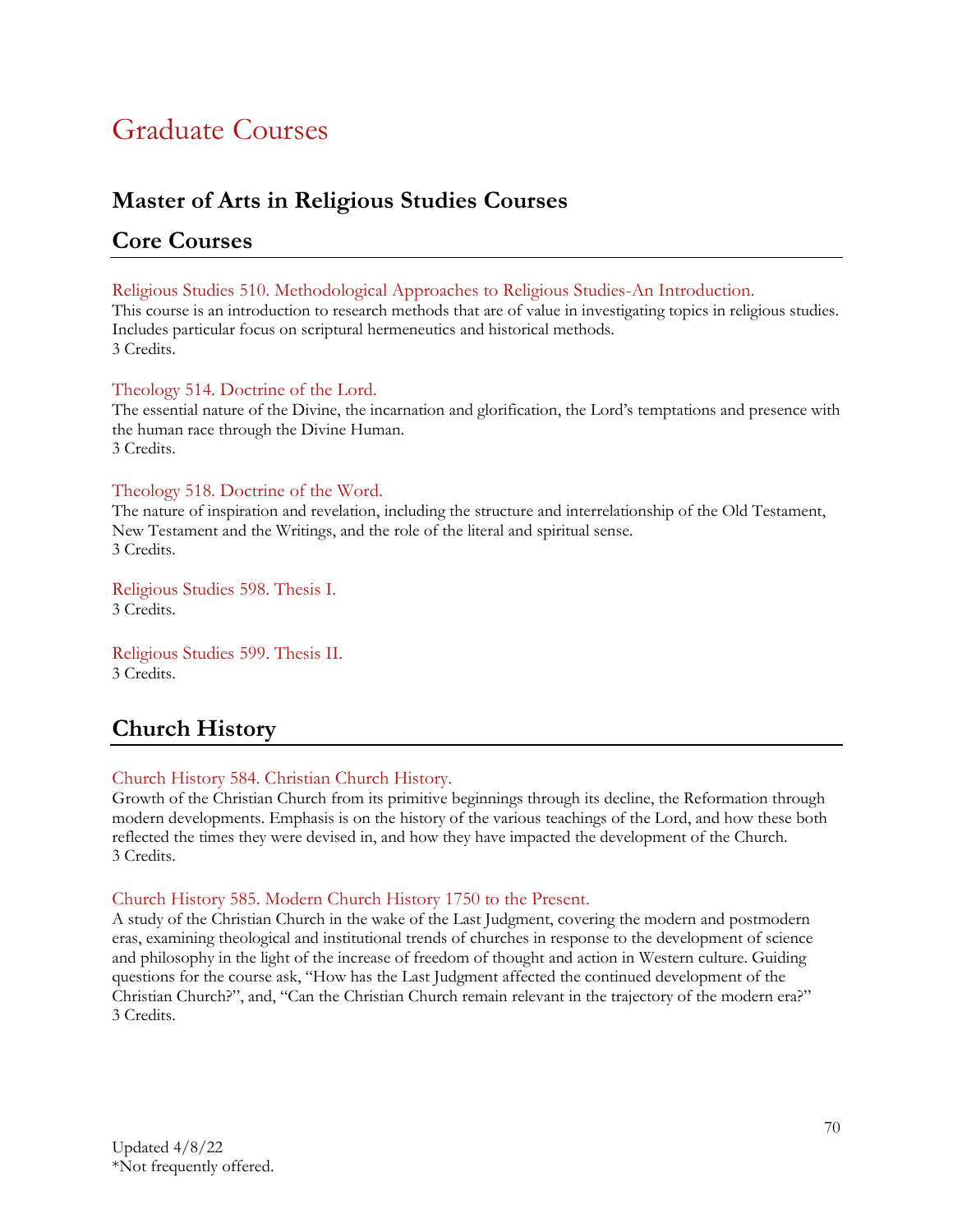### Church History 587. Divine Presence over Five Dispensations.

History of the Lord's presence over the five dispensations or churches from creation to the present. Course explores the Most Ancient, Ancient, Israelitish/Jewish, Christian and New Churches in relation to how the Lord has accommodated to the changing spiritual needs of humanity. Studying the five churches in consecutive order demonstrates why the New Church is "new" and why it is conceived of as the last, or "crown" of all the churches.

1.5 Credits.

## **History**

## History 515. Seminar on the Age of Enlightenment.

Exploration of the leading intellectual, socio-cultural, and political developments in Europe between the end of the Wars of Religion and the French Revolution (1648 and 1789). Focus on the rise of the modern. Can be co-enrolled with History 315, with permission of instructor and program director. 3 Credits.

## History 550. Swedenborg's Life and Times.

Exploration of the Swedish context of Swedenborg's intellectual and spiritual development, his call, and his revelatory works. Examines the geography, history, culture, and society of Sweden and the Baltic world in the eighteenth century.

Can be co-enrolled with History 320, with permission of instructor and program director. 3 Credits.

## **Philosophy**

#### Philosophy 520. Swedenborg's Philosophy I.

Swedenborg's cosmology. Consideration of 18th-century cosmological concepts (Descartes, Leibniz, and Wolff) and Swedenborg's unique answers to the issues raised. Particular emphasis on Swedenborg's Principia and the Infinite. Cosmological views developed in the Doctrines of the New Church and by New Church students of Swedenborg.

Can be co-enrolled with Philosophy 320, with permission of instructor and program director. 3 Credits.

#### Philosophy 521. Swedenborg's Philosophy II.

Swedenborg's thought upward from the human body in his "search for the soul." Main text taken from the sections on Series and Degrees and The Human Soul in The Economy of the Animal Kingdom, terminating in applications in The Rational Psychology.

Can be co-enrolled with Philosophy 321, with permission of instructor and program director. 3 Credits.

## **Psychology**

#### Psychology 501. Counseling and Clinical Psychology.

Examination of psychological theories that inform the skills of counselors and clinical psychologists in various professional settings. Topics include psychological theories, the roles of the counselor, listening skills, case conceptualization, treatment methods and intervention strategies. Consideration of what it means to be a New Church therapist. Students participating in the optional lab will receive the fourth credit. Can be co-enrolled with Psychology 301, with permission of instructor and program director. 3 Credits/4 Credits with optional lab.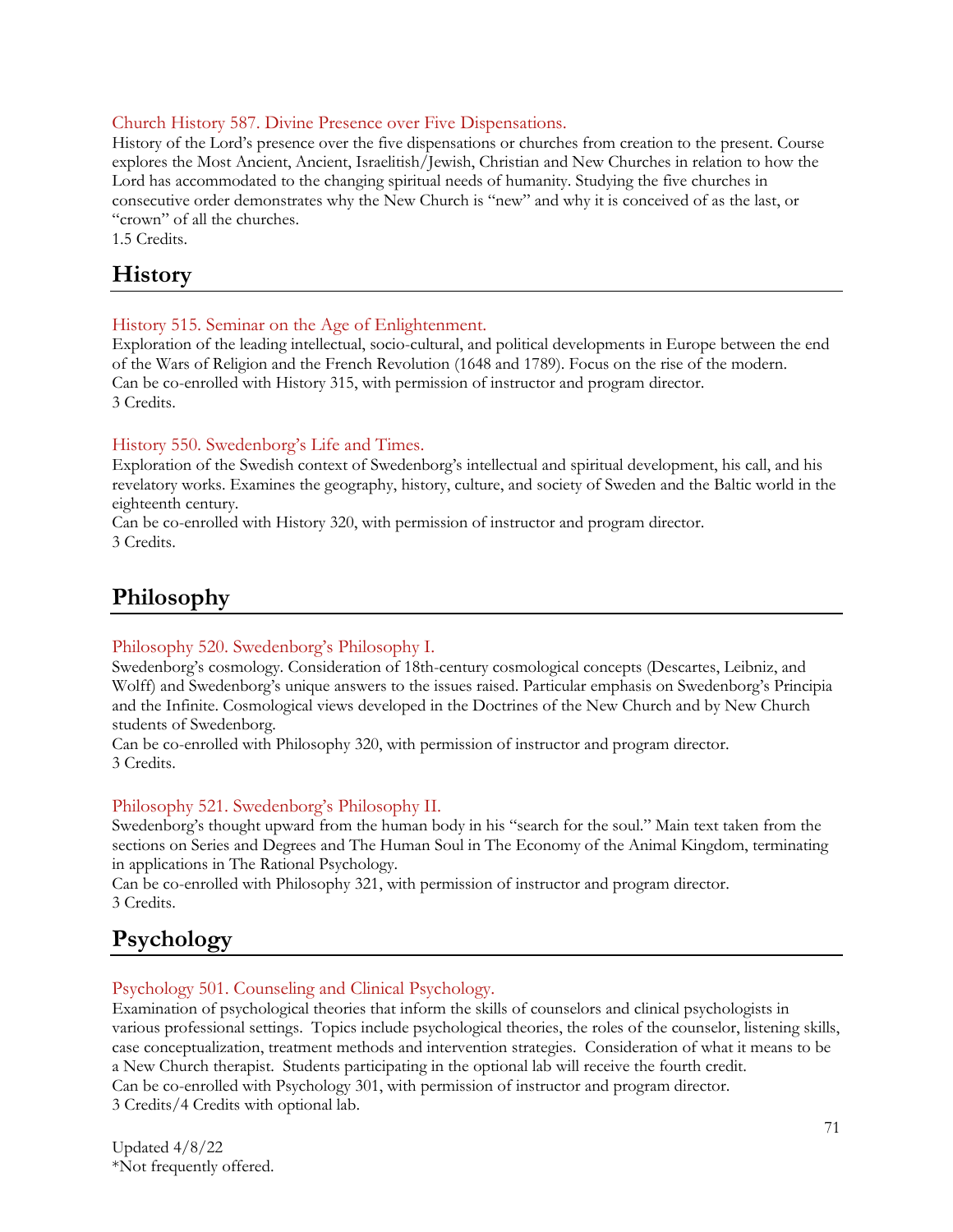## **Religious Studies**

## Religious Studies 541. Ancient Word Studies.

Exploration of the concept of an "Ancient Word"—a physical, or perhaps symbolic, text which served as the first written revelation for a pre-historical culture. Special focus on the first 11 chapters of Genesis, parallel origin myths of the world, and the "lost book" motif. 3 Credits.

### Religious Studies 572. Spiritual Development and the Educator

Exploration of the many challenges that come up within the work of education and focus on the tools that enable one to do that work lovingly, wisely, and usefully in the light of the Ten Commandments. The course includes study of the principles or the Decalogue as they are manifested comparatively across world religions. 3 Credits.

## **Sociology**

## Sociology 540. Seminar in the Sociology of Religion.

Exploration of the relationship between the ideational and organizational components of religion and the major social variables, including gender, class, power, race and nationality. Historic and current religions and religious movements examined both theoretically and empirically, including the New Church. Can be co-enrolled with Sociology 340, with permission of instructor and program director. 3 Credits.

## **Theology**

#### Theology 501. The Heavenly Doctrines as Systematic Theology.

Introduces the students to the major doctrines presented in the theological Writings of Emanuel Swedenborg or Heavenly Doctrines along with their core teachings, to the relationship among the major doctrines, to fundamental terms in the Heavenly Doctrines, to important ideas about and arising from the Heavenly Doctrines, and to important perspectives on theology in general and on the Heavenly Doctrines in particular. Seminar.

3 Credits.

#### Theology 505. Universal Doctrines of the New Church I.

Systematic survey of the universal theology of the New Church: God the Creator, the Lord the Redeemer, the Holy Spirit, the Holy Scripture and Ten Commandments, and Faith. Text: True Christian Religion. Can be co-enrolled with Religion 305, with permission of instructor and program director. 3 Credits.

#### Theology 506. The New Church, a New Religion, a New Reality.

Faith, charity, free will, repentance, reformation and regeneration, imputation, baptism and the holy supper, the second advent, and the New Church. Text: The True Christian Religion. Can be co-enrolled with Religion 306, with permission of instructor and program director. 3 Credits.

#### Theology 510. Studies in the Arcana Coelestia.

Introduction to the celestial, spiritual and spiritual-historical meanings of the Word. The ancient churches. The representation of Abraham, Isaac, and Jacob. The Exodus. This course aims for a general knowledge of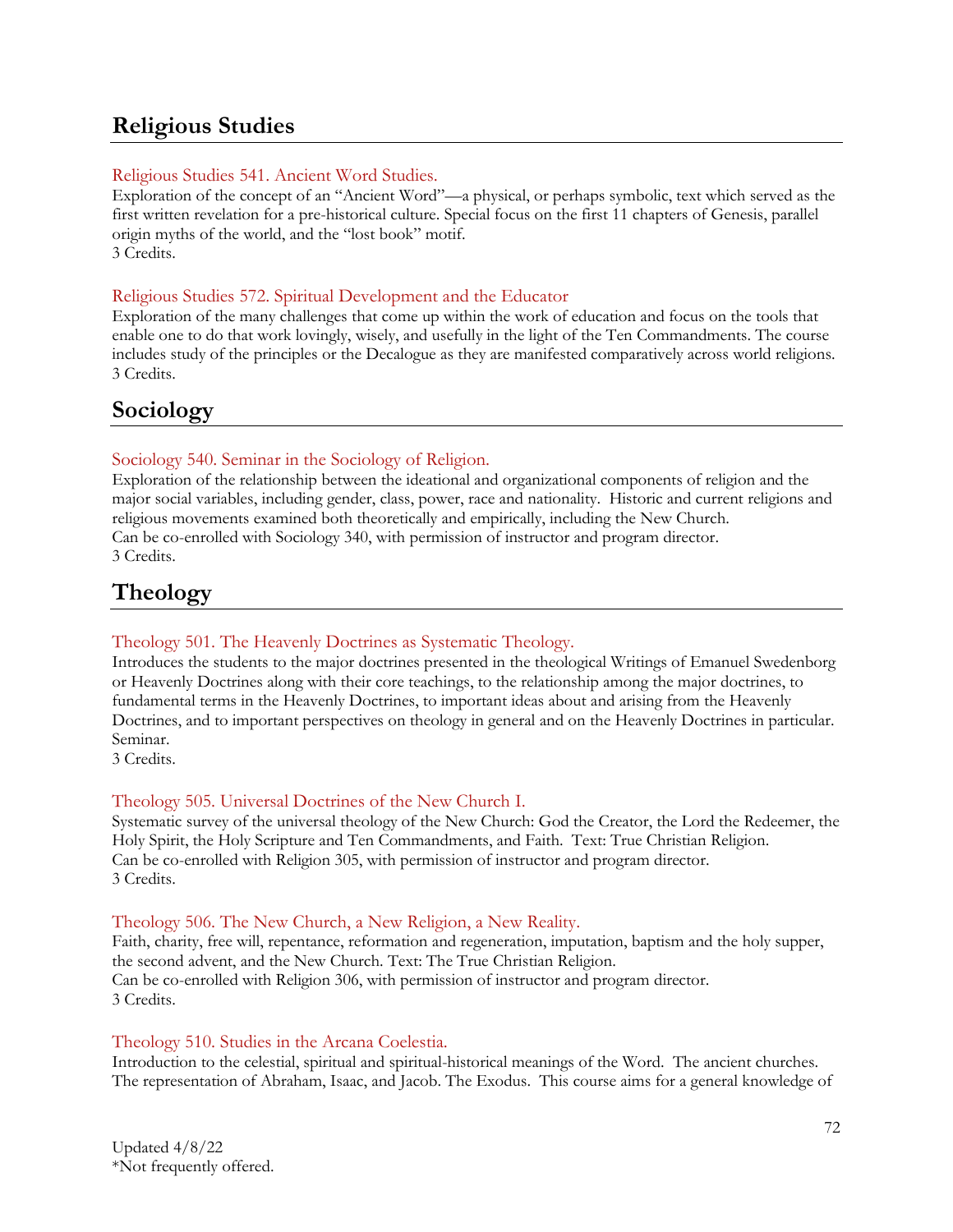the first published works of the Doctrines of the New Church, and includes selected readings of approximately 500 pages.

Can be co-enrolled with Religion 310, with permission of instructor and program director. 3 Credits.

# Theology 513. Transitions, Perspectives of Death and Resurrection.

This course explores the nature of death and resurrection from three perspectives: sociological, psychological and theological. Questions related to the role of society in the death experience, of the psychological states leading to and from death, and the Swedenborgian teaching on the resuscitation process. This course is a good prelude to Theology 515 the Spiritual World. 1 Credit.

# Theology 515. The Spiritual World.

The nature, structure, life and phenomena of the spiritual world. Consideration of the philosophical implications of the creation of that world and consideration of other beliefs about heaven and hell. Can be co-enrolled with Religion 315, with permission of instructor and program director. 3 Credits.

#### Theology 520. The Last Judgment, the Second Coming, and the New Church.

Consummation of the first Christian Church. The process of the Last Judgment. The Second Coming and its relation to the Doctrines of the New Church. The New Church and True Christianity. Can be co-enrolled with Religion 320, with permission of instructor and program director. 3 Credits.

# Theology 522. The Doctrine of Life.

Placed against the backdrop of the Ten Commandments, this course examines the nature and practice of religion, the reason why sins outlined in the Ten Commandments should be rejected, and the role of human choice and freedom in this process.

1.5 Credits.

#### Theology 523. Regeneration.

Overview of the states of regeneration, covering heredity evil, remains, repentance, temptations, conscience, forgiveness, and charity. 3 Credits.

#### Theology 524. Conjugial Love.

The essential spiritual nature of marriage, preparation for it, its progressive states and challenges, and various disorders which are destructive of marriage. 3 Credits.

#### Theology 526. The Old Testament.

A topical approach to the Old Testament considering major doctrinal themes in the letter of different books of the Old Testament, different styles within these books, the context of this revelation, and historical issues related to the Old Testament texts.

3 Credits.

#### Theology 528. The New Testament.

The characters of the Four Gospels, their inspiration, differences, major themes present in the individual Gospels and in the overall dispensation. There will be some attention to historical context, including a look at the Acts and Epistles.

Updated 4/8/22 \*Not frequently offered.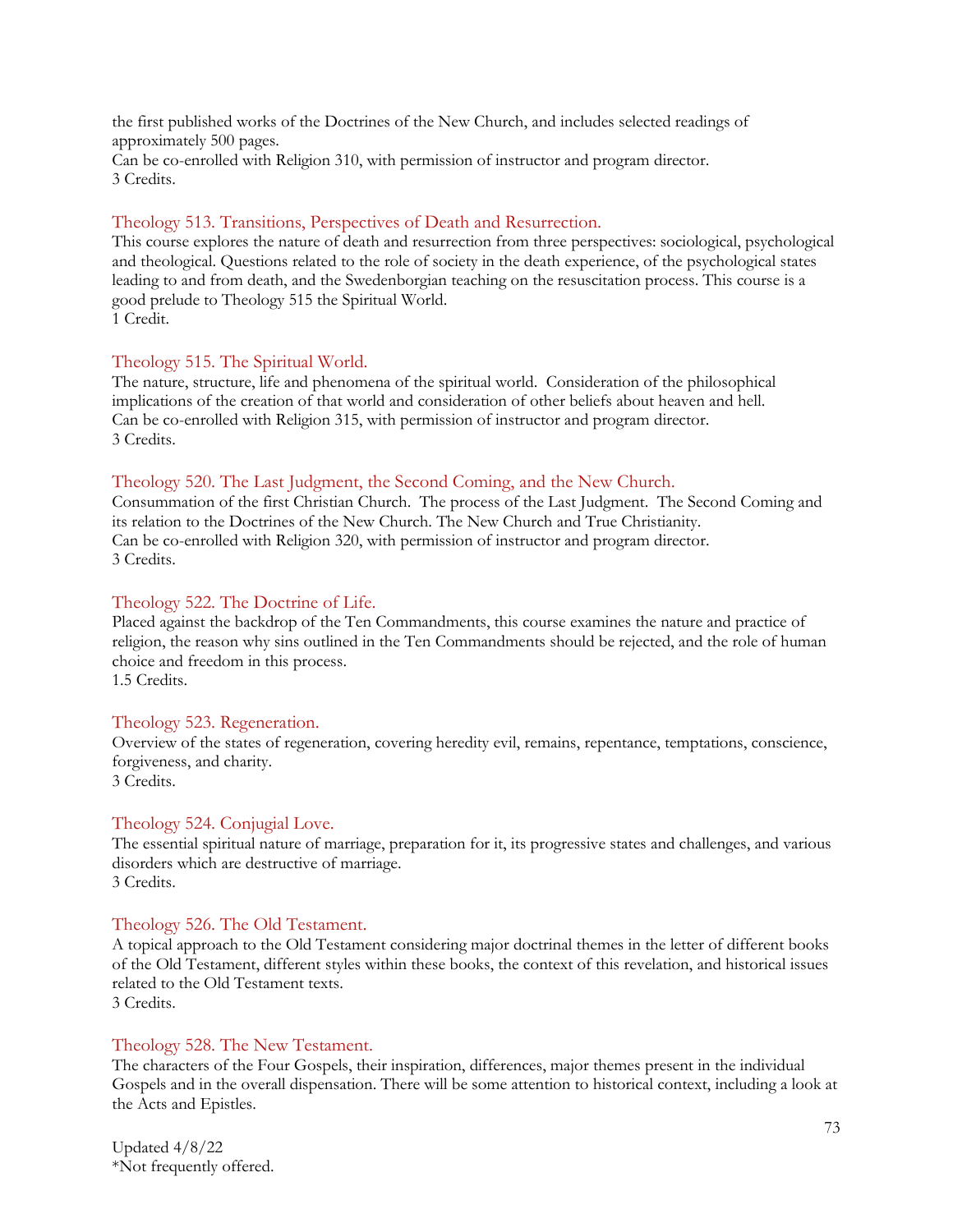3 Credits.

# Theology 535. The Human Mind.

The nature and degrees of the adult human mind as a vessel receptive of the Divine. Can be co-enrolled with Religion 335, with permission of instructor and program director. 3 Credits.

# Theology 580. History of New Church Doctrine.

Seminar in the development of doctrinal thought in the history of the New Church. Considerations of various and divergent interpretations. The evolution of ideas and their impact on the Church. Reflection on the intellectual heritage of the Church from an historical perspective. Extensive research in New Church collateral literature.

Can be co-enrolled with Religion 380, with permission of instructor and program director. 3 Credits.

# Theology 599. Independent Study.

An opportunity to explore subject matter which is not covered in the curriculum. Based on approval and availability of faculty.

3 Credits.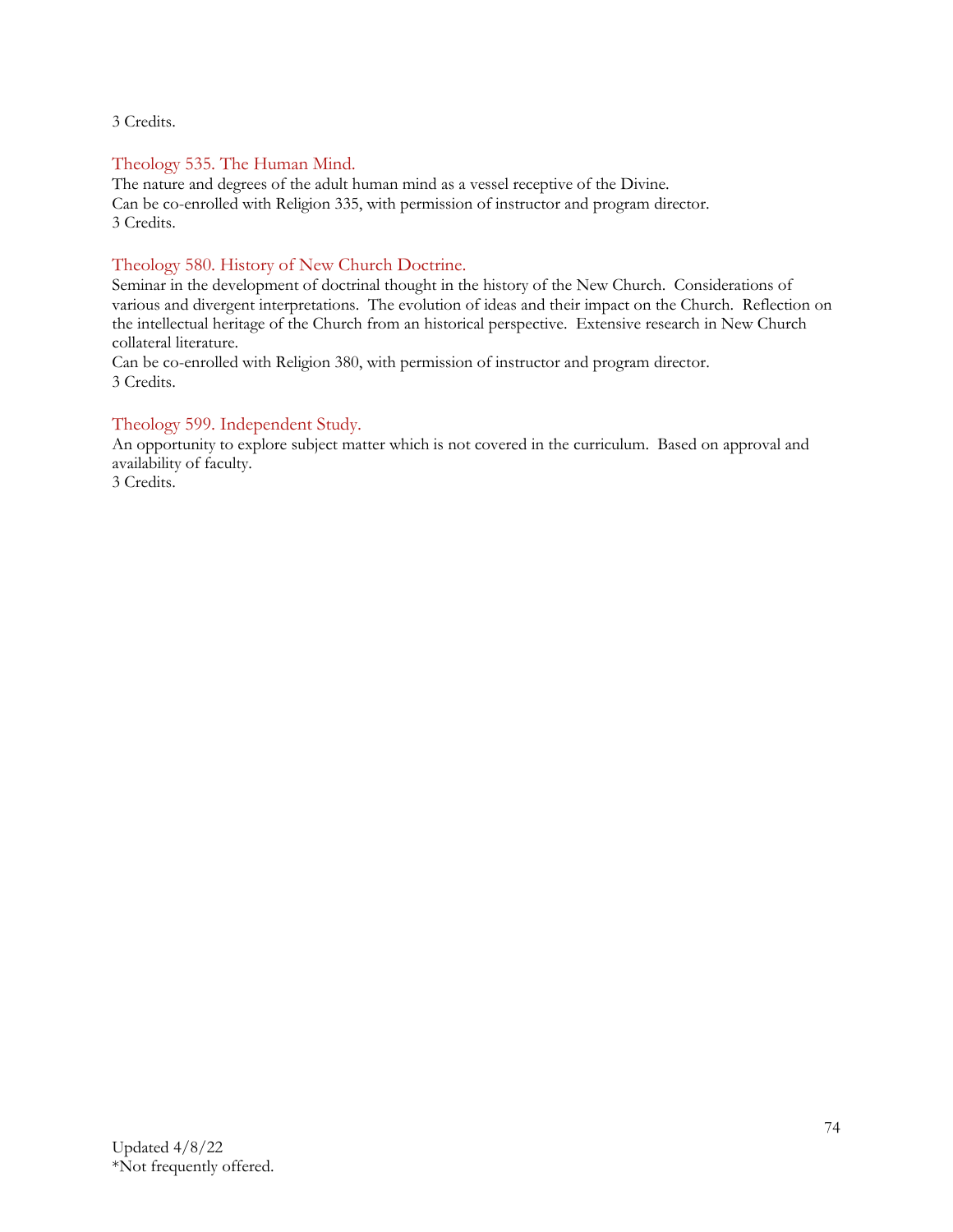# **Master of Divinity Courses**

The administration will make every effort to offer the courses listed in this catalog, but reserves the right to cancel courses if necessary. Completion of the Master of Divinity degree requires the student to successfully complete all the courses below.

# **Theology**

# Theology 601. Heavenly Doctrines as Systematic Theology.

An introductory course required of all Theological School students. Its purpose is to provide for the students the framework, the context, and the direction of the Theological School program. It introduces the students to the major doctrines presented in the Heavenly Doctrines along with their core teachings, to the relationship among the major doctrines, to fundamental terms in the Heavenly Doctrines, to important ideas about and arising from the Heavenly Doctrines, and to important perspectives on theology in general and on the Heavenly Doctrines in particular.

Seminar.

# Theology 612. Doctrine of the Lord: The Incarnation.

The systematic teachings of the Writings about the Lord: His essential nature from eternity; His relationship with us before the advent; why He needed to "come"; what He accomplished (redemption), how He accomplished it (glorification of His human); the enduring effect of the glorified Divine Natural/Divine Human, and of the Lord's presence /"proceeding" through it. In considering His glorification process we look at His conception and development in the human, and especially at His spiritual progress through states of temptations, the very means by which He subjugated the hells. Seminar.

# Theology 614. Studies on the Glorification: I.

The Lord's childhood. Acquisition of knowledge. Early temptations. The first rational. Divine perception. The Divine Rational. Inmost temptations. (*Arcana Caelestia*, chap. 12-22). Seminar.

# Theology 616. Studies on the Glorification: II.

The conjunction of good and truth in the Lord's Divine Rational. Conception and birth of the Divine Natural. Appearances of truth. The glorification of the Natural. Mediate good. The conjunction of natural truth with spiritual good, and of the Divine good natural with the good of truth. (*Arcana Caelestia*, chap. 23- 33).

Seminar.

# Theology 620. The Revelation Given to the New Church.

The nature of the theological Writings given to the New Church through Emanuel Swedenborg. Its relationship to former revelations. Approaches to forming a doctrine for the church in response to the new revelation. The nature and role of that doctrine. Seminar.

# Theology 626. Themes in the Old Testament.

The character of the Old Testament, seen in the light of the theological Writings of Emanuel Swedenborg (the "Heavenly Doctrine"). The nature of its inspirations and its place in the history of revelation. A look at the major themes in the literal sense that are the basis for its spiritual meaning. Seminar.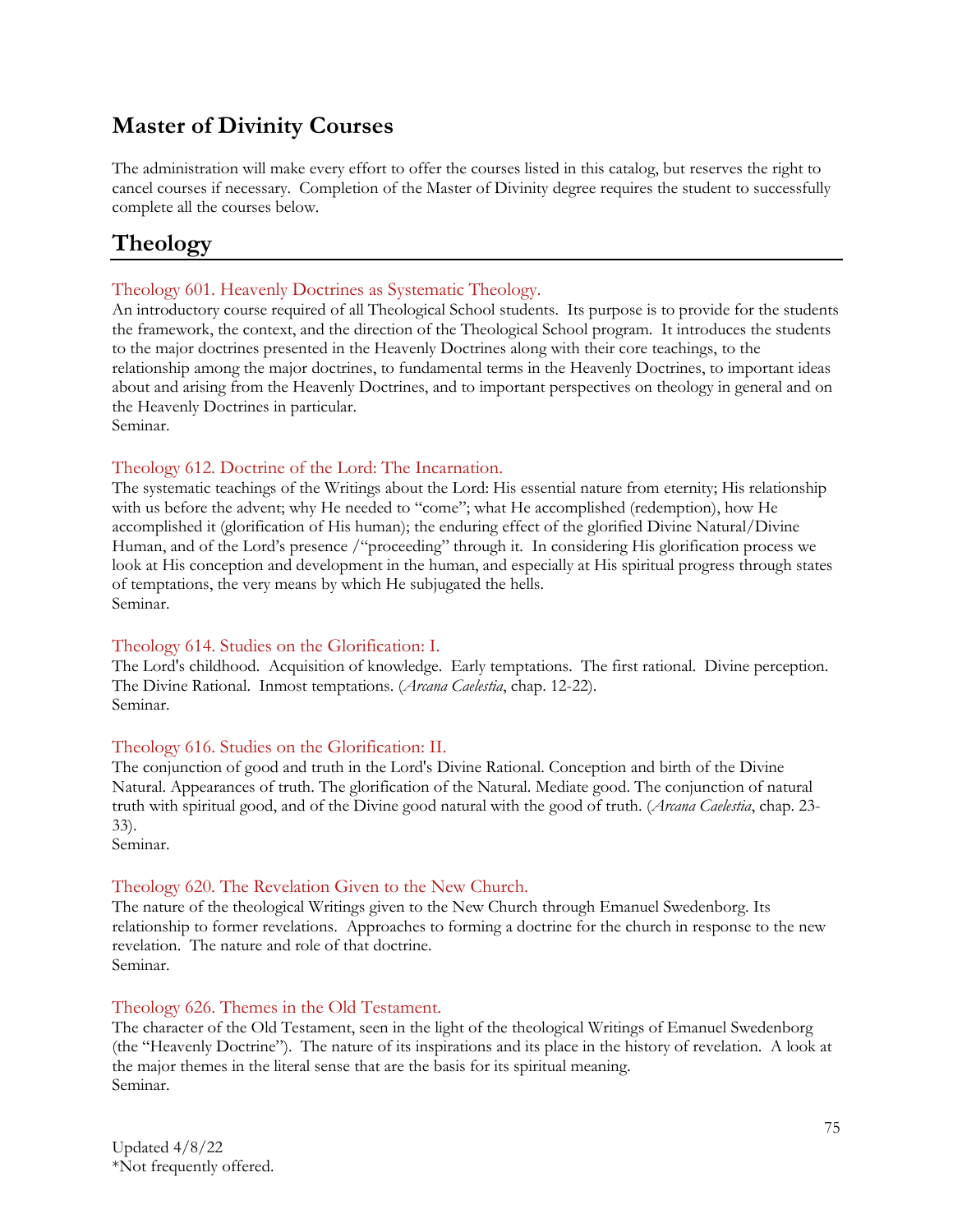#### Theology 628. New Testament Themes.

The character of the Four Gospels, their inspiration, differences, major themes present in the individual Gospels and in the overall dispensation. (The Apocalypse will not be left out of this discussion, but is covered in greater detail in Theology 668.) There will be some attention to historical context, including a look at the Acts and Epistles.

Seminar.

#### Theology 640. Seminar on the Divine Providence.

A study of the Lord's government with a focus on the laws and fundamental principles regulating the His interaction with people and their response to Him, as seen in the work *Divine Providence*. Comparison with *Apocalypse Explained* treatment of "laws of Divine Providence." Relation of Providence to free human activity. Seminar.

# Theology 642. The Human Mind and its Regeneration.

The Human mind as a vessel created by the Lord to receive and respond to Him, and ultimately to fulfill His end in creation: a state of conjunction between human beings and Himself, i.e. heaven. Structure and faculties of the mind, influx of life into the mind. The greater part of the course focuses on the Lord's work of regenerating human beings for heaven and the role of human beings in cooperating with it. Stages and states of regeneration, from birth to the final formation of a person's ruling love ("Book of Life"). Seminar.

#### Theology 646. Conversations on Marriage.

A study of the doctrines about marriage as contained in the work, *Conjugial Love*, with an emphasis on the pastoral issues concerning marriage. Concerned primarily with the teachings related to eternal marriage and the happiness brings, this course also deals with current issues of gender difference, with the disorders of society, and the breakdown of the love of marriage. Seminar.

# Theology 660. Doctrine of the Spiritual World: I. Death, resurrection, early states after death, vastation, punishment.

This course covers the essential doctrine of death and resurrection. It traces the progress of spirits through the World of Spirits, including the process of individual judgment to heaven or hell, vastation and punishments of the evil. The course also explores the influence of the World of Spirits in human life in the natural world by means of spheres and associate spirits. Seminar.

# Theology 662. Doctrine of the Spiritual World: II. Realities of spiritual world as portrayed in the book Heaven and Hell.

A continuation of Theology 660. This course traces the continued process of a spirits as they enter into either heaven or hell. It also explores the divisions of the Spiritual World and the distinctive features of heaven and hell, the doctrine of the Grand Man, the life of children in heaven and the qualities of hell. Seminar.

# Theology 668. The Apocalypse and Last Judgment.

Using the book of Revelation and the Apocalypse Revealed as guides, this course explores the process of the Last Judgment in 1757. Particular emphasis is placed on the Biblical correspondences that describe the states of the church and individuals in the Christian era, and how these states led to the downfall of the Christian Church and the establishment of the New Church. Seminar.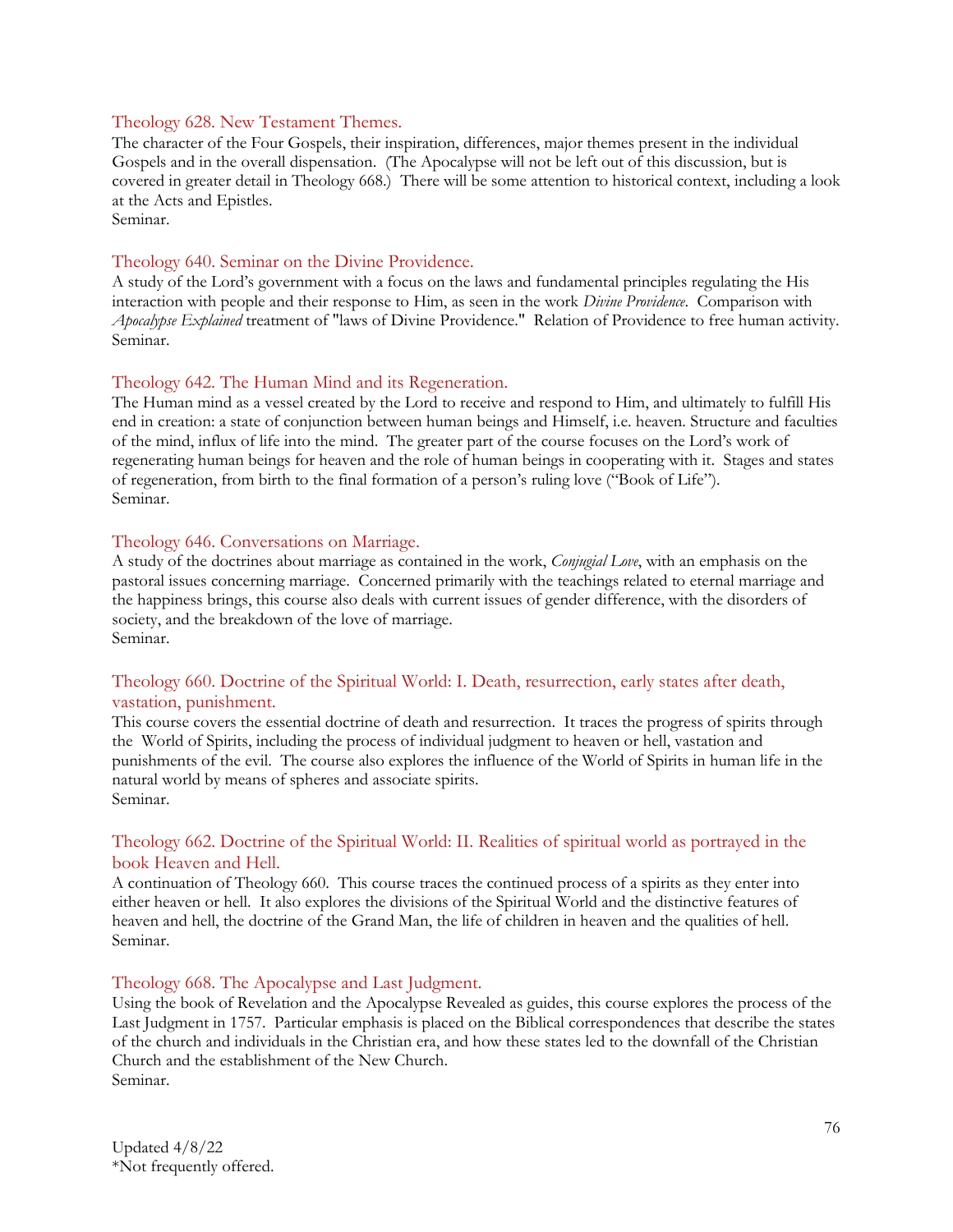# Theology 690. Evangelization Doctrine and Best Practices.

This course introduces students to New Church theological teachings concerning evangelization and applications drawn from these concepts that guide New Church outreach practices. It will familiarize the student with trends and best practices in the church growth industry at large. Students will be prepared to effectively deploy these ideas in a variety of contexts specifically related to pastoral leadership. Resources and consultation available from the General Church of the New Jerusalem Office of Outreach are also introduced.

Workshop.

# Theology 691. Doctrine Concerning New Church Education.

The purpose of this course is to provide an introduction to doctrinal concepts and applications drawn from these concepts that have guided concerning New Church education. It will prepare the students to effectively present these ideas in a variety of contexts. Resources and consultation available from the General Church of the New Jerusalem Office of Education are also introduced. Workshop.

# Theology 695. Dissertation Writing.

The goal of the dissertation, required of all degree students, is to demonstrate the student's ability to present and explain doctrine. The dissertation begins with an approval of the topic selected by the student at the close of the second term of his penultimate year. This is followed by a one term workshop in the spring, offering instruction and guidance on the process of developing the topic. In the workshop students independently explore their topic, and convene to share and discuss findings with the instructor and class. The student is given a personal advisor for the dissertation, who works with him to its completion by February of his final year.

Workshop and Independent Study.

# Theology 710. Pastoral Orientation.

Introductory study of the doctrine of the priesthood, with emphasis on the origins, the uses of, and the workings of ministry. Sections on love of salvation of souls, conscience and effect of evil on the priesthood. Workshop.

# Theology 841-842. Doctrine of the Priesthood and Principles of Church Government.

An analysis of the doctrine concerning the two interrelated uses of the priesthood, teaching and learning. External and internal evangelization. Leading by means of representatives in worship. Government by influx as in the heavens, and by afflux as in the hells. How these two are applied to the government of the church. Two-term Workshop.

# **Church History**

# Church History 682. History of the Most Ancient, Ancient, and Israelitish Churches.

A study of the doctrinal teachings concerning the pre-Advent churches; their rise and fall, with emphasis on the human states of reception and the operations of the Lord in reference to those states in each of the churches. Their sequence is examined in such a way as to illustrate spiritual fullness, despite the recurrent introduction of evil into those churches by men. Special emphasis is laid upon the subject of correspondences and representatives, and their central significance in every church. Seminar.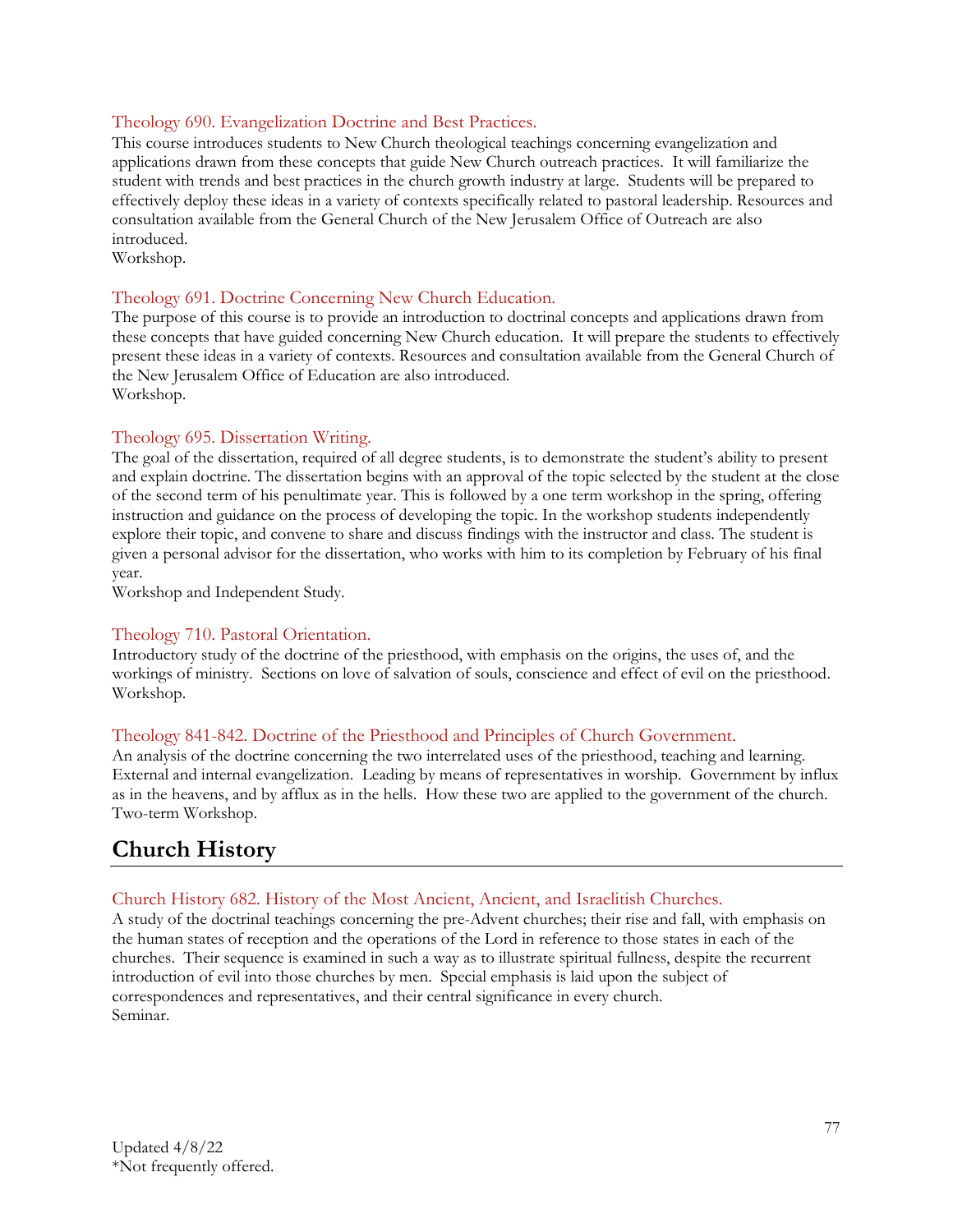# Church History 684. The Christian Church: Rise and Fall.

Growth of the Christian Church from its primitive beginnings through its decline, the Reformation through modern developments. Emphasis is on the history of the various teachings about the Lord, and how these both reflected the times they were devised in, and how they have impacted the development of the Christian Church.

Seminar.

#### Church History 686. Swedenborg's Life and Call.

A brief survey of Swedenborg's life and preparation to receive the new revelation. A more detailed examination of his transition period (1743-1748). The writing and publication of Swedenborg's theological Writings and public response during his life. Seminar.

#### Church History 687. New Church History.

Chronological and topical study of the rise and early development of the New Church in Europe and North America. The rise of the Academy movement and the development of the General Church of the New Jerusalem. Consideration of selected issues in modern church history. Emphasis on the history of doctrine. Seminar.

# **Pastoral Workshops and Programs**

#### Business 864. Pastoral Business.

The focus of this course will be an exploration of management and administrative activities, societal and legal obligations, budgeting and financial affairs, volunteer and employment issues, outreach and marketing functions, mission accountability, responsibilities to stakeholders, fund and friend raising, plus community relations from the perspective of a religious organization. In addition, the course will explore operational and long term planning along with the implementation of strategic initiatives to fulfill the organization's mission while improving efficiency and effectiveness.

Seminar.

#### Communication 716. Topics in Communication I. (5 classes)

Communication is one of the most important activities we engage in as humans. It is how we connect with the LORD, each other, and our world. As a pastor, learning to communicate effectively is essential. This course will explore communication topics and their practical application. Topics will include the role of persuasion in communication, listening skills, and available communication tools for pastors. The course will also address leadership and how to lead through change. A significant portion of the course will deal with structuring an effective oral message. Seminar.

# Communication 718. Topics in Communication II. (5 classes)

Second half of Communication 716. Seminar.

#### Conflict Resolution 860.

Examination of methods of resolving conflicts in a variety of settings. Communication skills based on New Church doctrines (angels settling disputes), and best practices in human resource management and organizational psychology. Each of the specific communication skills will be analyzed in terms of the levels of effectiveness: Excellent, Good, Sub-par (too passive) and Destructive (too aggressive). Conflict resolution include methods such as agreeing to disagree, presenting the tough issue, discovering other viewpoints,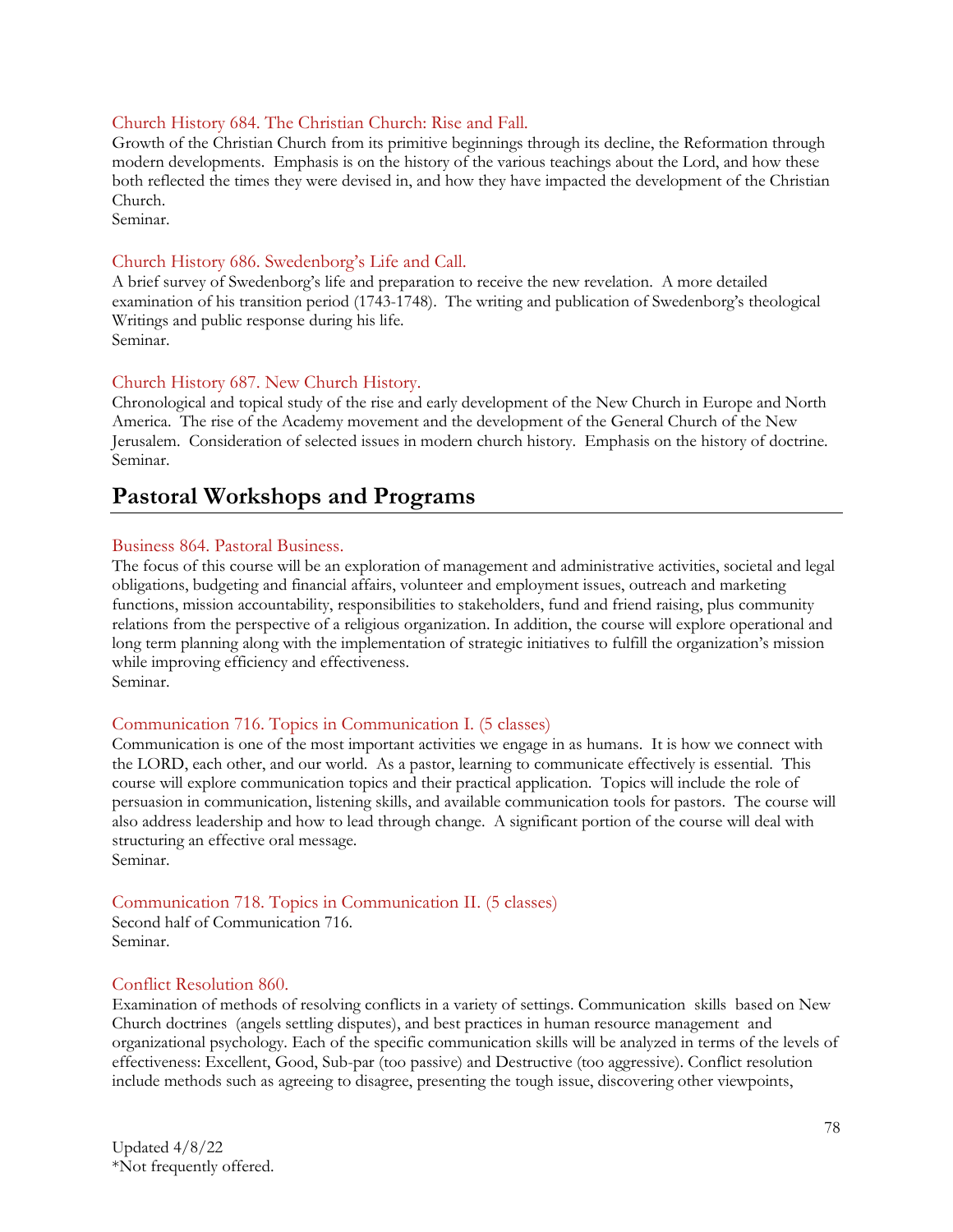remaining firm but friendly, and repairing the damage. Students will practice until they demonstrate competence at the level of Excellence. Attention given to basic mediation training skills as needed by pastors. Seminar.

#### Counselling 844. Introduction to Pastoral Counseling I.

An examination of the basic principles of counseling for individuals, including three facilitative conditions, three action conditions, and the micro boundaries inherent in all communication. Basic listening and responding skills are practiced in small groups and in role plays. Special emphasis is placed on recognizing problems that need to be referred to other professionals, when to make such referrals, and to whom these referrals should be made. Teachings from the Heavenly Doctrines are included that support the counseling process. Text: On Becoming a Counselor by Kennedy and Charles. Seminar.

# Counselling 845. Introduction to Pastoral Counseling II.

An examination of the basic principles of counseling for couples and families including the concepts of homeostasis, fusion, triangles, boundaries, and differentiation of a self. Basic listening and attending skills are practiced in small groups and role plays looking to applications in couples counseling. A seven session format for couples counseling using the Imago model is presented and skills for implementing the program are practiced. Text: Short Term Couples Therapy the Imago Model in Action by Wade Luquet. Seminar.

# Education 631. Instructional Methods and Design for Religion.

A seminar survey course on educational methods for theological school students. Students are encouraged to reflect on their own experiences in education, analyze best teaching practices in light of the Heavenly Doctrine and develop ways to apply what they have learned in a variety of settings. Students work cooperatively and individually to design effective religious instruction. When designing instruction emphasis is placed on aligning learning goals, instructional methods and assessment practices. Seminar.

# Education 634. Delivering and Managing Religious Instruction.

A series of 10 workshops that focus on supporting theological students while they apply, in at least two settings, the concepts they learned in Ed 631. Students are introduced to beginning level classroom management skills and asked to evaluate the skills in light of the Heavenly Doctrines. Workshop.

# Experiential Learning.

Theologs spend an average of three hours a week for 30 weeks a year, in their Service Learning Assignments. Usually there is a change in assignment every ten weeks. The assignments involve interacting with people as aides to ordained and non-ordained leaders in this community. All of the assignments give the theologs direct experience relating to people in settings that are similar to what they will encounter, once they themselves are ordained ministers. Students are assessed by onsite supervisors and their classroom professor on nine connecting skills. They are rated as demonstrating an Excellent, Good, Sub-par or Destructive level for each of the nine skills. Students meet as a group once a week for about an hour to receive coaching from their professor, who possesses advanced training and skills in this area. Service Learning is usually part of the curriculum for first and second year theological students, for a total of 6 terms. Workshop.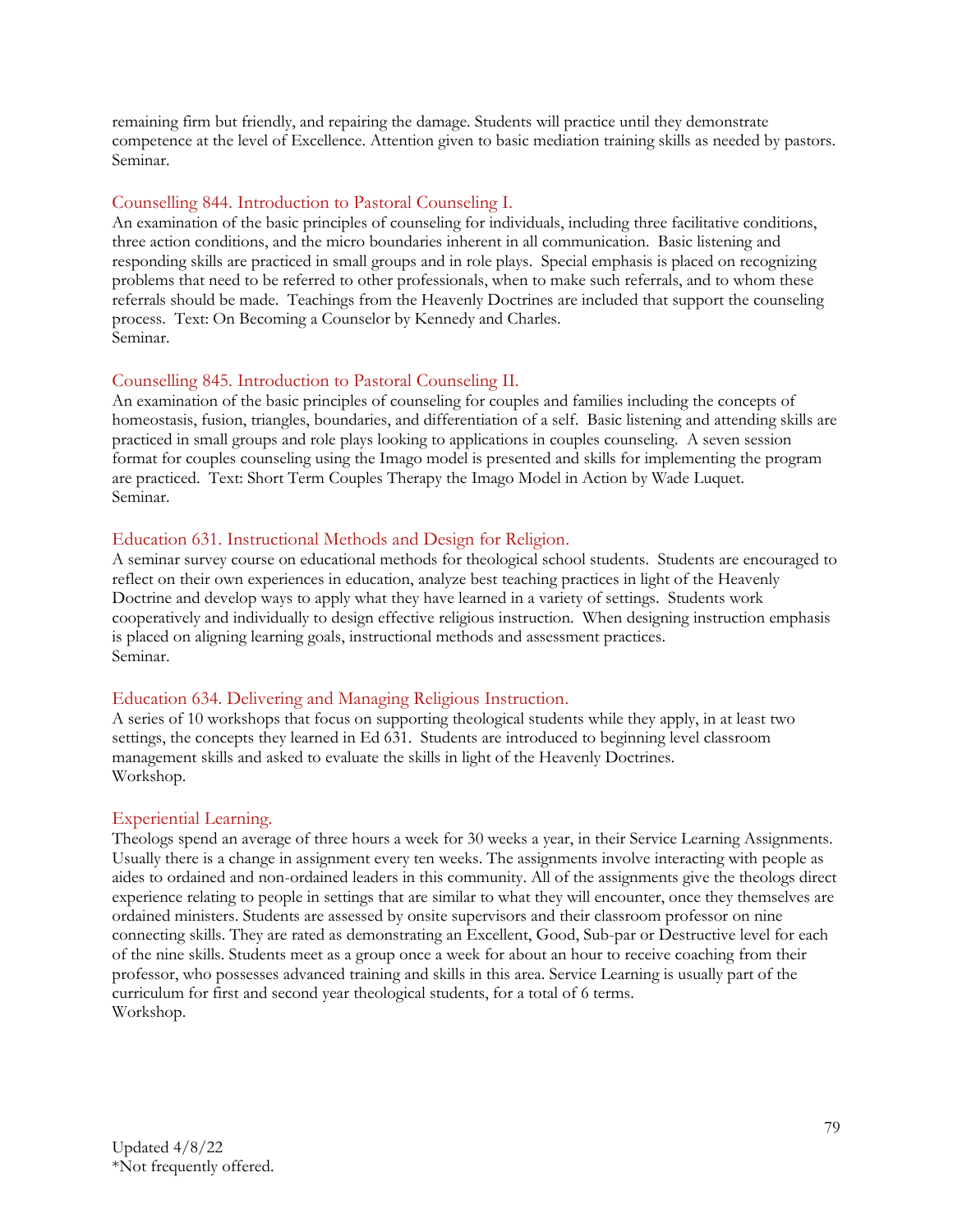# Workshop 720. Speech I: Public Speaking and Interpersonal Communication.

Introduction to communications theory: Self as communicator, communication process, perception in communication, and effective communication—qualities and barriers. Emphasis on applications to professional work of the priest. Workshop.

#### Workshop 724. Speech II: Concepts in Interpersonal Communication.

Introduction to oral interpretation of literature. Advanced interpersonal communication theory and skills development.

Workshop.

# Workshop 728. Speech III: Advanced Concepts in Public Speaking and Interpersonal Communication.

Advanced interpersonal communication theory, skills development, and practice. Workshop.

# **Pastoral Theology Courses**

# Pastoral Theology 848. Priestly Duties.

Pastoral responsibilities. A broad review of the practical responsibilities of a General Church of the New Jerusalem pastor as contained in the Pastor's Handbook. Workshop.

# Pastoral Theology 851. Liturgics: Doctrinal Foundations.

Introductory course exploring the doctrinal underpinnings of ritual in the General Church of the New Jerusalem (GCNJ). We consider how and why the GCNJ office came into being, exploring the development of liturgical practice in the New Church from its earliest days to the present. We also consider more contemporary forms of worship in the GCNJ. Topics include "external and internal worship," the role of ritual in worship, houses of worship and their symbolism. Workshop.

# Pastoral Theology 852. Liturgics: Orders of Services for Worship.

A practical course on constructing an order of service, examining the place and use of music, singing, the letter of the Word, prayer, lessons, the children's talk, sermon and benediction. There will be a major emphasis on developing a familiarity with the liturgy and practice of leading worship according to the standard General Offices, as well as contemporary, informal and home settings. The aim of this course is to prepare students to be able to comfortably lead a service in a variety of settings before their Candidate experience requires them to do so.

Workshop.

#### Pastoral Theology 853. Liturgics: Rites and Sacraments.

A review of the doctrines associated with liturgics with a focus on the doctrines surrounding the sacraments and rites of the New Church. We look at current practice in the General Church of the New Jerusalem: how the sacraments and rites are performed as described in the Liturgy and as adapted to various circumstances and needs. Design of orders of service and practice are a central part of this workshop. Workshop.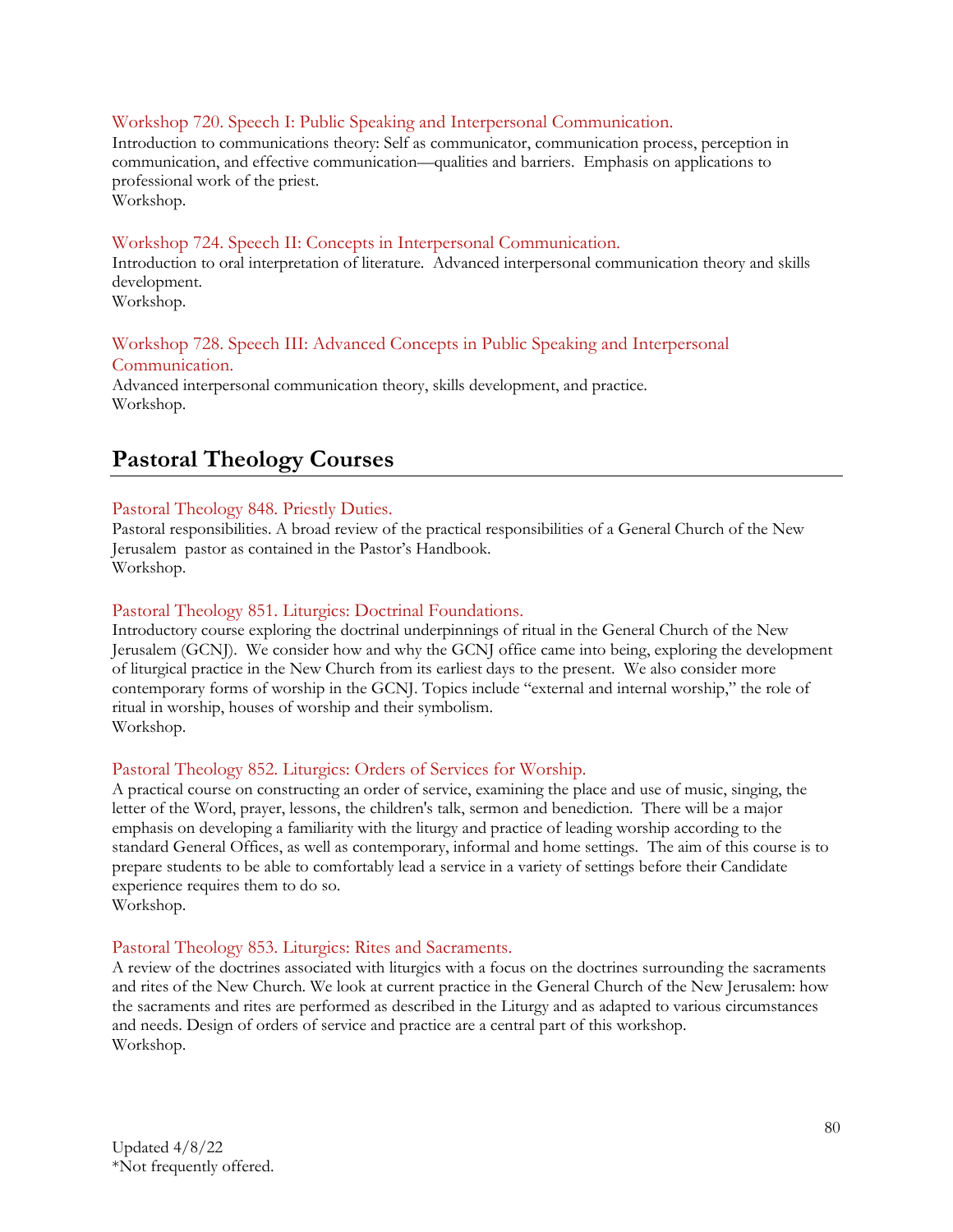# **Homiletics**

# Homiletics 911. Principles of Exposition.

Study of the letter of the Word in reference to the doctrine of genuine truth, the science of correspondences, and the spiritual sense of the Word. Study of the principles of exposition in application to selected texts in the letter of the Word.

Seminar.

# Homiletics 921. Sermons from Old Testament Texts**.**

Theory and practice of sermon writing. Sermons will be from various styles in the Old Testament: from a made-up historical story, from an actual historical story, from a psalm. Workshop.

# Homiletics 922. Children's Talks.

Philosophy, preparation and presentation of children's talks. Workshop.

# Homiletics 923. Sermons from the Prophets and New Testament Texts.

Theory and practice of sermon writing. Sermons will be from the Prophetical style of the Old Testament, and from various styles in the New Testament. Workshop.

# Homiletics 932. Sermons: A Variety of Topics and Focus.

Writing general purpose and festival sermons. Emphasis is upon organization of material for ease of presentation.

Workshop.

# Homiletics 933. Sermon Presentation and Memorial Addresses.

This term of homiletics focuses on writing for how sermons are heard and writing memorial services. Fully written out sermons and preaching from outlines are included with an emphasis on styles and techniques which facilitate or could hamper congregations hearing the message. The function of memorial services are considered in the grieving process and the pastor's role in the transition to the other world. Workshop.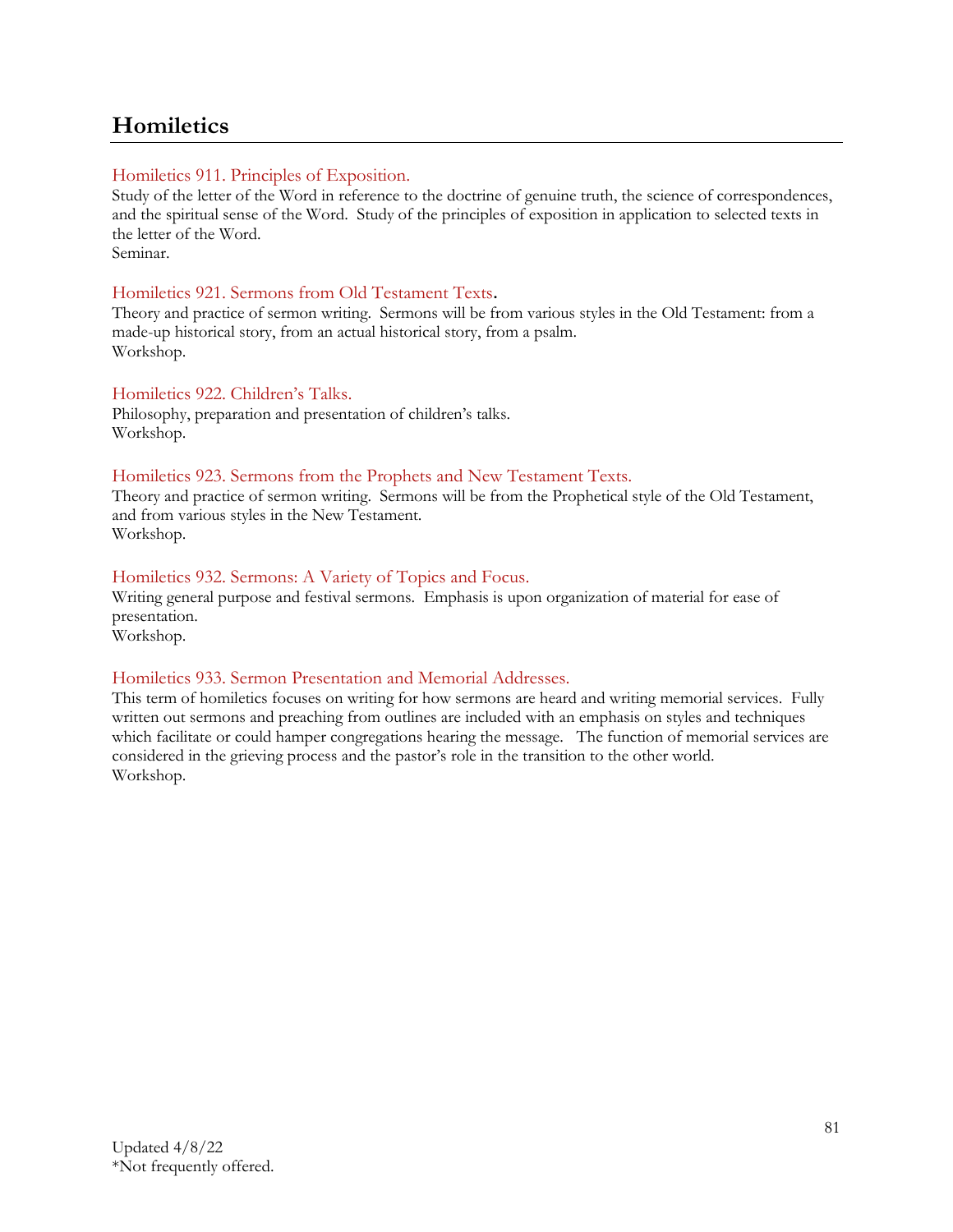# **Master of Special Education, Literacy Concentration Courses**

# Special Education 500. Spiritual Perspective on Special Education.

How do we move beyond the labels that are required for securing special education services and meet students for who they are as human beings? This course explores the lens through which we view students. It provides tools for helping educators to see the whole student instead of seeing someone with a disability. By working on our own attitudes and assumptions, we can transform our classrooms into places where students of all abilities can thrive.

1 Credit.

# Special Education 511. Contemporary Issues.

This course is designed to provide students with a foundational understanding of the history of education of individuals with disabilities and the development of special education law and policy over time. It presents current issues and trends highlighting the goals and challenges of special education today. Additionally, the essential understanding of the major disability categories and factors that contribute toward disproportionate representation of diverse students in special education will be addressed. 3 Credits.

# Special Education 512. Family and Community Partnerships.

This course provides the knowledge and skills to form useful, collaborative relationships with families, service providers and other educational team members, and community agencies to best serve the needs of children with disabilities. Students will learn to implement federal and state mandates for special education and related services to develop effective school programs. High-Leverage Practices (HLP) related to collaboration will be emphasized. Additionally, students will explore procedures for developing, implementing and evaluating (a) instructional accountability between general and special education personnel and programs, (b) roles and responsibilities (c) interdisciplinary team planning including families (d) skills required to work with and support paraeducators, and (e) general management responsibilities associated with instructing students with disabilities.

3 Credits.

# Special Education 513. Evidence-Based Interventions.

This course focuses on models of specially designed instruction utilized for addressing a variety of content areas, with particular attention to literacy interventions. Students will study the means by which teachers and schools collect assessment data to inform and guide effective instruction for all children, but especially for those who experience significant learning challenges. Students will critically examine current research, specifically ones related to High-Leverage Practices (HLP), and the various models of both in-classroom and out-of-classroom multi-sensory intervention techniques. Students will continue to build on their research for their Graduate Capstone Project.

3 Credits.

# Special Education 520. Educational Assessment.

In this course, standardized and functional assessments are emphasized. Students are introduced to educational assessment procedures, including norm-referenced, criterion-referenced, and curriculum-based assessments and measurements. An emphasis is placed on gathering information to answer specific referral questions, and the use of assessment tools, which meet legal and ethical guidelines. Students will learn to evaluate an individual's present levels of performance, interpret and communicate the results, and provide recommendations for instruction by creating assessment driven learning goals and objectives. High-Leverage Practices (HLP) related to assessment are emphasized. 3 Credits.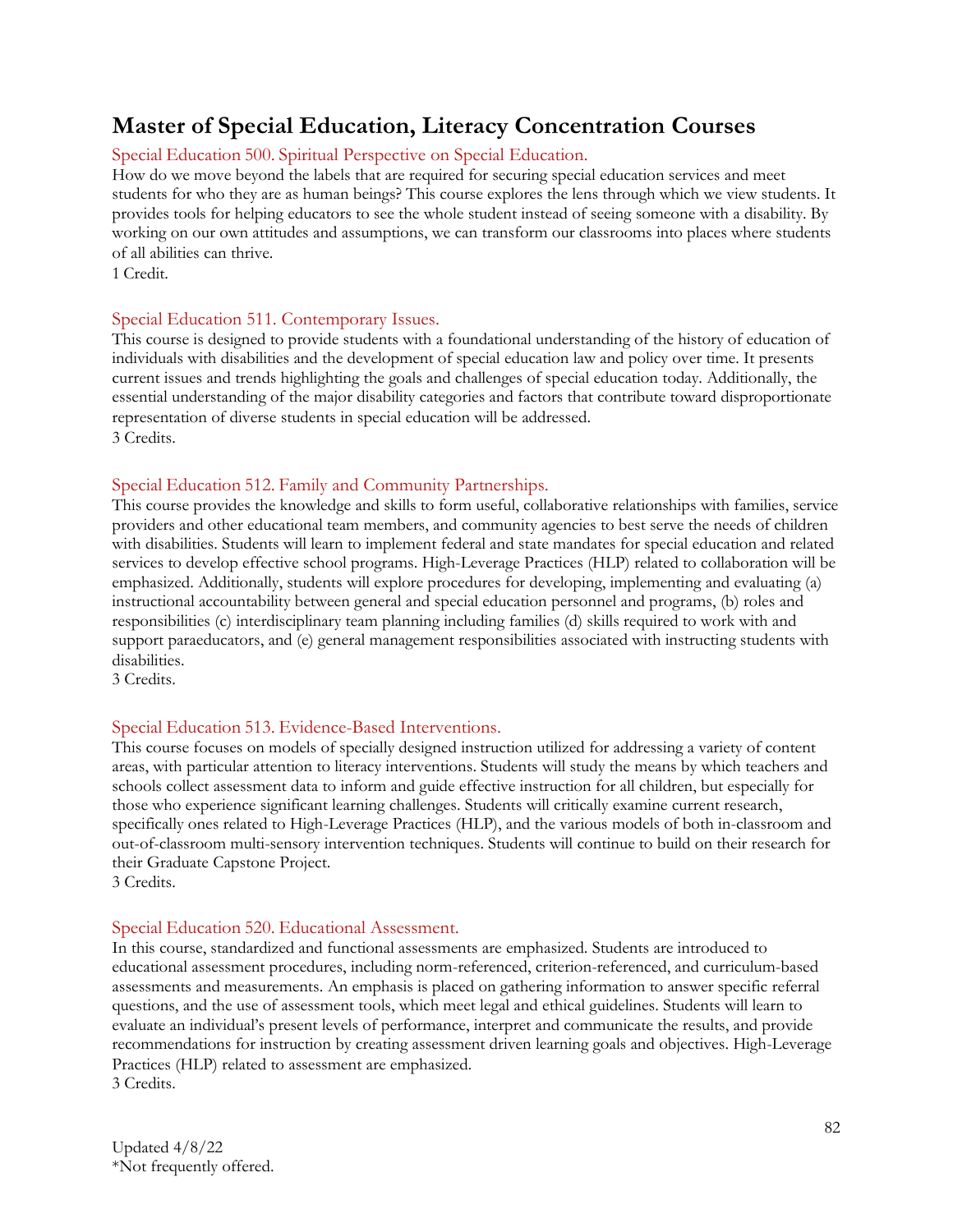# Special Education 534. Universal Design for Learning and Assistive Technology.

This course is designed to introduce the principles of Universal Design for Learning (UDL) and skills to incorporate assistive technology to accomplish UDL, in meeting needs of all children in an inclusive classroom environment. It will provide hands-on, application experiences to utilize these principles in a variety of settings through multiple strategies and devices. Through the creation of a website portfolio, the course will enable students build a resource of tools for themselves and others.     2 Credits.

# Special Education 535. Foundations for the Graduate Capstone

The focus of this course is to introduce students to major educational research approaches and their conceptual underpinnings. Students will gain an understanding of the strengths and limitations of educational research and become equipped with the tools to locate and then critically examine and analyze published research. Students will begin to refine their "problems of practice" or questions of particular interest that are germane to their professional contexts and aims. Students will create a review of current and relevant literature that provides a theoretical and historical framework for their problem of practice and/or research questions. This course will enable students to build the foundational framework necessary to complete their capstone projects.

1 credit.

# Special Education 550. Methodologies: Specially Designed Instruction for High-Incidence Disabilities.

This course introduces the assessment and identification processes for understanding and serving children with high-incidence disabilities. Students will explore initial instructional and behavioral interventions necessary for meeting their needs, with a focused introduction to children identified with language-based learning disabilities. Curriculum resources and specially designed instruction based on High-Leverage Practices (HLP) related to instruction will be emphasized for the development and implementation of individualized education plans.  

3 Credits.

# Special Education 560. Foundations for Literacy.

Students will examine the essential components of literacy instruction: phonemic awareness, phonics, fluency, vocabulary development and comprehension and its connection to writing. Students will learn the foundations of the reading process, developmental levels, theories, models, and instructional strategies to support all children's literacy development, with an emphasis on children identified with language-based learning disabilities.

3 Credits.

# Special Education 570. Social-Emotional Development for Students with Language-Based Learning Disabilities.

In this course, students will develop an understanding of Social and Emotional Learning (SEL) as an essential consideration in child development and in any classroom. An overview of the concept of Social and Emotional Learning (SEL) and related High-Leverage Practices (HLP) will be provided, with an emphasis on establishing a responsive and supportive classroom culture that also meets the individualized needs of children.

3 Credits.

# Special Education 585. Comprehensive Literacy Instruction for Students with Language Based Learning Disabilities.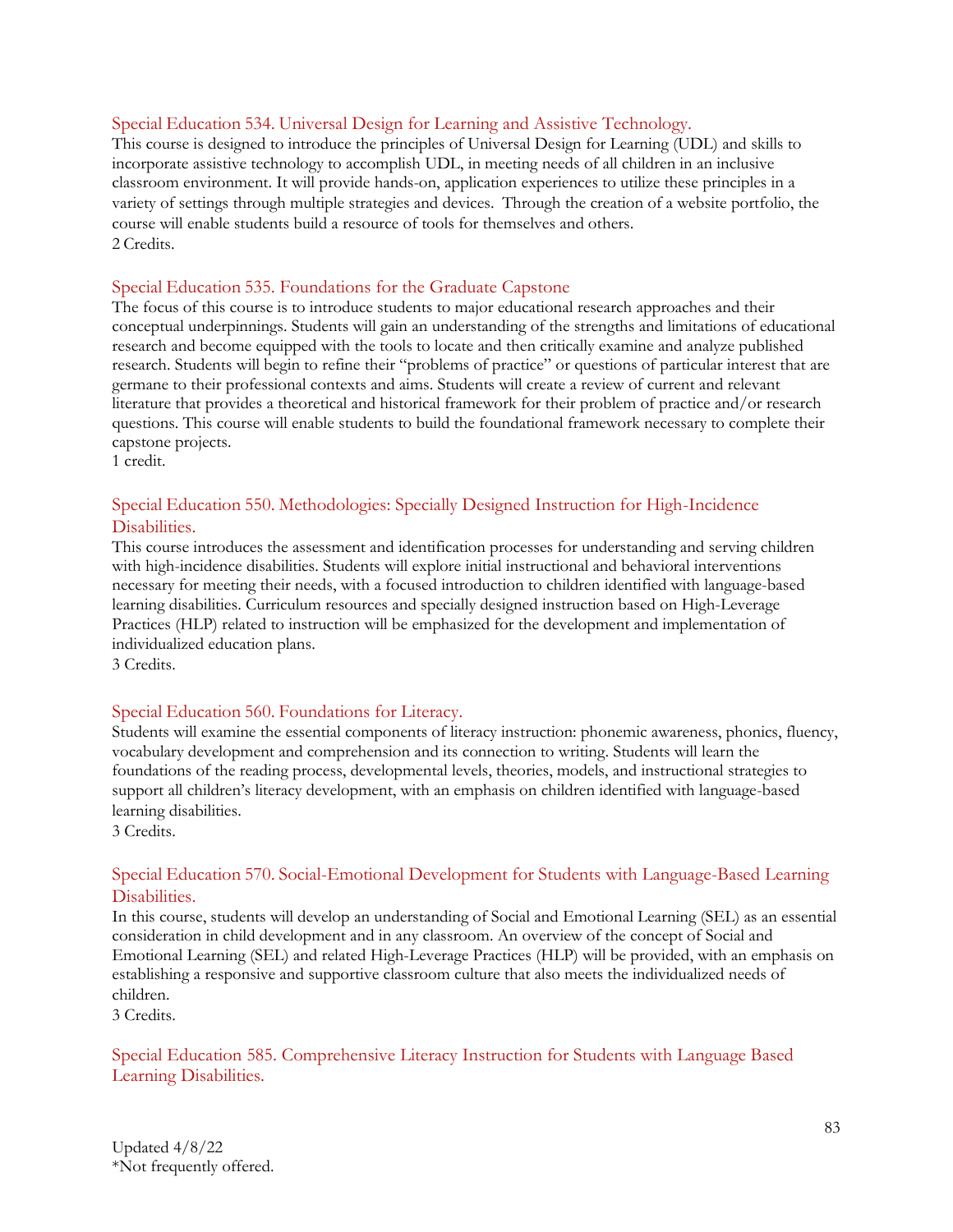In this course, students will develop skills to implement a comprehensive approach to literacy instruction. Students will explore evidence-based instructional methods, study strategies, and technology that supports the integration of literacy instruction across the curriculum for children with language-based learning disabilities and those who struggle with reading. An emphasis on supporting this population in inclusive settings through High-Leverage Practices (HLPs) will be provided. 3 Credits.

# Special Education 690. Graduate Capstone.

This course provides students an opportunity to complete a study on a topic of interest related to languagebased learning disabilities. Capstone projects may involve quantitative or qualitative data collection or syntheses of literature. Early in the course, students refine and select a research question that they generated in SpEd 513. After questions are clearly determined, students learn methods of data collection that will assist in answering their questions. Finally, students develop and present their key findings to the class. 3 Credits.

# Special Education 691. Student Teaching in Special Education.

This course provides the student with practical experiences as a special education teacher. These experiences include systematically designing and delivering effective, goal-driven instruction under the supervision of a Bryn Athyn College Supervisor and an on-site Cooperating Teacher. Students will utilize various sources of student assessment data and implement effective collaboration skills with major stakeholders to plan for and create a responsive learning climate that promote learning and development in all areas. This culminating course, coupled with successful completion of this program meet certification requirements. 3-6 credits.

# Special Education 692. Teacher Residency in Special Education.

This course provides the student with extended practical experiences as a special education teacher. These experiences include systematically designing and delivering effective, goal-driven instruction under an expertteacher. Students will utilize various sources of student assessment data, and implement effective collaboration skills with major stakeholders to plan for and create a responsive learning climate that promote learning and development in all areas. The placement for this practicum is in a highly specialized setting. 6-9 credits.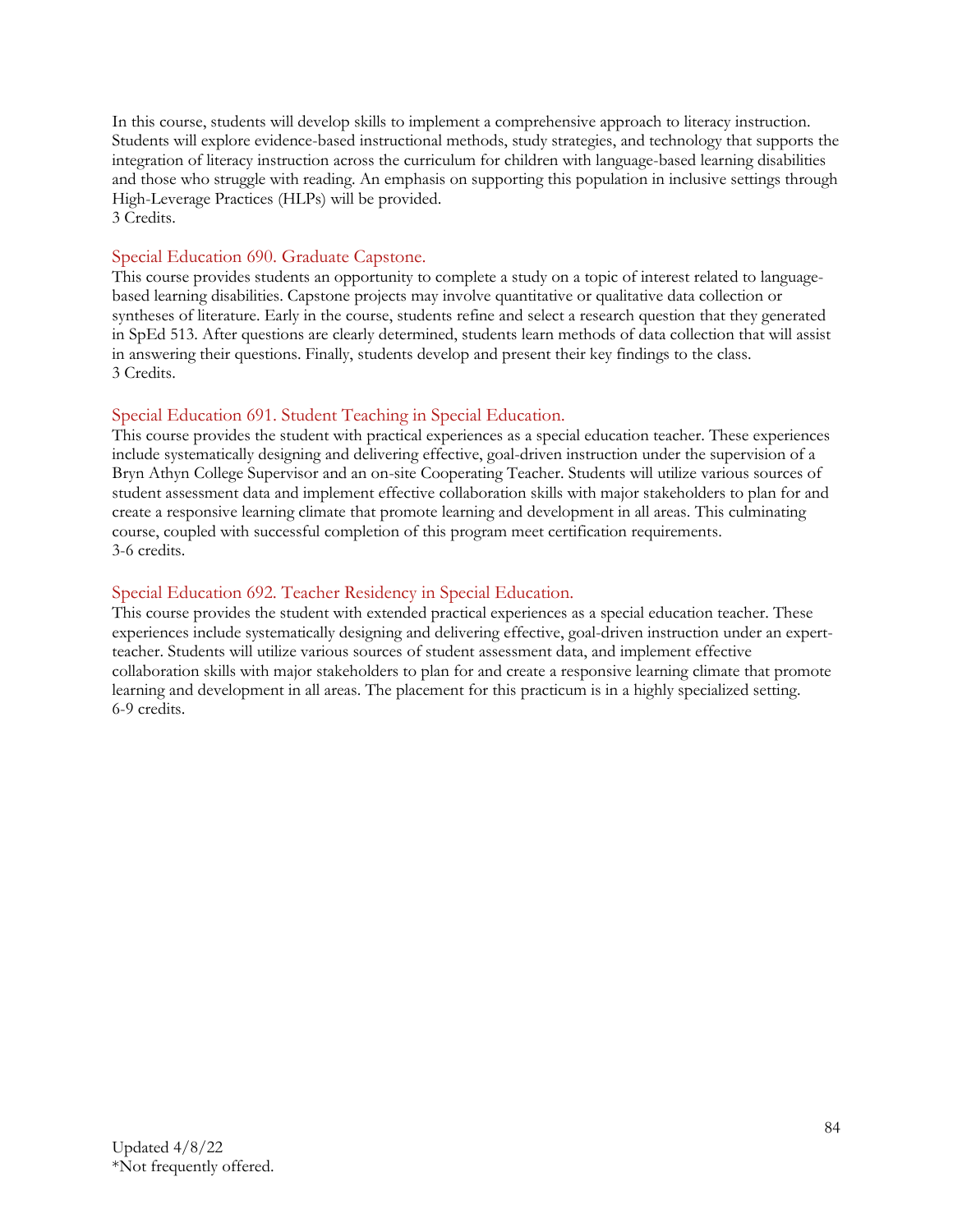# Pop-Up Courses\*

# **Undergraduate Pop-Up Courses\***

# Computer Science 197. Introduction to Python Programming.\*

We pursue ideas basic to computer programming with the Python programming language, including variables, conditionals, loops, arrays, and functions. 1 Credit.

*Offered December 2019, July 2020.*

# Dance 197. Jazz Progressions: Leaps & Turns.\*

This dance course allows intermediate and advanced dancers specific time and training in a variety of jazz progressions, focusing on turns, leaps, and jumps. Classwork will center around strength, balance, flexibility, and control. This work allows progressing dancers to master foundational technique as well as add advanced variations to their repertoire. 1 Credit.

*Offered April 2021.*

# Fine Arts 197. Introduction to the New Christian Church through its Art and Architecture.\*

As the course title suggests, this course provides an introduction to the beliefs of the New Christian Church, based on the Theological Writings of Emanuel Swedenborg (b. 1688 in Sweden, d. 1772 in England), through the study of works of art and architecture that were, themselves, designed or executed with "New Church" principles in mind. The course is object-oriented: each class will focus on a work of art or group of works and investigate beliefs or practices of the New Church that are manifest in its/their subject or symbolism, form, or use. Specific examples may include Jean-Jacques Gailliard's Triptych of the Three-Fold Word, John Flaxman's Deliver Us from Evil, Denis Duckworth's The Pulpit: The Tedium of Perpetual Worship, the stained glass of Bryn Athyn Cathedral, and the chapels of Cairnwood, Glencairn, and Cairncrest, among others. Works of art from other religious denominations will also be studied to provide context and comparison. No prior experience with New Church beliefs or practices is necessary. New Church doctrines will be presented at an introductory level.

1 Credit. *Offered July 2020.*

# Math 197. Basics of Matrices.\*

We examine the most basic elements of matrices, including addition, subtraction, and multiplication; and solving linear systems through Gaussian elimination. Pre-requisites: Any math course above Math102. 0.5 Credits. *Offered December 2020.*

# Modern Greek 197. Introduction to Modern Greek Language and Culture for Travelers.\*

An introduction to the fundamentals of modern Greek, with an emphasis on components useful for travelers. Includes learning to pronounce text written in modern Greek, to understand and use the most commonly encountered vocabulary, to communicate with phrases and sentences appropriate to different settings encountered during travel, to ask common questions, and respond to common questions with politeness and friendliness. Language introduction is accompanied by a consideration various contemporary Greek cultural characteristics and settings.

1 Credit. *Offered March-April 2020.*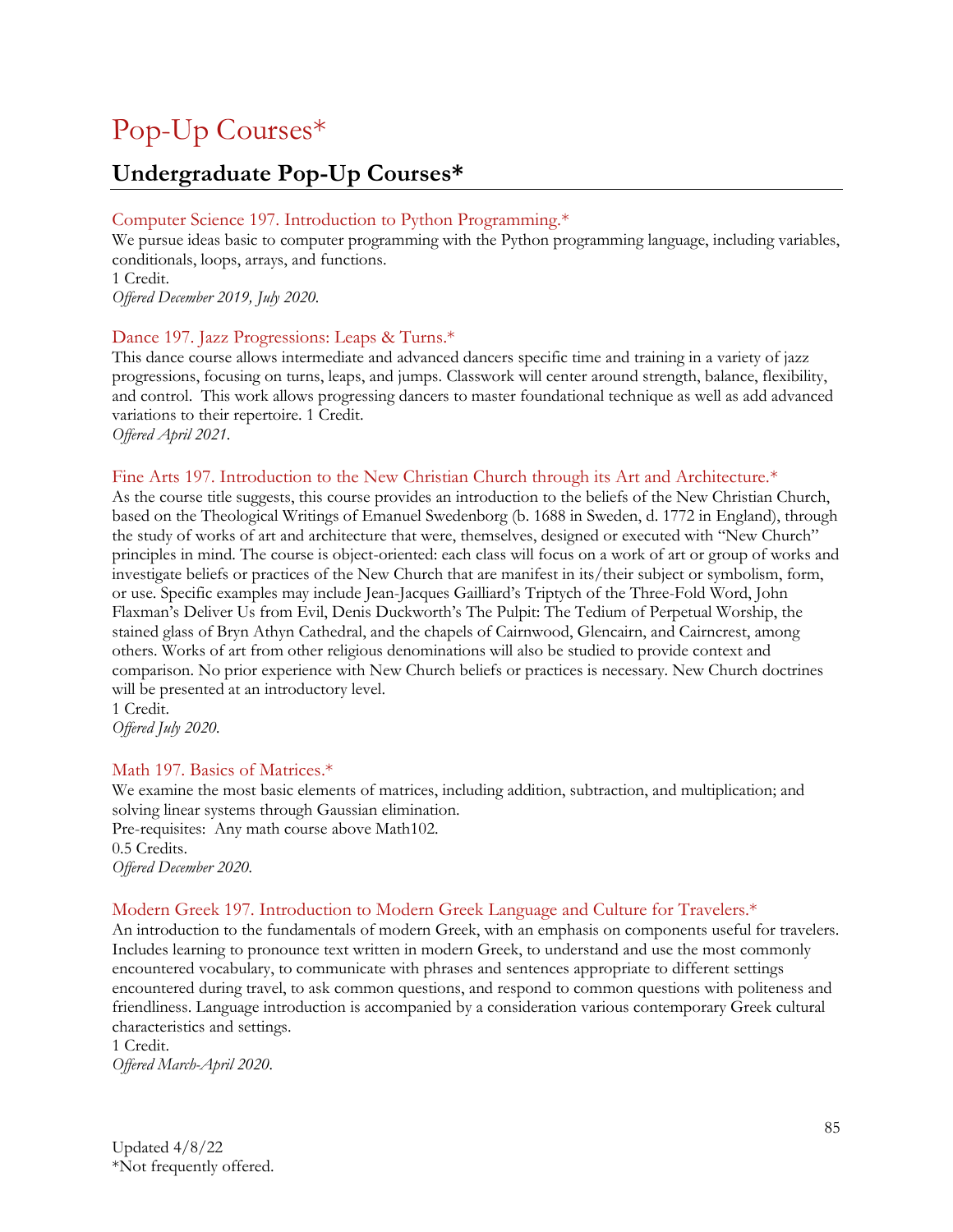# Nutrition 197. Nutrition and Wellness in the Time of COVID-19.\*

The COVID-19 health crisis is creating a range of unique and individual impacts—from food access issues, income disruptions, emotional distress, and beyond. As we navigate these unprecedented times, many are wondering about the role of diet and nutrition during this pandemic. This course explores the link between nutrition and immunity, and existing evidence on nutrient status, supplementation, and infection, along with practical guidelines on how to safely shop for, and prepare food, and manage stress. 1 Credit.

*Offered July 2020.*

# Religion 197. Topics in Divine Providence.\*

Topics from the book Divine Providence with a focus on Divine goals, the laws and fundamental principles by which the Lord governs creation, and how the Lord brings good out of evil. Students will work through readings, write responses, and engage in class discussions.

1 Credit. *Offered July 2020.*

#### Religion 397. Council of Nicea.\*

This pop-up course is participation in the Reacting to the Past "Council of Nicea" game already offered in Religion 305: Universal Theology. Religion 397 students will join the Religion 305 students during the first three weeks of winter term when the Reacting to the Past game takes place. Religion 397 students will research their character, participate in game sessions, and write two assigned papers. Rel 397 students benefit from gaining a first-hand experience tackling historical doctrinal issues in committee. Prerequisites: a 200-level religion course.

1 Credit.

*Offered December 2019.*

# Writing 197. Creating Online Content and Developing Personal Platform: Where Narrative and Digital Media Intersect.\*

In response to the growing demand for quality internet content and strong personal platform, this course introduces writers to the basics of the fast-paced field of digital communication. Students will perform market research and establish their individual niche. They will identify and study the masters of style and content in target areas Instruction and related activities both in and out of class focus on creating and maintaining a multimedia website, establishing consistent creative nonfiction voice, and populating personal platforms with high quality digital and written content.

1 Credit. *Offered July 2020.*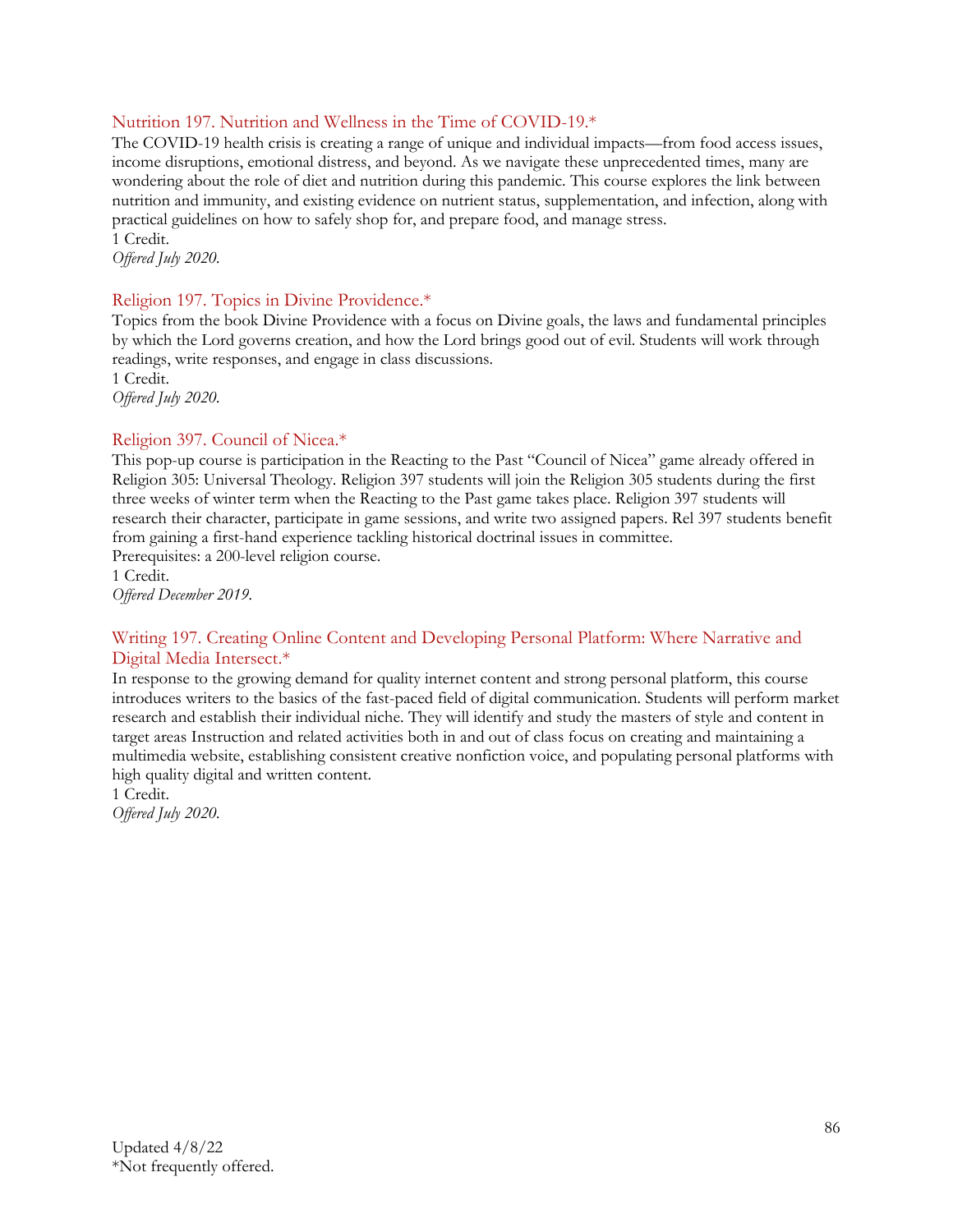# Academic Policies

# **Veterans Affairs Benefits**

Students seeking Veteran's Affairs (VA) education benefits need to submit their Certificate of Eligibility (COE) for educational benefits to the institution's VA School Certifying Official (SCO) prior to the beginning of the trimester in which they will be attending. A "Certificate of Eligibility" may be any documentation provided by the VA that serves as verification of an individual's eligibility to benefits under chapter 31 or chapter 33 such as a statement of benefits from the Department of Veterans Affairs' (VA) website, e-Benefits, or a VAF 28-1905 form.

Certification of enrollment is done by the SCO once the student's schedule is finalized (at the conclusion of the "drop" period) for the term.

Certification Requirements:

- Students must follow a Bryn Athyn College degree plan. Only courses that apply to their declared degree plan will be approved for benefits.
- Students must provide an official transcript from all previously attended post-secondary schools by the end of the first trimester. This includes non-accredited institutions and the student's military transcript (if not a spouse/dependent).
- Students must notify the institution's SCO upon registration each trimester in order to request certification. Certification of enrollment is not automatic.

During the time period after the student's COE for benefits has been received, the SCO has certified the student's enrollment for the term and the institution is awaiting the funds to be sent from the VA, the institution may not impose any penalties, such as late fees, nor deny the student any services such as access to classes, library, or other institutional facilities.

There is however further expectation of any payment that is due which is the difference between the student's total financial obligation and the total amount of VA educational benefits they will receive. For example, if a student's tuition expense is \$10000 for the term and their entitled to 70% in VA educational benefits, (\$10000  $X$  70% = \$7000) their further expectation of payment to be paid by the billing due date would be \$3000,  $$10000 - $7000 = $3000$ .

# **Types of Benefits**

# Chapter 33 – Post 9/11 GI Bill

This benefit is for service members who have served on active duty for at least 90 days (either all at once or with breaks in service) on or after September 11, 2001, or received a Purple Heart on or after September 11, 2001, and were honorably discharged with a service-connected disability, or are a dependent child using benefits transferred by a qualifying Veteran or service member. Service members with at least 3 years of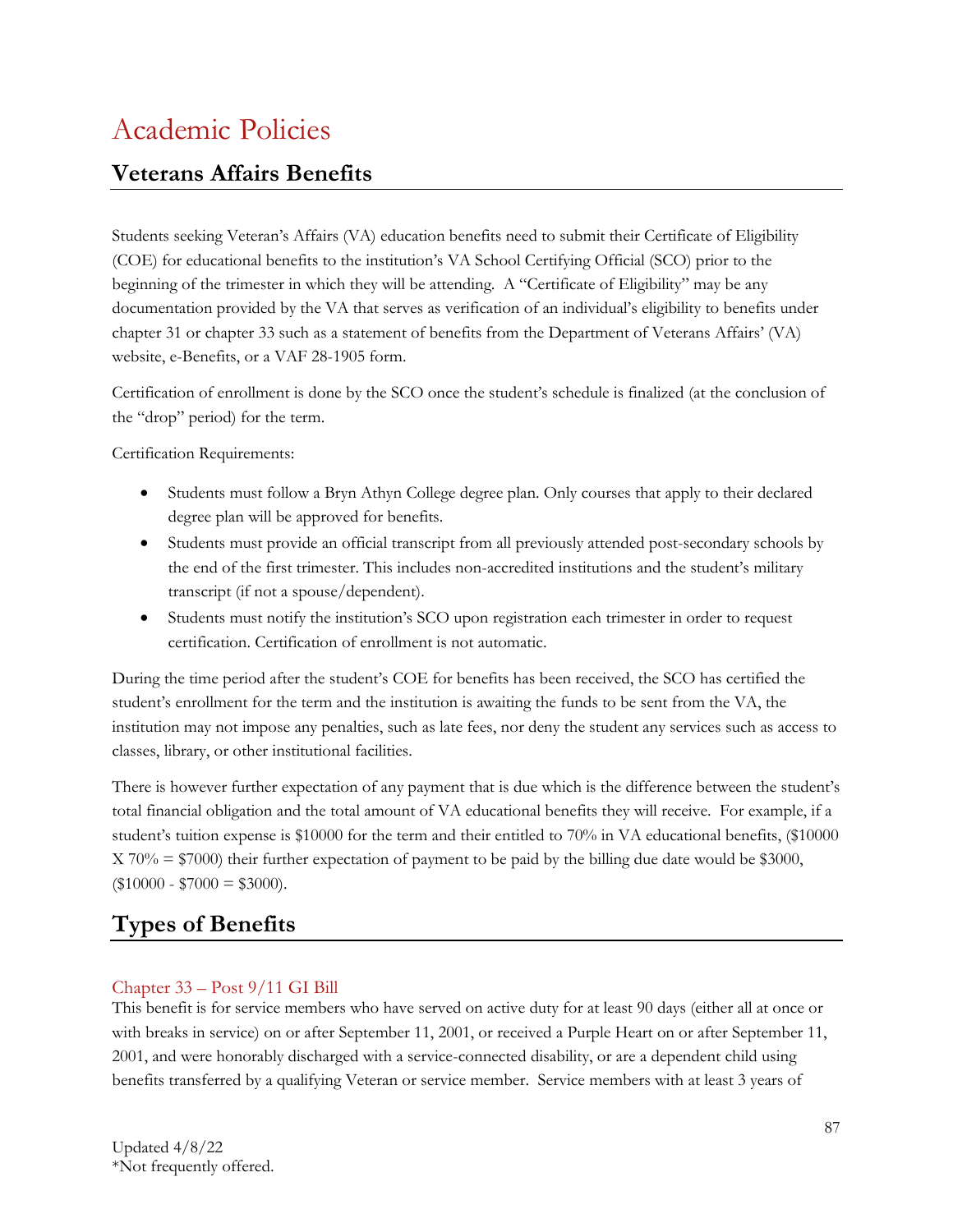active duty are eligible to receive 100% of funding level. Benefits will be prorated for those with less than 3 years of service.

For more information, visit [https://www.benefits.va.gov/gibill/post911\\_gibill.asp](https://www.benefits.va.gov/gibill/post911_gibill.asp)

This benefit also has an option that allows service members to transfer all or some of their unused benefits to their spouse and/or dependent children. The Department of Defense (DoD) determines if you may utilize this benefit. Once approved, the new beneficiaries must apply for benefits through the VA.

For more information, please visit [https://www.benefits.va.gov/gibill/post911\\_transfer.asp](https://www.benefits.va.gov/gibill/post911_transfer.asp)

# Chapter 35 – VA Education Benefits for Survivors' and Dependent

This benefit provides educational assistance to the spouse and/or children of a Veteran or service member

Dependents' Educational Assistance (DEA) – Provides educational assistance to the surviving spouse and/or child of a Veteran or service member who has died in the line of duty after September 10,2001, is missing in action or was captured in the line of duty by a foreign government or power, or as of December 23, 2006, is permanently and totally disabled due to a service-connected disability.

For more information, please visit [https://www.va.gov/education/survivor-dependent-benefits/dependents](https://www.va.gov/education/survivor-dependent-benefits/dependents-education-assistance/)[education-assistance/](https://www.va.gov/education/survivor-dependent-benefits/dependents-education-assistance/)

Fry Scholarship – This scholarship is for children and dependents of Veterans or active-duty service members who died in the line of duty on or after September 11, 2001.

For more information, please visit [https://www.va.gov/education/survivor-dependent-benefits/fry](https://www.va.gov/education/survivor-dependent-benefits/fry-scholarship/)[scholarship/](https://www.va.gov/education/survivor-dependent-benefits/fry-scholarship/)

# Chapter 1606 – Montgomery GI Bill Selected Reserve (MGIB-SR)

This program is for members of the Selective Reserve and National Guard who have enlisted or re-enlist in the select reserve with an obligation to serve 6 or more years on or after July 1, 1985. In order to be eligible for this benefit, the member will have had to complete their IDAT (initial date active training). A Notice of Basic Eligibility (NOBE) form should be obtained from one's unit and provided to the school. Chapter 1606 expires once a service member has separated from the reserves. This benefit pays directly to the student.

For more information, visit [https://www.benefits.va.gov/gibill/mgib\\_sr.asp](https://www.benefits.va.gov/gibill/mgib_sr.asp)

# Chapter 31 – Vocational Rehabilitation

This program is for Veterans and service members who have a service-connected disability that limits their ability to or prevents them from working. Veterans should meet with their Vocational Rehabilitation Counselor to develop an education plan. This benefit may cover the entire cost of tuition and fees.